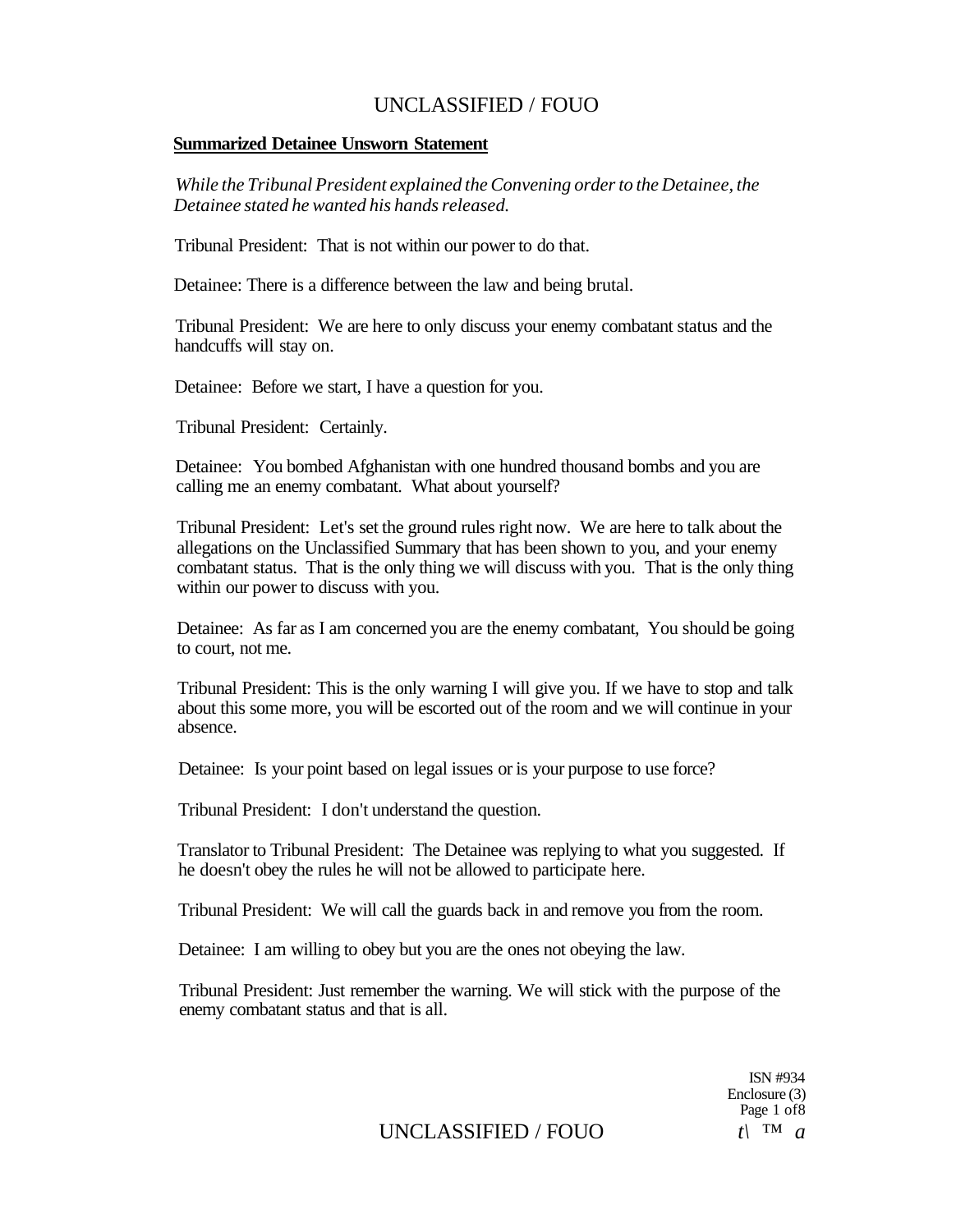Detainee: You asked your questions and I have questions also. I am listening to what you have to say.

Tribunal President: Good. Thank you.

*While the Tribunal President was reading the Detainee election form, the Detainee asked the following question:* 

Detainee: Do Detainees of other nationalities have the same courts, or are they different?

Tribunal President: All Detainees receive the same Tribunal with the exception of the Translator with the appropriate language.

Detainee: According to your laws, are we suppose to be in this court because we were captured in our own country? We were not captured elsewhere.

Tribunal President: This has to do with enemy combatant status only. It doesn't matter where you are from.

Detainee: This is not a court. This is stubbornness. You are doing this by force.

Tribunal President: You have a choice not to be here.

Detainee: I want to go to a court with freedom so I can speak my mind.

Tribunal President: You will have the opportunity to do that today.

Detainee: In the beginning, you told me I couldn't speak in court.

Tribunal President: I said you needed to confine your comments to the Unclassified Summary issues.

Detainee: I will talk to you according to the law.

Tribunal President: Thank you.

Detainee: You still have to answer my question regarding the fact we were captured as Afghans in our own country. We are not supposed to be enemy combatants. Why have you brought me here? There is a difference between us, and them. If someone is caught in their own country they shouldn't be enemy combatants. If they are caught in a different country, that person is an enemy combatant.

Tribunal President: Again, we are not here to debate that today.

Detainee: This is not right.

ISN #934 Enclosure (3) Page 2 of8

#### **UNCLASSIFIED / FOUO**

0029^3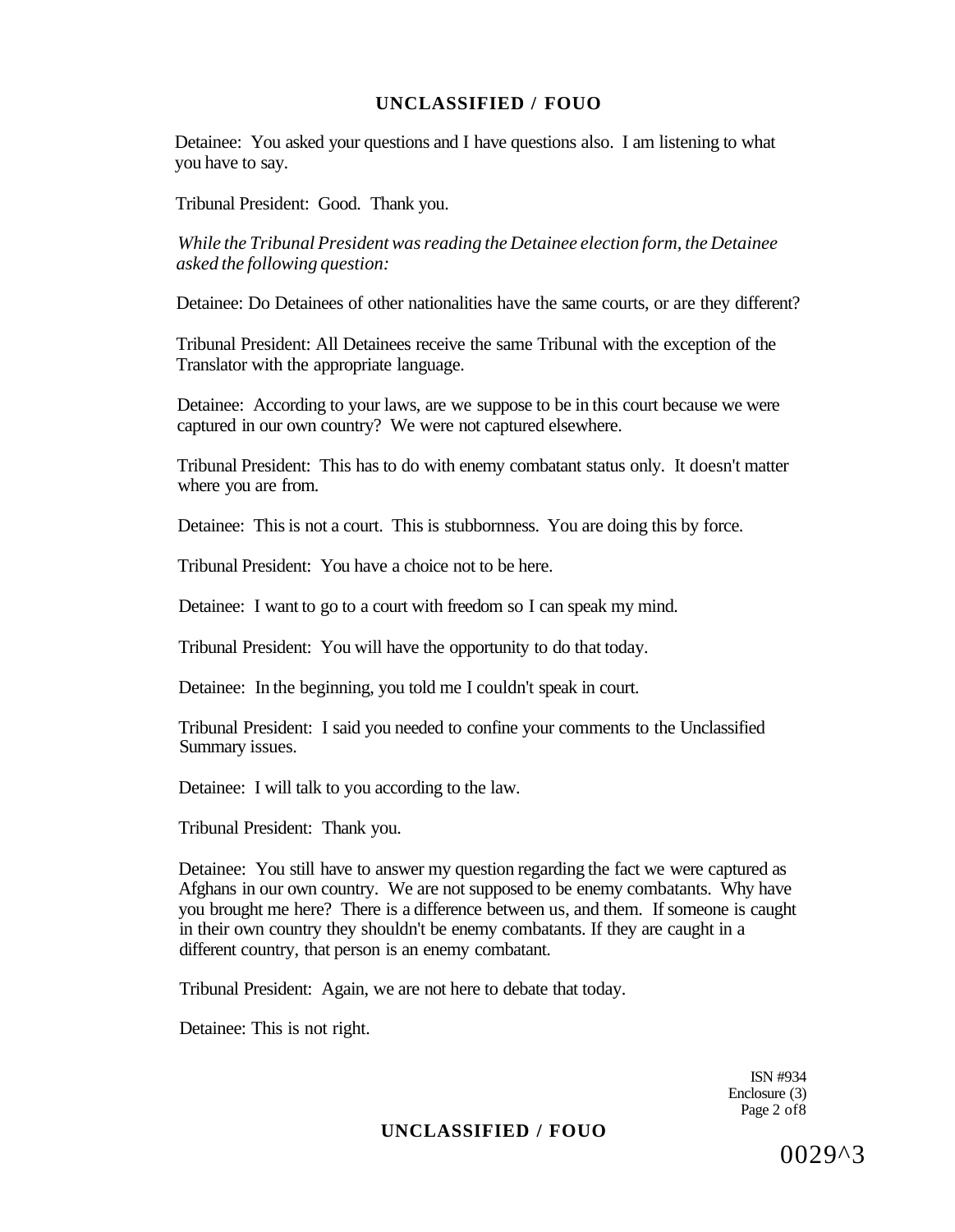*While the Recorder was summarizing the unclassified evidence, the Detainee asked the following question:* 

Detainee: I have not said those things.

Tribunal President: Right now all the Recorder is doing is reading it You will have a chance to reply to it in just a couple of minutes.

*After the recorder finished summarizing the Unclassified Summary of evidence, the Detainee made the following statement:* 

Detainee: These are just allegations there are no truth to them. I have not done any of those.

Tribunal President: Like I have said, you will have an opportunity in just a couple of minutes to give your side of the story.

Detainee: Are you going to talk now, or are you going to let me talk.

Tribunal President: Right now I am going to talk. We will ask you in just a couple of minutes.

*After electing not to take an Oath, the Detainee made the following statement:* 

Detainee: I don't know how this process is going to benefit me you won't give me answers.

Tribunal President: We are ready to listen to any statement that you have. We are here to determine whether you are an enemy combatant or not. We are going to base that decision on two things: what the Recorder tells us, and what you want to tell us. You can tell us anything you want that will help us make that decision.

Detainee: What is the benefit of this court? I cannot speak freely. It's not going to do raeanygood. I wanttogoinfrontofajudgeandspeakfreely. You are using force. There is a difference between justice and force.

Tribunal President: It is totally up to you whether you want make a statement. We are ready to listen if you want to.

Detainee. Either way I am going to lose. If I talk I'm going to lose and if I don't talk I am going to lose.

Tribunal President: We are not going to debate it any further. If you would like to address the issues before us we are willing to listen.

Detainee: I am going to talk, are you willing to answer my questions?

ISN #934 Enclosure (3) Page 3 of8

UNCLASSIFIED / FOUO  $r_t$  n , n . ,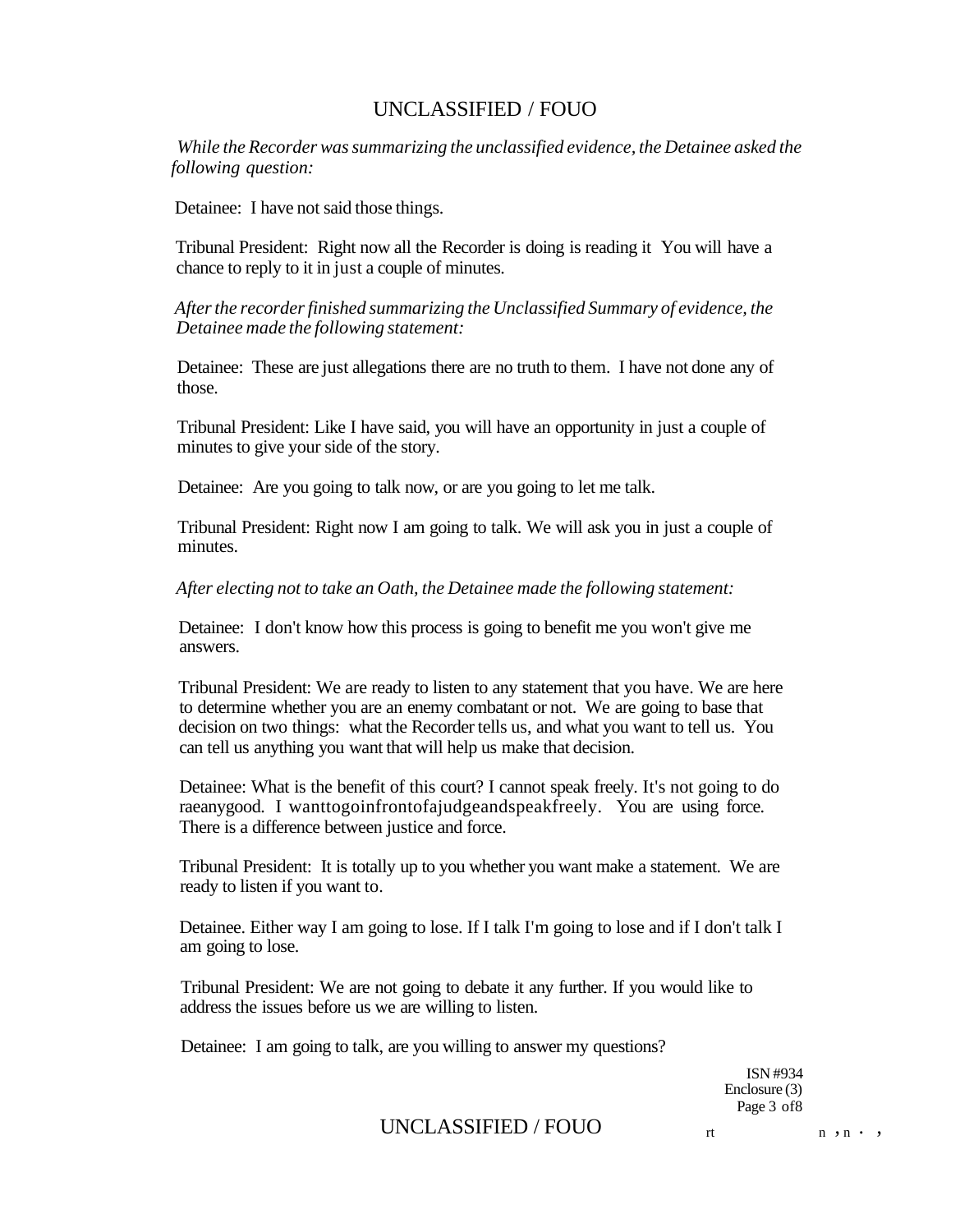Tribunal President: We are not here to answer your questions. If they have to do with these proceedings we will answer them. Other than that, we are not going to answer.

Detainee: I have been interrogated for the last two years. Don't you know if I am a criminal or an enemy or not? You haven't determined that yet have you? I'm not going to talk. You do your own justice.

Tribunal President: I will tell you, the only thing this panel has seen about you is this one sheet of paper [referring to the Unclassified Summary of Evidence]. That's all we know at this point.

Detainee: What are the allegations? I refute all of them. One is fake blaming me for something. One is the truth. Those are not the truth.

Tribunal President: Does that conclude your statement that you have to make about those points?

Detainee: If you give me each of the allegations one more time, I will tell you one by one if they are correct or not.

Paragraph 3.a.l, [The Detainee admitted to voluntarily joining the Taliban.] The Taliban was supposed to take me by force to go to Konduz to fight over there. I knew someone in Kabul who told me to come back and work with him for a while so you won't have to go to Konduz to fight. I never voluntarily joined them or anything. That was my work with the Taliban.

Paragraph 3.a.2, [The Detainee was a member of a 40-man unit of the Taliban that received support from al Qaida.] This question has been asked several times by interrogators. I told them I didn't even know what al Qaida was until 1 got here. If you are referring to the al Qaida and they were created after I came here, I don't know about that.

Paragraph 3.b. 1, [The Detainee participated in a rocket attack directed against U.S. forces located at Kandahar Airfield, Afghanistan in the spring of 2002.] This is a long story. I am going to tell you the whole thing. Our hometown is very close to the Kandahar airport. When the American bombardment started the Taliban came out to our region in the orchard and forest areas. When the Taliban escaped they left behind ammunition, guns, bullets, blankets, cars and other items. Someone by the name of Shamashar hid six rockets under the ground. The Afghani soldiers came and took some of the items. Several people stole the items left by the Taliban. Whatever items were left, were taken by the Afghani forces, The guy that buried the rockets asked me to carry them. He sold them and we needed to transport them during the night so we weren't seen. We each took two rockets and two rockets were left. He returned and apparently shot the rockets at the airport. I wasn't with him when that occurred. He shot three of the four rockets that he had with him. The rumors spread about the rockets being fired and the

> ISN#934 Enclosure (3) Page 4 of 8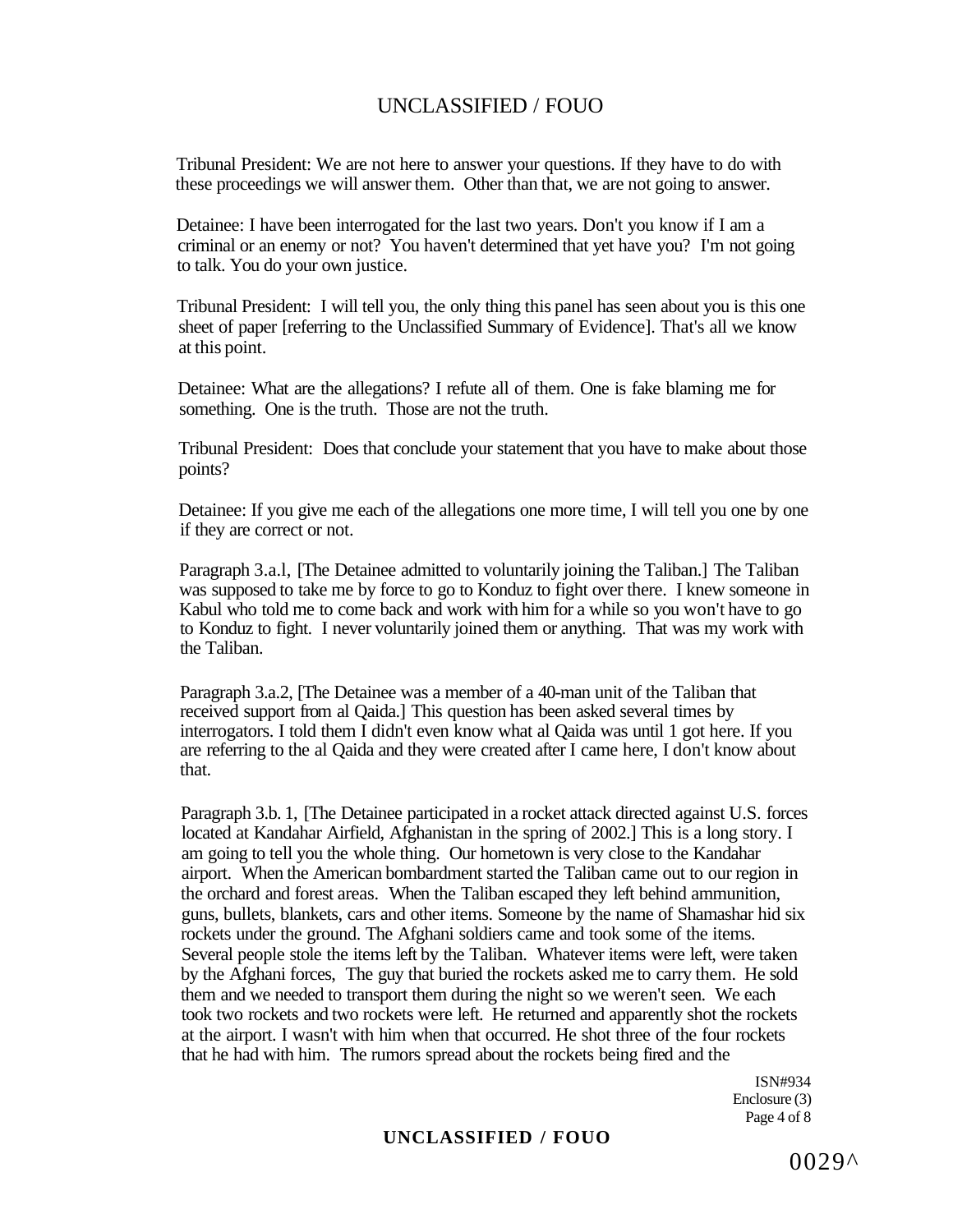government found out about the incident. They came and got me. I told them I carried the two rockets for him for money. I told the Afghani soldiers there were still two buried there. I didn't participate in the attack I only carried them for money. Because of that I am here. Now you do your own justice.

Paragraph lb.2, [The Detainee participated in two rocket attacks directed against U.S. forces located at Kandahar Airfield, Afghanistan in early November 2002.] You have two rockets it was actually three.

Paragraph 3.b.3, [The Detainee participated in a BM 12 missile attack against a U.S.A.F. . transport aircraft while it was departing Kandahar Airfield, Afghanistan.] I haven't even heard this question asked by my interrogators. This is not true.

Tribunal President: Does that conclude your statement?

Detainee: I have questions but you won't answer them.

Tribunal President: I just want to note for the record we are not forcing you here today. You are seated and have been treated like ail the others, as it is customary to do with Detainees.

Detainee: You can't even answer my question. Tomorrow when the real courts start what is going to happen?

Tribunal President: We have to confine any questions to the proceedings and the allegations. We may have some questions for you at this time, will you be willing to answer them.

Detainee: I will answer one question and I will ask one question.

Tribunal President: I already told you the questions I can answer. If it isn't in reference to that I won't be able to answer it for you.

Detainee: This is regarding the proceedings.

Tribunal President: Certainly, you may ask.

Detainee: Why didn't you take me to court and punish me in the very beginning when you brought me here? Punish me or kill me. Why am 1 having court now after all this time?

Tribunal President: I have no knowledge of that. This is what we are doing here and now.

Detainee: This is related to the court. You told me if it was related to the court proceeding you could answer me. You yourself mentioned that.

> ISN #934 Enclosure (3) Page 5 of8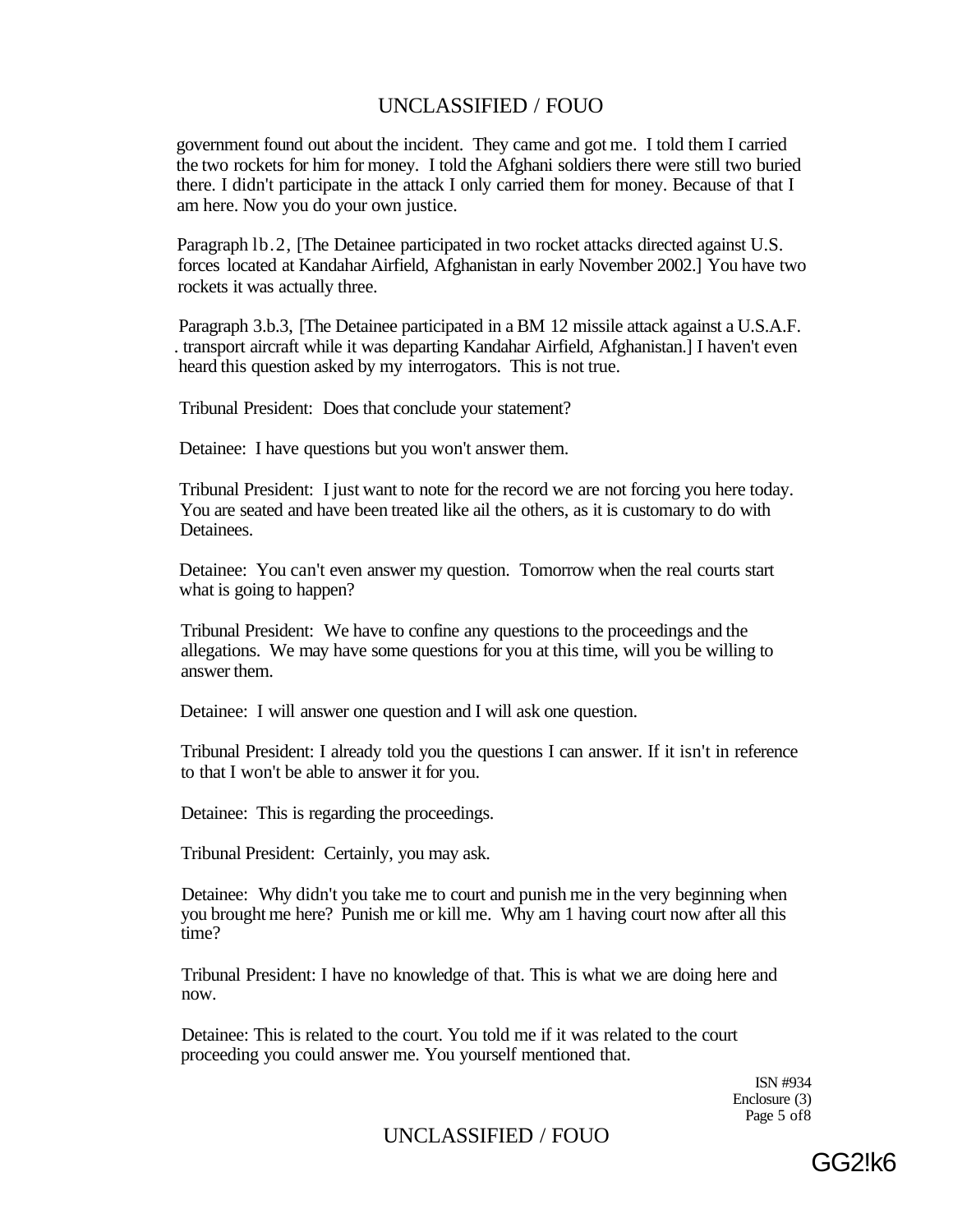Tribunal President: Time frames unfortunately arc outside of this proceeding. Keep in mind this is not a legal proceeding this is an administrative proceeding.

Detainee: If it were a real proceeding they would have answered my question regarding why they brought me in here.

Tribunal President: I will ask you one more time, are you willing to answer our questions that we may have relating to the allegations against you?

Detainee: Yes.

Tribunal President: Thank you.

#### **Summarized Answers in Response to Questions by the Tribunal Members**

- Q: Would you tell me if you ever had military training?
- $A: N<sub>0</sub>$
- Q; What is your usual occupation?
- A: I was a fanner.
- Q: Would you explain to us about the person who brought you into the Taliban, you said forced you into the Taliban?
- A: I have said it before. It is in my file. Look at those papers. The interrogator has written down the name.
- Q: Do you know who Shamashar is and who he sold the rockets to?
- A: He only told me that he sold them, he didn't tell me their name.
- Q: How much did he pay you?
- A: One thousand in Pakistani currency.

Detainee: You all have questions, but you don't answer my questions.

- Q: You made a statement that you didn't conduct two rocket attacks against U.S. forces, but three rocket attacks is this correct?
- A: I didn't fire the rockets Shamashar fired the rockets. He gave 1000 in Pakistani currency to carry the rockets during the night. I didn't know I was going to get in to this much trouble.

ISN #934 Enclosure (3) Page 6 of 8  $n^{TM}$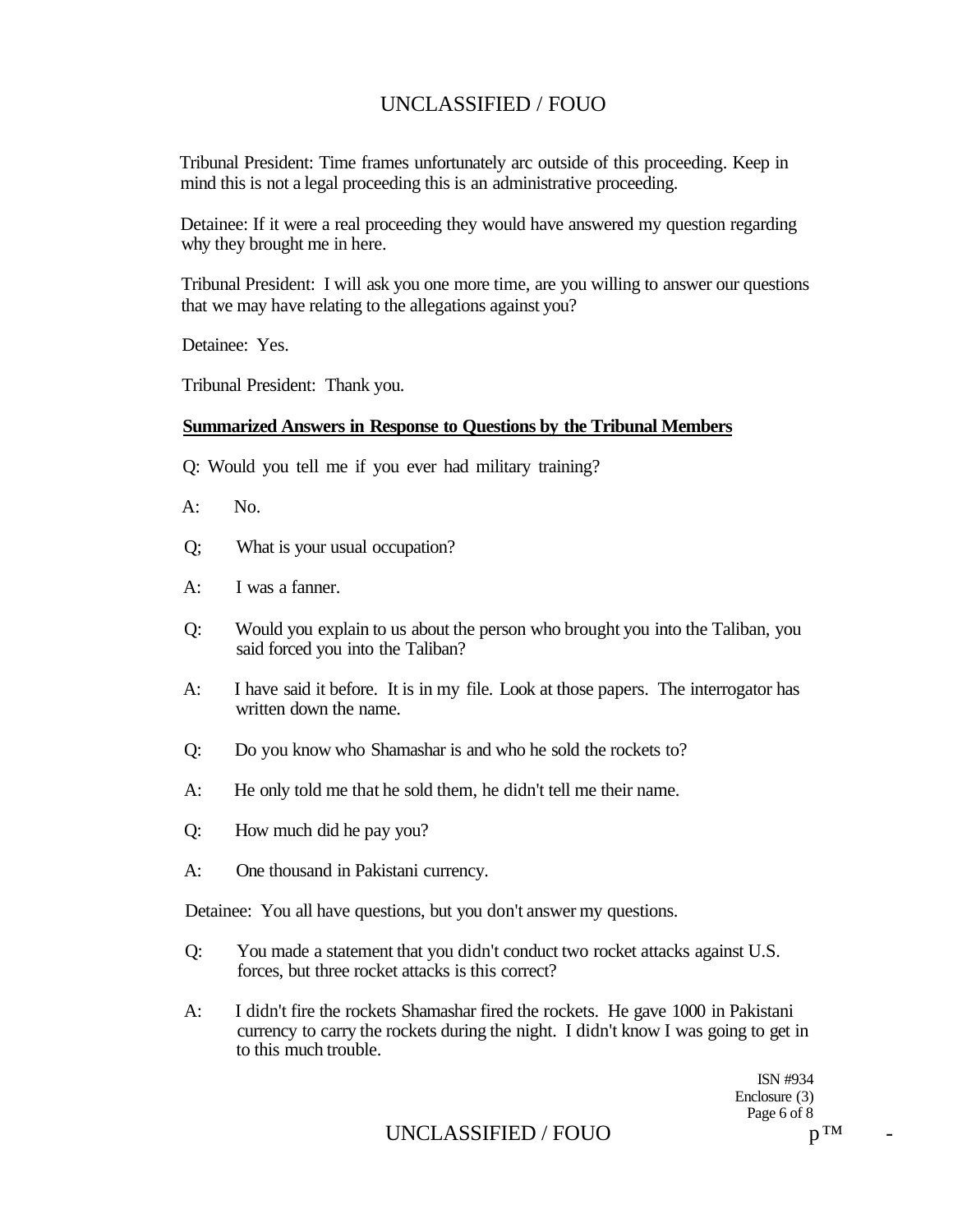- Q; Did you see him fire the rockets?
- A: No, I didn't see. He later told me how he fired the rockets. He put a match underneath it and some explosives at the end of the rocket and he fired it, They put a cigarette in there and when the heat ftom the cigarette got closer to the rocket it made it explode.
- Q: You've always lived in Afghanistan?
- A: Yes.
- Q: What type of crops did you grow?
- A: Wheat. I also did labor work, such as digging ditches, for people.
- Q: Are you saying you didn't fight against the Americans or Northern Alliance?
- A: I didn't fight against them. I don't have anything against the Americans and I didn't fight against the Northern Alliance either. How can I be America's enemy? How can 1 fight with you?
- Q: Do you belong to any charity organization?
- A; Which kind of organization, like an American funded organization?
- Q: Charity organizations in Afghanistan?
- A: I have seen these organizations but I didn't participate or work with them. I have taken things from them. They have helped me. I have seen them but I haven't worked for them.
- Q: Do you believe in Jihad?
- A: Why not? I am a Muslim. We fought Jihad against the Russians.
- Q: You were not called to fight Jihad against the Americans?
- A: I was already captured. I never heard of such a thing. If they are saying it now, I don't know.
- Q: Were the rockets buried on your land?
- A: No. It wasn't on my property. They were hidden in a dry creek bed.

ISN #934 Enclosure (3) Page 7 of 8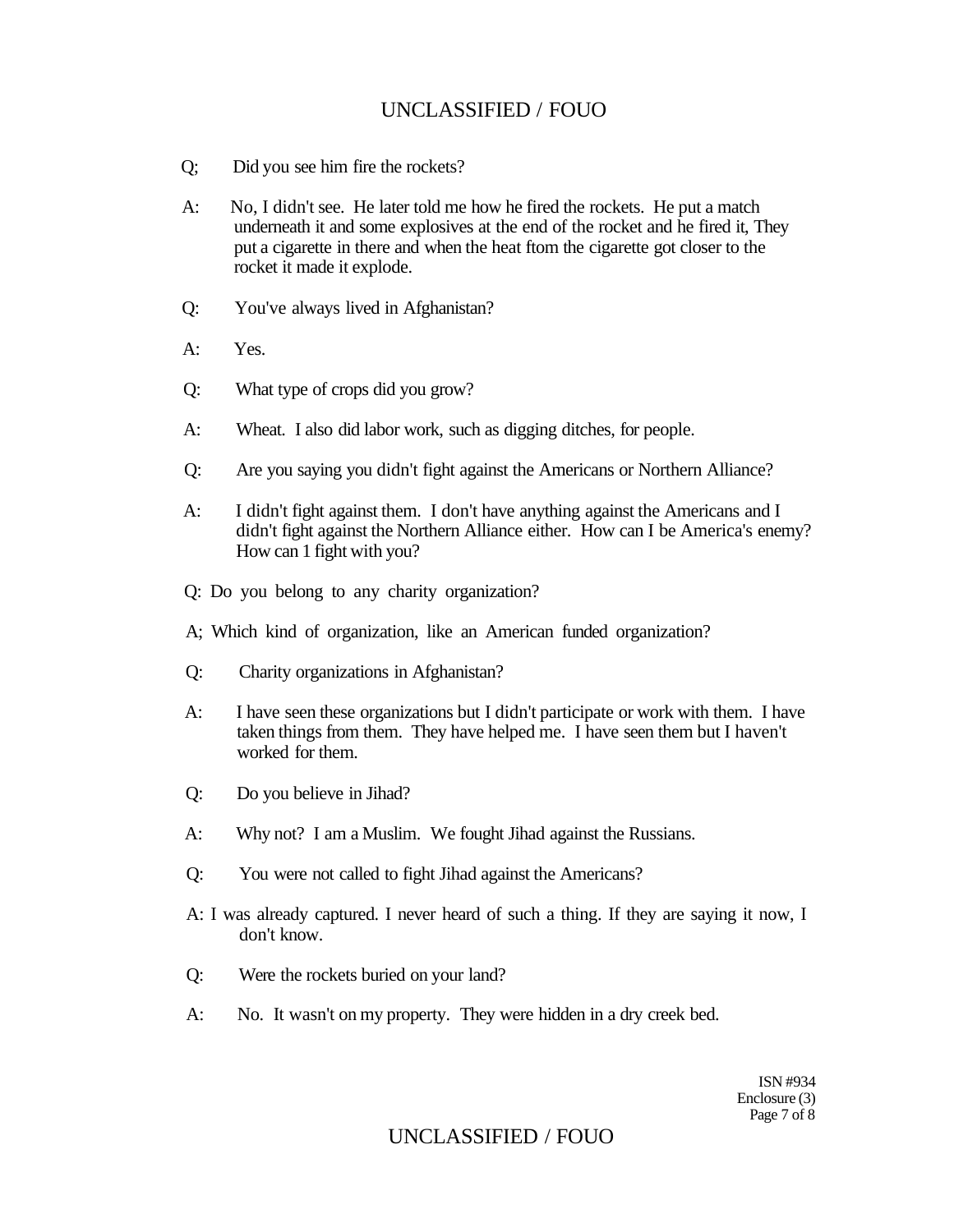- Q: I know you said your property was near the airport. Did he fire the rockets near where you lived or away from there?
- A: When I carried those rockets in a sheet on our backs and went through the orchard and forest. We walked for about two hours away from our village.

## **AUTHENTICATION**

I certify the material contained in this transcript is a true and accurate summary of the testimony given during the proceedings.



Tribunal President

ISN#934 Enclosure (3) Page 8 of 8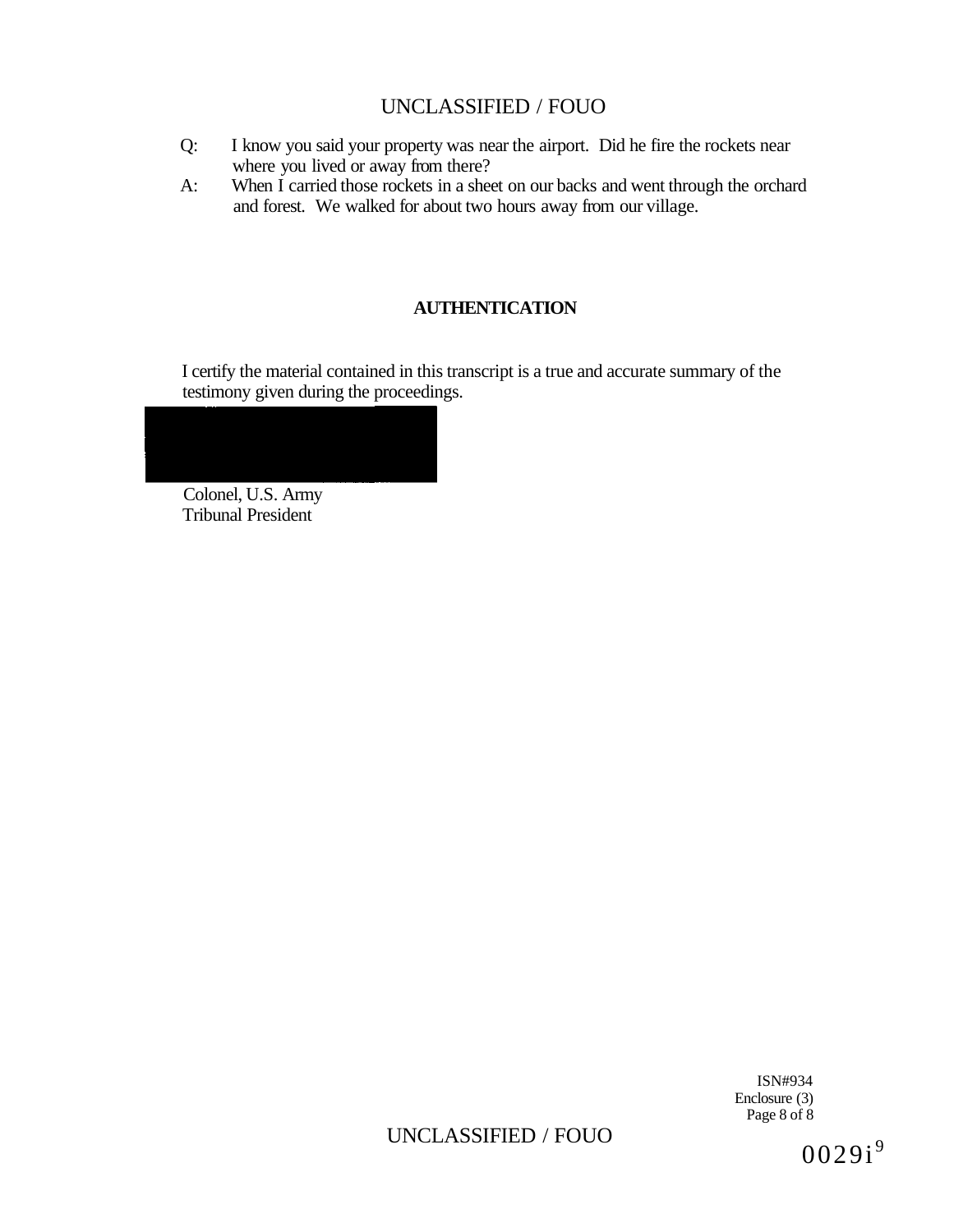#### **Snmmarized Unsworn Detainee Statement**

*The Tribunal President read the Hearing Instructions to the Detainee. The Detainee confirmed that he understood the process and had no questions.* 

*The Recorder presented the Unclassified Summary of Evidence (Exhibit R-l) to the Tribunal.* 

*The Recorder presented Exhibits R-2 and R-3 into evidence and gave a brief description of the contents of the Unclassified Summary of Evidence (Exhibit R-l).* 

*The Tribunal President opened the session to the Detainee to make his statement and informed him that he would have the assistance of the Personal Representative in doing so.* 

*The Tribunal President asked the Detainee if he wished to present information or make a statement and if so, did if he wished to make his statement under oath.* 

Detainee: I don't have anything, but what I have 1 told to the Personal Representative already.

Tribunal President: We may have some questions later, would you like to take an oath and any statement that you make later would be under oath?

Detainee: There is no problem- I will take it.

#### *The Recorder administered the Muslim oath to the Detainee.*

Tribunal President: You may begin.

Persona] Representative: Yes ma'am. Yasim and I met on 4 November for about 40 minutes approximately. We reviewed the Unclassified Summary of Evidence and based on our meeting I would like to recap the replies that Yasim has given. Like we spoke about, F11 go over the individual items. After I present to you the essence of our conversation, he will certainly have the opportunity to add anything he would like. Regarding the evidence Exhibit R-l...

*3.a. 1. The Detainee admitted that he traveled to Afghanistan in March 2001 for the jihad.* 

Detainee: Yes I did go to Afghanistan for the jihad. I went there to make money to get a salary as a jihadist (ph).

*3.a.2. The Detainee stayed at a Taliban safe house in Quetta, Pakistan during his travel to Afghanistan.* 

> ISN# 252 Enclosure (3) Page 1 of 9 UUc\*:

 $UNCLASS1FIED/FOUO$   $n n - j$ ,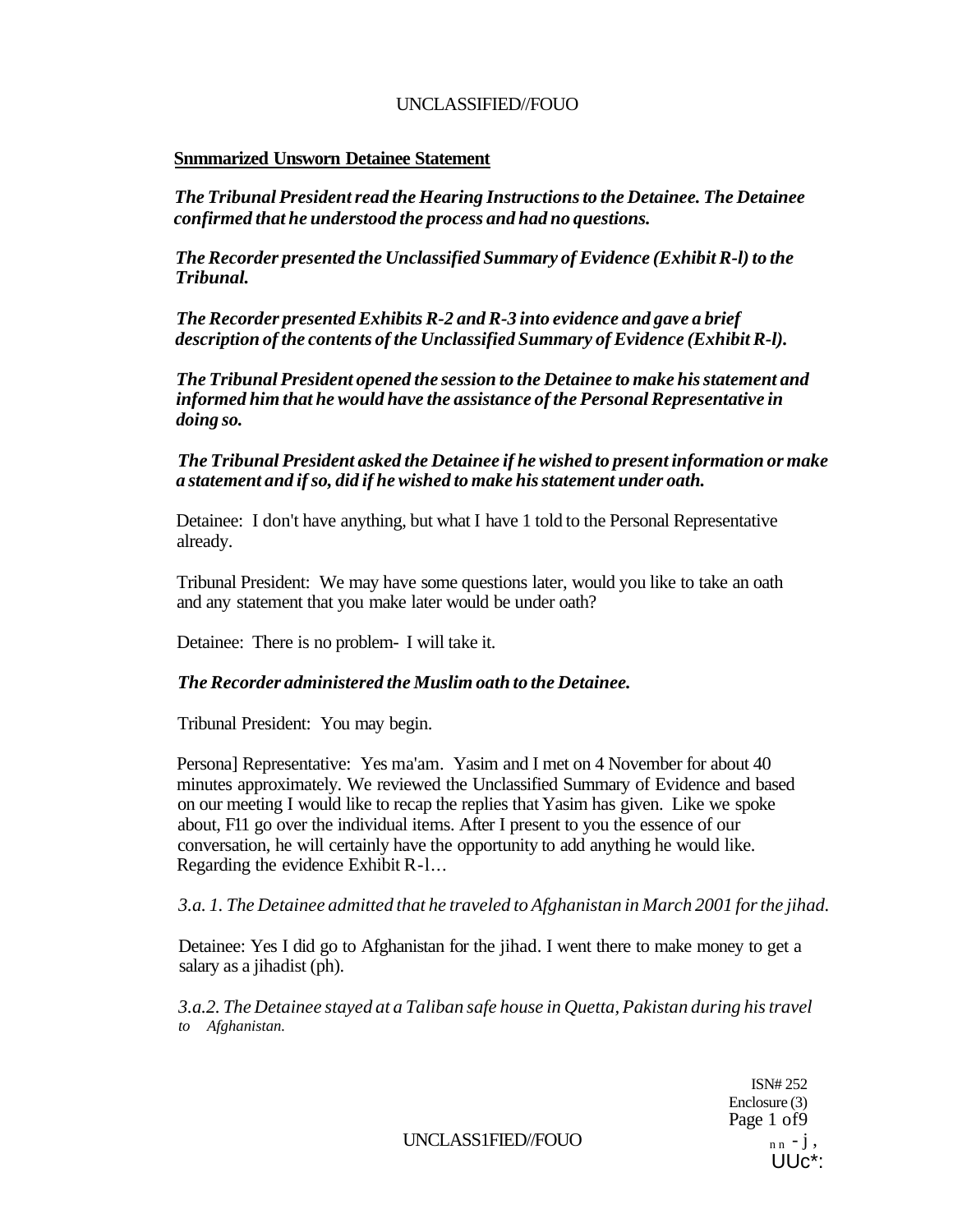Detainee: 1 did stay at the Taliban safe house in Pakistan.

*3.a.3. The Detainee stayed at Taliban safe houses in Kandahar, Afghanistan.* 

Detainee: I did stay at the Taliban safe house in Kandahar,

*3.a, 4. In April 2001, Usama bin Ladin spoke at one of the Taliban safe houses while the Detainee was in residence.* 

Detainee: I was at the house when Usama bin Ladin spoke.

*3. a. 5. The Detainee trained at al Farouq training camp.* 

Detainee: Yes I did train at al Farouq training camp.

*3.a.6. The Detainee received training on the Kalashnikov, Pakistan machine gun, explosives, and the rocket propelled grenade (RPG) at the al Farouq camp.* 

Detainee: Yes, I trained on the Kalashnikov. I didn't train on the machine gun, explosives, or the rocket propelled grenades.

*3.a. 7. Usama Bin Ladin spoke at the al Farouq camp while the Detainee was in training.* 

Detainee: I was at the al Farouq camp when Usama Bin Ladin spoke.

*3. a. 8. The Detainee was at a Taliban house in Kabul, Afghanistan when the US. bombing campaign began.* 

Detainee: I was at the house in Kabul when U.S. bombing campaign began. It was not a Taliban safe house. It was Usama Bin Ladin's private house and there was another house that is for one of the Taliban commanders. It was a house for one of the commanders of Usama Bin Ladin's followers. That person is now in prison in Yemen.

*3,b.J. The Detainee fought on the front lines in Taloqan after his training at al Farouq.* 

Detainee: Yes I did fight on the front lines.

*3. b. 2. The Detainee suffered a chest injury while fighting on the front lines.* 

Detainee: Yes I did suffer a chest injury.

3,b,3. The Detainee fled to the Tora Bora region in November 2001.

Detainee: I fled to the Tora Bora region.

ISN# 252 Enclosure (3) Page 2 of9

UNCLASSIFIED//FOUO

002931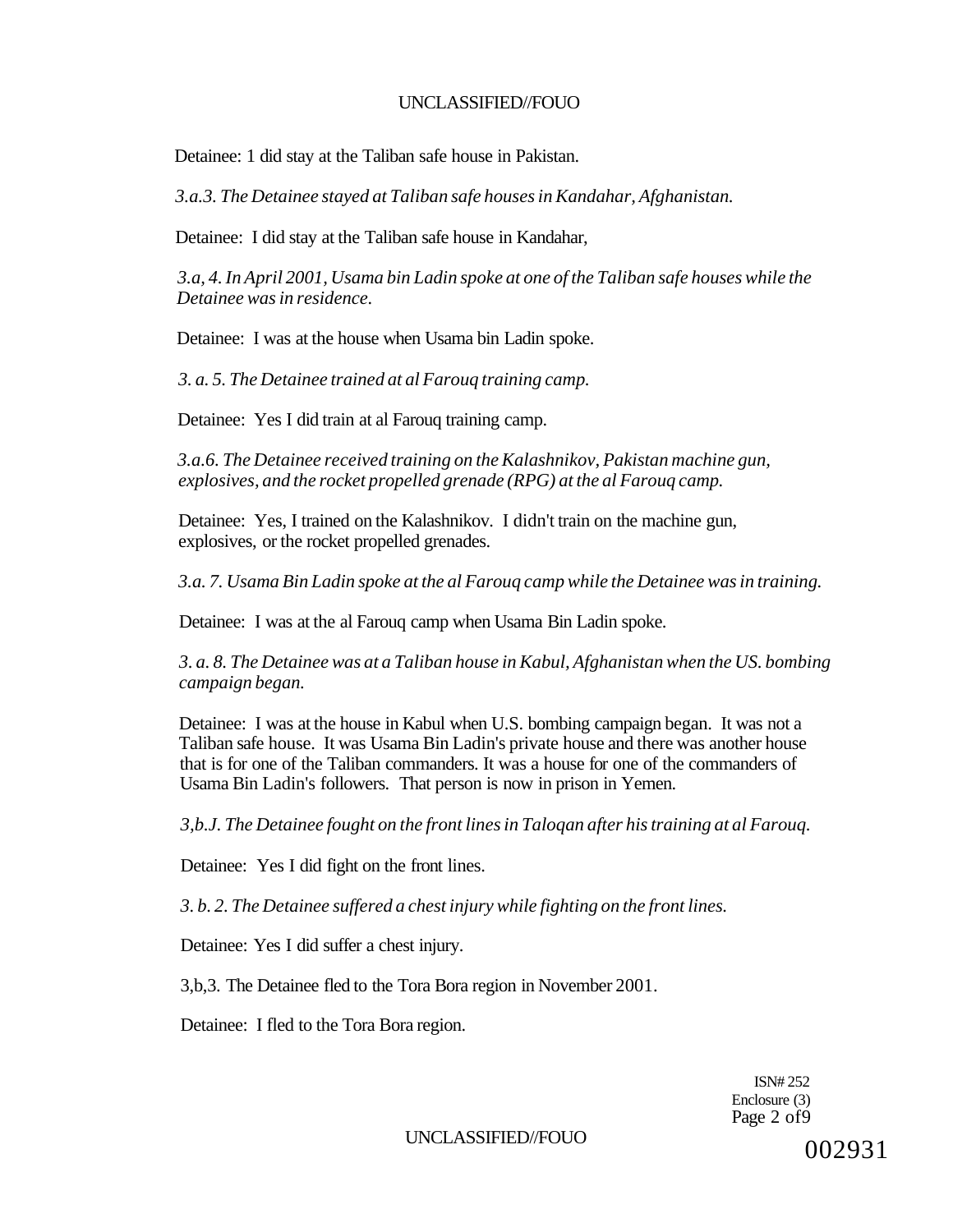*3.b.4. The Detainee stayed in a cave with Usama Bin Ladin in Tora Bora.* 

Detainee: I was in the cave for approximately 15 minutes but I did not stay at the cave.

*S.b.5. The Detainee fled Tora Bora for Pakistan and was captured by the Pakistani military,* 

Detainee: This is true.

Personal Representative: During our session also he relayed to me some of things about being in this camp. Number one, he has cooperated his entire stay while here. He was actually over in Camp 4 and prior to Ramadan, he was beaten by other Detainees who believe he is a spy. He wanted to be moved to this camp. He continues to be cooperative. In the other, he was threatened many times to be killed by other Detainees.

Detainee: The latest threat, I just received this passed Saturday.

Personal Representative: You (the Detainee) also stated to me that you have been truthful for your time here. That you are not an enemy nor have you ever been against America and that you eventually want to be a refugee and live in America. You have no bad or ill feeling against America. Ma'am, that is the essence of the notes from our 4 November meeting. Would you like to add anything (to the Detainee)?

Detainee: I want to mention that these threats against my life are continuously happening from the Detainees here. From some high ranking Detainees. Me going to Afghanistan, my main motivation was money because they give money to people who go and fight, that was my main motivation. I have no grudge or no hatred against America or any other country. All my life I never thought I would have hatred against European country or any other country.

Tribunal President: Does that conclude you statement?

Detainee: Yes

Tribunal President: Would you be willing to answer some questions that I have?

Detainee: Yes I will.

Tribunal President: Personal Representative, do you have any questions for the Detainee?

Personal Representative: Just one or two ma'am. When you went to fight the j ihad, you went because they were going to pay you?

> ISN# 252 Enclosure (3) Page 3 of 9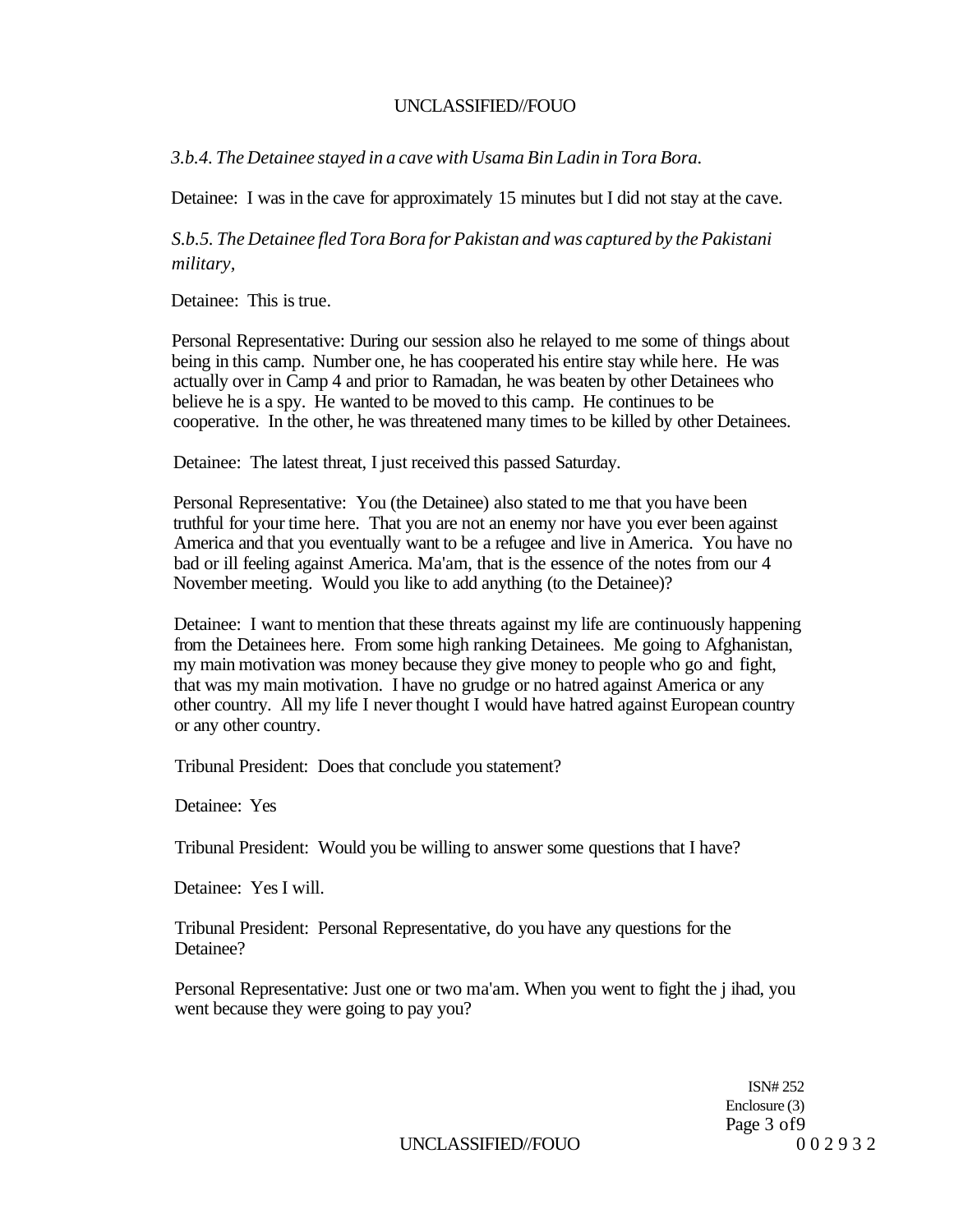Detainee: Yes, because they were supposed to give my wife the salary but it was the salary it was the lost debt.

Personal Representative: Was that money for your training? While you were training did you get paid?

Detainee: In the beginning when I traveled, I had some money.

Personal Representative: Did you know who you would ultimately end up fighting?

Detainee: It was the Northern Alliance.

*The Tribunal President confirmed that the Recorder had no additional questions,* 

Tribunal Members' Questions

Q. Your background, specifically what was your occupation?

A. I didn't have a specific job. I didn't have a job.

- Q. You were living where, just before traveling for the jihad?
- A. First, I used to live in Saudi Arabia then I stayed in Yemen.
- Q. Your family, your wife was living in Saudi Arabia at that time?
- A. No, they stayed in Yemen.
- Q. Timeline, when did you go from Yemen to fight the jihad?
- A. One day in 2001.
- Q. Jihad, what is your understanding of that term?
- A. All mat I know is that you fight in the name of Allah or for Allah's cause and I all that I know was in becoming a dedicated Muslim is the jihad, to do the jihad. That's all 1 know. Most of my life, when I was in Saudi Arabia, I spent it in jails because I used to deal in drugs.
- Q. The specific individuals that told you about the jihad, do you remember who mat was?
- A. Yes, I know them yes. I know them since childhood, since I was a child.
- Q. You contacted mem in Yemen?

ISN# 252 Enclosure (3) Page 4 of 9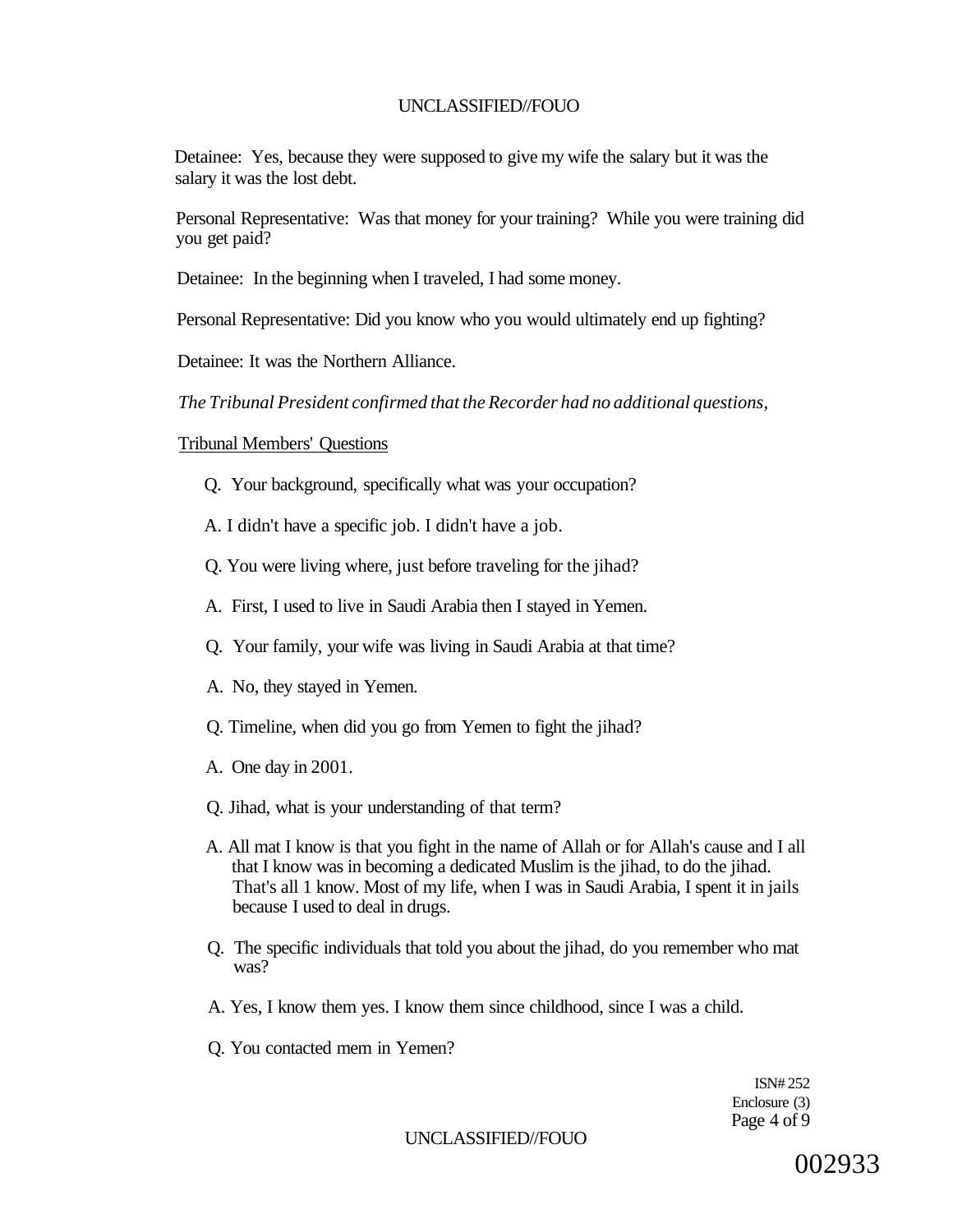- A, They were in Saudi Arabia and those people have contacts with other people that work with them in Yemen and send us with those people there.
- Q. You went from where in Yemen to Pakistan?
- A. I went from Sana'a, which is in Yemen, to Dubai, which is in Emirate United, to Pakistan.
- Q. In fighting on the front lines, specifically how did you fight? What weapon did you use when you were fighting?
- A. I actually only stayed one day on the front line. So I went to the front line and the next morning I participated and then I got injured. At that time I had a Kalashnikov. Actually, my injury was the result of friendly fire. It was from one of our guys. The car I was injured in, there is a drawing, a very exact drawing with the investigator.
- Q. One last question. When you were on the front line fighting, did you see your enemy, who you were fighting against?
- A. No, they were very far away. We just saw the tanks or the artillery going but we didn't see them.
- Q. Okay, the follow up on that, were you able to identify what type tanks or artillery they were or whom they belonged to?
- A. No I don't know. All my life I never seen a tank until I saw it in Afghanistan.
- Q. Where were you when you heard of the attacks against die United States on September  $11^{\text{th}}$ ?
- A. I was in a city called Kaliban (ph) in northern Afghanistan.
- Q. Were you told that the Americans or the United States forces were coming after 9/11?
- A. They were expecting something like this.
- Q. In relation to Ramadan, when were you captured? I'm just using Ramadan as a reference if that makes it easier so I can figure out when...
- A. Do you want when or where?
- Q. When. I'm sorry when? Thank you.

1SN# 252 Enclosure (3) Page 5 of9

UNCLASSIFIED//FOUO

002934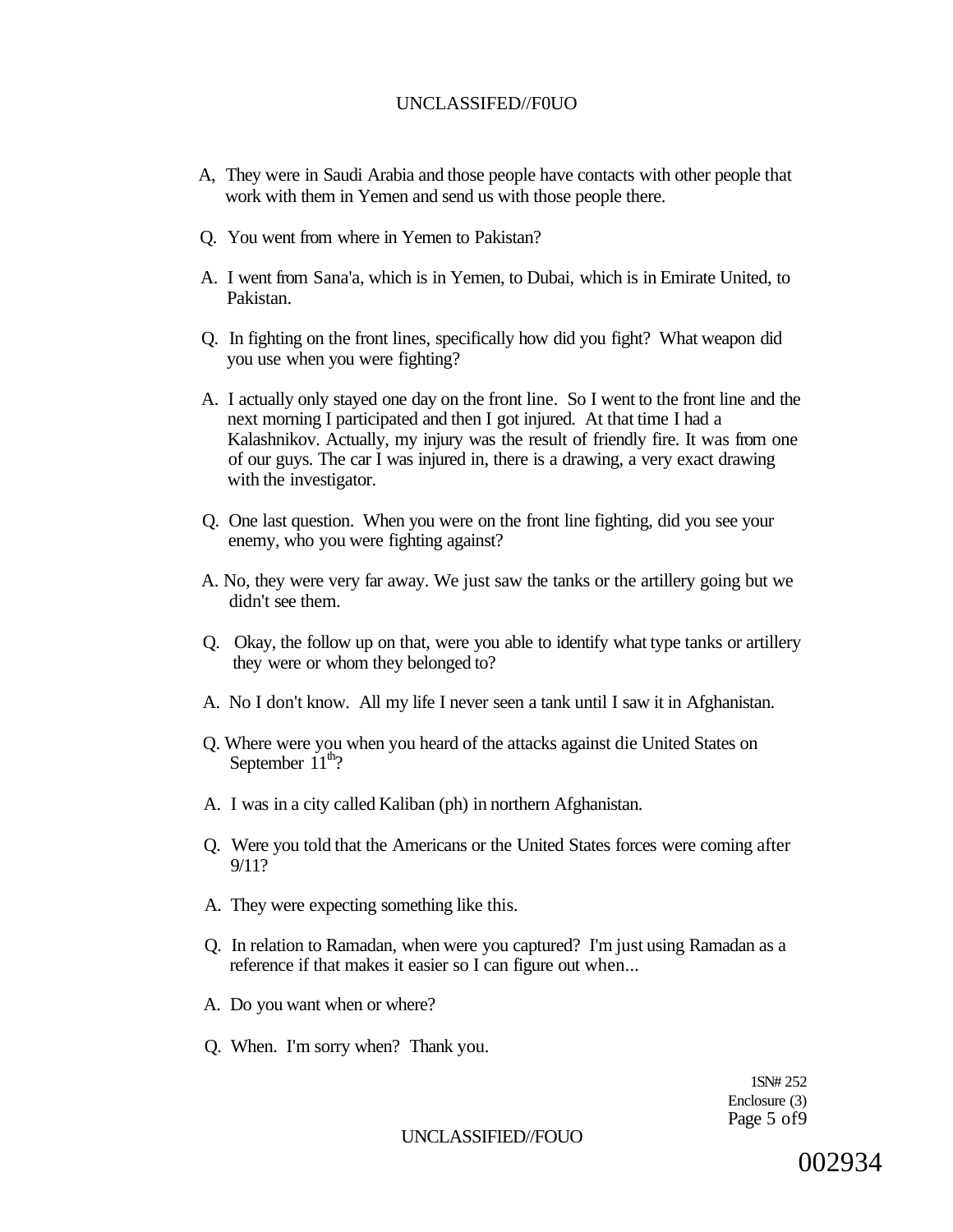- A. It was on the 28 day of Ramadan. In a border area called Bachnika (ph).
- Q. From the time that the United States started bombing until time that you were captured, did you continue to fight?
- A. I wasn't fighting. After I was injured I was brought to the back lines and I stayed in like a safehouse or guesthouse and 1 was transported from one area to another after 1 was injured.
- Q. Do you have any timeframe of when you believe you were injured?
- A. 1 believe before the American hit. About two weeks before that (before 9/U).
- Q. Therefore, you just laid either in a hospital or at the house recuperating until captured?
- A. I was in a guesthouse or safehouse.
- Q. How do you feel now about jihad?
- A. When I went to Afghanistan I realized it was not a jihad because the people they were fighting were Muslims too. So it was clear that it wasn't really jihad. When the American forces captured us we knew the truth by then.
- Q. Would you fight jihad again?
- A. No, three years is more than enough. That is true, three years, I don't know anything about my family...
- Q. Please verify, the safe house in Kabul, did you say that it belonged to Usama Bin Ladin or the commander?
- A. There were actually four houses. Three of them were Usama Bin Ladin' sand one, the second floor was occupied family and the first floor was like a guesthouse,
- Q. So the one that you stayed in belonged to Usama Bin Ladin?
- A. I used to go between the two houses, between Usama Bin Ladin's house and the other gentlemen's house.
- Q. In Yemen, did you go to a Mosque and meet someone who motivated you to go fight jihad?

ISN# 252 Enclosure (3) Page 6 of 9 **- u u i y J a** 

UNCLASSIFIED//FOUO  $n n \rightarrow n 0 r$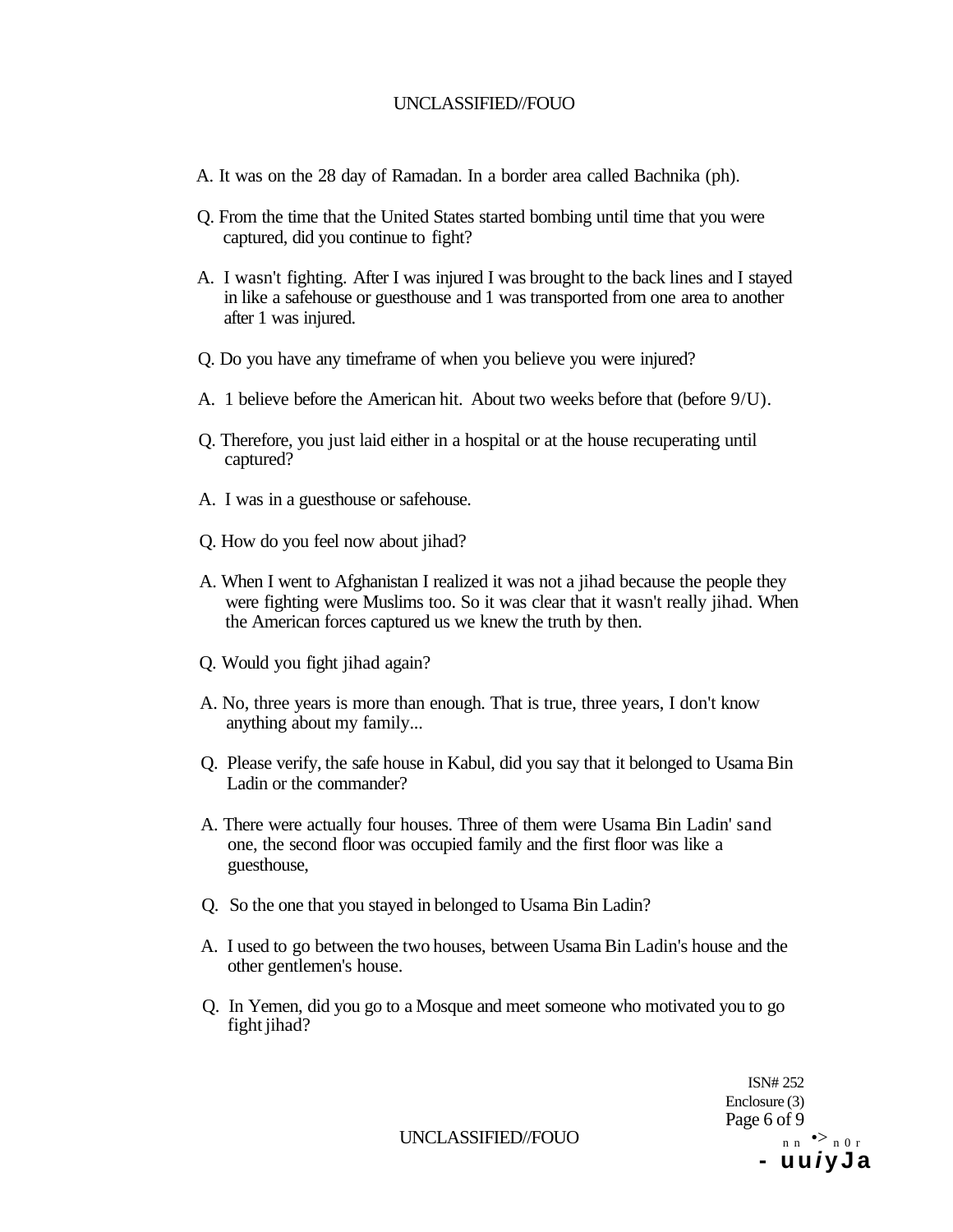#### UNCLASSIF1ED//F0U0

- A. No, I didn't meet anybody then. It was from Saudi Arabia because I came from there they arranged all my travel and everything to come here.
- Q. How did that all start? How did the people in Saudi Arabia know that you wanted to fight jihad?
- A. I really interested in jihad or anything but these people in Saudi Arabia they motivating us and exciting us convincing us to go to jihad. I was ignorant about religious things. I didn't know anything religion.
- Q. Did they come to a mosque to talk to you? How did you meet?
- A. They were my neighbors, we used to be in the same neighborhood. Some of them were also drug dealers that repented.
- Q. Was there any one particular person that recruited you or paid for your travels?
- A. There was one person that really motivated me and kind of recruited me but it was another person who financed my travel. He not only financed mine, he financed a lot of other people's travels.
- Q. Do you remember the names of these two, the recruiter and the financer?
- A. Their names are all mentioned in the file from the interrogations. They even brought me a map and I showed them the bouses and everything.

#### Tribunal President's questions

- Q. I just have a question reference that you indicated that you were in fact in a house in Kabul when the U.S. bombing began. Is that when you left to go to the Tora Bora region?
- A. No this was in Kabul.
- Q. Okay, but how did you get from Kabul to Tora Bora?
- A. In a car. First of all I went from Kabul to Jalalabad and then from Jalalabad city to Tora Bora.
- Q. Were you still injured at this point?
- A. Just a little bit left on the wound but I was fine.
- Q. Once you got to Tora Bora, what did you do there?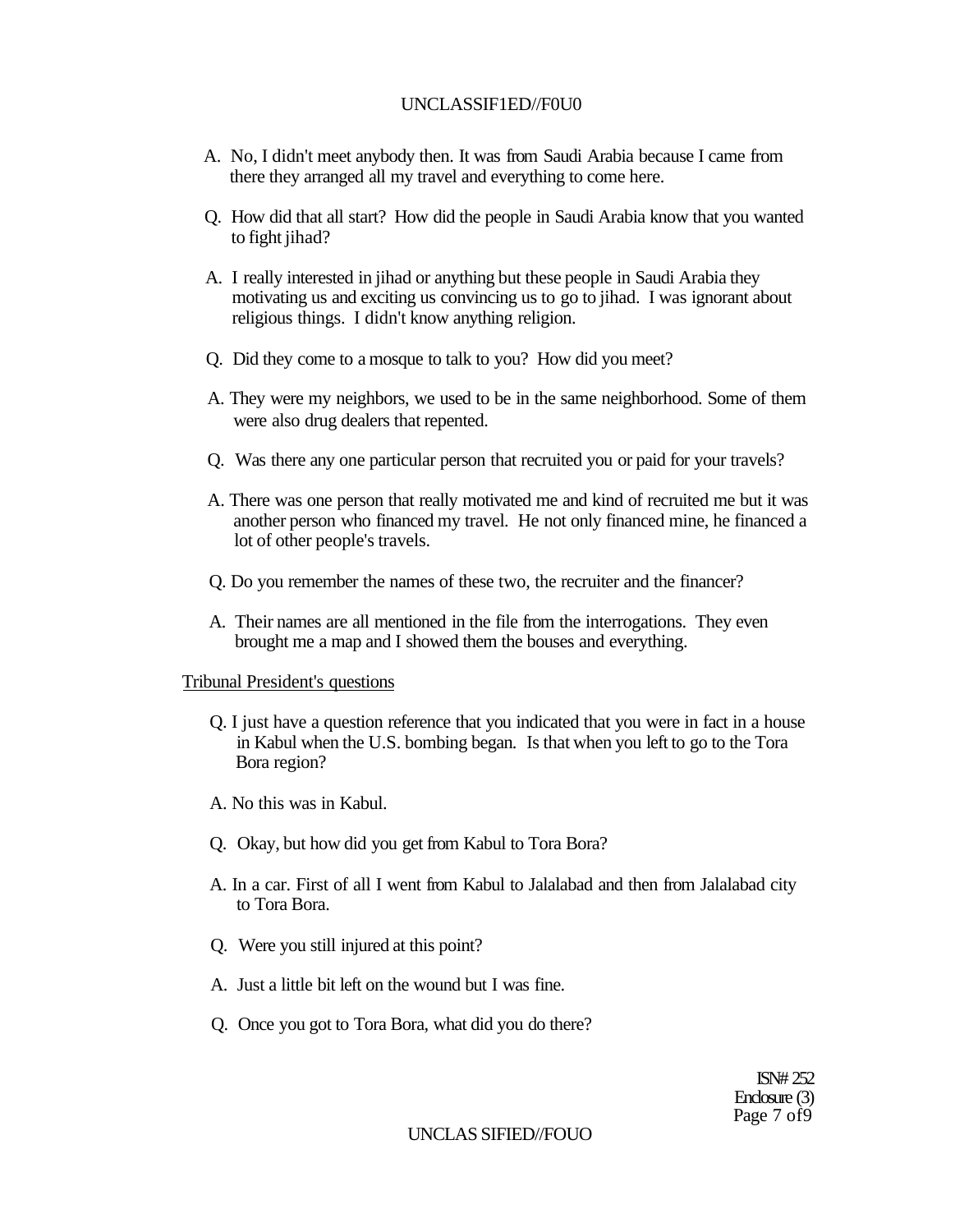- A. In Tora Bora I was a fighter, I still had the Kalashnikov and also I was a cook at the same time.
- Q. How long would you say that you stayed there before you left to go to the border?
- A. About two months.

Tribunal President; Pdlike to thank you for your participation in This Tribunal today.

Detainee: No problem.

Tribunal President: Forthe record, I...

Detainee: You mentioned that you need a closed session to talk about the classified information. I'm I going to attend this session?

Tribunal President: No. Unfortunately, it is classified because it's sensitive information.

Detainee: No problem.

Tribunal President: So that you know for the record, we will pass up through our channels that you are receiving threats here in Camp 5.

Detainee: The threats started are related to the classified information I gave during the interrogations. That information was about high level people in al Qaida.

*The Tribunal President confirmed with the Personal Representative that the Detainee had no further evidence and/or witnesses.* 

*The Tribunal President stated that alt unclassified evidence had been presented to the Tribunal and closed the open session.* 

*The Tribunal President explains the remainder of the Tribunal process to the Detainee* 

Detainee: I requested refugee status because I can't go back to my country. I have been threatened to be killed by many people.

Tribunal President: We will note that for the record,

*The Tribunal President continued to explain the remainder of the Tribunal process to the Detainee and adjourned the Tribunal.* 

> ISN# 252 Enclosure (3) Page S of9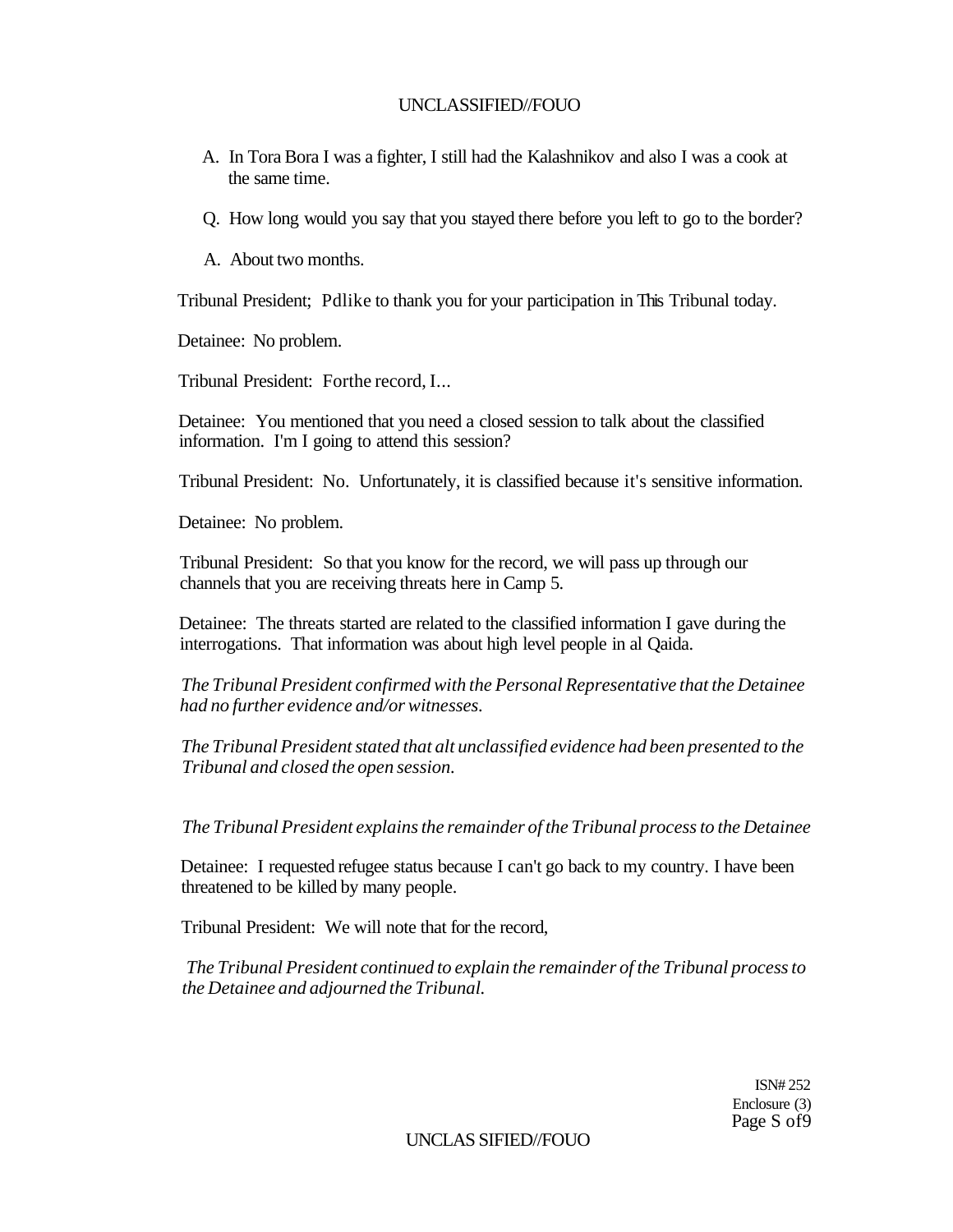## **AUTHENTICATION**

I certify the material contained in this transcript is a true and accurate summary of the testimony given during the proceedmgs.



Colonel, United States Army Tribunal President

> ISN#252 Enclosure (3) Page 9 of 9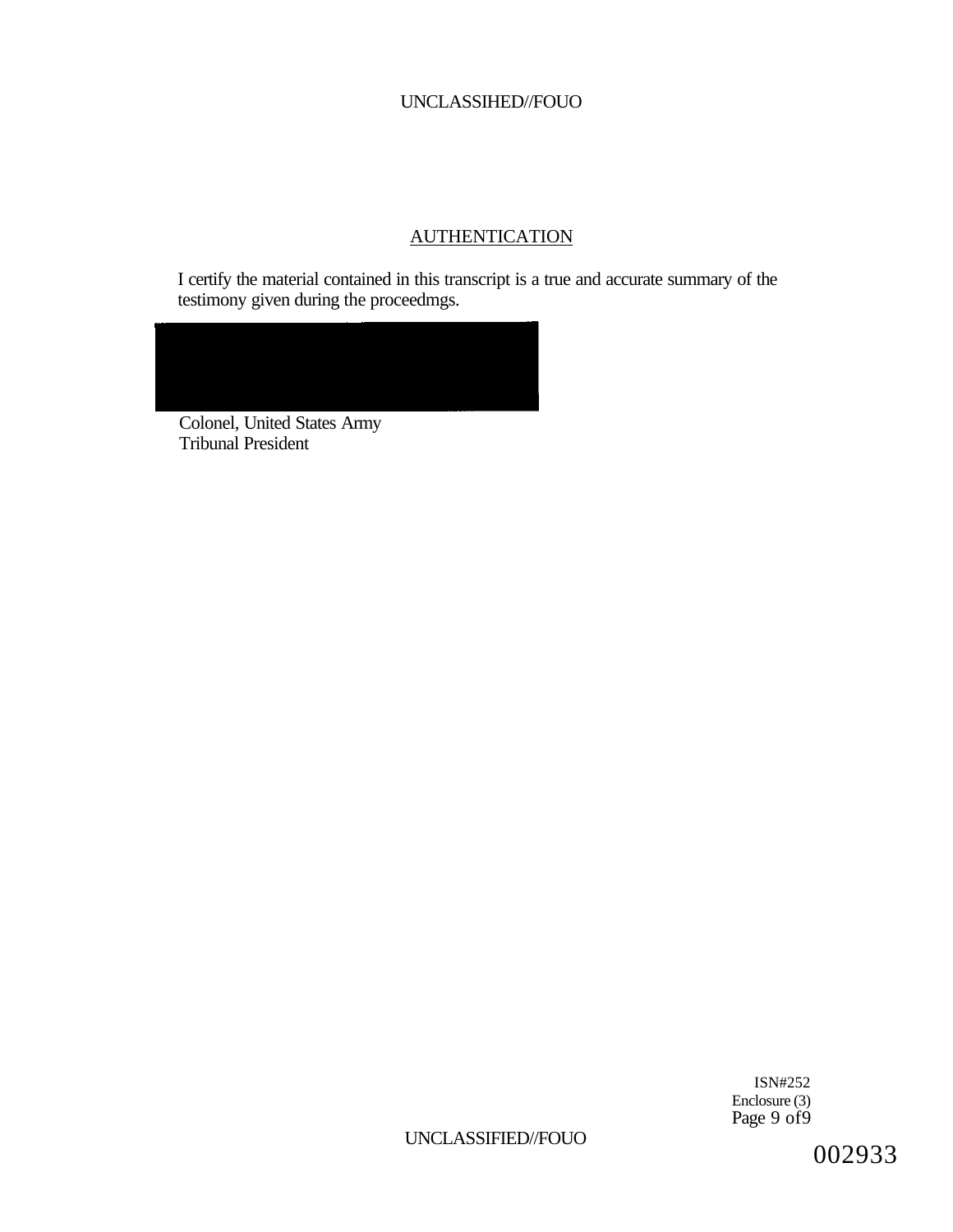#### **Summarized Sworn Detainee Statement**

*The Detainee was sworn.* 

*The Personal Representative made the following statement on behalf of the Detainee, and addressed each point on the Unclassified Summary.* 

#### • 3(a) **The Detainee is associated with the Taliban and Al Qaeda.**

This statement is not true.

#### • **3(a)l Originally from Syria, the Detainee arrived in Afghanistan in 2000 after spending several months in Iran.**

This is correct, but I entered Afghanistan alone, and no one came with me, I was trying to find work in Iran, but couldn't find any, so I went to Afghanistan. When I went to Afghanistan, I didn't know anything about fighting going on there. What kept me there was the lack of money to travel to Pakistan.

#### • 3(a)2 **The Detainee stayed in a house reserved for Syrians, which was located in Kabul, Afghanistan.**

This statement is true; there were seven Syrians that stayed there. The house belonged to another guy, who was also a refugee. He had no ties to the Taliban. The reason the owner came to Afghanistan was because it was an Islamic country.

#### • 3(a)3 **The host of the house made training available to people going to fight coalition forces.**

This statement is not true. When I was there, I never saw any weapons and no one carried one. The people from the Red Cross, who lived in the neighborhood around the house, knew that all of us were not fighters or Taliban, just refugees.

#### • **3(a)4 The Detainee's name or alias appears on a document recovered from safehonse raids on suspected Al Qaeda.**

This statement is not true. My interrogator brought that paper to me and told me "this is your name," but it is not my name. The name on the paper is Abu Omar Mohammad. My name is Abu Omar Al-Hamawe. There is no one named Mohammad in my family.

> ISN# 329 Enclosure (3) Page 1 of8

UNCLASSIFIED//FOUO *n r*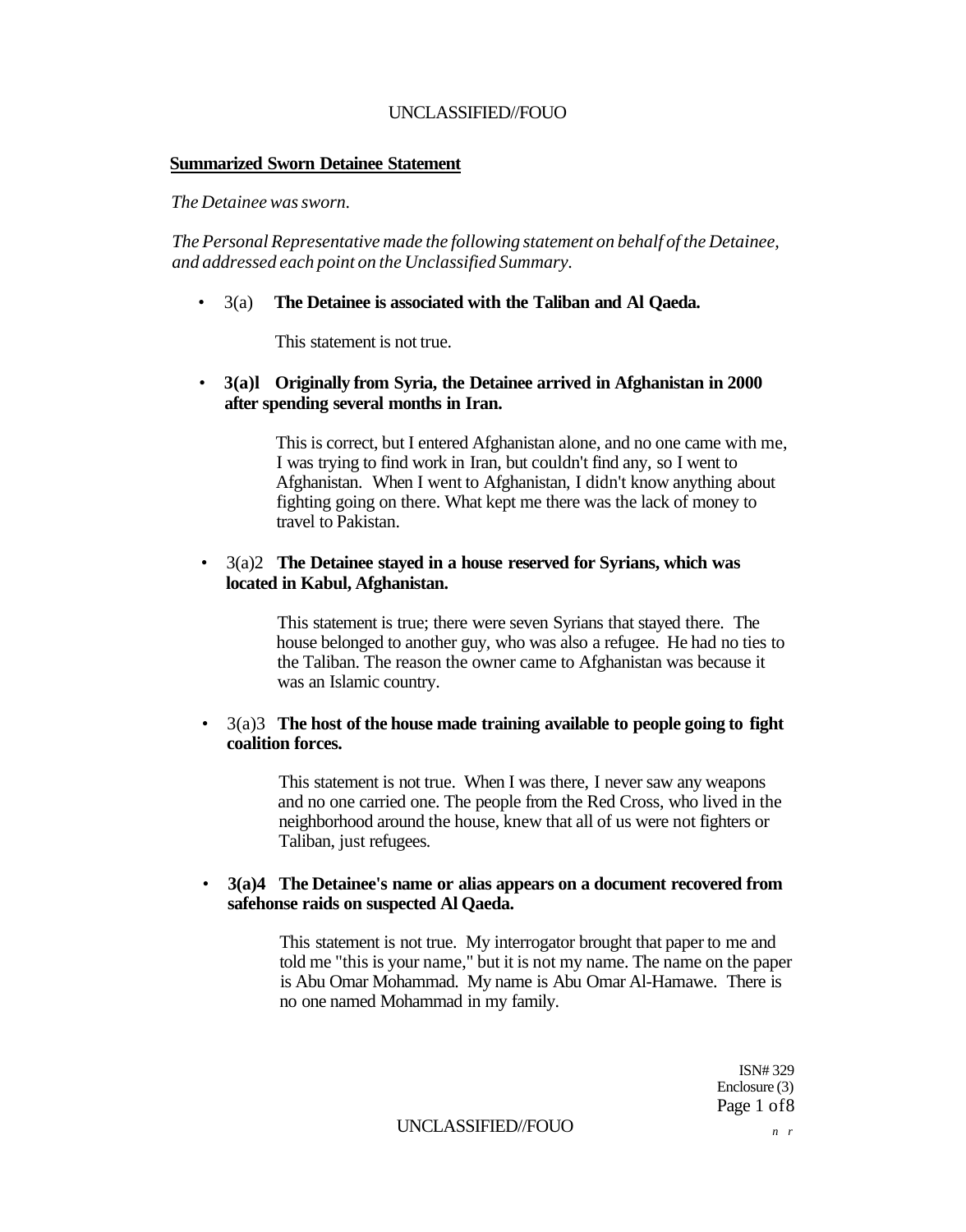### • **3(a)S** A **foreign intelligence organization has provided information that indicates that the Detainee joined an Al Qaeda training camp upon arriving in Afghanistan.**

This statement is not true. The interrogator said that I had trained in Kandahar; I don't even know where that is. I never went to any camp to train.

#### **Tribunal Members Questions to Detainee**

- Q: You are originally from Syria, Is that correct?
- A: Yes, that is true.
- Q: What were you doing in Syria before you left to go to Iran?
- A: I was a butcher.
- Q: Was that not sufficient to make a living in Syria?
- A: It was sufficient, but I'd never be able to make enough to get my own house and to get married.
- Q: So, what kind of work were you looking to find in Iran?
- A: The same line of work.
- Q: The Iranians would allow people from outside their country come look for work, when they have so many people trying to find work themselves?
- A: I worked in Iran for a short period of time. It didn't work out very well for me, and I left.
- Q: Your intent was to go to Pakistan after that?
- A: My intention was to stay in Afghanistan for a little while and then go somewhere else, but the money issue didn't help me. A friend of mine promised to send me money from outside Afghanistan to help me get out.
- Q But he didn't?
- A Because of the problems that happened, we just left.
- $\overline{O}$ Do you remember what time frame you entered Afghanistan?
- A I don't remember exactly, but it was the end of 2000 or the beginning of 2001.

ISN# 329 Enclosure (3) Page 2 of8

UNCLASSIFIED//FOUO

002940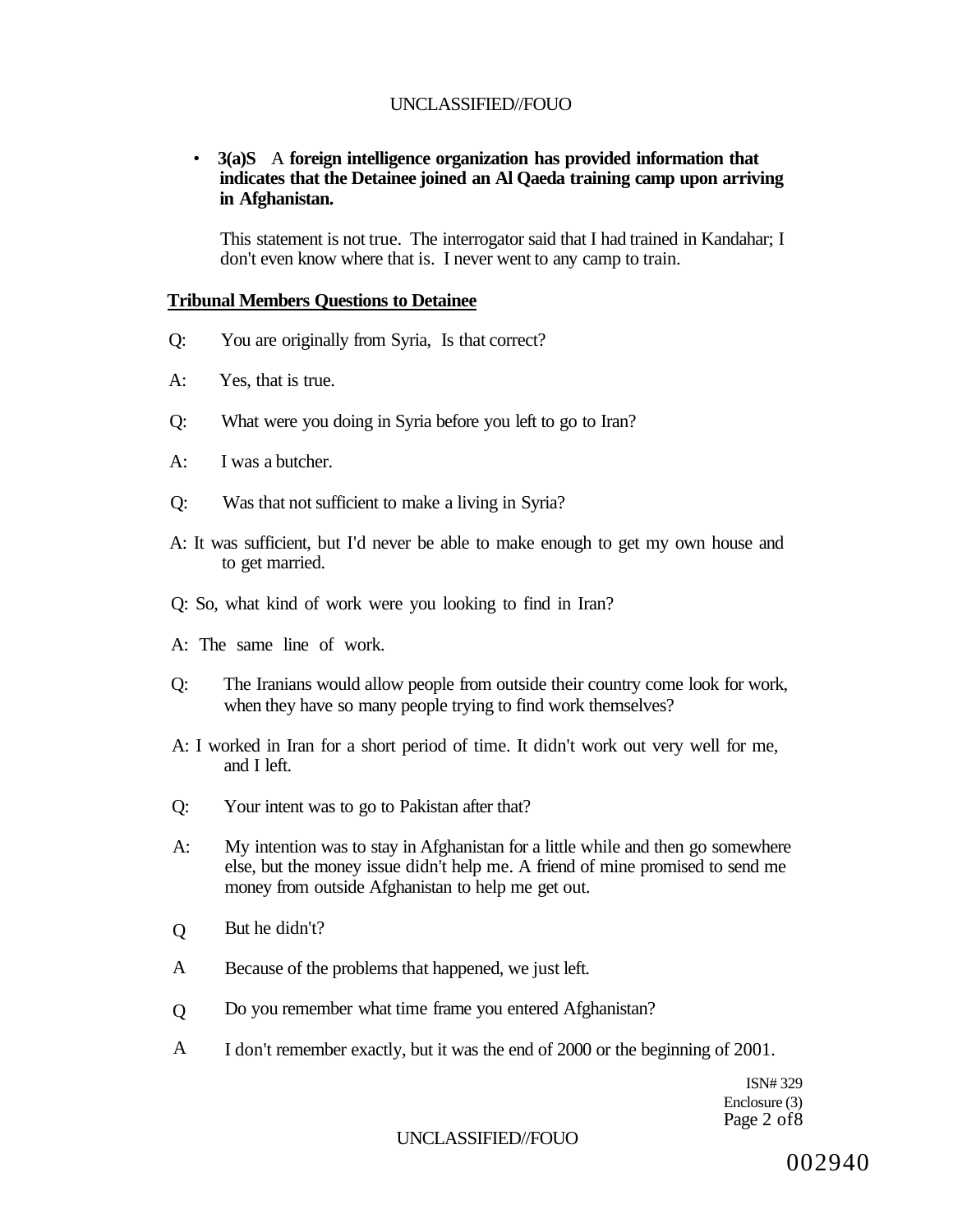- Q: Did you find work in Afghanistan when you first arrived there?
- A: Yes. I stayed in the house for approximately four months and then I found a job in the store. I worked in the store for about four months, but not for the money. It was just to get out The money was very little. I worked there for fun and to interact
- Q: If you didn't make enough money working in the store, how were you ever going to make enough to leave Afghanistan?
- A: As 1 told you, I was waiting for money to come in from the outside; I wasn't counting on the money from the store. I just worked there for entertainment and for interaction.
- Q: Were your decisions to go from Syria to Iran and then to Afghanistan based on religious reasons?
- A: No, it wasn't based on religion. My plan was to go to Iran, hopefully make enough money and then go to Saudi Arabia. When I was stuck in Iran, because I didn't have enough money, I couldn't go to Syria and I couldn't stay there, so that's why I went to Afghanistan.
- Q: Did you say part of your plan was to go to Iran and then Saudi Arabia?
- A: Yes, that's true. Going to Saudi Arabia is not easy. You need a lot of money; you have to get a visa and permits. That's why I was trying to get money in Iran.
- Q: So, while you were working in Afghanistan, you stayed at the house with the other Syrians?
- A: Yes.
- Q: What did they do for a living?
- A: The owner of the house was a refugee and he used to get money from his family. Most of the others were refugees as well and they just used to study.
- Q: So, they just relied on the generosity of the owner?
- A: They also used to receive help from their homes.
- Q: Did the government authorities ever approach you, or other people in the house, and ask you to do things for them?

1SN# 329 Enclosure (3) Page 3 of 8

UNCLASSIFIED//FOUO  $\cdots$ ,  $\cdots$ ,  $\cdots$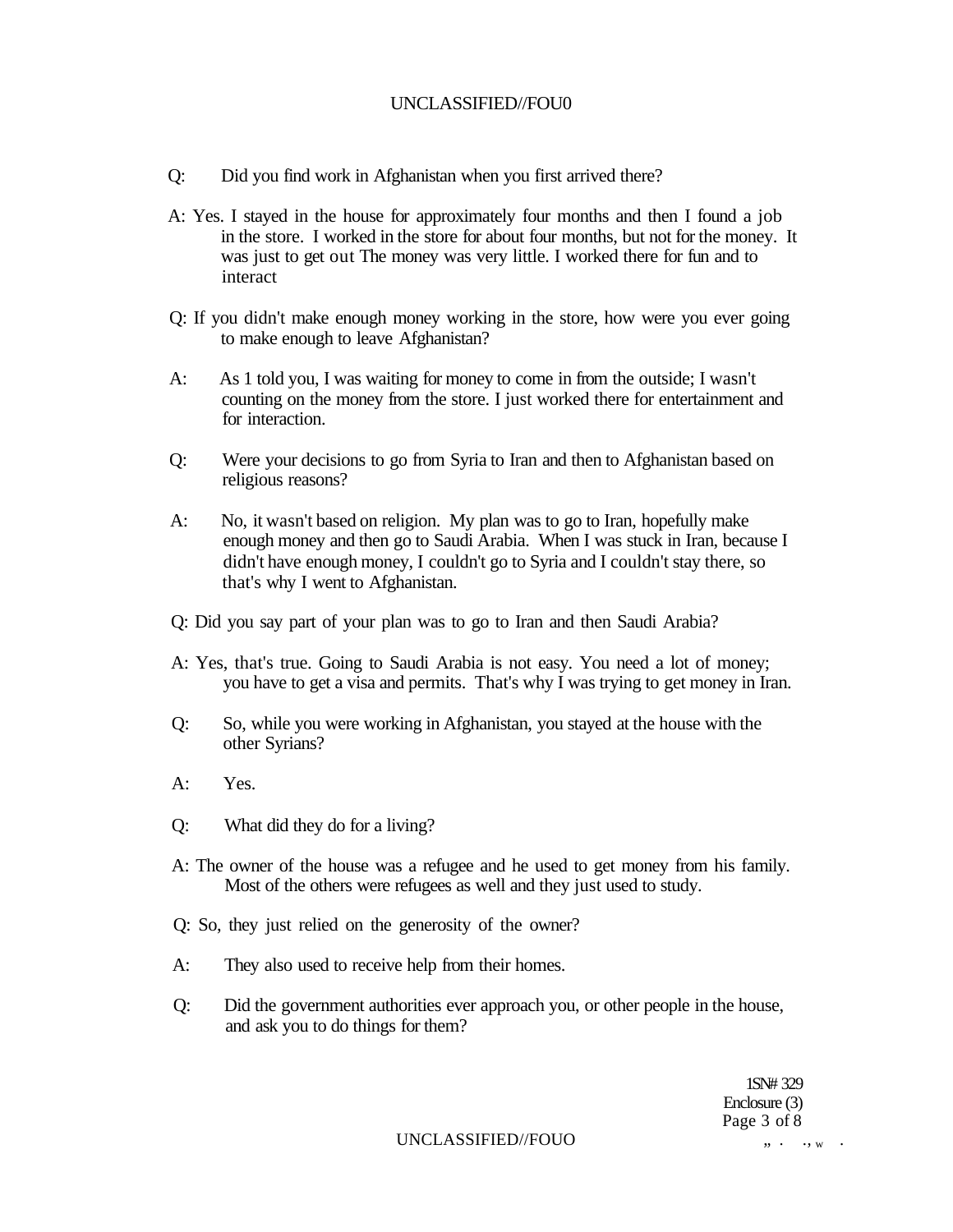- A: No.
- Q: When did you first realize that Afghanistan was in the middle of a civil war?
- A: When I went to Afghanistan, there was no civil war. I don't know if it was in another area of Afghanistan, but it wasn't in the place I was.
- Q: What caused you to leave Afghanistan?
- A: After the fall of Afghanistan, I had to leave because the Northern Alliance was killing Arabs and all of the Arabs were targets.
- Q: Even then, the Taliban didn't try to make you fight for them?
- A: I never heard the Taliban asking us to do anything for them, besides we had no connection whatsoever with the Taliban.
- Q: Please describe the circumstances of how you were captured.
- A: We had an Afghani guide take us from Afghanistan to Pakistan. We got close to the border and there were three or four thousand soldiers between the Afghanistan/Pakistan border. They asked me for my passport and my documents; I told them I didn't have mem. After that they took us and I thought they were going to deliver us to our country's embassy, but instead they delivered us to the Americans.
- Q: Did any Syrian embassy representatives come to visit you?
- A; No, because we only stayed one day in Pakistan. Our capture was around noon, and by the time we were taken to another area, it was night. The next day, they took us to another prison where they delivered us to the Americans. The whole thing was just one day.
- Q: Why didn't you have your passport and documents with you when you left Afghanistan?
- A; My documents were in the house. I was sick that day, so I went to get some medical attention. On ray way back, I met a Palestinian and he asked me where I was going. I told him, and he said the Northern guys were already there, so I left with him in the car.

I didn't have a chance to go back to the house and get my passport, plus I wasn't really thinking of that, I was just thinking of getting out.

> ISN# 329 Enclosure (3) Page 4 of 8

UNCLASSIFIED//FOUO  $n \t n \t n \t n$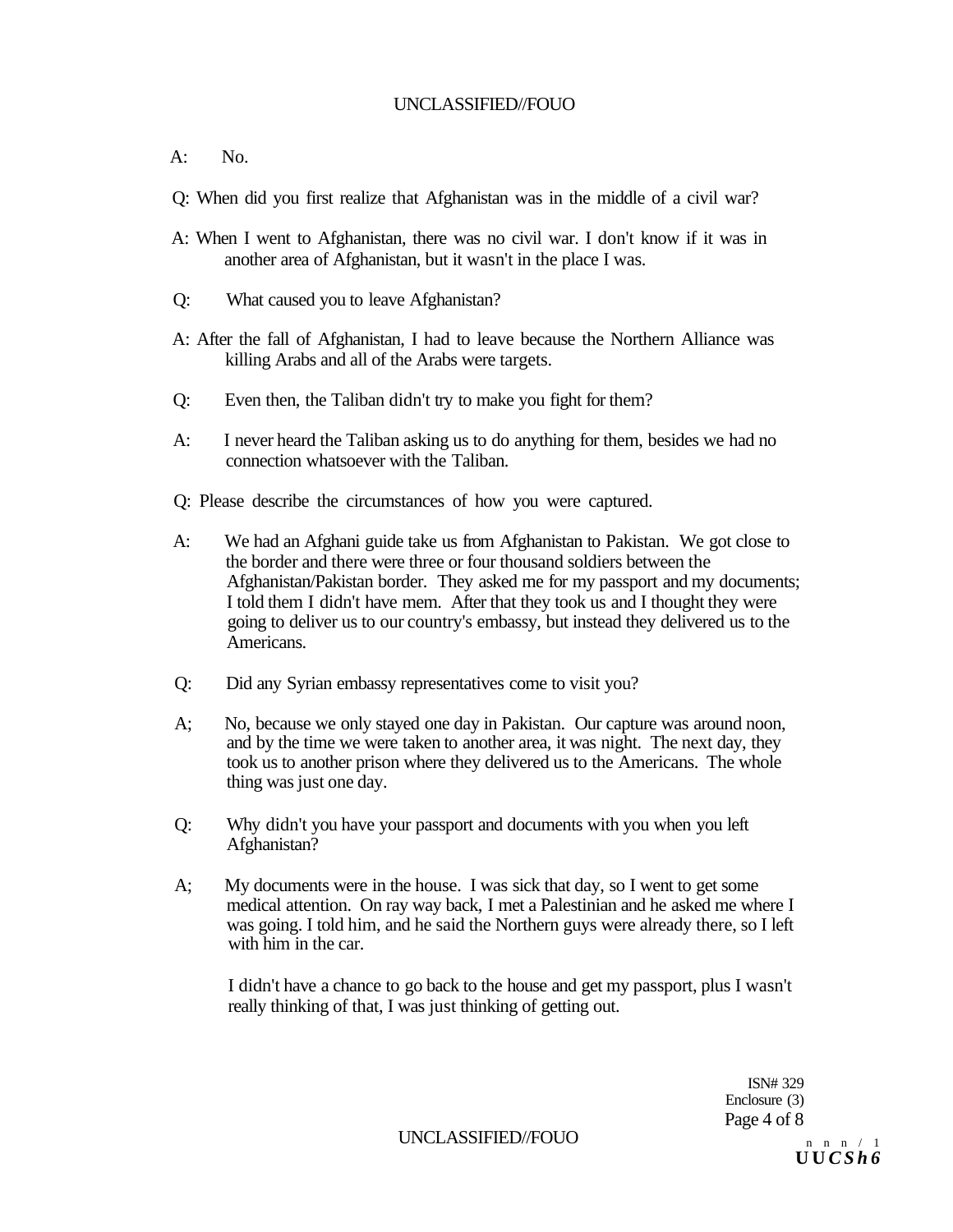- Q; You didn't have anything with you when you left? No money? No weapons? Just what you were carrying?
- A: I had a little money, that's all.
- Q: Have you ever seen your passport again?
- A: No.
- Q: Have you ever had any military training at all, in your life?
- A: No, never. In my life, I've never carried a weapon. Not in Syria, Iran or in Afghanistan.
- Q: In the house with the other Syrians, you said your neighhors were Red Cross. What Red Cross organization is that?
- A: I said that all the houses had families and kids; all refugees. The Red Cross was around because Red Cross helps people.
- Q: The International Red Cross, or an Islamic version of the Red Cross?
- A: I don't know. I think it was the International because I don't know the difference. I just saw the Red Cross on the cars and the houses. I assume it was the International.
- Q: You said you were expecting money from Syria. Who was going to send you that money?
- A: No, the money wasn't going to come from Syria; it was going to come from Saudi Arabia. I used to have a friend that would visit us and he went to Saudi Arabia and promised he's send money from there.
- Q: So, it was a friend?
- A: He was a friend who used to come play dorninos.
- Q: Do you remember his name?
- A: I really don't remember his name, but I had his address and phone number in my wallet when I was in Afghanistan.
- Q: What city did he live in?

ISN# 329 Enclosure (3) Page 5 of 8

UNCLASSIFIED//FOUO

0(^943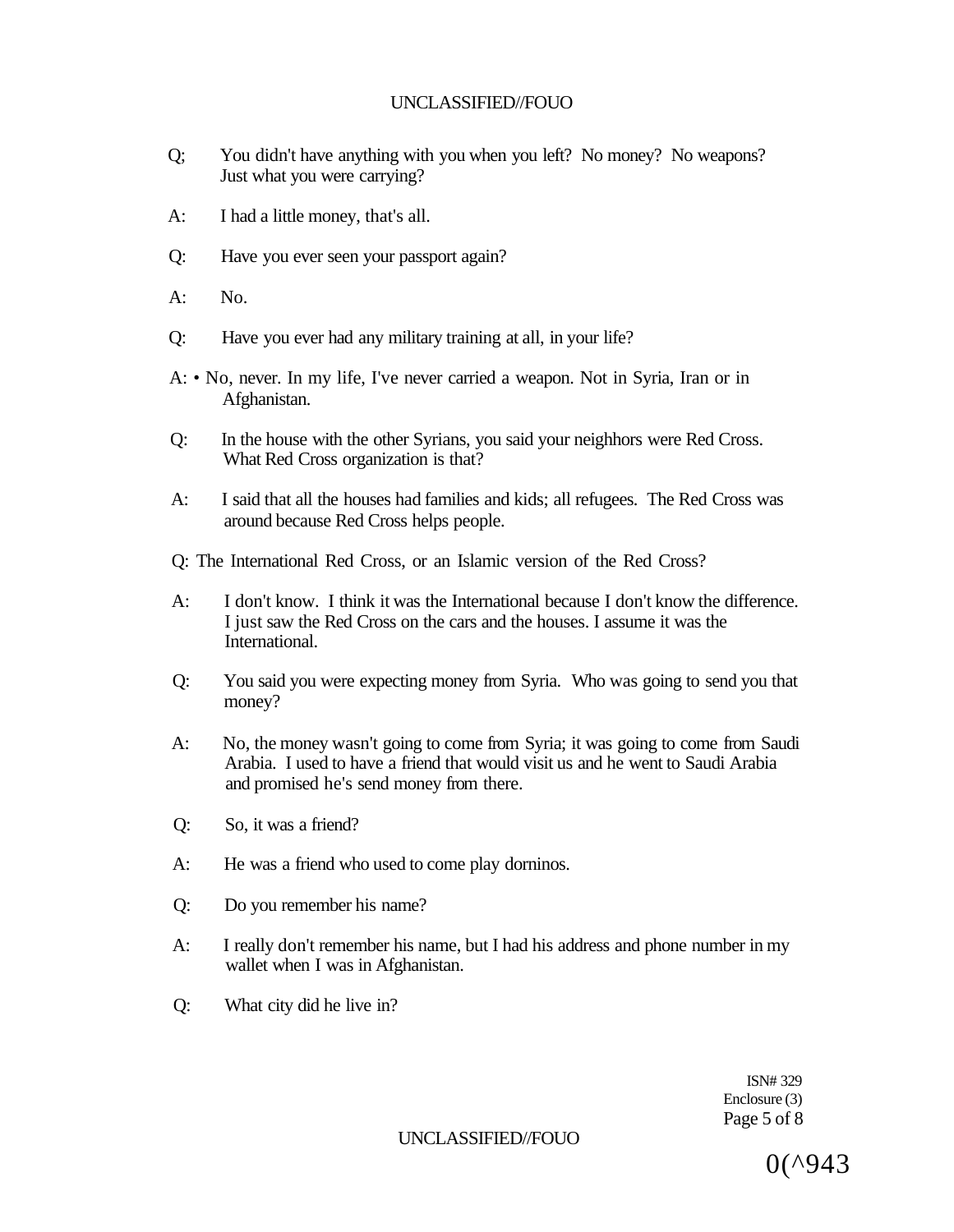- A: If s all in the paper. I really don't remember. I don't really know the areas of Saudi Arabia, I just hear about it from the guys here that someone is from Riyadh, that's all.
- Q: Are you very religious?
- A: I'm just a normal Muslim. I'm not an extremist; I just pray and fast.
- Q: Were you aware of any of the fatwas that were looking for people to come to Afghanistan?
- A: I didn't hear of any fatwas. I just went there because everyone there is Muslim.
- Q: Where in Afghanistan were you located?
- A: I was in a village in Kabul. The house was close to the Pakistan embassy in Kabul.
- Q: That wasn't very far from Jalalabad and Pakistan? Pretty close to where you wanted to go?
- A: The only time I went to Jalalabad was when Kabul fell into the Northern Alliance hands. It's about a six-hour drive from there to Pakistan.
- Q: When you were working as a butcher in Afghanistan, whom did you work for?
- A: I wasn't working in a butcher shop in Afghanistan; it was just a convenience store.
- Q: What was the owner" s name?
- A: He was an Algerian guy, but the guy that worked in the store was a Pakistani named Abdullah. This Pakistani guy used to know the dialects of Pashtu, Dari and all those languages.

### **Tribunal President's Questions to Detainee**

- Q: What was the total number of months you stayed in Afghanistan?
- A: It was less than a year, maybe 10 or 11 months, but definitely less than a year.
- Q; How long did you work in the convenience store?
- A: Approximately four months.

ISN# 329 Enclosure (3) Page 6 of 8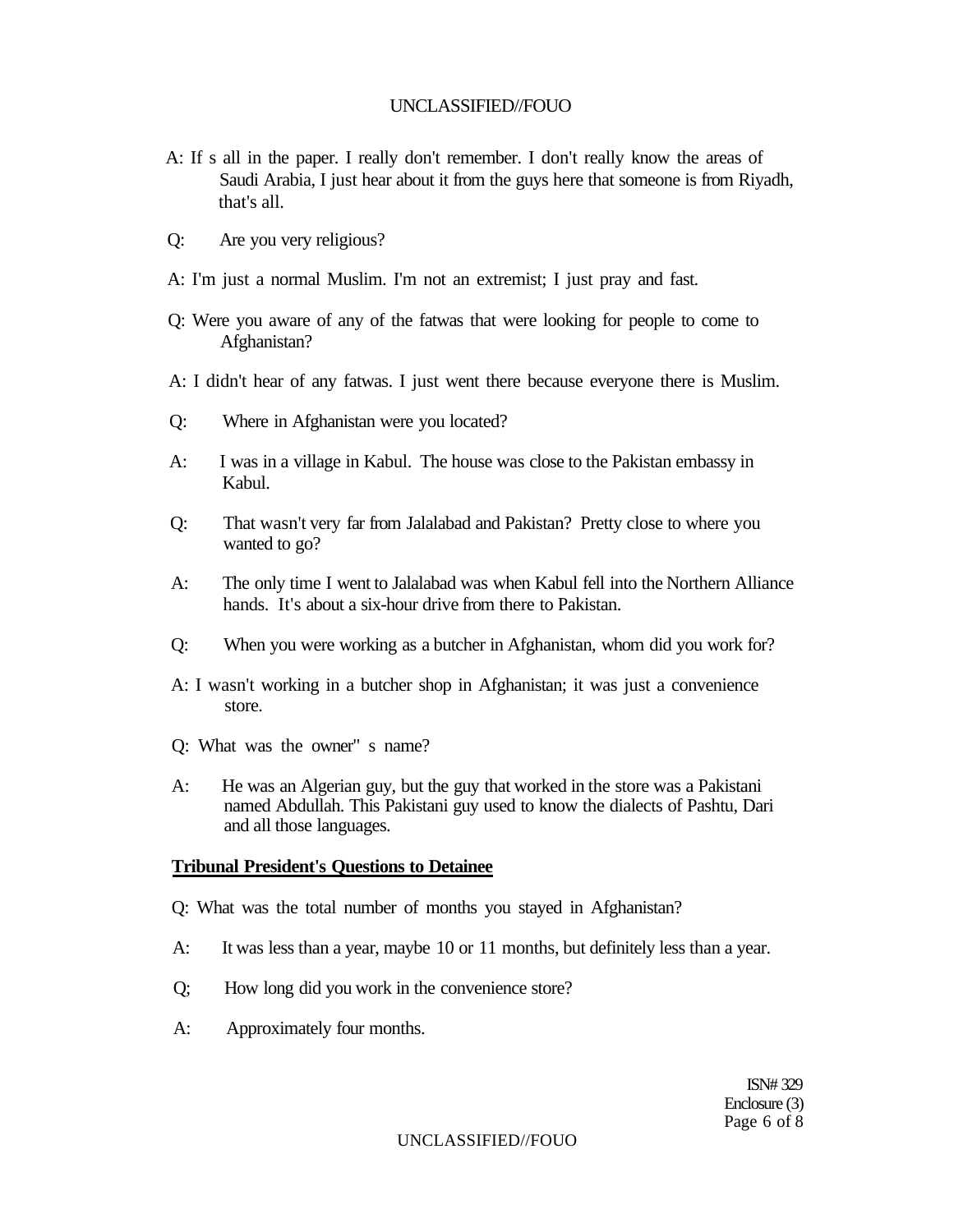What other types of employment did you have in Afghanistan?

1 didn't have any other job. I just attended classes on Islam and the Koran about religion and all things related to prayer, I just wanted to learn and I wanted some entertainment because I was bored sitting in the house all day.

The house you stayed in, did you have to pay rent or buy your own food?

Yes, we used to all participate and give something. Some of us received help from home, but mostly the owner of the house used to get a lot of help from his home in Syria.

Who was the owner of the house?

His name is Moad.

You indicated he was a refugee as weli?

 $Yes<sub>f</sub>$  he was a refugee in an Islamic country. He was an immigrant to an Islamic country.

What was the total number of people that lived in this house?

Seven.

When, you were captured by the Northern Alliance, how many people were with you?

I wasn't captured by the Northern Alliance; I was captured by the Pakistanis.

Oh, how did you get into Pakistan?

He just asked me a few minutes ago, We went to the village at the border between Afghanistan and Pakistan and that's how we got captured.

Please tell me again, how many were with you when you were captured by the Pakistani authorities?

Four of us.

Were they also Arabs?

Yes, Syrian Arabs and they are all here.

You knew them all?

ISN# 329 Enclosure (3) Page 7 of8

#### UNCLASSIFIED//FOUO

002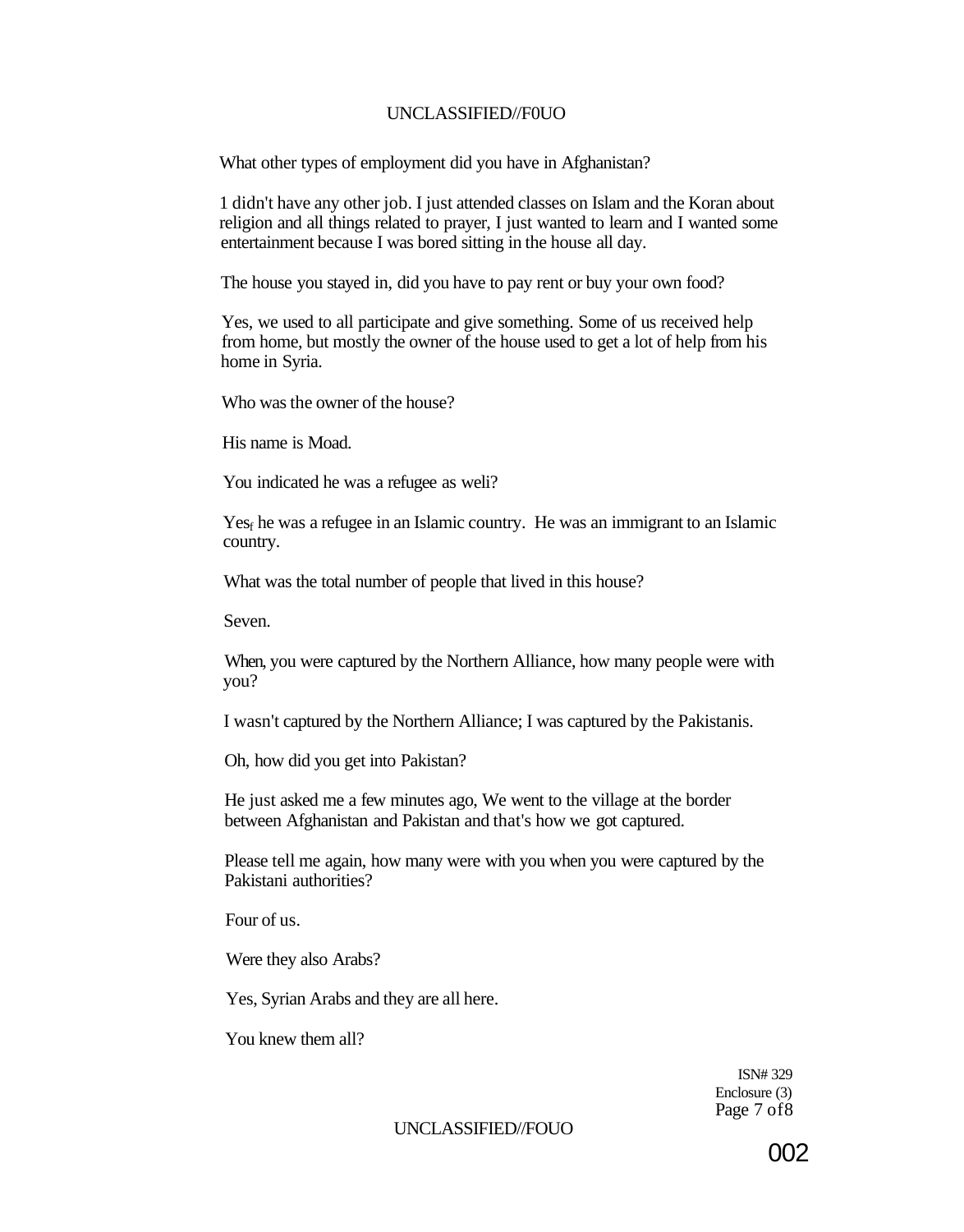- A: Yes, and they are all here.
- Q: Were these the same individuals that stayed in the house with you?
- A: Yes.

Detainee: You mentioned that aforeign country said that I went to...who is this foreign country and where did they get this information?

Tribunal President: We don't know that either, at this point.

Detainee: How?

Tribunal President: It may be identified to us when we look at the classified evidence.

Detainee: Okay, good.

## AUTHENTICATION

I certify the material contained in this transcript is a true and accurate summary of the testimony given during the proceedings.

Colonel, U.S. Marine Corps **Tribunal President** 

> ISN#329 Enclosure (3) Page 8 of 8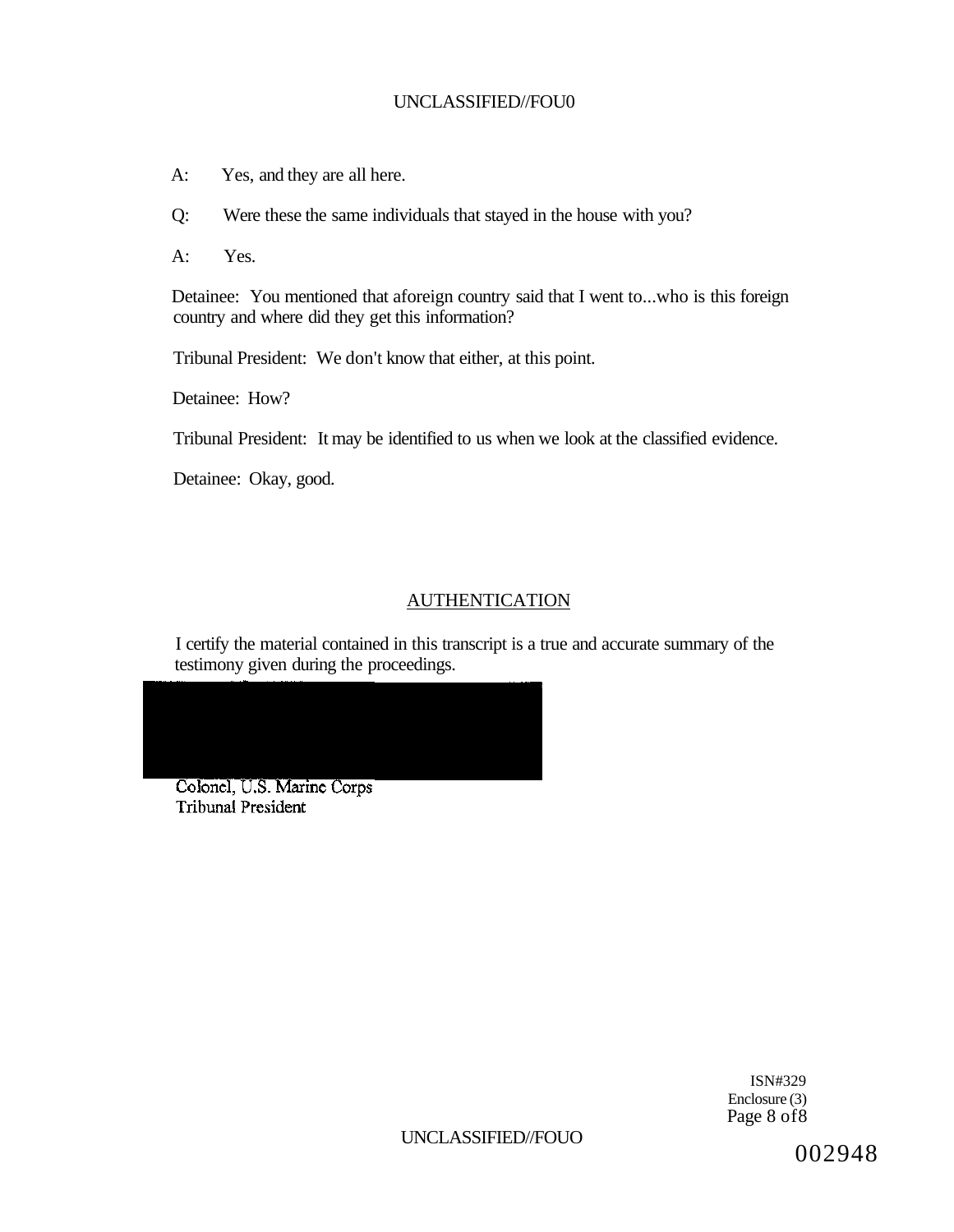#### **Summarized Unsworn Detainee Statement**

*The Tribunal President read the hearing instructions to the detainee. The detainee confirmed that he understood the process and had no questions.* 

*The Recorder presented Exhibits RI through R-3 into evidence and gave a brief description of the contents of the Unclassified Summary of Evidence (Exhibit R~l).* 

*The Recorder confirmed that he had no further unclassified evidence or witnesses and requested a closed Tribunal session to present classified evidence.* 

Tribunal President: Muhammad, you may now present any evidence you have to the tribunal. You have the assistance of your Personal Representative in doing so. Do you want to present any information to this Tribunal?

Detainee: What has been said is not true.

Tribunal President: Mohammad, would you like to answer or respond to Hie allegations that are in the Unclassified Summary of Evidence?

Detainee: 1 have nothing to say. All that has been said is not true. I have told my story five hundred times. I went to Pakistan for drugs. I was sick and I wanted to heal myself, so I went to Pakistan.

*Tribunal President asked the detainee if he would like to make his statement under oath. The detainee replied he would and the Recorder administered the Muslim oath to the detainee. The Personal Representative then asked if the detainee wanted him to read the accusations so that he could respond to each one.* 

Detainee: I really don't want to respond to each one. All that I am saying is this. I went to Pakistan to get married and relax and to get out of what I was in.

Tribal President: Mohammad, is there anything else?

Detainee: That is all. This is my story.

Personal Representative: I could read the allegation and you can respond, or you can say what you would like to. Yes or No.

Detainee: I cannot respond to this because I have not relation to this evidence. So how could I respond to this?

*The Personal Representative and the Recorder had no further questions.* 

ISN#894 Enclosure (3) Page 1 of4

### UNCLASSIFIED//FOUO n n > n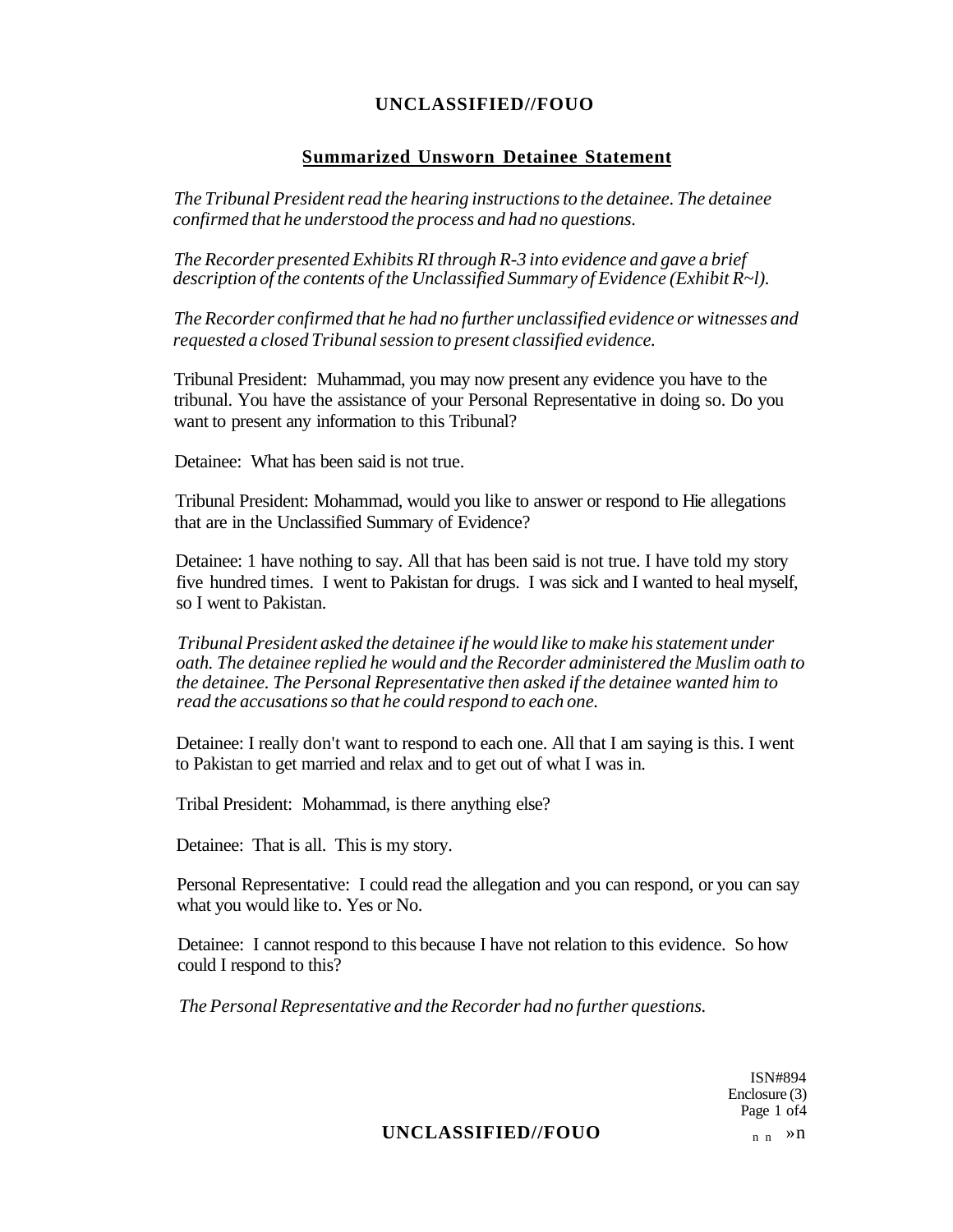#### Tribunal Members' questions

Q. You said you went to Pakistan to find a wife?

A. Yes.

- Q. Do you speak Pashtu?
- A. No, 1 don't. 1 can speak a little bit.

Q. Where were you living before you went to Pakistan?

A. I was living in Italy.

Q. Did you get a Pakistani visa in order to travel? A. Yes, I did.

Q. Have you ever traveled to Afghanistan? Why? A. Yes, I did. There was a campaign against Arabs in Pakistan. I was a little scared, and so I went to Afghanistan for a little bit, then came back.

Q. When you came back into Pakistan, is that when you were captured? A. No. I stayed there for a while, 1 was planning on going back to Europe, but I was unsuccessful.

Q. Where in Afghanistan did you stay? A. In the place you just said, Jalalabad.

Q. When you were captured, did you have your passport with you?

- A. No. I didn't have it.
- Q. Where was it?
- A. It was in another place and I couldn't get to it, so you can say that I lost it.

Q. While you were in Afghanistan, did you have any weapon training? A. No.

Q. When did you go to Afghanistan?

A. I don't remember.

Q. Was it after the attacks on the World Trade Center in 2001 ? A. I really don't know if it was before or after. All that I can tell you is that I was there just a short time.

Q. When were you captured? Where?

A. I don't remember. It was a border town. I don't remember the name.

ISN #894 Enclosure (3) Page 2 of4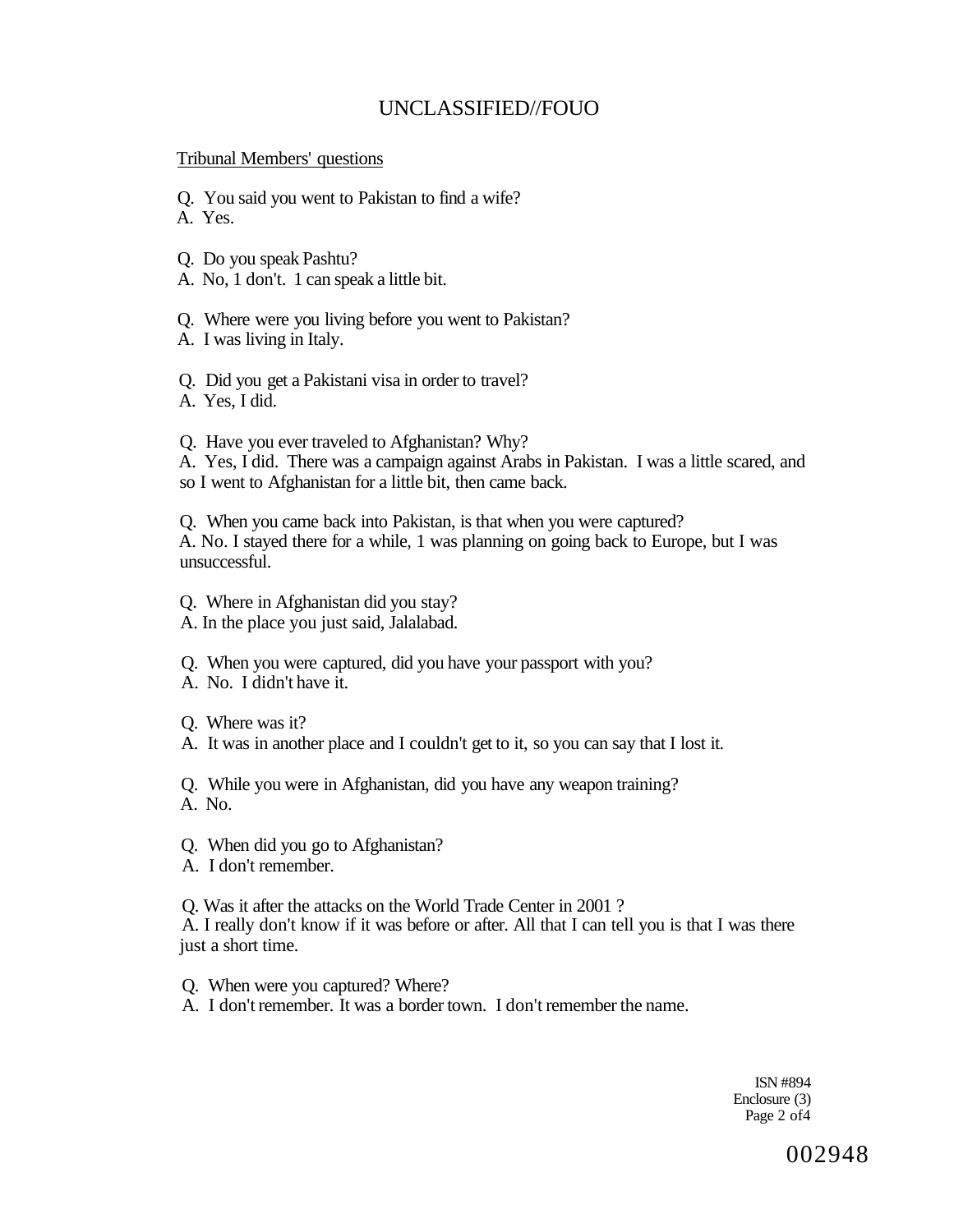#### Tribunal President's questions.

Q. Can you give us a general idea of how long you stayed in Afghanistan?

- A. I didn't stay long.
- Q. Was it one day, one week, one month?
- A. Around one month, or more than that.

Q. How did you pay for you trip back and forth from Pakistan to Afghanistan? A. I had ray own money.

Q. Were you working in Pakistan?

A. No.

Q. Are you a member of Al Qaida or the Taliban? A. No.

- Q. Have you ever fought with Al Qaida or the Taliban?
- A. No, I didn't fight with the Taliban or Al Qaida.

Q. Did you stay in a guesthouse when you were in Afghanistan? A. No.

Q. Where did you stay while you were in Afghanistan when you were there for a month? A. 1 was renting a house.

- Q. You paid to stay in this house?
- A. Yes, of course.

Q. Were there any soldiers or fighters at the house?

- A. How could somebody stay in my house? My wife was there.
- Q. You had your family there with you?
- A. Yes.
- Q. Were there other people staying there?
- A. No. There was nobody.

ISN #894 Enclosure (3) Page 3 of4

UNCLASSIFIED//FOUO 00*Z*94*H*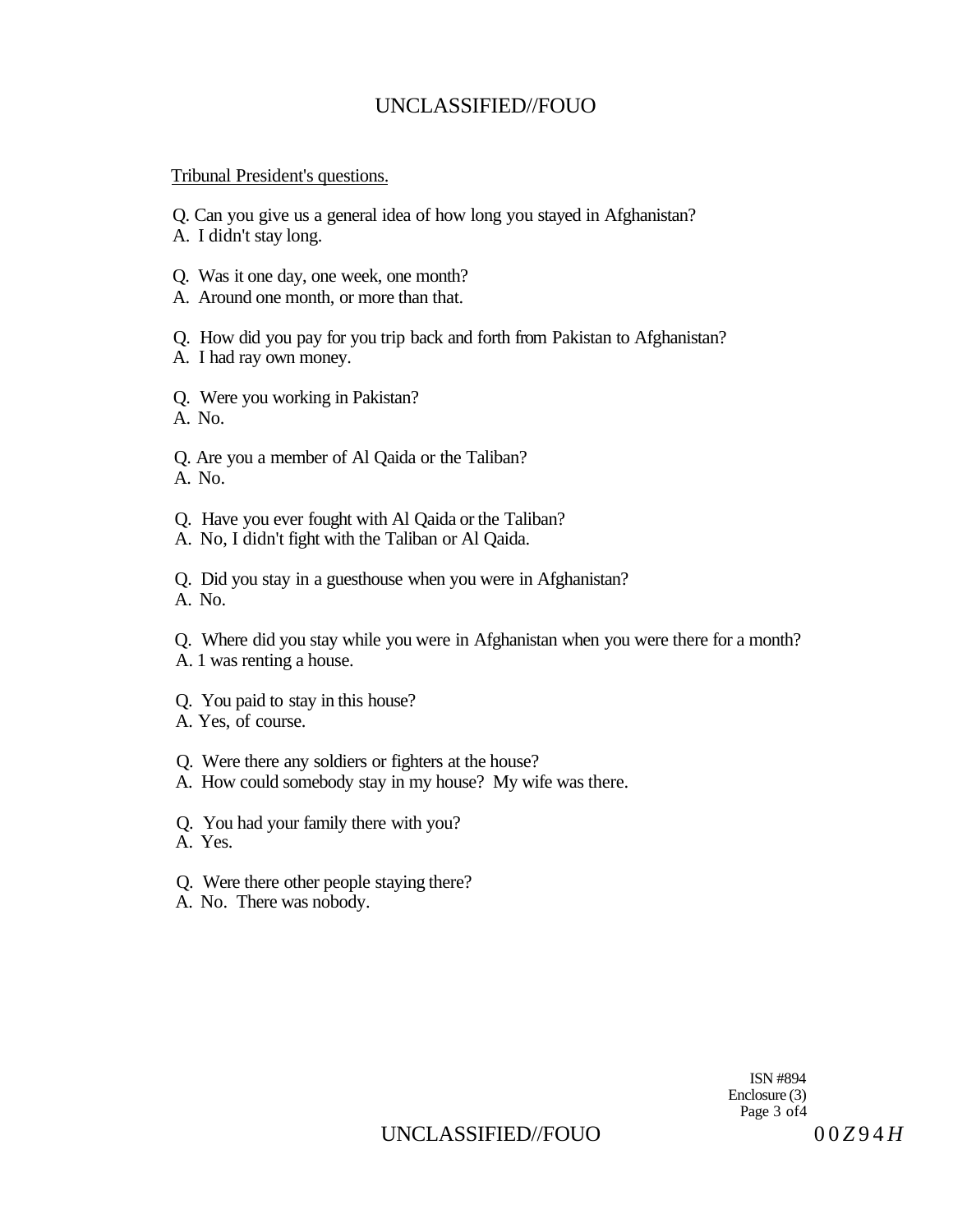*The Tribunal President confirms that the detainee had no further evidence or witnesses to present to the Tribunal The Tribunal President explains the remainder of the Tribunal process to the detainee and adjourns the unclassified session of the Tribunal* 

### **AUTHENTICATION**

**I** certify the material contained in this transcript is a true and accurate summary of the testimony given during the proceedings.

Colonel, U.S. Army Tribunal President

> ISN #894 Enclosure (3) Page 4 of 4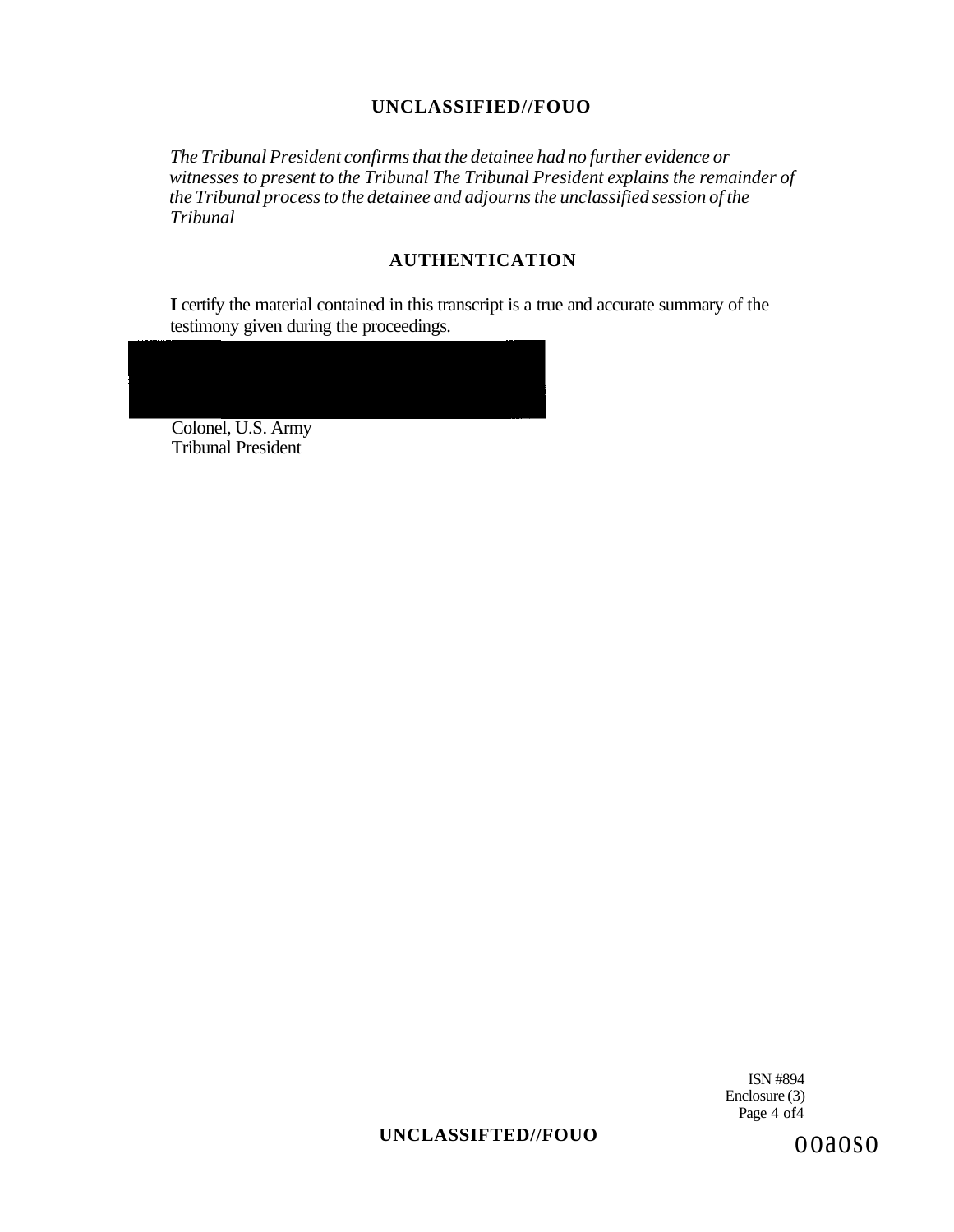#### **Summarized Unsworn Detainee Statement**

*The Tribunal President read the Hearing Instructions and opened the Unclassified session of the Tribunal* 

*The Recorder presented the Unclassified Summary of Evidence (Exhibit R-l) to the Tribunal.* 

*The Recorder presented Exhibits R-l andR~2 into evidence and gave a brief description of the contents of the Unclassified Summary of Evidence (Exhibit R-l).* 

*The Recorder confirmed that she had no further unclassified evidence or witnesses and requested a closed Tribunal session to present classified evidence.* 

*The Tribunal President stated for the record that the Detainee has elected not to participate in this tribunal proceedings.* 

*The Tribunal President stated for the record that the Detainee requested to have his passport to prove he was in Afghanistan before 9-11. The passport was not produced for this hearing.* 

*The Personal Representative read a statement on behalf of the Detainee by reading each point on the Unclassified Summary of Evidence.* 

*Tribunal President: Personal Representative did the Detainee desire to have you present information on his behalf.* 

Personal Representative: Yes Ma'am

*Tribunal President: Please do so at this time.* 

*3.a. The Detainee is associated with the Taliban and al Qaida.* 

Not True

*3.1. The Detainee departed Yemen for Afghanistan on 16 July 2002* 

I am aware of the attacks on New York and I went to Afghanistan prior to those attacks by two weeks.

In Yemen the military service was compulsory. I was rejected due to a head injury I sustained in a car accident. I felt it was important in corning of age. I tried to go to college but the head injury prevented from concentrating so I went to Afghanistan for weapons training not to fight anyone. I could not get this kind of training in Yemen.

> ISN8 554 Enclosure (3) Page 1 of 3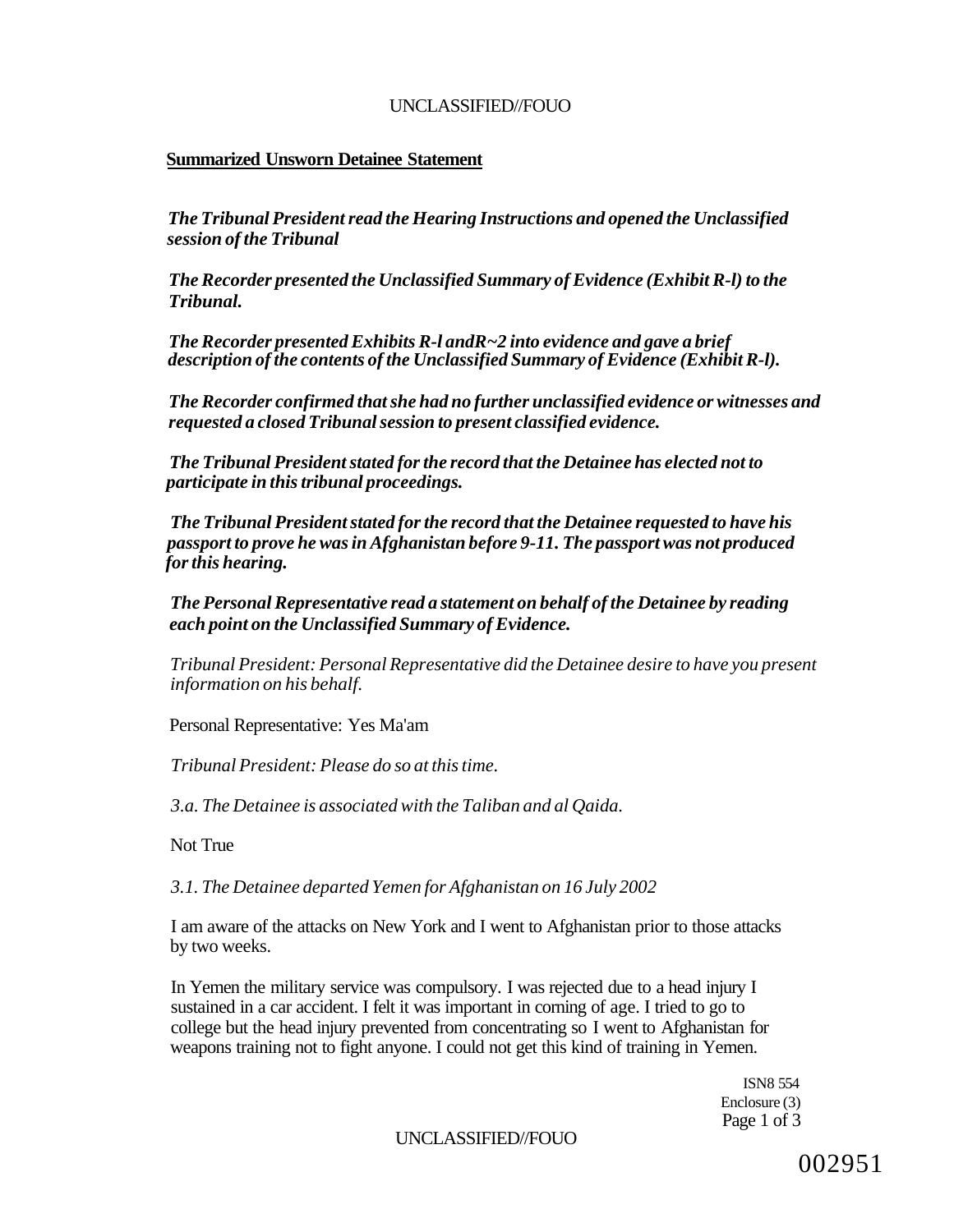*3.2. The Detainee was recruited in Yemen for jihad training in Afghanistan.* 

No that is False

*3.3. The Detainee along with other received travel documents and instructions from a facilitator in Yemen.* 

I went to Sanaa alone to arrange my travel I am not sure if the facilitator helped others.

*3.4. The Detainee received tickets from a facilitator in Yemen.* 

I don't know who had the tickets produced. He was the person that gave me money to make my travel to Afghanistan.

*3.5. The Detainee along with others were requiredto leave passport, money, allother forms of identification at a guest house (Mudafa) in Kandahar, Afghanistan in return for a receipt of these inventoried items.* 

I never received any items but I was asked to leave mem at the guest house.

*3.6. The Detainee's name alias, along with other personal property information was found on a list recovered during raids against al Qaida associated safe houses.* 

I am not sure what a guesthouse is, but I have no connection or ties al Qaida.

*3.7. The Detainee received training on the Kalashnikov rifle at al Farouq.* 

Yes this is true

*3.8. The Detainee received additional military training at another camp located near Jalalabad Afghanistan.* 

That place is not a camp and that was an interpreter error that was something discussed during my interrogations. It was only to get used to holding a weapon. There was no Firing weapons at that camp.

*3.8.b. The Detainee participated in military operations against the United States and its coalition partners.* 

No

*3.8. b.l. The Detainee was assigned to augment Taliban and al Qaida forces already in defensive positions in Tora Bora.* 

I never aided al Qaida or the Taliban, but I was in Tora Bora

ISN# 554 Enclosure (3) Page 2 of 3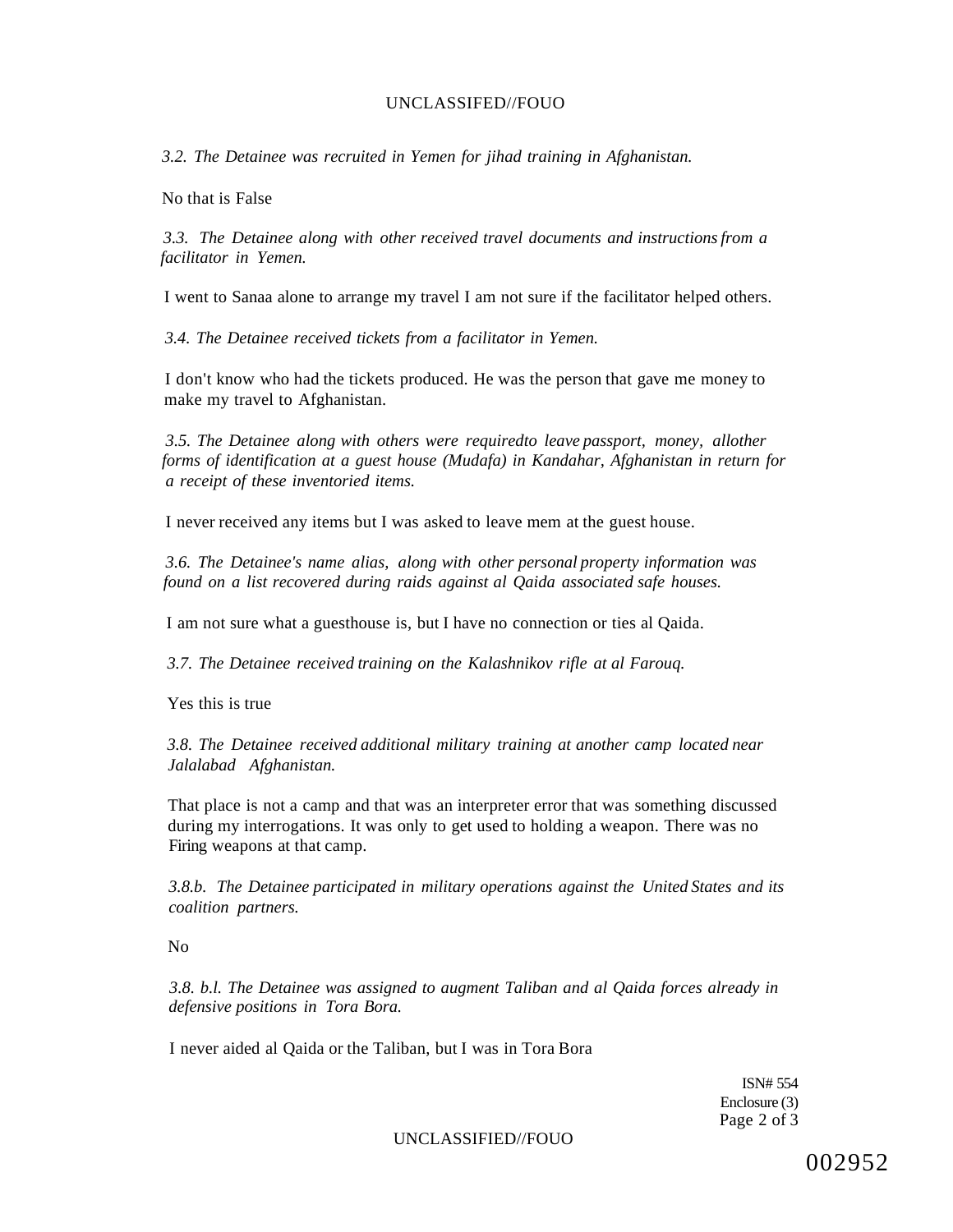*3.8.b.2. The Detainee was armed with a Kalashnikov rifle during the Tora Bora campaign.* 

I was fleeing for ray life with many other people to Tora Bora to avoid the bombing that was imminent. It was in Tora Bora when I heard of the attacks in New York City on September U.I was holding a weapon but I had no bullets.

*3.8. b. 3 The Detainee was injured by a United States air strike while retreating to Pakistan with other soldiers.* 

I went with a group to Pakistan to go home, we were bombed and I was the sole survivor. I had no participation with al Qaida or the Taliban or anyone that was a soldier.

*3.8. b. 4. The Detainee's group surrendered to Northern Alliance forces.* 

Not True, I was in a hospital Pakistani villagers in Jalalabad and the American caught .me in the hospital, I was caught in a war zone but had nothing to do with the war.

*The Tribunal President confirmed that the Personal Representative had no further evidence to present and that the Detainee no previously approved witnesses to present to the Tribunal.* 

*The Tribunal President concluded the Tribunal session.* 

## **AUTHENTICATION**

I certify the material contained in this transcript is a true and accurate summary of the testimony given during the proceedings.

Colonel, U.S. Army Tribunal President

> ISN# 554 Enclosure (3) Page 3 of3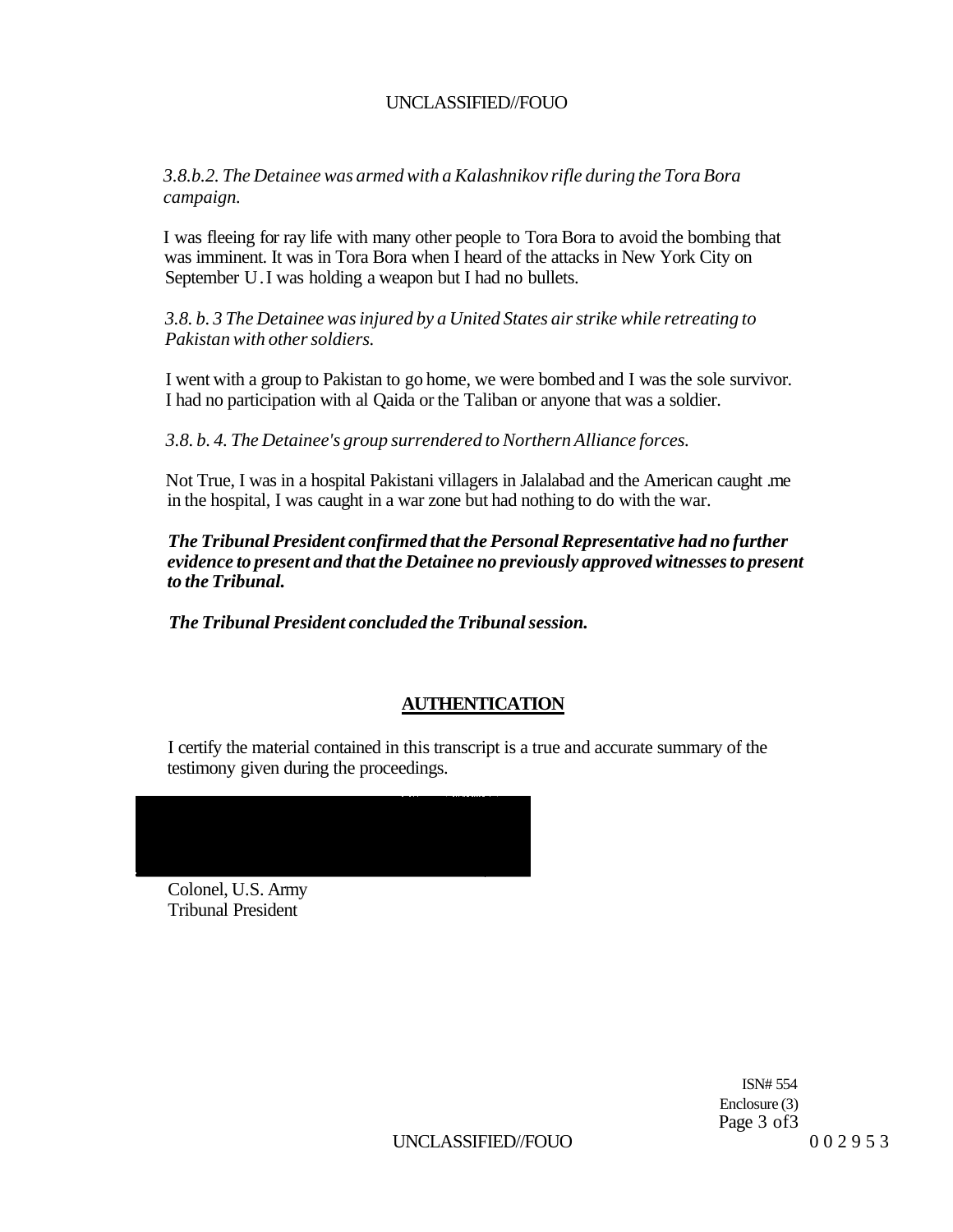#### **Summarized Sworn Detainee Statement**

When asked by the Tribunal President if the detainee understood the CSRT process, the Detainee answered, "Yes."

When asked by the Tribunal President if the detainee had any questions concerning the CSRT process, the Detainee answered:

Detainee: What kind of questions?

Tribunal President: Do you have any questions about why we are here and what we are going to do?

Detainee: I have a question, why am I here?

Tribunal President: Here in this Tribunal?

Detainee: I don't understand.

Tribunal President: I am asking if you have a question about why we are here today and what we are going to do here today?

Detainee: You are here to find out if I am a criminal or not.

Tribunal President: We are not here to decide if you are a criminal. We are going to decide from information if you are an enemy combatant.

Detainee: Okay.

Tribunal President: At any time during this session you have a question of what we are doing you may ask me at anytime.

Tribunal President: Do you wish to make a statement to this Tribunal?

Detainee: I have already told my story to my Personal Representative.

Tribunal President: The Personal Representative will provide us the same information that you discussed previously and I understand that During this part you will have a chance and an opportunity to add, change, confirm, or deny whatever he says. Before we start this I would like to ask you to promise to tell the truth. And we have a statement that we call an oath, the Muslim oath to tell the truth. Do you want to take that oath?

Detainee: Yes.

[The detainee was sworn using the Muslim oath.]

ISN #900 Enclosure (3) Page 1 of6

UNCLASSIFIED / FOUO

002954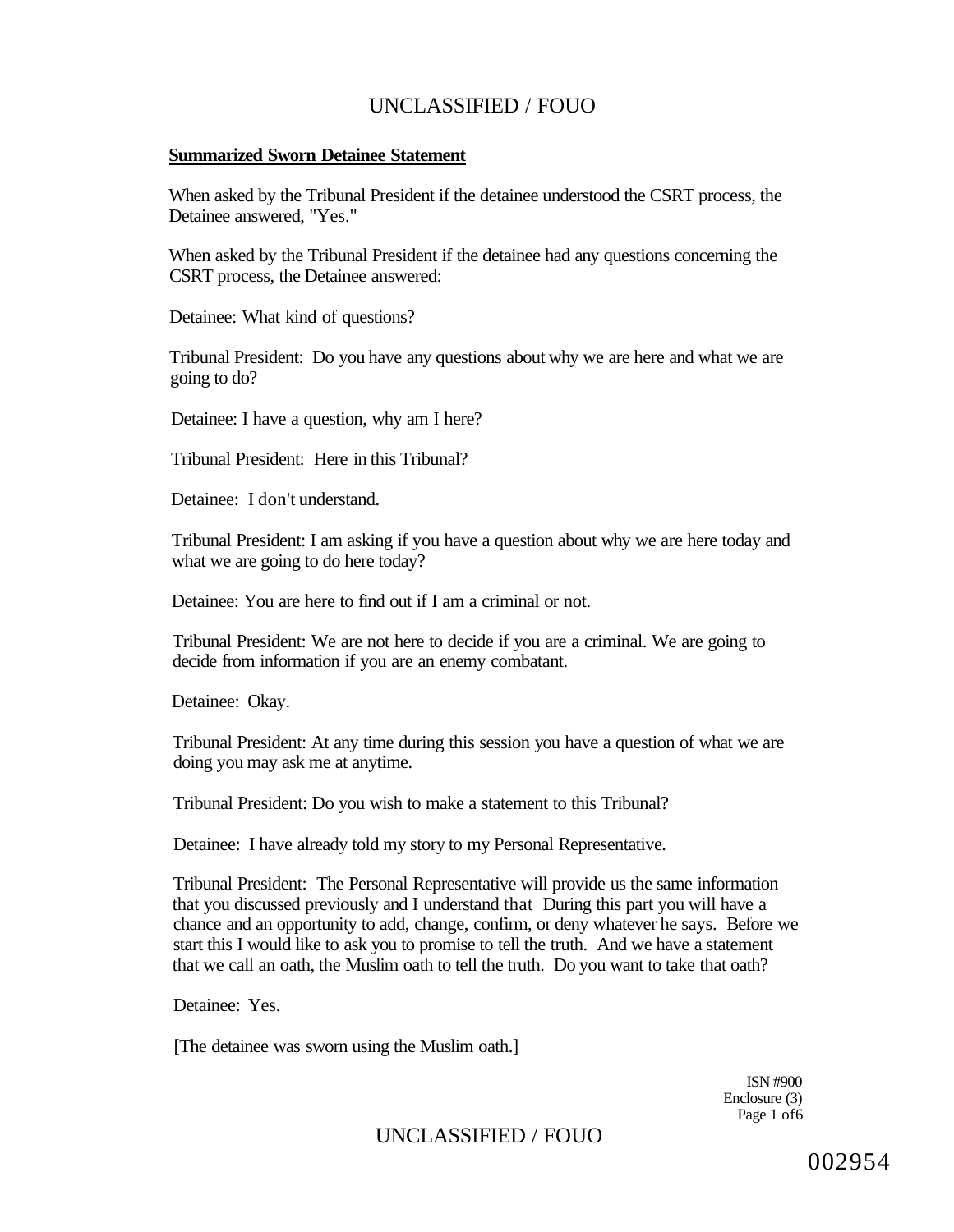Tribunal President; Personal Representative you may assist the detainee in his statement.

Personal Representative: I am going to tell the Tribunal what we talked about last week. If I say something wrong you correct it.

Detainee: I don't want to talk about it because I have already talked about it. You go ahead and read and that will be okay.

Personal Representative: Okay.

Detainee: I will tell my whole story for you guys but you promise me that you will listen to me and believe me. I will tell you everything how I got captured and how I got there. But you have to be honest with me. If you have any proof or you prove that 1 am a criminal I am ready for any punishment. I want you to go by the law.

Personal Representative [reading from notes taken during his earlier interview with the detainee]: My uncle gave me some money to go buy something at the market but it was prayer time so I went to the Mosque to say my prayers. At the Mosque I was approached by a man who asked where I was from, where did I live, and did I have a job? I didn't haveajob. The man said everybody needs to be doing something. The man said that he would give me a job to clear mines in Afghanistan. I wanted this job but I wanted to talk to my mother first. The man convinced me not to talk to my mother about clearing mines but just tell her I got a job in Afghanistan.

Detainee: My mother wasn't home. She was at my father's house, I didn't tell my mother. I went to Pakistan. My mother wasn't in Pakistan. She went to Khost to visit my father in Afghanistan.

Personal Representative: [reading] My family told me I was just a little guy and I didn't need to go to Afghanistan but I wanted to go to work. So the next day I met the same two men in front of the Mosque. I talked to them then went home and spent the night and packed. The next day I went back to the Mosque and I saw the two men in a white Corolla car. The motioned for me to come to the car. I got in the car and we drove to a mountain area, which was a center for mine training where I met more people. We spent the night there. In the morning a list of names was presented. I got an ID card and they told me I would be clearing mines with equipment and dogs. I saw a piece of paper and it had the name Hezb-E-Islamic on it and a list of things.

Detainee: I didn't see any names on the list but it talked about the training and how we would clear the mines.

Personal Representative: [reading] The man gave me two small pills each day, which made me sleepy and forget about my family. Two men came and told me to fire guns they said everybody does this and it is fun. These men's names were number two and number three.

> ISN #900 Enclosure (3) Page 2 of 6

## **UNCLASSIFIED** / **FOUO** 0 fj P M "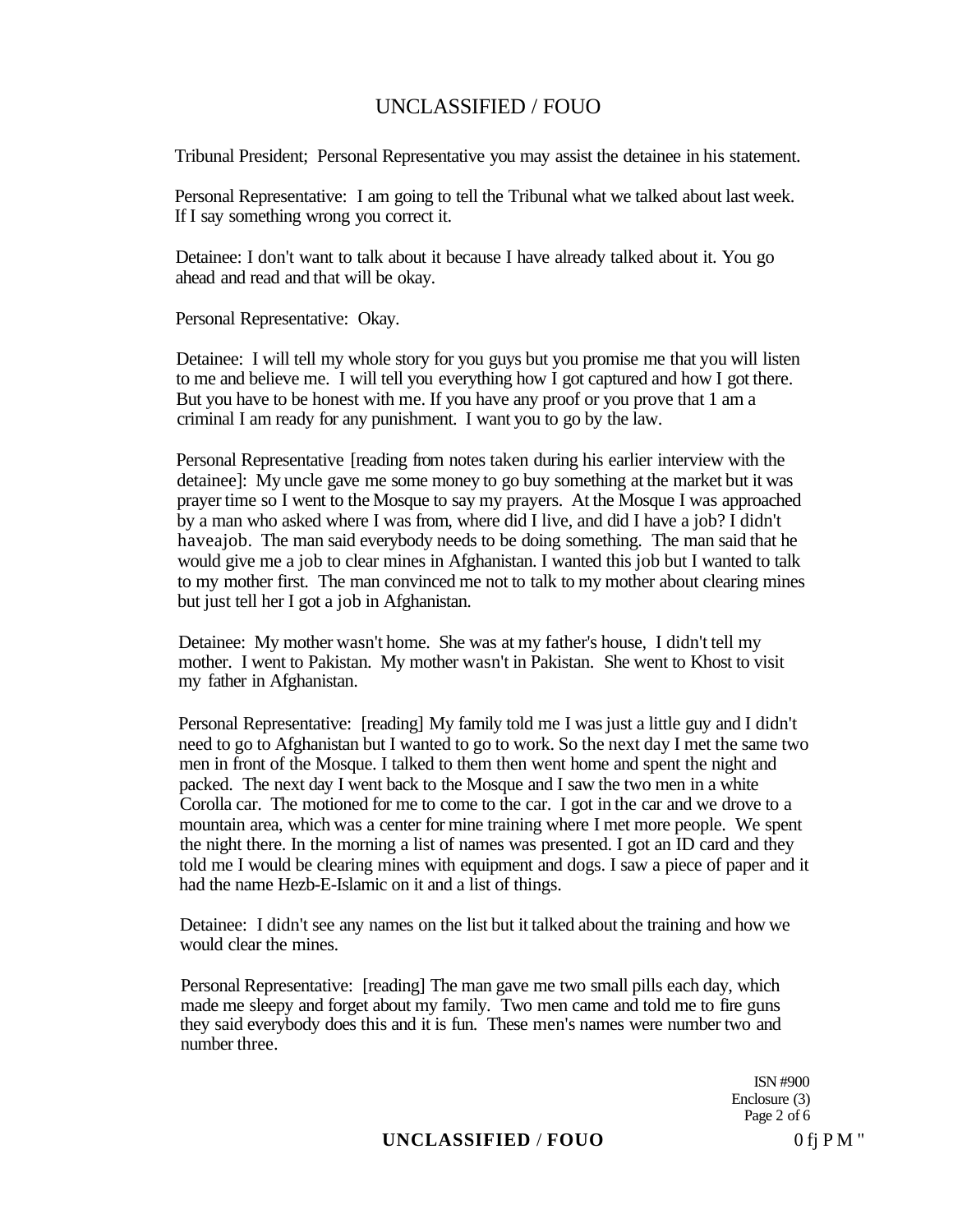Detainee: No.

Personal Representative; Do you remember what their names were?

Detainee: Their names were Aziz and Hasan.

Personal Representative: [reading] Aziz was from Kashmir, Pakistan.

Detainee: I didn't know him and I am not sure. The other person that introduced him to me said he was from Kashmir, Pakistan.

Personal Representative: [reading] The men gave me injections in the leg and I hallucinated about many things, like my nose coming off and giving my ear to people. We were at the camp for twelve days.

Detainee: I am not sure about the twelve days, he told me we were going to be staying for twelve days. I think we stayed for 2 to 5 days. I think I am not sure.

Personal Representative: [reading] I wanted to go see my mom in Khost before leaving to Kabul.

Detainee: I didn't say that When I went to Khost I was thinking about my mother.

Personal Representative: Okay, but you saw your mother and you told her good-bye.

Detainee; Yes.

Personal Representative: [reading] I went to Khost in a taxi. There was another man with me and his name was number forty-two.

Detainee: Including me there was four people, me, Nadir, number thirty-nine and number forty-two.

Personal Representative: [reading] Then we ate lunch and went to Kabul and stayed in a hotel. Number thirty-nine told me to stay in my hotel room. So 1 spent the night there and number thirty-nine gave me some money and four bombs in a bag.

Detainee: No they didn't give me that.

Personal Representative: [reading] I then went to a Bazaar in Kabul.

Detainee: Yes I went to the Bazaar but they did not give me the bomb and the money. They gave it to Nadir.

> 1SN #900 Enclosure (3) Page 3 of 6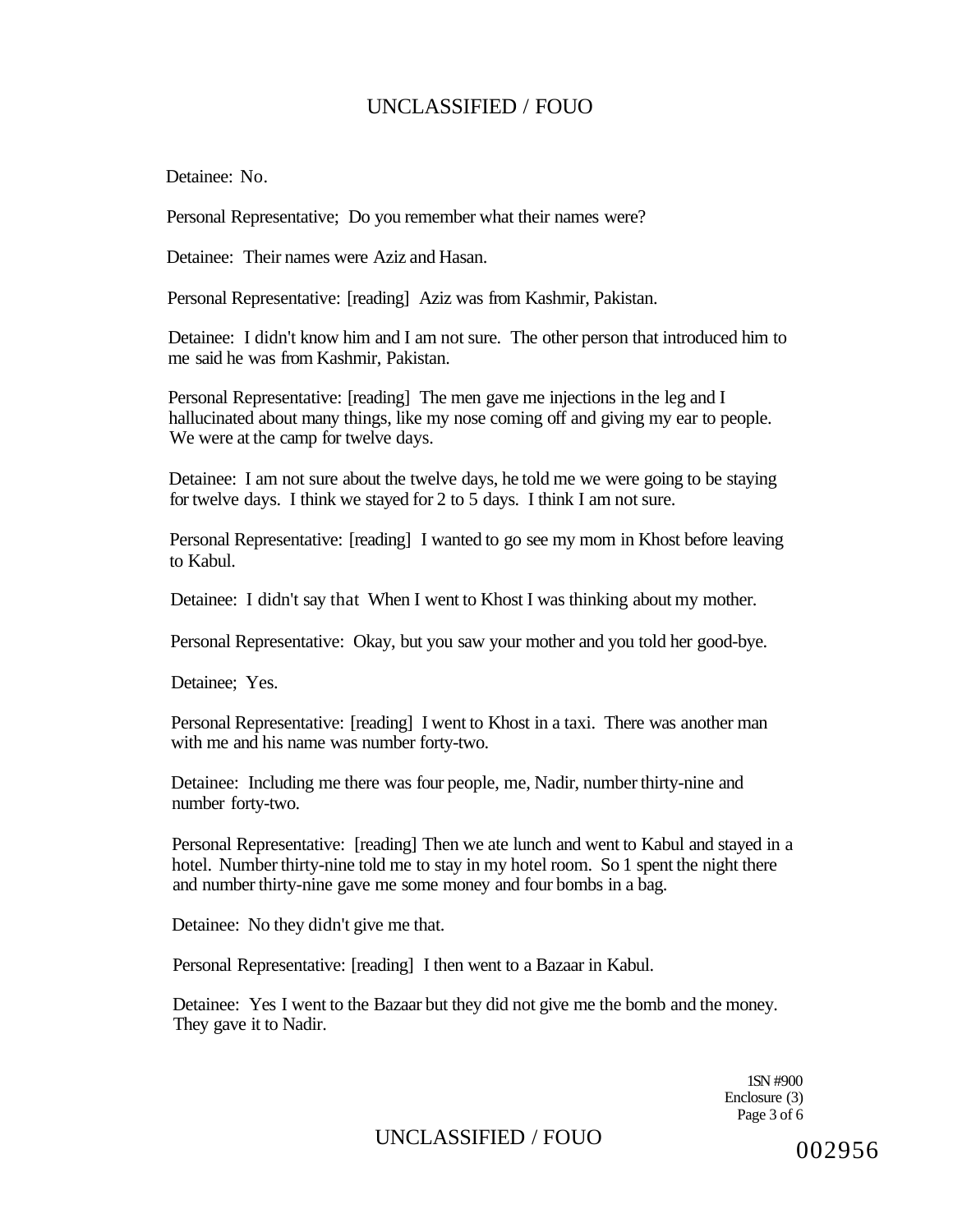Personal Representative: They gave the bombs to Nadir?

Detainee: Yes they gave it to Nadir.

Personal Representative: [reading] Nadir took two of the bombs and put them in my pocket. Nadir threatened to kill me.

Detainee: No.

Personal Representative: [reading] Something happened; 1 don't know what it was but people were running everywhere. Then somebody arrested me and took to Bagram and then here.

Personal Representative: That is the end of what we spoke about. The detainee was arrested with Nadir, number thirty-nine and number forty-two.

Detainee: I don't know about the others. I know I was captured at that time.

Personal Representative: Do you know the name of the man that was captured at the same time?

Detainee: I am not sure about the rest of them if they got captured or not. But when they captured me I told them about the (inaudible). I don't have the right information.

Tribunal President: Is there anything else that you would like to tell us?

Detainee: What do you want me to tell you?

Tribunal President: Anything more about what we were given. Where you were recruited, what training you had, and how you were arrested. Anything more about that, which you can add from what the Personal Representative, said.

Detainee: There was some more information that my Personal Representative did not talk about They showed me how to use the grenade, how to throw the bomb. They told me there is an organization in Afghanistan, an office were I could work with clearing mines. One mine exploded next to me but I did not get hurt.

Tribunal President: Does that conclude your statements?

Detainee: Before I was captured in Kabul they gave me orange chewing gum, chocolate candy and a tablet. When I took this pill I didn't know what I did. I was out of ray mind I couldn't think clearly.

Tribunal President: Anything else?

ISN #900 Enclosure (3) Page 4 of6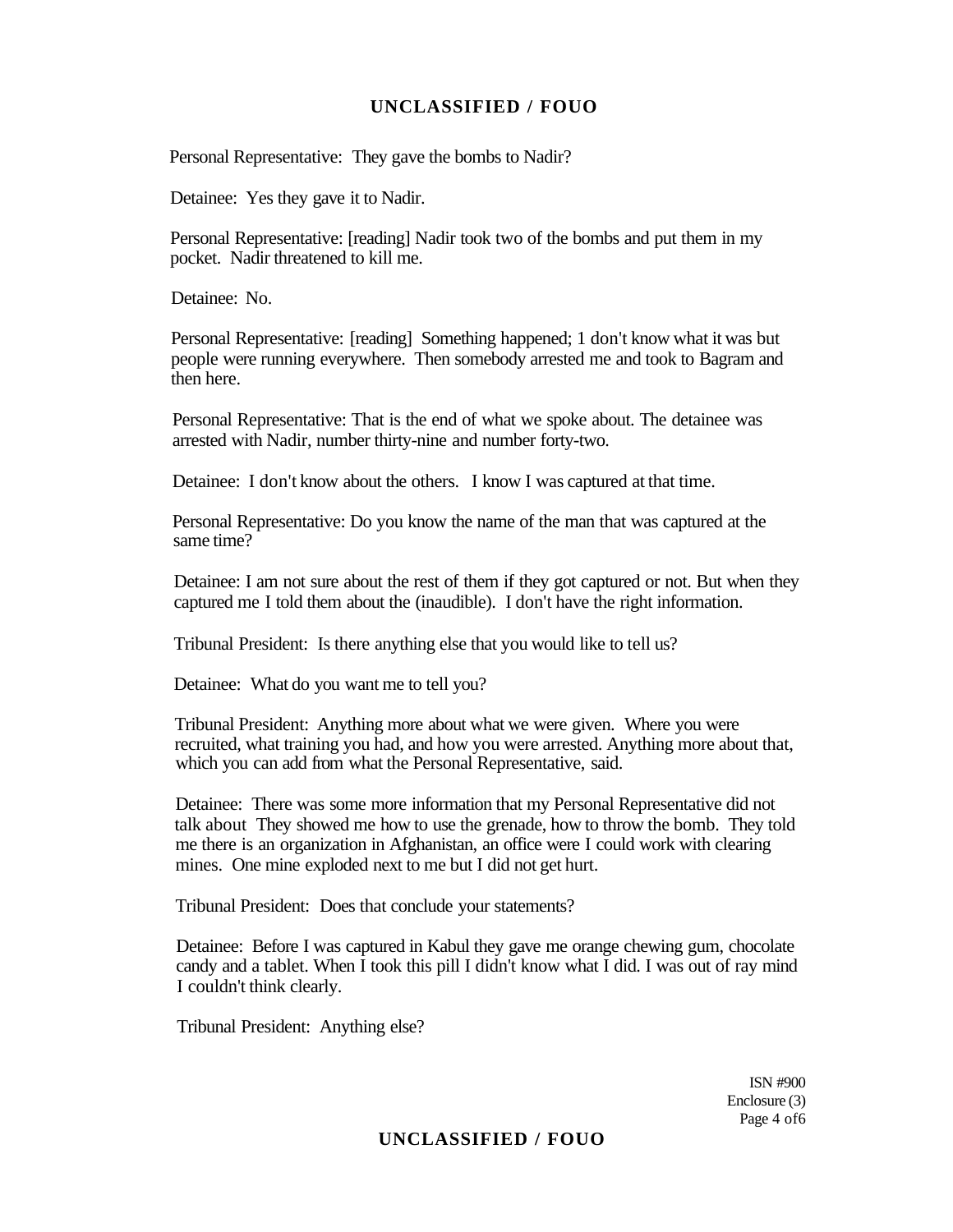Detainee: No.

Tribunal President: Persona! Representative do you have any questions for the detainee?

Personal Representative: No sir.

Tribunal President: Recorder do you have any questions for the detainee?

Recorder: No sir.

Tribunal President: Do the board members have any questions for the detainee?

Tribunal Members: No sir.

Tribunal President: Do you have any other evidence to present to this Tribunal?

Detainee: What kind of evidence?

Tribunal President: Do you have any documents for example?

Detainee: I think I want the witnesses, the people that were captured with me. I want them to be here also. If they give testimony against me as being a member of the Taliban or Al-Qaida that is okay. All of my statements are true. If my witnesses are here they can hear all my statements and say they are true.

Tribunal President: These witnesses do you have their names and where they can be found?

Detainee: I have been told that they are here and then I was told that they were killed. I have also been told that they were back in Afghanistan with the government. I am not sure where they are.

Tribunal President: Do you have a complete name for them so we can attempt to find them?

Detainee: I don't know their complete names and I don't have any information about them.

Tribunal President: Without a complete name we are unable to find them and locate them for you so it is not reasonable for us to provide them at this time. We will consider your statements during our deliberations.

Tribunal President: Personal Representative do you have any other evidence to present to this Tribunal?

> ISN #900 Enclosure (3) Page 5 of6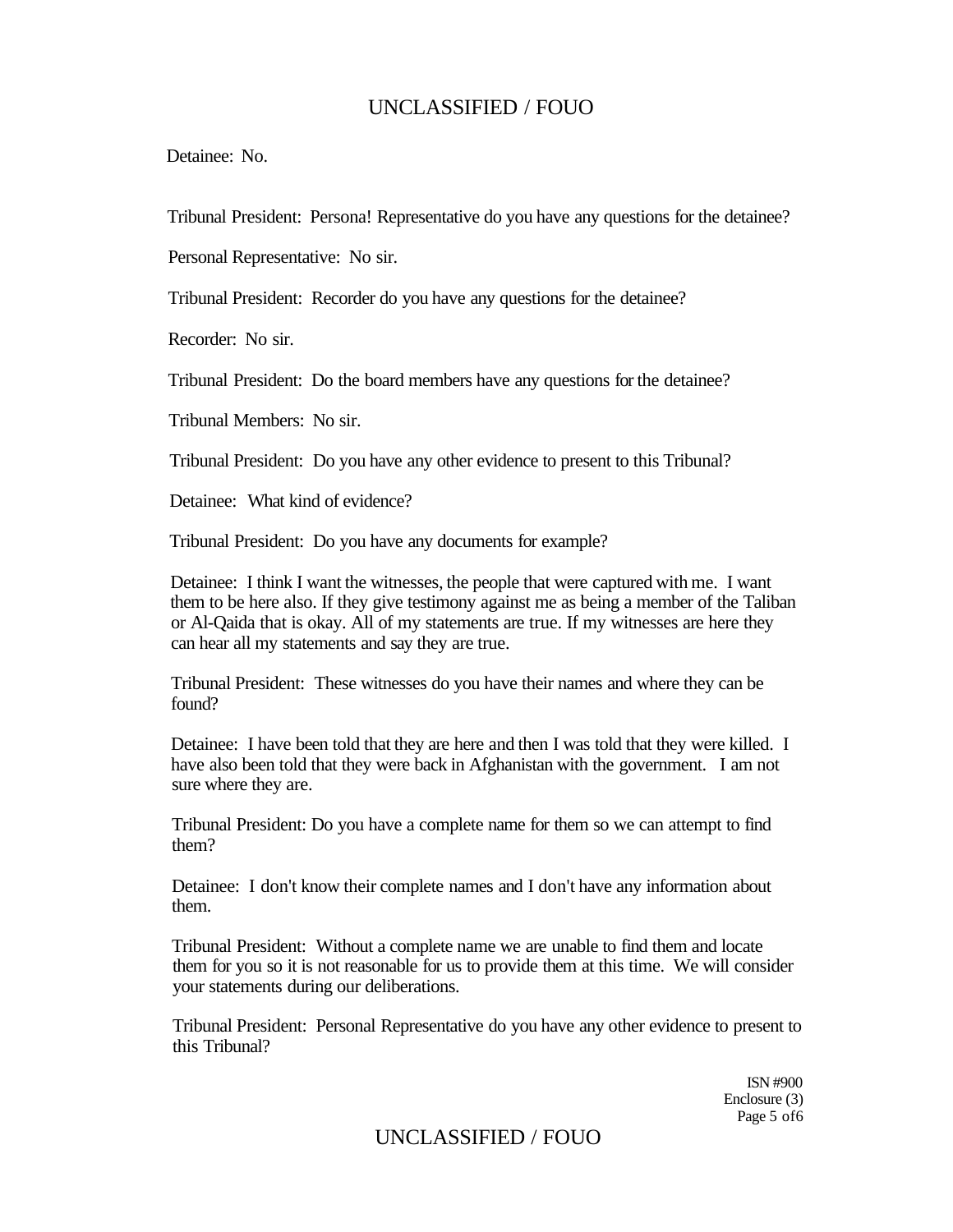Personal Representative: No sir.

# **AUTHENTICATION**

I certify the material contained in this transcript is a true and accurate summary of the testimony given during the proceedings.



Tribunal President

TSN #900 Enclosure (3) Page 6 of 6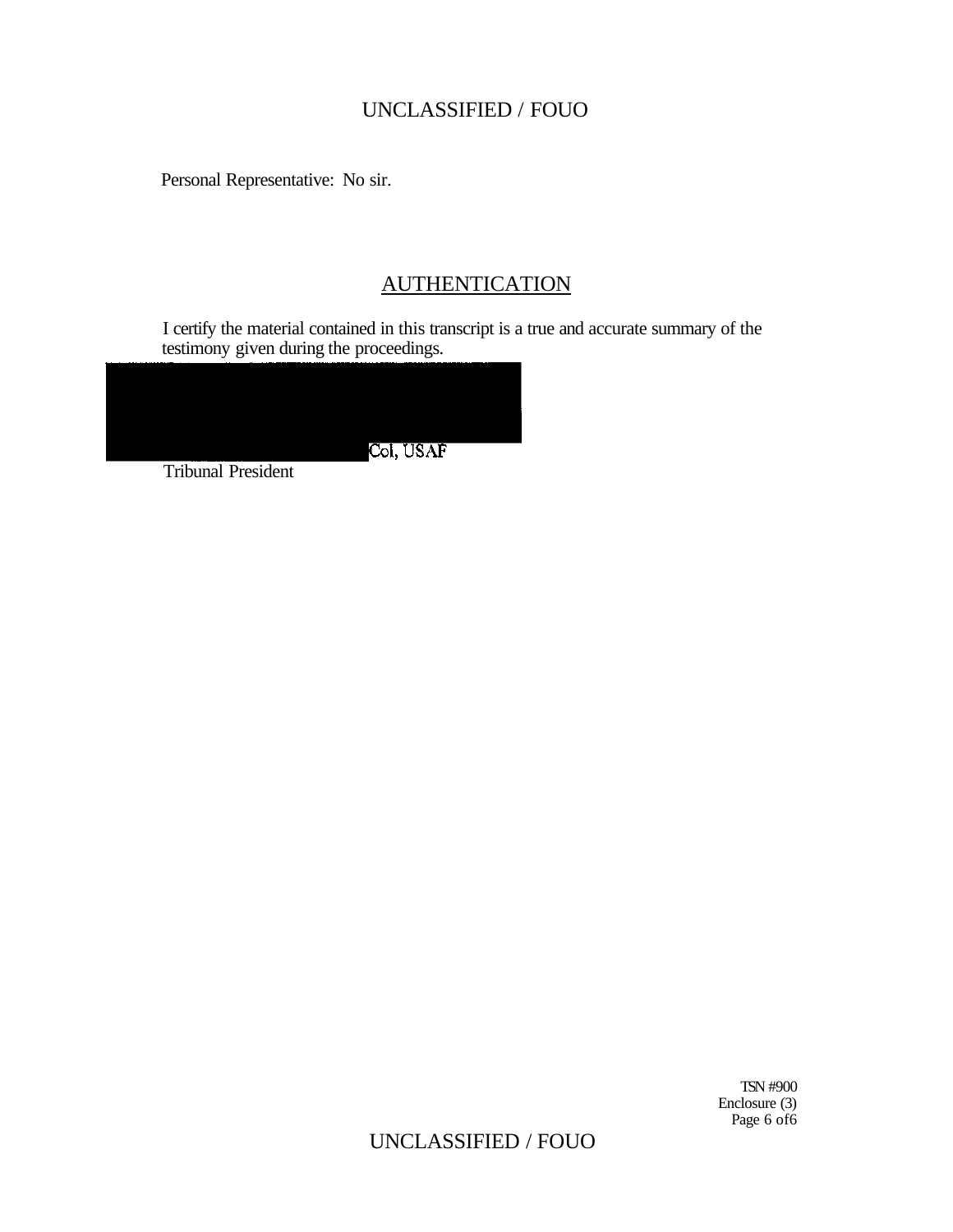#### **Summarized Detainee Statement**

Tribunal President: I note that you wanted to participate in this Tribunal and that originally you had asked for a witness, but then you chose to, decided not to have a witness. Is that correct?

Detainee: Where would he come from? Saudi Arabia?

Tribunal President: No, your witness could have written a statement and provided a statement and sent it here.

Detainee: I have a witness. The Saudi government.

Tribunal President: I didn't understand.

Detainee: I have a witness. The Saudi government could be my witness.

Tribunal President: The Saudi government is your witness?

Detainee: Yes. My Personal Representative said I left Saudi Arabia after September 11<sup>th</sup>, but the Saudi government can be a witness for me and say I left before September 11\*.

Tribunal Presiident: And how can the Saudi Arabia government notify us or let us know or testify that you left after September 11\*?

Detainee: No one can leave the airport without being registered: departure date, what •time of day.

Tribunal President: Are you saying that was in your passport or your visa?

Detainee: It was in my passport.

Tribunal President: And where is your passport?

Detainee: It was taken by the Massoud government and when I left, I left all my belongings behind.

Tribunal President: Okay. Would the Saudi government be able to dispute any of the other allegations that were presented to you by your Personal Representative?

Detainee: They can get in contact with my parents and ask them why I left Saudi Arabia.

Tribunal President: Okay, will you be able to tell us that information as well?

ISN#132 Enclosure (3) Paget of 12

### UNCLASSIFIED//FOUO

 $G0Z960$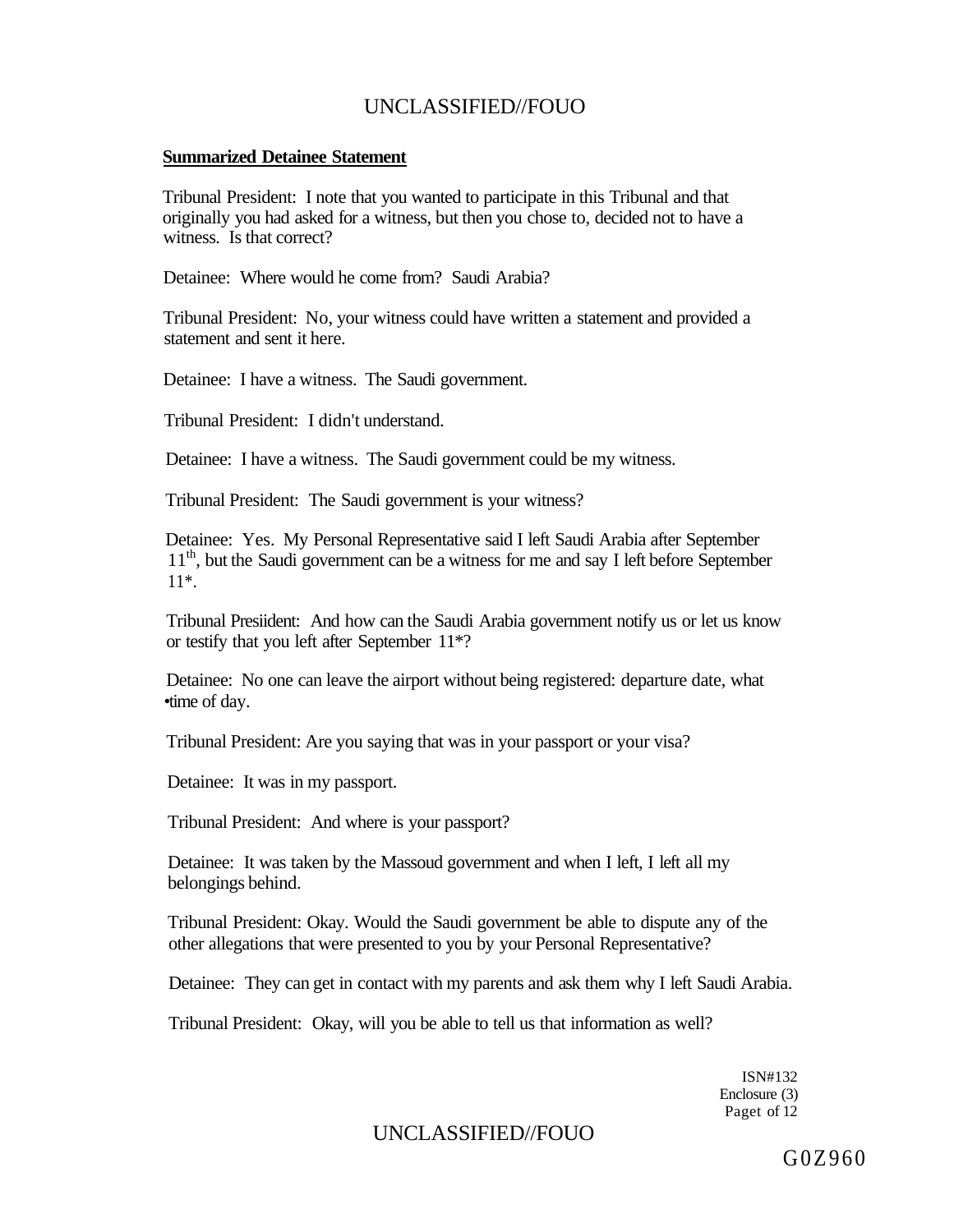Detainee: I was accompanied by my cousin.

Tribunal President: We will go into your statement in just a moment. I just wanted to verify that you did withdraw your request for your witness. Your original witness request.

Detainee: I am a prisoner. How am I going to get my witness here, from all the way at the end of the world?

Tribunal President: During one of the interviews that you had with your Personal Representative, you asked him to have your father make a statement for you, as a witness. The Personal Representative did come back to this Tribunal and ask if you could have this witness.

Detainee: But you refused.

Tribunal President: We asked you a question. We asked you if your father could testify to any of the allegations on this, on the Unclassified Summary and you made the decision to withdraw; my understanding is you made the decision to withdraw your witness request.

Detainee: I never said that. No, but my Personal Representative told me the witness will not be available to me, available OT being anything else, I said okay then.

Tribunal President: You said, "Okay then?" What does that mean?

Detainee: I didn't say anything, but if you can bring that witness, then I'll be happy.

Tribunal President: Are you saying that about your father? Is that the witness you're talking about now?

Detainee: Yes, my father.

Tribunal President: Okay, Personal Representative, would you give me an explanation as to what happened during the interview?

Personal Representative: Yes, ma'am. I asked the detainee if his father would be able to shed any light on any of the other allegations that are in the unclassified summary. To the best of my recollection, the detainee said no.

Detainee: I did not say no. When I was told that I was refused that request, I told him okay man, the Saudi government would be my other witness. That's the best witness to have.

> ISN#132 Enclosure (3) Page 2 of 12

UNCLASSIFIED//FOUO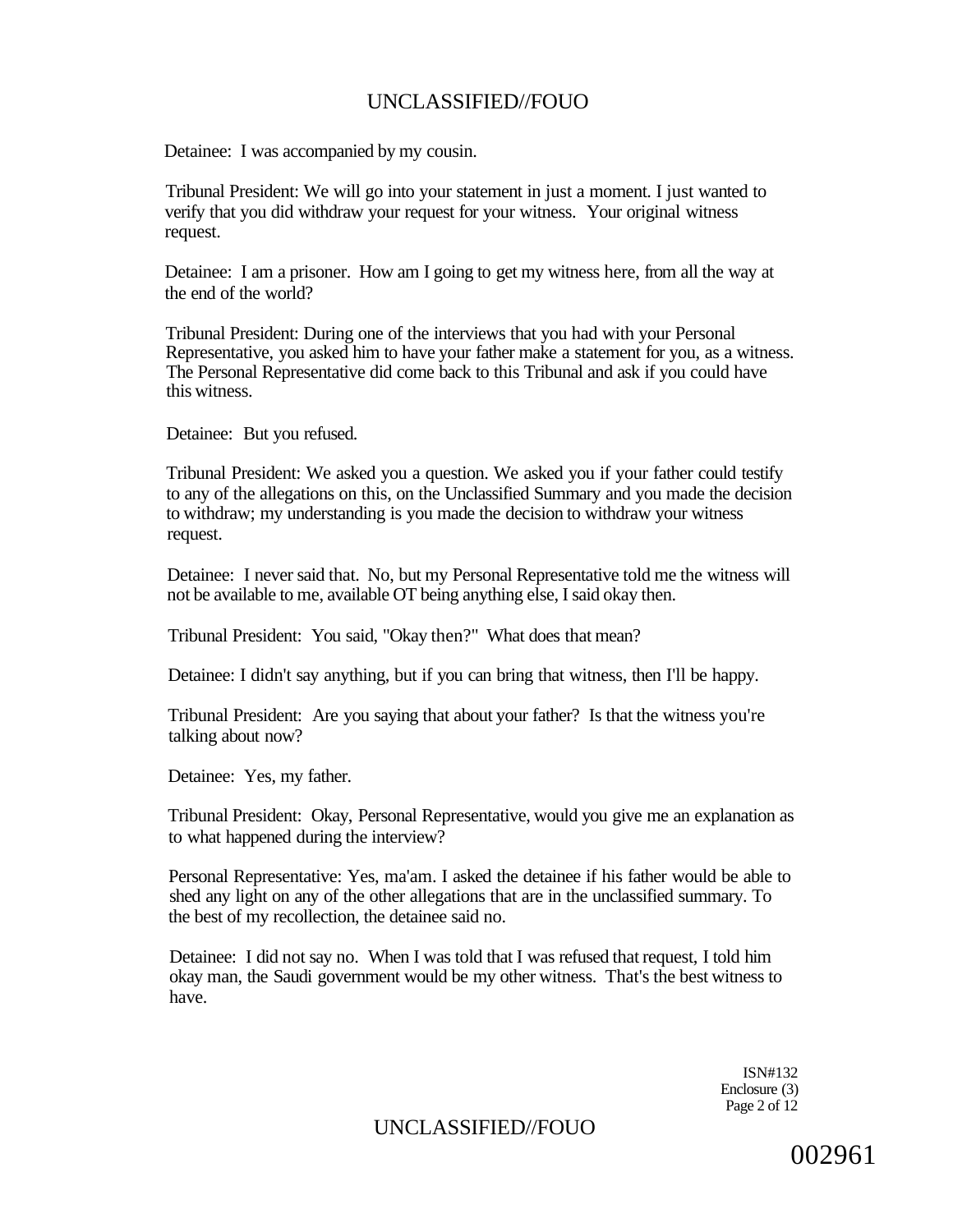Personal Representative: I don't remember the Saudi government being called as a witness.

Detainee: I asked if he could ask Saudi Arabia what time I left.

Personal Representative: I don't remember that.

Tribunal President: Abd Al Salam, would the Saudi government be able to dispute any of the other allegations on the unclassified summary besides the one of when you left Saudi Arabia?

Detainee: They could also contact my parents, my parents know everything.

Tribunal President: We will take a brief recess and allow the Tribunal to discuss this and we will decide whether we should go on or not.

#### **The Tribunal recessed to discuss the issue.**

#### **The Tribunal reopened with all persons once again present.**

Tribunal President: Abd Al Saiam, are you okay?

Detainee: Yes.

Tribunal President: You were just tired?

Detainee: Yes.

Tribunal President: We have discussed your witness request and it is our understanding that your witness request for your father and the Saudi Arabian government would testify that you traveled to Afghanistan prior to September 11,2001. We are willing to accept your statement that you did travel to Afghanistan prior to September 11,2001, and we will continue to review the other allegations on the Unclassified Summary of Evidence. You have the opportunity to respond or make a statement or comment to the other allegations on the Unclassified Summary. I will let you know when it is time to do that Do you understand?

Detainee: Yes.

#### **The Tribunal President continued with the Tribunal process.**

Tribunal President: Abd Al Salam, you may now present any evidence you have to the Tribunal and make a statement and you have the assistance of your Personal Representative in doing so. Do you want to present information to the Tribunal?

> ISN #132 Enclosure (3) Page 3 of 12

### **UNCLASSIFIED//FOUO**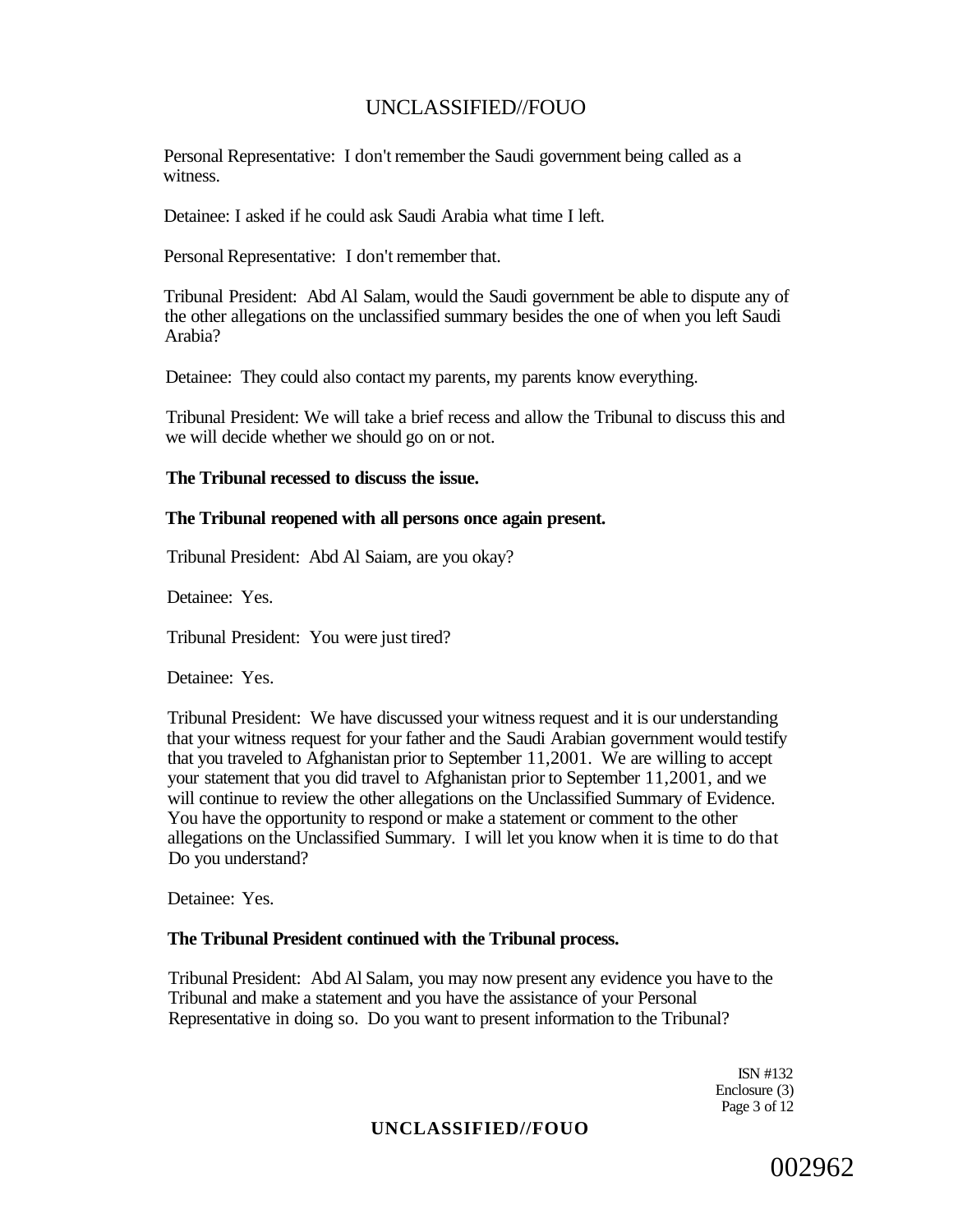Detainee: How did 1 become an enemy combatant? Why do they call me mat?

Tribunal President: There's supporting evidence that gives us an idea that you may be an enemy combatant. We did not, this Tribunal did not make that decision. Our decision is to determine if you are still considered or should be considered an enemy combatant.

Detainee: First I am not an enemy combatant, and second, I am not a member of Al Qaida. Who am I that I can be a member of Al Qaida? Why would I be so important to be in Al Qaida? I am not in Al Qaida and second, I went to Afghanistan to visit only, not to fight, not to be a member of an organization, or not to do anything. I went there to visit. That's what I am contesting.

Tribunal President: Abd Al Salam, would you like to make your statement or any other comments under oath? We will offer you a Muslim oath.

Detainee: Okay, if there is an oath, I will take it. I am ready to.

Tribunal President: Recorder, please administer the Muslim oath.

#### **The Detainee was sworn using the Muslim oath.**

Tribunal President: Abd Al Salam, would yoix like to respond to the other allegations on the Unclassified Summary?

Detainee: Yes, I would.

Tribunal President: Personal Representative, would you like to assist us with that please?

#### **The Personal Representative read the allegations to the detainee and the detainee answered as follows:**

#### **3,a. The detainee is** *a* **member of A] Qaida and the Taliban.**

Detainee: How could 1 be a member of Al Qaida and the Taliban if I was only there for three months? That was the first time for me to leave Saudi Arabia. That was the first time I left Saudi Arabia. I left when I was 17 years old and there are proof in the papers that were found by the Northern Alliance that show that we went there to get treatment in a hospital in Pakistan. I am not a member of Al Qaida or the Taliban, and I never thought of it and they never came up to me.

#### **3.8.1.** The **detainee traveled to Afghanistan after 11 September 2001.**

Detainee: That is not correct. First that is not true. I left Saudi Arabia before the September 11 incident and I went to Pakistan to seek medical treatment. We took an appointment with the doctor. The appointment was about a month to two months, a

> ISN #132 Enclosure (3) Page 4 of 12

### **UNCLASSIFIED//FOUO**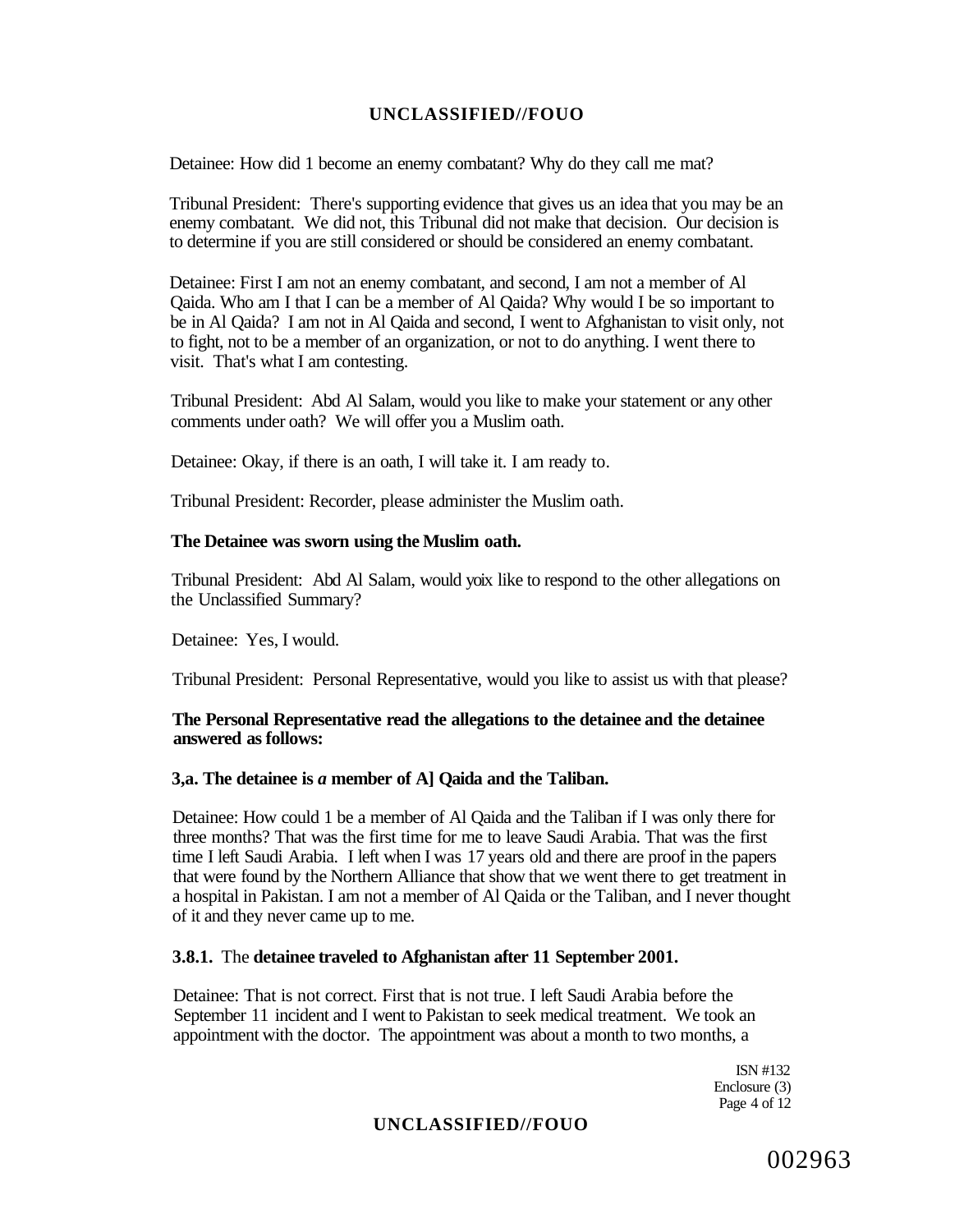month and a half to two months. So during the short period of time we were in Pakistan, we met a man there and we spoke about Afghanistan, so we decided to go and visit Afghanistan. So I went from Pakistan to Afghanistan. I stayed there for **a** short period of time and went back to Pakistan for the treatment. When we got to Pakistan, we stayed in the border in a city call Quetta. We stayed for five days to get to the airport. The fifth day of being there, the United States was attacked. The borders were closed, the airports were closed, every means of transportation was closed. They told us to go back to Afghanistan until everything settles down. Then you can come back to Pakistan. We were told in Pakistan that they were arresting any Arabs. Any Arab that was visiting or whatever you were doing there, you were being arrested. So they told us to go back to Afghanistan and stay there a month, and then come back. And my leaving there was before the attack. And you can check the computers, the travel computers in Saudi Arabia. You have connections, a relationship between the United States and Saudi Arabia, and I don't think Saudi Arabia would lose that information.

#### **3.a.2. The detainee assisted anti-coalition troops while at a Taliban Center near Khwajajaghar, Afghanistan.**

Detainee: I never fought. I have never said that in any interrogation, I went there just to wait until it was time for me to go back across the border. I did not go there to fight. I never fought, never. Any person who would fight is probably someone who is trained or part of the military or he knows how to use-he knows how to fight. I was only there a few months, so how could I be a fighter?

#### 3.a3. **The detainee received weapons training in Afghanistan.**

Detainee: When I was waiting in Khwajajaghar, there were youth there who were training on Kalashnikov rifles. I did not have anything else to do, so I stayed there and I fired weapons. They had a dummy person, or a target, and I fired at that.

#### **3.a.4. One of the detainee's known aliases was on a list of captured Al Qaida members that was discovered on a computer hard drive in an alleged Al Qaida residence.**

Detainee: What is that name that was found in the computer?

Tribunal President: Are you saying that your name was not on the computer list?

Detainee: What is the name that was found and what was my job there?

Tribunal President: On the allegation, it does not say what name or what the job was. Are you familiar with or has anyone ever spoken to you about your name being on a list found in an Al Qaida house?

> ISN #132 Enclosure (3) Page 5 of 12

# UNCLASSIFIED//FOUO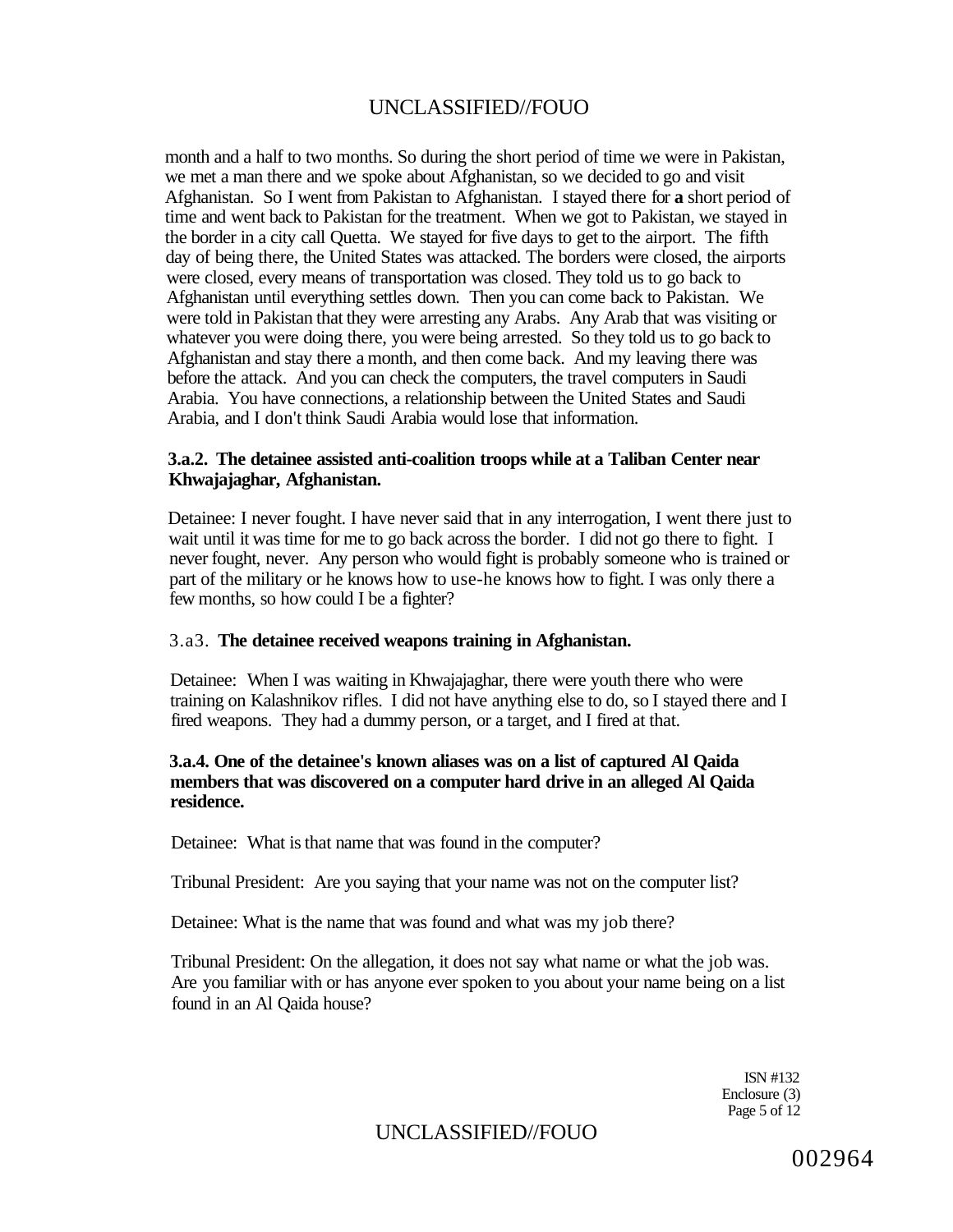Detainee: I only heard it from my Personal Representative. I have never heard it from anyone else before, and I have heard from the other detainees that they have the same allegation and accusations against them, and I think this accusation is false. It is made up, cooked up, against us. That dress is not my size.

#### **3.b. The detainee participated in military operations against the coalition.**

Detainee: How could I participate in fighting when I was just waiting in one spot and never did that. If this is true, just show me where I participated in those fights. Where? How can my Personal Representative bring a list of accusations? There is no explanation whatsoever that explains what I was part of, No explanation.

#### **3.b.l, The detainee admitted he went to Afghanistan to fight.**

Detainee; Lies! I have never said that before. I am sure that my investigation, interrogation files does not have any of that in it.

#### **3.b.2. The detainee was captured with an AK-47 rifle near Maiar-e-Sharif.**

Detainee: When we were moved from one place to another, we were each given a weapon to protect ourselves from the public. The public was attacking us and we walked about three kilometers and we were put in buses or transportation vehicles and the weapons were taken away from us. So when we were arrested, we did not have a weapon on us and that's not the weapon [referring to "AK-47"]. I only know the weapon is called the Kalashnikov. I don't know if that is the true name. I know it as being called the Kalashnikov. I never mentioned that name ["AK-47"] in the interrogation, I've only said Kalashnikov.

Tribunal President: That is another name for the Kalashnikov.

Detainee: I did not know that.

Tribunal President: Do you have any other comments that you would like to add?

Detainee: After I saw my Personal Representative, I went back and asked for interrogators and investigators and I wanted to ask how did they bring those accusations against me.

Tribunal President: Do you have any other comments, or is that the end of your statement?

Detainee: Do you have a witness that can prove those accusations? If so, then I want a witness, too.

Tribunal President: You had an opportunity to request a witness.

ISN #132 Enclosure (3) Page 6 of 12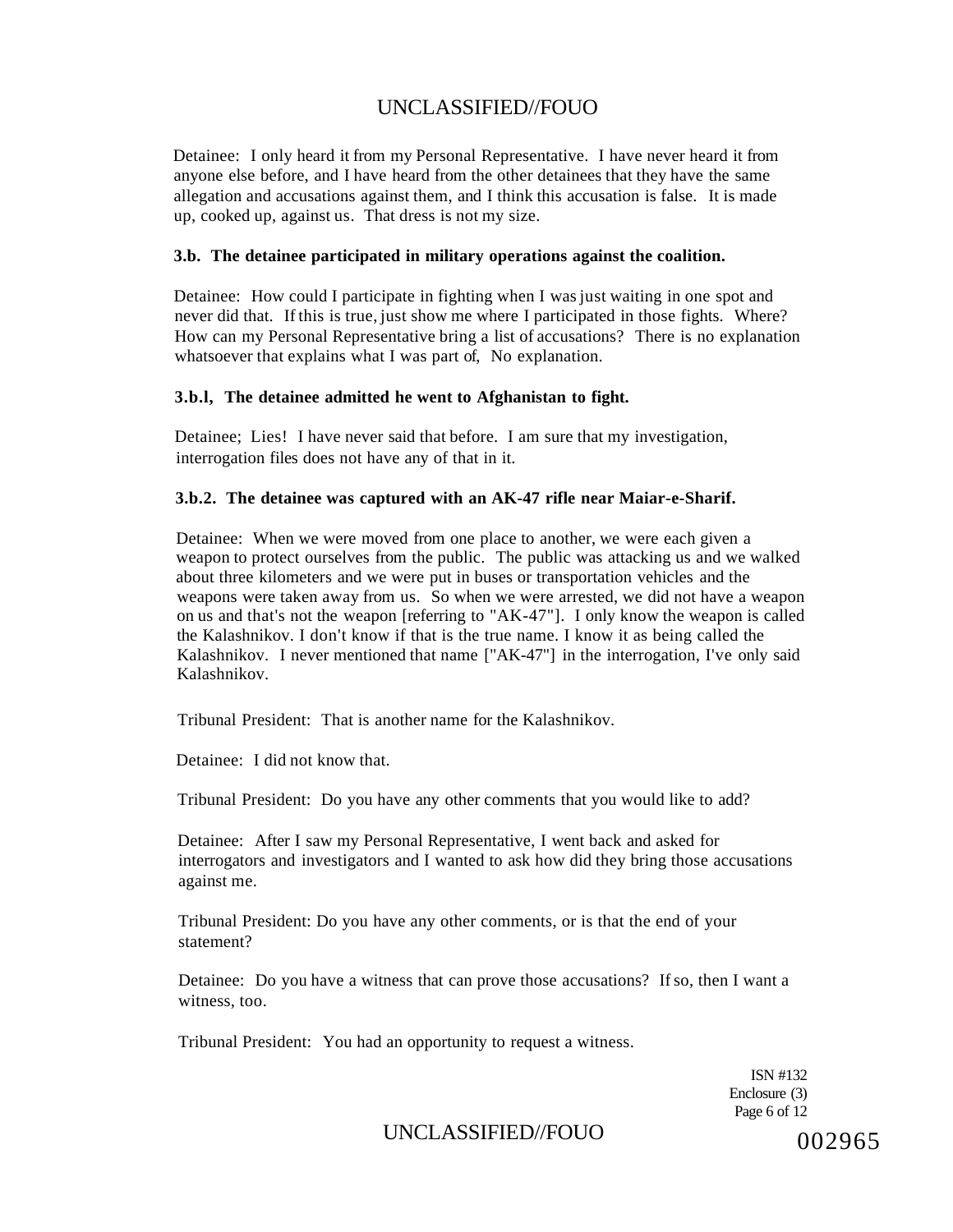Detainee: But I want a witness from you.

Tribunal President: This is the witness [referring to the Unclassified Summary of Evidence]. This is the government's witness. These are the government's statements.

Detainee: You have a witness with you, which is my file, and my file will be the opposite of those accusations. Those accusations arc not in my file.

Tribunal President: We'll consider all the information mat is being provided to us, which includes your comments, the accusations from the government and the classified information. Personal Representative, do you have any questions for the detainee?

Personal Representative: No, ma'am.

Tribunal President: Recorder, do you have any questions for the detainee?

Recorder: No, ma'am.

Tribunal President: Do any Tribunal members have questions for the detainee?

Member: Yes, ma'am. Where in Pakistan were you going for medical treatment?

Detainee: Am I in an interrogation or am I in court?

Member: Neither.

Detainee: So, what is this then?

Tribunal President: This is a Tribunal. Do you understand? We explained the process of the Tribunal; this is not a court.

Detainee: I am ready to answer now.

Tribunal President: Okay. Would you please repeat the question?

Member: Where in Pakistan were you going for the treatment?

Detainee: Karachi.

Member: What was the name of the doctor?

Detainee: I do not know, but I was just accompanying my cousin. My cousin had all the papers, all the forms, everything in the bag and it was locked. I am sure 100% that all my

> fSN#132 Enclosure (3) Page 7 of 12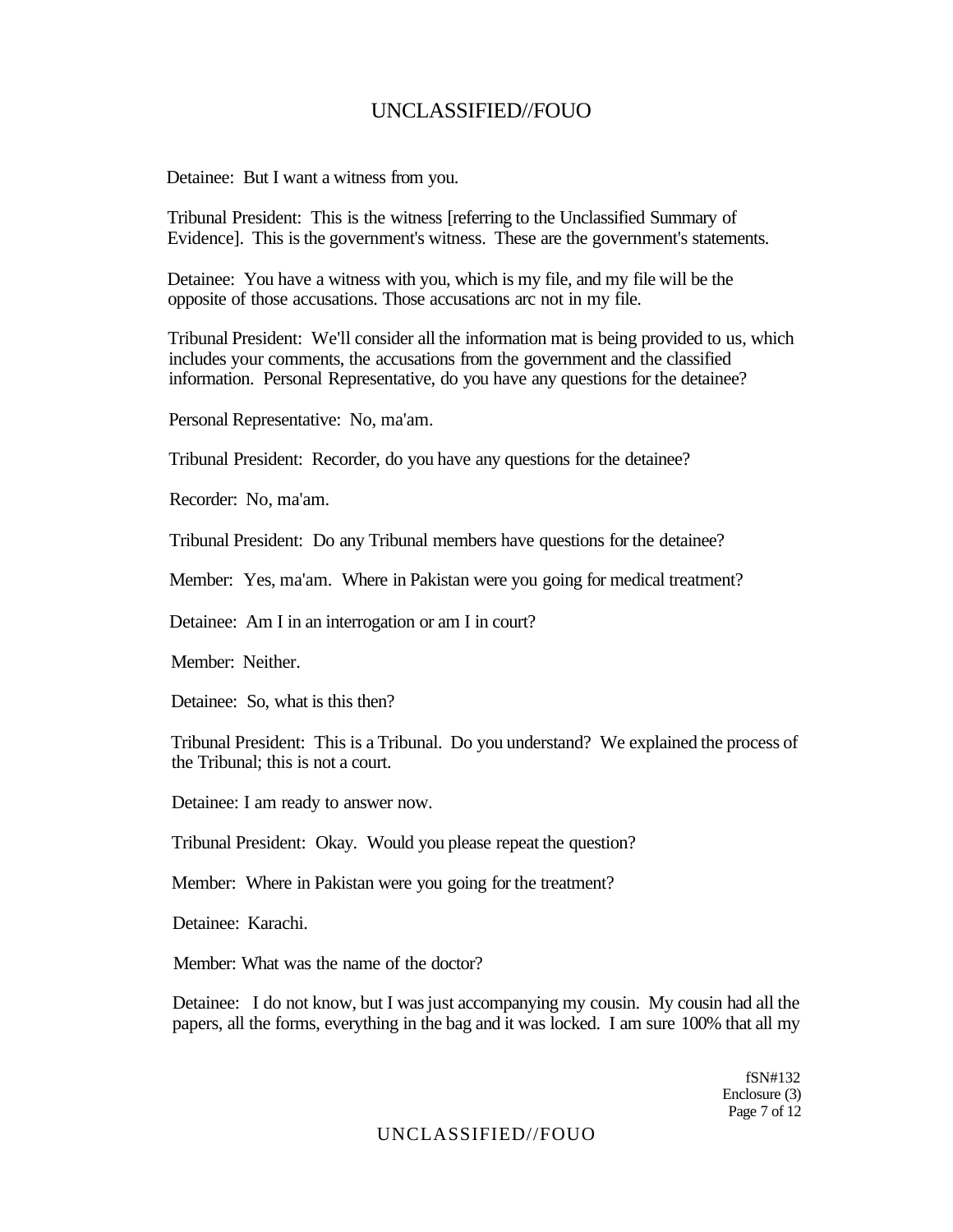paperwork, passport, all the medical forms and everything else was in the bag and taken by the Northern Alliance or the Massoud government.

Member: Your cousin had the bag and had your passport in it?

Detainee: Yes, everything was there.

Member: When you went to Afghanistan, what did you go to do? You said, you did not say why, you just said you met a man who talked about Afghanistan and you traveled. Why did you go there?

Detainee: I went to visit only. We had a hard time. It was a long time because the doctor was on vacation. The doctor was on vacation, so we had to wait a long time, so we decided to go and visit.

Member: I have no further questions. Thank you.

Member: You mentioned that when you were moving from one place to another in Afghanistan, you were given a weapon to protect yourself.

Detainee: How?

Member: That's what you told us. You said that you were given a weapon to protect yourself when you were moving from one place to another.

Detainee: When we were forced to move from Konduz to the city of Mazar-e-Sharif. So Konduz was given without a fight.

Member: You said the city of Rukundose and Duston?

Detainee: Konduz and Mazar-e-Sharif.

Member: Okay, got it. And were you still traveling with your cousin at that time?

Detainee: My cousin was killed when we pulled away from Khwajajaghar.

Member: Who were you - when you were pulling away, is it Khwajajaghar? - who were you with at that time? What group of people?

Detainee: The people in the first line were Afghanis, Uzbeks, and there were Arabs. The people that cook and everyone else, they gathered together.

Member: What part of the line were you? Were you part of the front line? Or were you part of the cooks?

> ISN#132 Enclosure (3) Page 8 of 12

#### **UNCLASSIFIED//FOUO**

0029t»7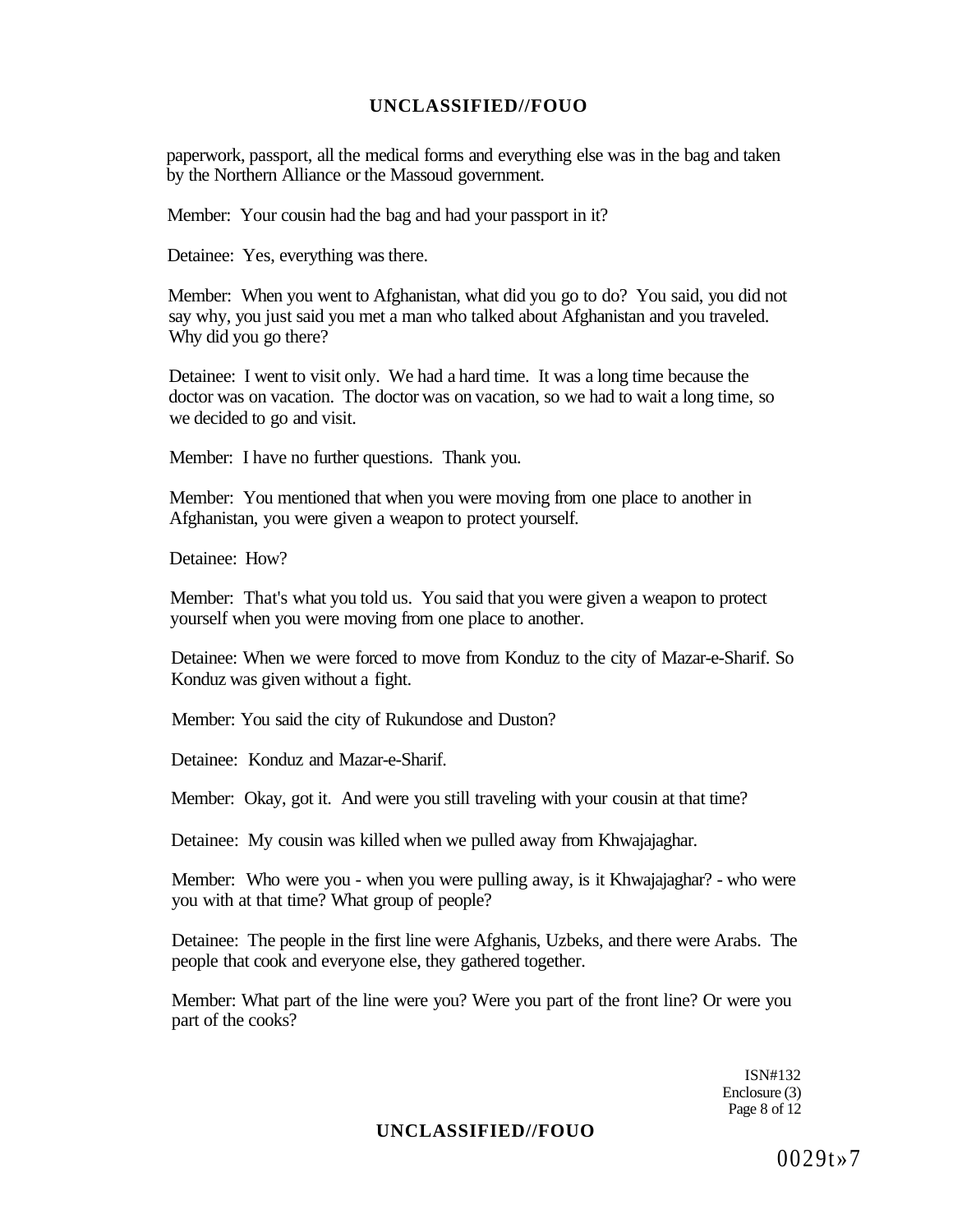Detainee: There was a place I stayed in. I was in a stop station where the cooks and the visitors were.

Member: And when they left, you left with them?

Detainee: When we pulled away? Yes.

Member: Is that when they gave you the weapon?

Detainee: Yes.

Member: And who was it that gave you the weapon? I am not looking for a name of a person, hut was it the Taliban soldiers, or who was it that gave you the weapon?

Detainee: Of course h was a soldier from the Taliban. He brought his vehicle. It had weapons in it and everyone took one.

Member: And then you withdrew from there to Mazar-e-Sharif, is that what happened?

Detainee: No we pulled away from Konduz.

Member: Konduz, okay.

Detainee: And from Konduz to Mazar-e-Sharif.

Member: And were you, did you continue to travel with those, that group of people from Khwajajaghar, to Konduz, and then to Mazar-e-Sharif, same group of people the same way?

Detainee: Yes, but when we got to Konduz, we stayed there for about nine days. But when we got there, everyone went their separate ways. The Uzbeks went in one vehicle, the Arabs went in one, and everyone separated in a vehicle according to what they were.

Member: And did you turn your weapon back to the people in Mazar-e-Sharif, is that where you gave up your weapon?

Detainee: Yes. We were told to put our weapons down, give it to them, and go to the bus for transportation. I told them that I did not have anything, and that I just wanted to go back to Pakistan to go to any embassy and get another passport.

Member: I just want to make sure I understand, so you turned in your weapon in Mazare-Sharif, went on the buses, and that's when they took you away?

Detainee: Before Mazar-e-Sharif. Three kilometers before Mazar-e-Sharif.

ISN#132 Enclosure (3) Page9ofl2

UNCLASSIFIED//FOUO

G02968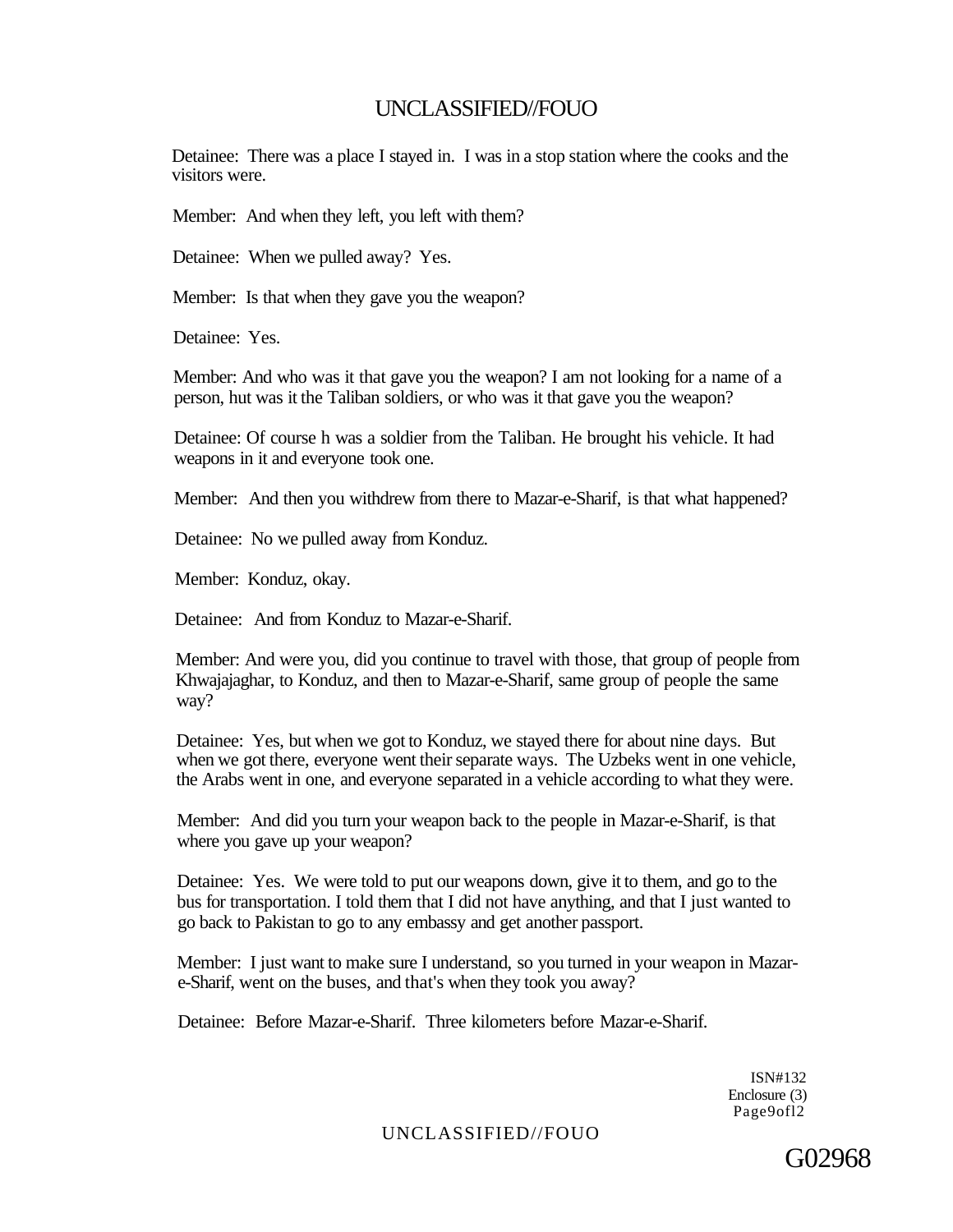Member: Where you turned in the weapons?

Detainee: Yes, before the city.

Member: Okay, I have no further questions.

Tribunal President: You said that you traveled to Pakistan and Afghanistan prior to September. Can you tell me what month that you traveled to Pakistan and Afghanistan?

Detainee: I forgot, I don't know exactly. But the Saudi government can tell you exactly when I left.

Tribunal President: Was it one week, or a couple of months? Can you just give me a general idea?

Detainee: About two months.

Tribunal President: About two months before?

Detainee: Two months or a month and a half approximately. Before the attack.

Tribunal President: Okay. You said that you had a doctor's appointment with a doctor in Pakistan.

Detainee: Yes.

Tribunal President: Well, if you had an appointment, why was it that when you got there, the doctor was gone on vacation?

Detainee: It was not an appointment with the same doctor. A person in Saudi Arabia gave us the doctor, where he was located, and told us when to go. When we got there, we found out he was on vacation. They told us about a month or a month and a half, two months, then come back.

Tribunal President: So did you spend some time in Pakistan while you were waiting for the doctor to come back from vacation?

Detainee; Shortly.

Tribunal President: So when you traveled to Afghanistan to visit, was it before the bombing of September  $11<sup>th</sup>$  or after?

Detainee: Before.

Tribunal President: Do you know how far before? Was it one week, two weeks?

ISN #132 Enclosure (3) • Page 10 of 12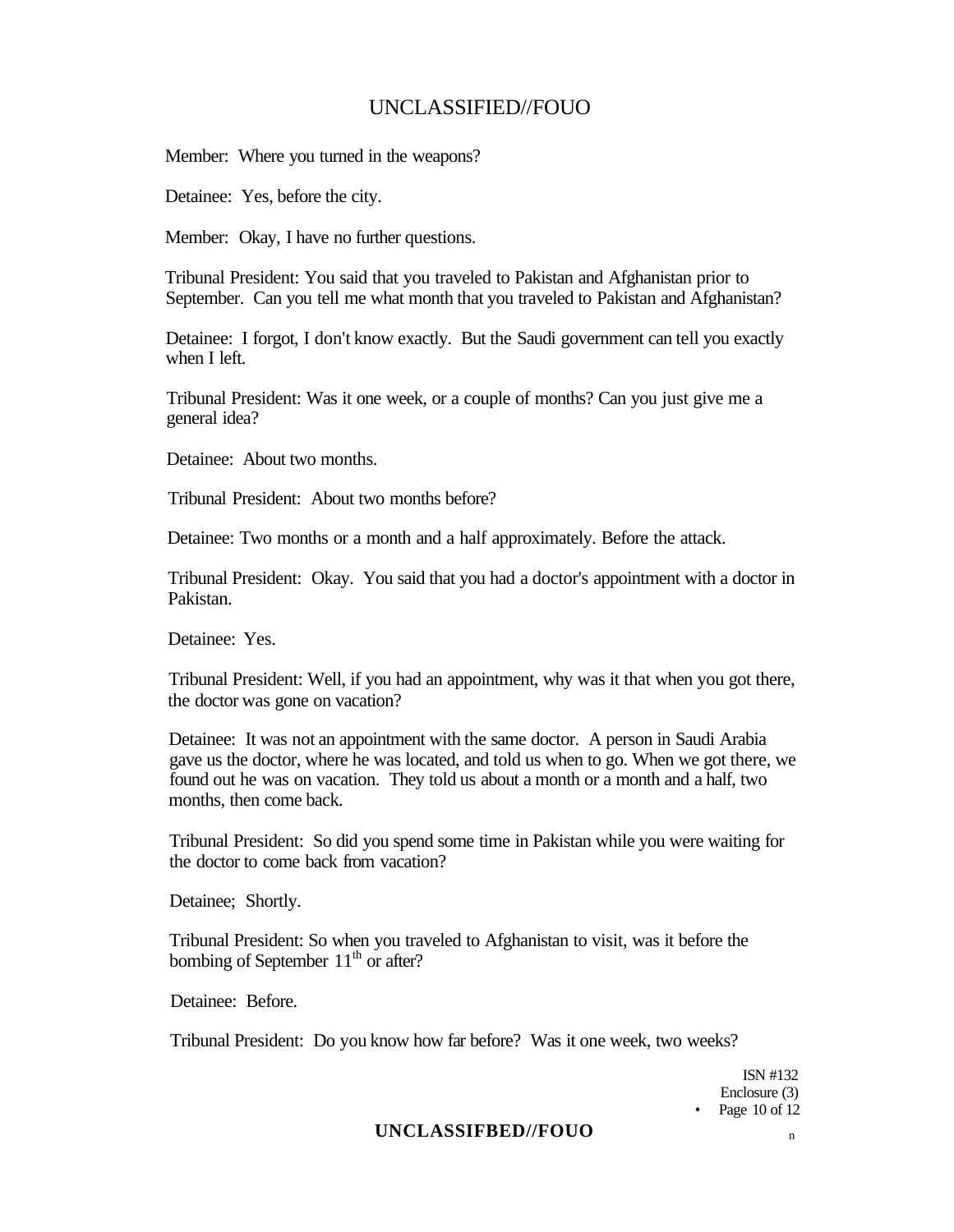Detainee: I do not know.

Tribunal President: How long were you in Afghanistan after the bombing?

Detainee: I do not remember. Nine Ramadan, which is September 9\* . Tribunal President: So it was before or during or after Ramadan?

Detainee: September 9<sup>th</sup>, that's Ramadan. I know the Islamic calendar, which is September.

Tribunal President: Okay, that's when you, how long did you stay in Afghanistan before you were captured, or when were you captured?

Detainee: About three months.

Tribunal President: So we are looking at probably November, December you were captured?

Detainee: 1 do not know. It was before Ramadan. I do not know exactly.

Tribunal President: Okay. Were you trying to get back to Pakistan to try to make it to the doctor's appointment?

Detainee: Yes, we came back to Pakistan. We got to Quetta, which is a city and Pakistan was the borderline.

Tribunal President: Is that where the doctor was located?

Detainee: No, not for sure, no.

Tribunal President: Where was the doctor located?

Detainee: We came to Quetta to buy tickets to go to Karachi where the doctor was located. On the fifth day, we stayed in Quetta, the incident happened.

Tribunal President: Did you receive any type of training while you were in Afghanistan?

Detainee: We only got trained on the Kalashnikov.

Tribunal President: And can you identify who was giving the training? Were they soldiers?

Detainee: Soldiers.

1SN #332 Enclosure (3) Page 11 of 12

### UNCLASSIFIED//FOUO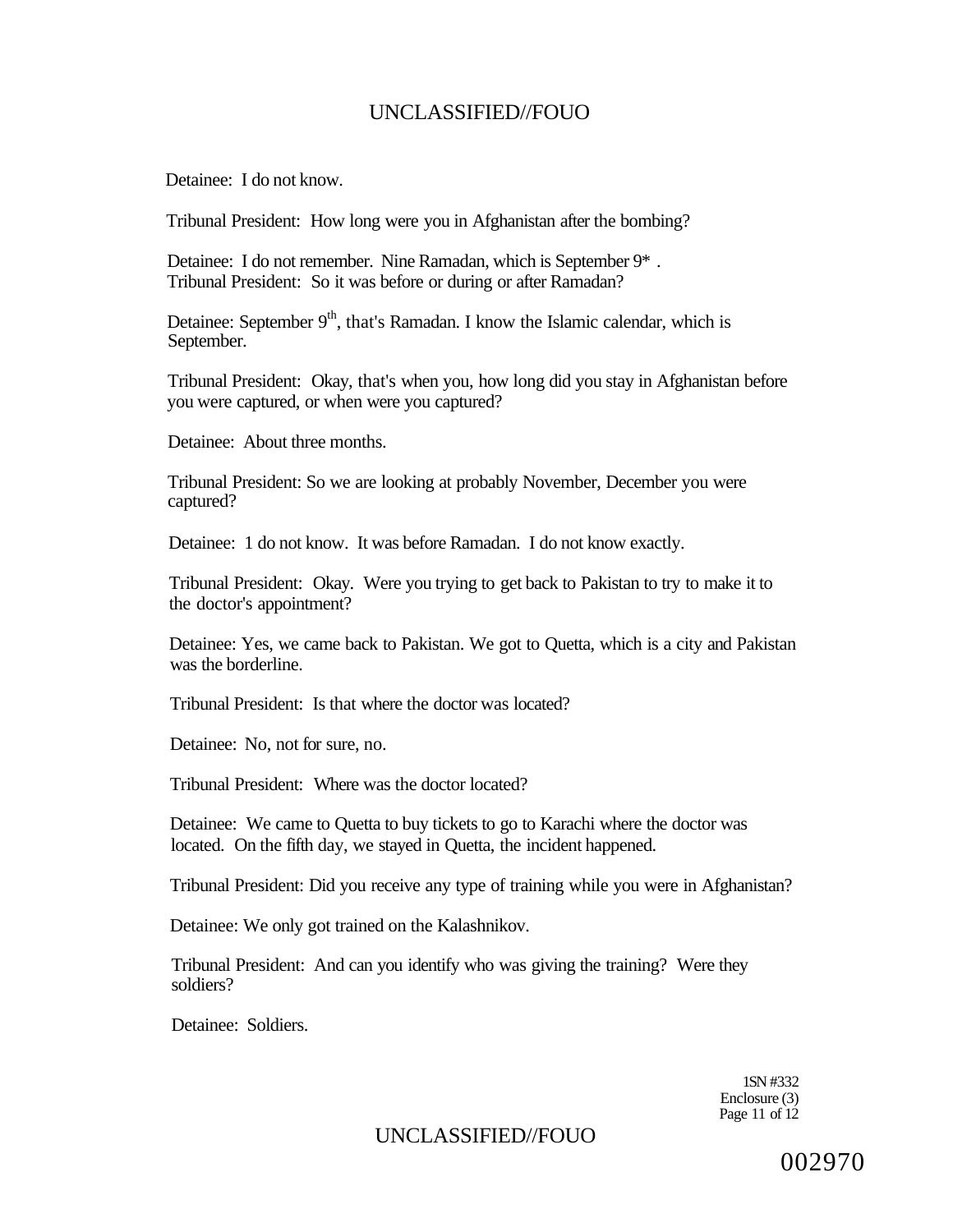Tribunal President: Did. you have to fire any weapons while you were in Afghanistan or while you were leaving Afghanistan?

Detainee: Never. I did not have a weapon. The only time I had a weapon was at the stop station.

Tribunal President: Okay, that's all the questions that I have.

Tribunal President: Are there any comments or statements that you would like to make to us?

Detainee: I want to know what will happen now.

Tribunal President: This Tribunal will consider all the information that has been given to us, by you, by the government and all the classified information. We will determine whether you should remain as an enemy combatant or not And then I will further explain it as we go through the Tribunal process.

Detainee: I can guarantee you that none of us will be innocent, not even one prisoner will be leaving. I hope that someone will be fair and just I hope you follow die oath you took under the supervision of the United States.

Tribunal President: I promise you that we did take an oath and we will abide by the oath and there is a higher authority above us that will review all of the proceedings.

Detainee: I am not saying you are liars.

Tribunal President: Personal Representative, do you bave any other evidence, or does the detainee have previously approved witnesses to present to the Tribunal?

Personal Representative: No, ma'am.

Tribunal President: All unclassified evidence having been provided to the Tribunal, this concludes this Tribunal session.

### AUTHENTICATION

I certify the material contained in this transcript is a true and accurate summary of the testimony given during the proceedings.

Colonel, U.S. Army Tribunal President

> 1SN #132 Enclosure (3) Page 12 of 12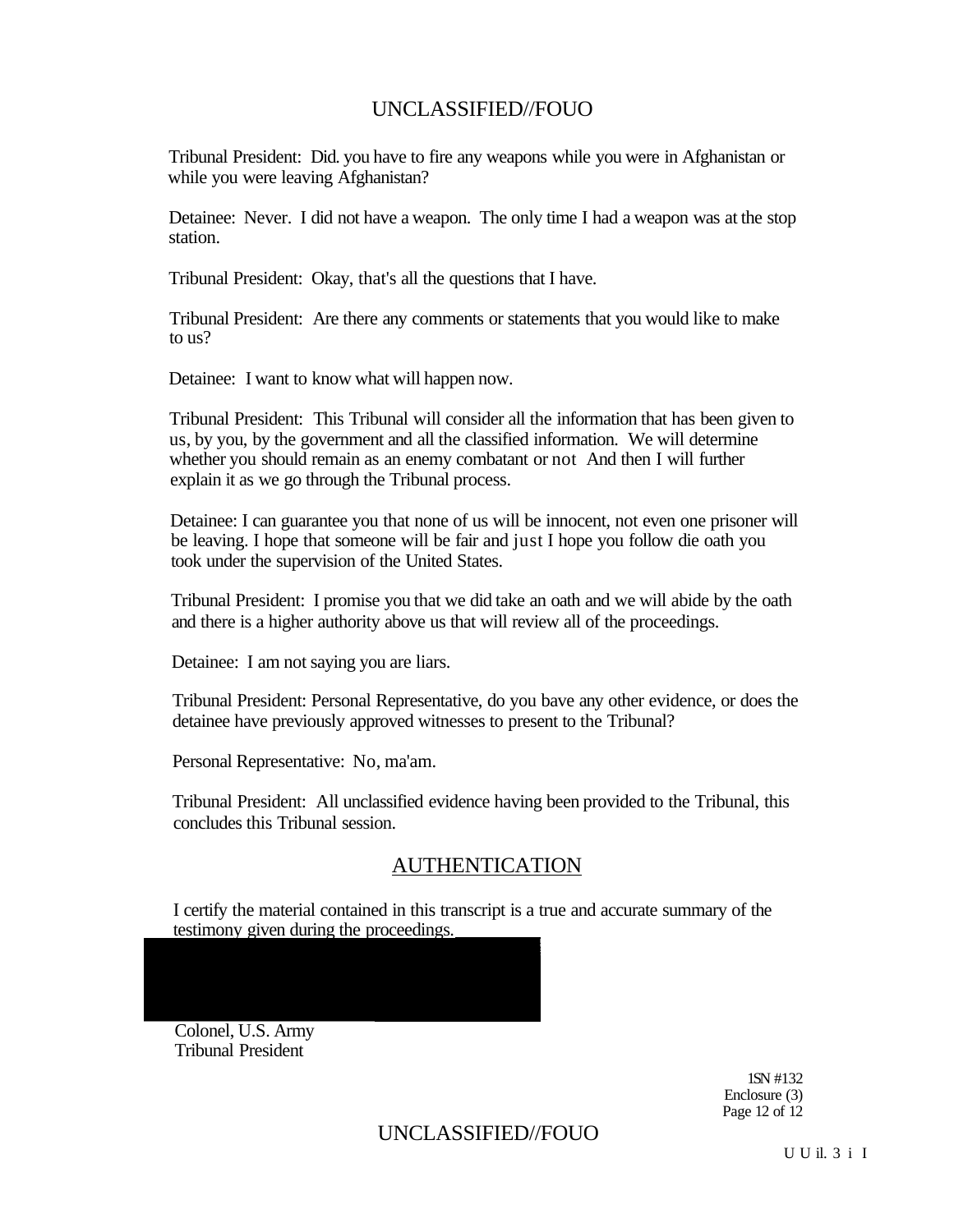#### **Snmmarized Detainee Statement**

Tribunal President: I understand there may be some confusion about the name that we should use. Personal Representative would you clarify that information for us please?

Personal Representative: Yes, ma'am. The government has his name as Abdul Hafiz, but the detainee prefers to use the name Abdul Qawi.

Detainee: Yes.

#### **The Tribunal President informed the detainee regarding the Convening Authority for the Tribunal, the purpose of the Tribunal, and his rights under this Tribunal.**

Tribunal President: Abdul Qawi, do you understand this process?

Detainee: I am listening and sitting here; yes, I understand.

Tribunal President: Do you have any questions concerning the Tribunal process?

Detainee: Yes.

Tribunal President: You have questions?

Detainee: Yes.

Tribunal President: What are the questions?

Detainee: Should I ask now or at the end of the Tribunal?

Tribunal President: If you have a question in reference to the process, you can ask the question now.

Detainee: I am asking about all me evidence and the classified information about me. If someone has accused me of all these accusations about me, I would like to look at all the evidence and documents to find out if it is true or not. I am not sure, so I don't understand why I cannot see these documents.

Tribunal President: You have had the opportunity to look at the unclassified evidence, and you will have the opportunity to response to the unclassified evidence in just one moment. The classified information cannot be seen by you for reasons of national security. Do you have any other questions?

Detainee: Actually, I am a human, a member of this world. But I don't know which documents or which evidence you are basing your decision on concerning my status. If

> ISN #1030 Enclosure (3) Page 1 of II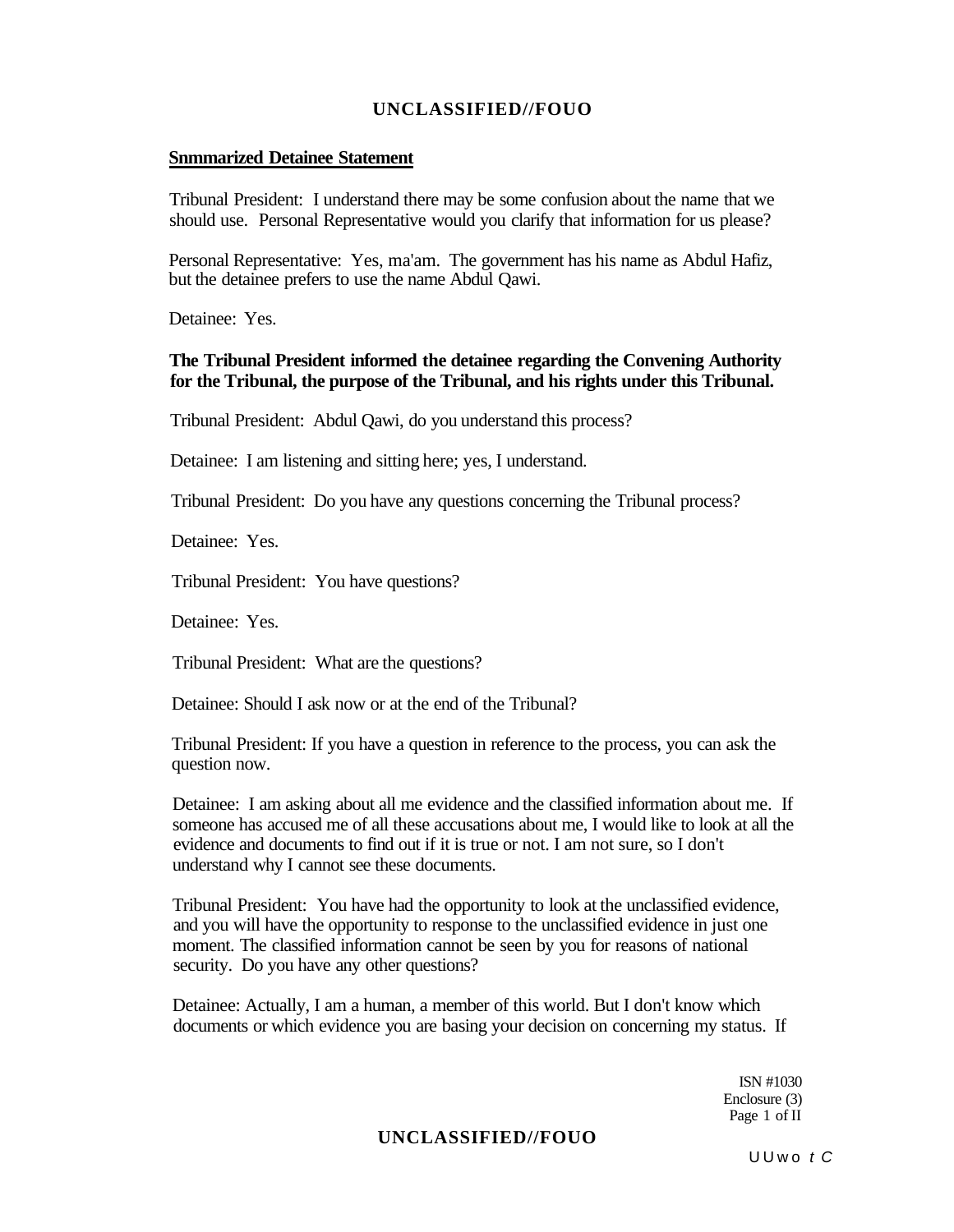some classified information states something about me, I would like the opportunity see it and refute it. 1 feel I have the right to know about the classified information.

Tribunal President: This Tribunal has not seen the classified information yet. Our decision will be based on the unclassified evidence, as well as your statement, and also the classified information.

Detainee: Actually, I have never been in **a** Tribunal. This is my first. In our culture, if someone is accused of something, they are shown the evidence. In Afghanistan, when they accuse someone, they tell them all the evidence.

Tribunal President: I understand. This Tribunal does not make the rules. These are rules that are determined by higher authority in Washington, D.C. This Tribunal cannot change the rules at this time.

#### **The Tribunal President continued with the Tribunal process. The Recorder introduced the Unclassified Summary of Evidence (Exhibit R-l) and the FBI redaction certification (Exhibit R-2). The Recorder then began to explained the Unclassified Summary of Evidence.**

Recorder: Madame President, I direct your attention to the Unclassified Summary, paragraph three, point number one, and I will read through all eight points. The detainee was affiliated with the death of two individuals in Kabul, Afghanistan, and worked for the Taliban 40-Man Militia group under a known Taliban commander.

Detainee: Is it okay if I answer that question?

Tribunal President: Allow us to go through each point first, and then we will go over it again and allow you to answer the allegations.

Detainee: I have a sickness, and I may forget from number one to number eight, which allegation is which.

Tribunal President: Abdul, we will read each point again, and after each point, you can respond to each point.

Detainee: Okay.

#### **The Recorder read the rest of the Unclassified Summary of Evidence, and had no more evidence to present during the unclassified portion of the Tribunal.**

Tribunal President: Abdul Qawi, you may now present any evidence you have to the Tribunal, and you have the assistance of your Personal Representative in doing so. I understand that you want to present information to this Tribunal. Would like to make your statement under oath?

> ISN#1030 Enclosure (3) Page 2 of 11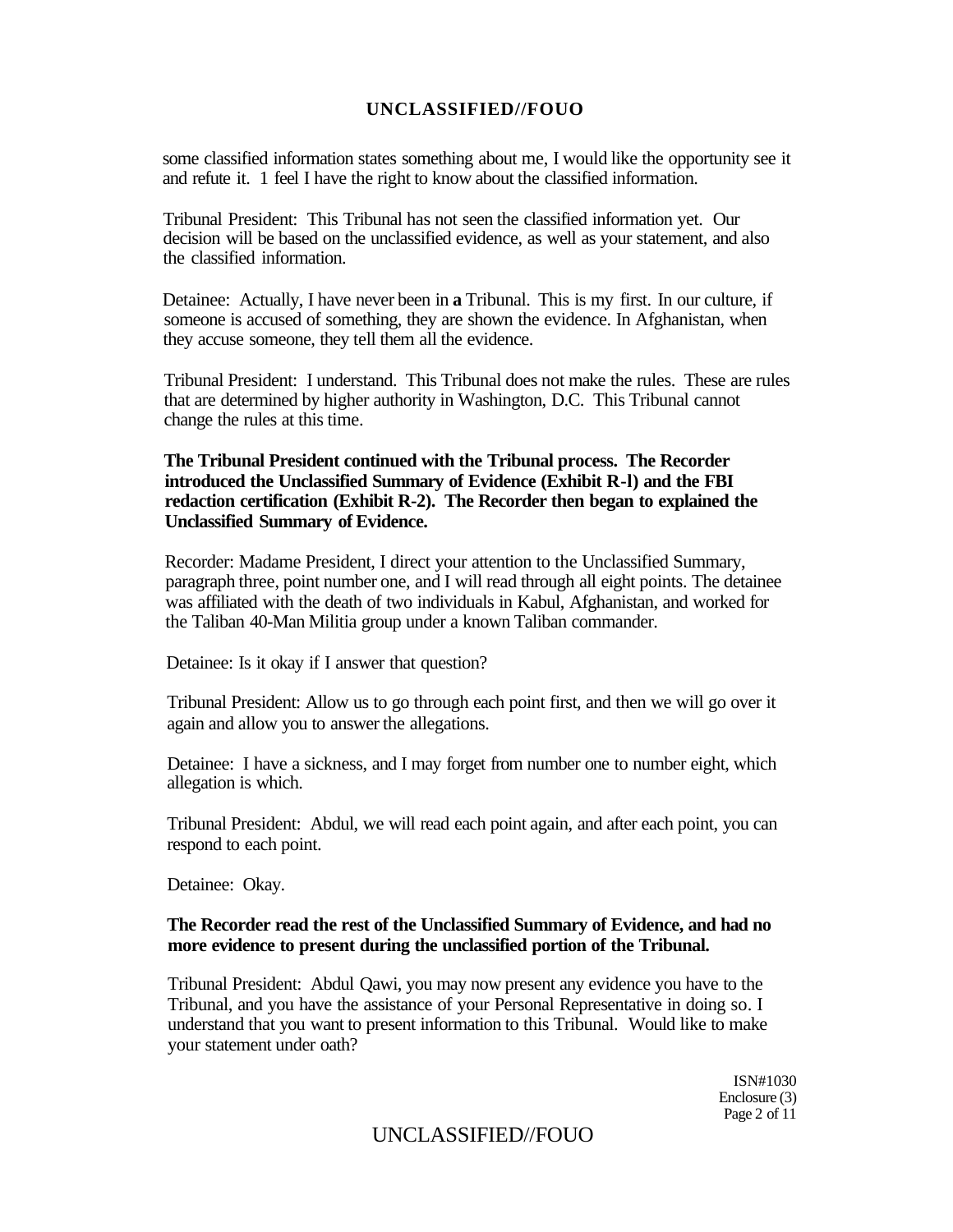Detainee: I don't know about the laws and regulations. Whatever it is, I will do it.

Tribunal President: Abdul, we can administer a Muslim oath to you.

Detainee: Actually, I don't have any claim on Americans. I don't have anything to claim on Americans, but Americans have claims on me as an enemy combatant. America brought me here.

Tribunal President: My question to you Abdul, is if you would like to take a Muslim oath. Yes or no.

Detainee: Whatever the law is, because all these statement X have said are all true. Sol don't know if it is still necessary for me to do the oath (inaudible). I was just in my home when they captured me and brought me here. I didn't do anything. So whatever I said is true. It is all true. If I have to take an oath, so I don't know.

Tribunal President: Recorder, administer the Muslim oath,

Personal Representative: Your Honor, before in our in interview yesterday, I went over this issue with him, and he told me that he did not want to take the Muslim oath for some cultural reasons. He might feel more pressure because of the Tribunal,

Detainee: I talked with my representative yesterday that our culture in our country is, if you take the Islamic oath, and in a situation where the witness is not available or not present, then the next person takes the oath. I don't know. I told my representative, if that's the first time, I could take the oath. But if there is another Tribunal, then I don't feel comfortable in taking the oath. But if there is only going to be one Tribunal, then 1 can take the oath.

Tribunal President: Abdul, this is the only Tribunal that you will be before. There is another board, depending on if we decide you are an enemy combatant or not. You are not required to take the Muslim oath, and we will still consider your statement whether you take the Muslim oath or not We want to consider your religious beliefs and we will administer a Muslim oath if you would like. Abdul, I need an answer, yes or no, right now, so we can move on.

Detainee: If it is needed of me, if this is your law or regulation, then I will.

Tribunal President: Recorder, please administer the Muslim oath.

#### **The Detainee was sworn using the Muslim oath.**

Tribunal President: Abdul Qawi you may begin, and please remember to speak in shorter sentences so we can make sure we can translate everything that you say.

> ISN #1030 Enclosure (3) Page 3 of 11

#### **UNCLASSIFIED//FOUO**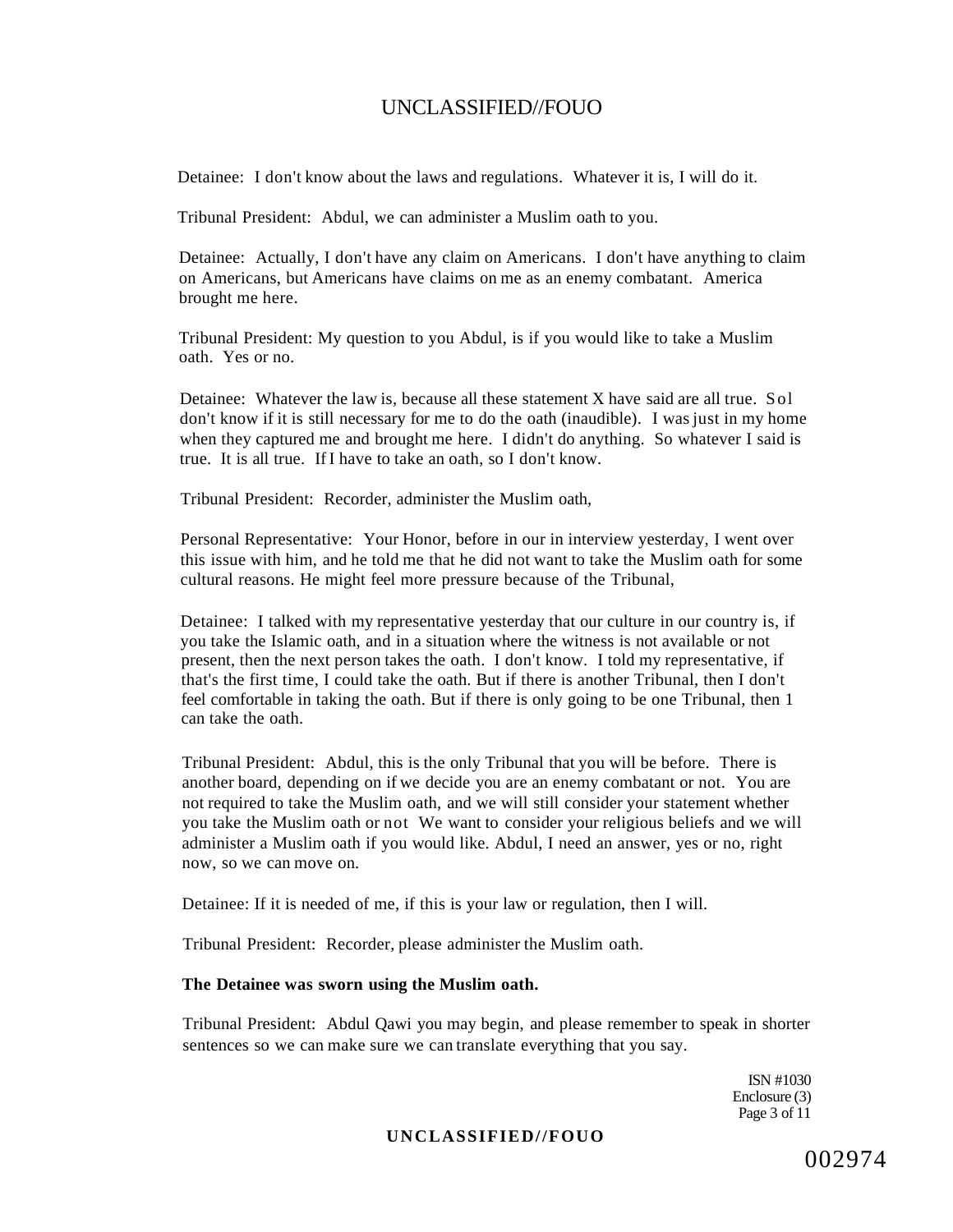Detainee; I don't know. Sometimes the Pashtu language is the way it is. It is longer.

Tribunal President: I understand. We will use the Personal Representative to read each allegation and you will be able to respond to each allegation.

#### **3.1. Detainee was affiliated with the death of two individuals in Kabul, Afghanistan, and worked for the Taliban 40-Man Militia group under a known Taliban commander.**

Detainee: I don't know about killing anybody or those two people that got killed. I do not work for the Taliban. You can ask about me, if you have any Taliban members here. I am a poor person.

#### **3.2. When captured, the detainee was in possession of a personnel (sic) phonebook and a satellite telephone.**

Detainee: Actually that was not mine. The telephone was not mine. I don't even know how to use that telephone. It belonged to somebody named Abdul Hafiz. I was working to bring peace. I was working for him as a laborer. He gave me the telephone and I had it with me when I was captured. That is how they found the telephone on me when I was captured.

Tribunal President: Abdul, can you repeat the name of the person who owned the telephone, and please spell it.

Detainee: Actually, his name was Abdul Hafiz. Abdul. A-B-D-U-L. Hafiz. H-A-F-I-Z. [Spellings provided by translator.] I am not educated. I don't know how to spell his name. I was working for him to bring peace. He gave me the telephone in the morning and told me to put it in my pocket. He told me to work and preach to the people not to fight. That war is not good. This is the reason-that I lost my leg. Fighting is not good. War does not have good consequences. I had this phone with me until I got captured.

#### 3.3 **The detainee's fingerprints were found on the phone.**

Detainee: Of course, I held it and grabbed it with my hands. At the time he gave me the phone, T held it with both of my hands and I put it in my pocket until the time I got captured. Then I took it out from my pocket and held it with both hands. Of course my fingerprints would show on the phone. This is obvious.

#### **3.4. The detainee attempted to call an Al Qaida member who is linked to the murder** of **an International Committee of the Red Cross worker.**

ISN#1030 Enclosure (3) Page 4 ofU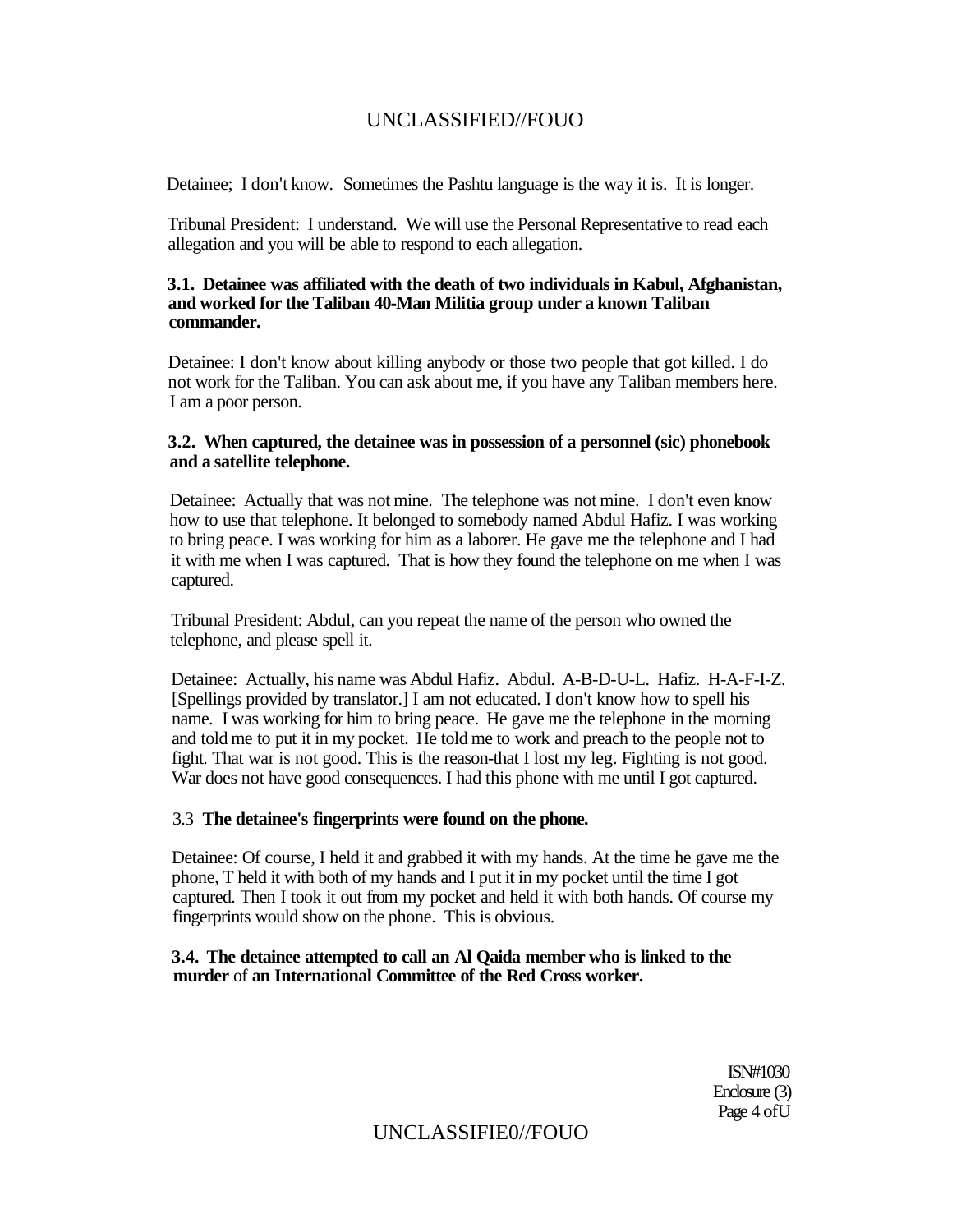Detainee: The telephone was not mine. I don't know how to use it I don't have any information or know what Al Qaida is. I heard about Al Qaida in the (inaudible) and here in Cuba.

#### **3.5. The Al Qaida member is identified as a Taliban and Al Qaida commander.**

Detainee: Me? The detainee?

Personal Representative: The member that he is accused of calling.

Detainee: There is a big difference, because I was working to bring peace. These allegations accuse me of causing war and fighting in Afghanistan. I did not call anybody because I don't know how to use the telephone and it did not belong to me. It does not make any sense because I working to bring peace and would not call someone to do such a thing.

#### **3.6. The detainee's satellite phone has been linked to the International Committee of the Red Cross murder.**

Detainee: I don't know about that because that telephone was not mine. If I was using that telephone, or any other evidence on me, or any proof that I was killing someone, I don't know about that. It might be, but that telephone was not mine.

#### **3.7. The detainee admitted he knew that the phone in his possession contained telephone numbers of individuals who were enemies of the U.S.**

Detainee: That is not right because I still say that phone was not mine. If I could not use the phone, how would I know whose number is on the phone? I never admitted to a thing like that. Perhaps it was a mistake or misunderstanding in the translation. It does not make sense. The telephone was not mine and I did not know how to use the phone, so how was I to know whose number is on the phone?

#### **3.8. When the detainee was queried regarding his knowledge of the International Committee of the Red Cross murder, he stated he did not know where "he" was killed. Detainee was then advised that he was not provided information regarding the International Committee of the Red Cross' (sic) gender.**

Detainee: I did not know anything about it. That's why I did not give any information. I did not know anything about this killing, this member of the International Committee of the Red Cross. If someone gets killed close to my village, close to my house, then maybe I would know. But he got killed in Afghanistan, somewhere that I don't know. I don't have any information because I did not know anything about it. I am from Kandahar, the city of Kandahar, where we have a village. I am from the village called Marroof. Sometimes the water hits the ground, like a channel. There is a water pump near my house.

> ISN #1030 Enclosure (3) Page 5 of 11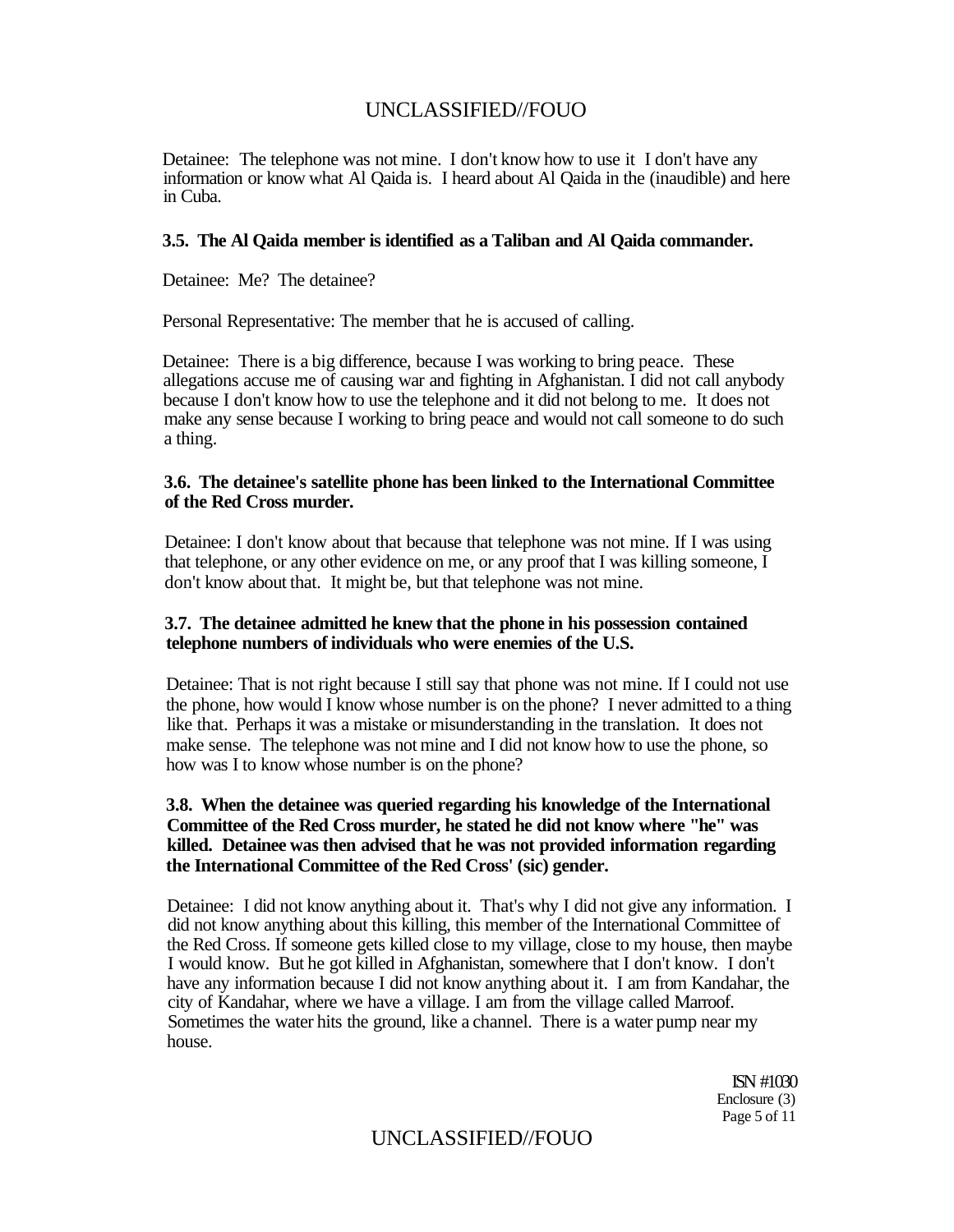Tribunal President: Abdul, that is the end of the allegations. Would you like to add anything else to your statement?

Detainee: Actually, since they brought me here, I told all the information regarding my file or chart. Everything I knew. But I would like to ask where the International Committee of the Red Cross person was killed? The reason I gave my address was because my house was there. So if that person was killed near my house, I would like to know.

Tribunal President: Abdul, we don't know where. We don't have that information here. We only have the information in front of us now.

Detainee: If you guys don't know, I don't know either. This is one of the allegations in my chart, in my file, that a member of the International Committee of the Red Cross has beenkilled. Soif you guys don't know, then L don't know either. Why then, are you blaming me for these deaths? I am not guilty, so why do you claim that I am guilty?

Tribunal President: We will ask you, Abdul, some more questions and then maybe we will be able to determine some answers. We are not able to answer the questions in reference to the International Committee of the Red Cross member.

Tribunal President: Personal Representative, do you have any questions for the detainee?

Personal Representative: No ma'am, I do not

Tribunal President: Recorder, do you have any questions for the detainee?

Recorder: I have one.

Recorder: Abdul Qawi, point number seven says the telephone contained numbers of individuals who are enemies of the U.S. Can you tell me what you meant by a possible translation problem?

Detainee: The reason I said that was that the telephone was not mine, and it did not belong to me, and I did not know how to use it. I could not operate it, and I don't know whose number it was on the phone because I don't know how to see the number or use the phone. But someone gave the phone to me, and I had it until I got captured, and I took it out of my pocket and gave it to the Americans.

Recorder: And was that mistranslated?

Detainee: Actually, if I knew the telephone had some numbers, which would cause trouble for me, how do I say that? Of course I am saying my situation may not be right,

> ISN#1030 Enclosure (3) Page 6 of 11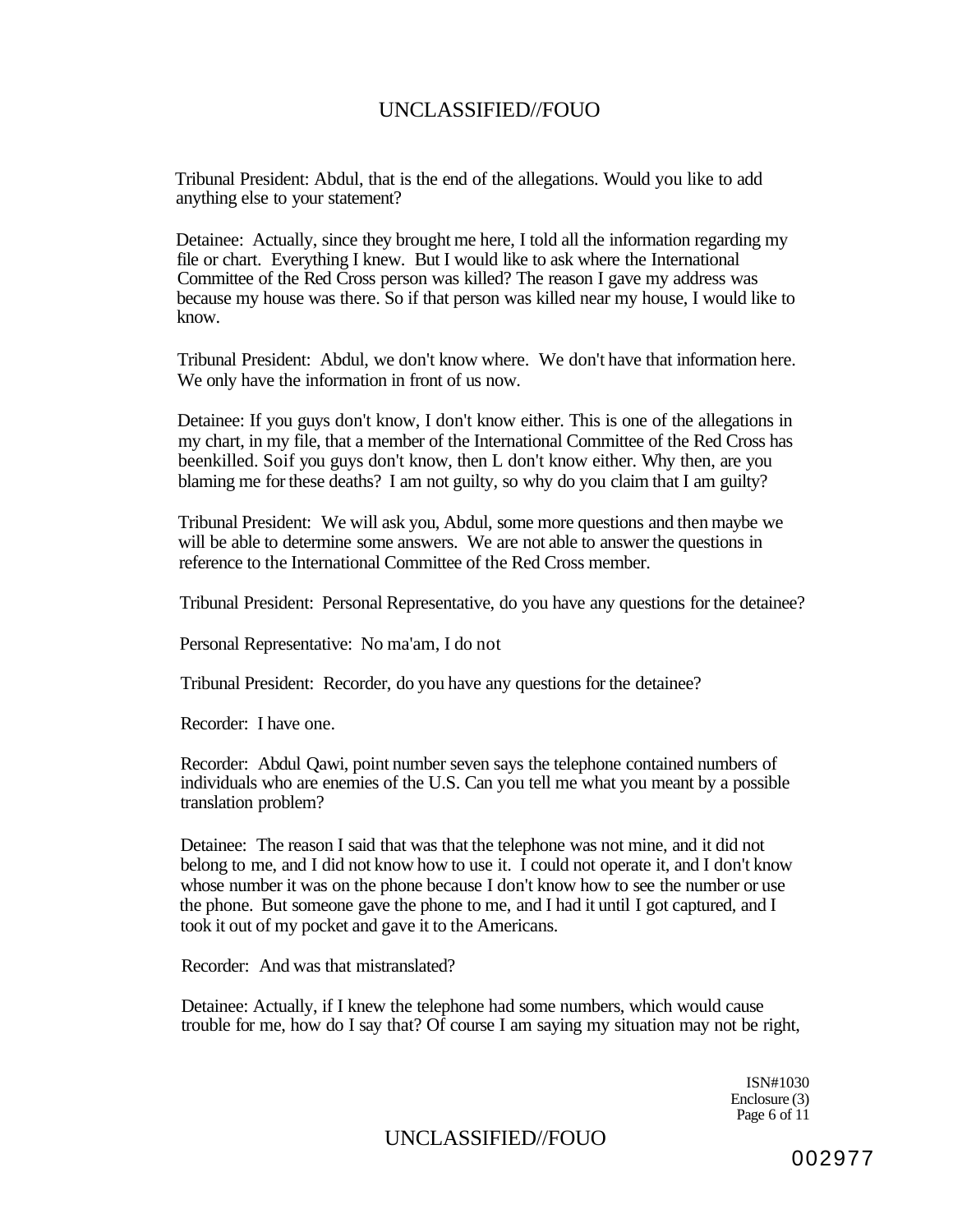because I never used the phone or I did not know how to use the phone. So how can they accuse me of knowing these people's numbers?

Recorder: Thank you. That's all I have, ma'am.

Tribunal President: Thank you. Do any Tribunal members have any questions for the detainee?

Member: Yes, ma'am. Earlier you mentioned that you had a sickness that might make you not remember. What is that?

Detainee: Actually, I have the disease of forgetting everything. I remember something and in the next minute, I can't remember. Even when I pray, when I use beads for prayer, sometimes I forget to say the verses when I use it This is the kind of disease I have. I told them on the first day 1 was brought here that I have this kind of disease.

Member: When you worked for Abdul Hafiz, what exactly did you do?

Detainee: He told me, let's work to bring peace, that war is not good, and I said, okay, I will work for you.

Member: That's all I have, ma'am.

Member: Was Abdul Hafiz a good person?

Detainee: I saw nothing wrong with him. I did not see anything that would tell me he was a bad person. I did not ask him any questions. He had this motorcycle. That was it. I did not see any bad behavior.

Member: Did he work for an organization?

Detainee: No, I don't know about any organization. They were like a tribe, a kind of organization to try to bring peace.

Member: Did Abdul Hafiz work for any organizations?

Detainee: You mean an organization like the obvious organizations in Afghanistan, like an Islamic organization? Do you mean these organizations? What do you mean?

Member: Yes. Like some type of organization that would be an international organization coming and working for peace.

Detainee: Actually, I don't know about that because I wasn't given permission to ask him, because I just worked for him and he was my boss. I was just a worker. Normally, in our country, bosses ask all the questions from the worker. The worker does not ask the

> ISN#1030 Enclosure (3) Page 7 of 11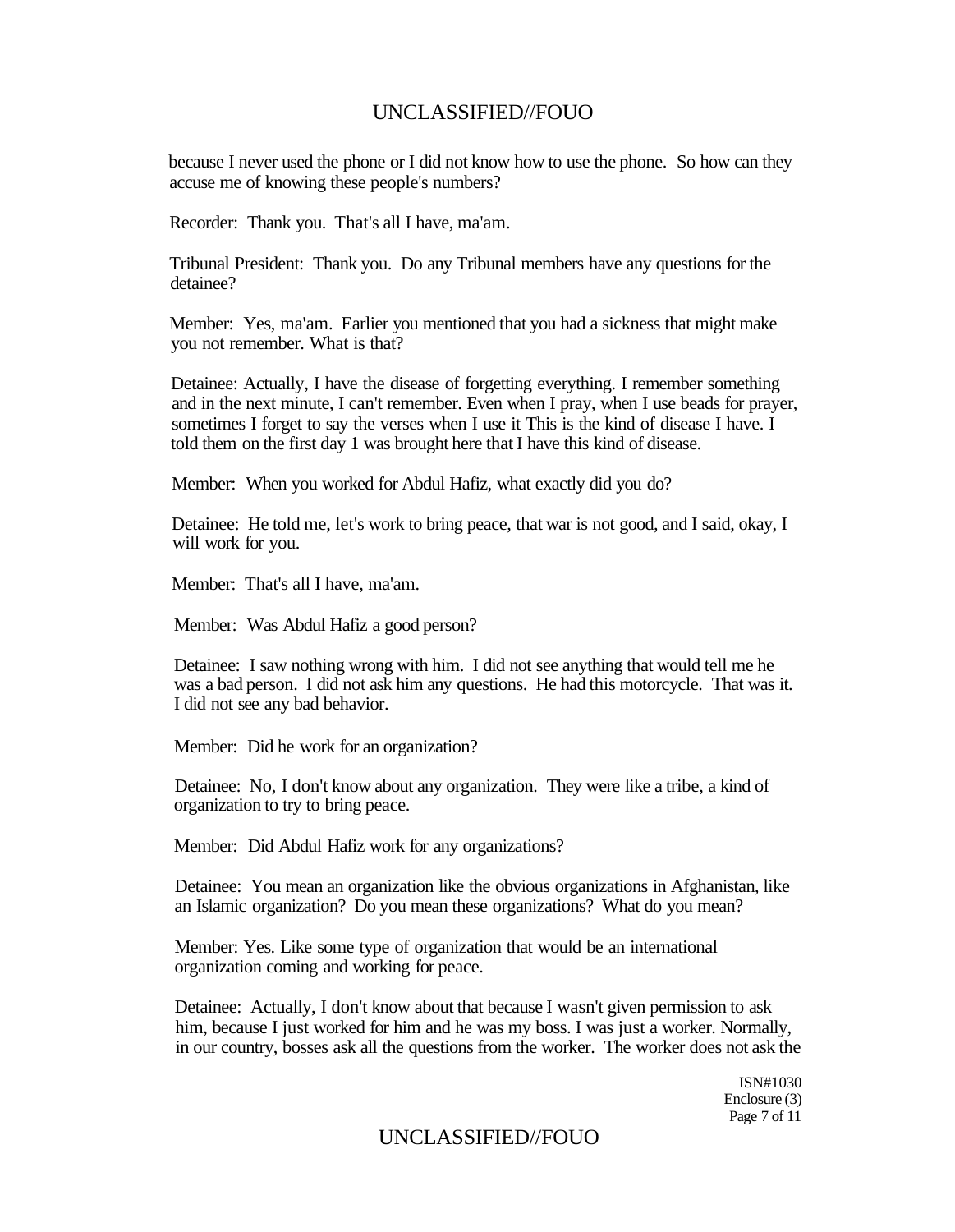boss questions. He told me the Pashtu government, and all these people that speak Pashtu, that this was our government and let's work for the peace. He was preaching in the village to bring the peace, for the peace.

Member: What was Abdul Hafiz doing on the morning that you were captured?

Detainee: Actually, he was with me, but we separated because his motorcycle was not working. He had some problems and he told me he was going to fix his motorcycle. We went our separate ways and that's when I was captured.

Member: Why would Abdul Hafiz give you the telephone if you did not know how to use it?

Detainee: Actually, he told me we were coming from Kandahar to Mazat, and he asked because there was a checkpoint, a place we were not supposed to pass. He told me that he did not have any documents to have the phone with him. So he said, "You can have my phone because you are handicapped and 1 don't think they will search you. They would probably search me and ask me where the documents or the permission to carry the phone with me [is]." This is the reason he gave me the phone. I even told him that I did not know how to use the phone and he told me don't worry about it If they asked me why I have the phone, he said he will talk to them about that. I am sorry if I say anything, because from the first day my brain is [not] working properly. If I said something in my interrogation that was different from what I am saying today...

Member: Just a minute ago, you indicated that the man with the motorcycle went to get it fixed and you split up. You kept the phone. But you also said that he would tell them why you had the phone if you got captured with it. But if you weren't with him, how could he help you?

Detainee: I don't know. Like I said, we were coming from Kandahar to Azarga, I was in the car and he was riding his motorcycle. This is when he gave me his phone, because he did not have permission or the right documents to carry the satellite telephone. He told me if I was to be caught with the phone, that he would speak up for me. That was when I was coming from Kandahar. This is when he gave me the phone. It was before my capture. He did not tell me anything. He would help me with the phone or something. If I knew that this would get me in trouble or put me in jail, I would have never carried the phone with me.

Member: No further questions.

Tribunal President: Abdul, have you lived in Afghanistan all your life?

Detainee: Actually, I have lived in Afghanistan all my life except for the times in Sheen, Pakistan. Then from Pakistan we went to Spin Buldak, and then we came to our place. So sometimes, yes I went to Pakistan, and then to Sheen, to come to my house. But my

> ISN#103Q Enclosure {3) Page 8 of 11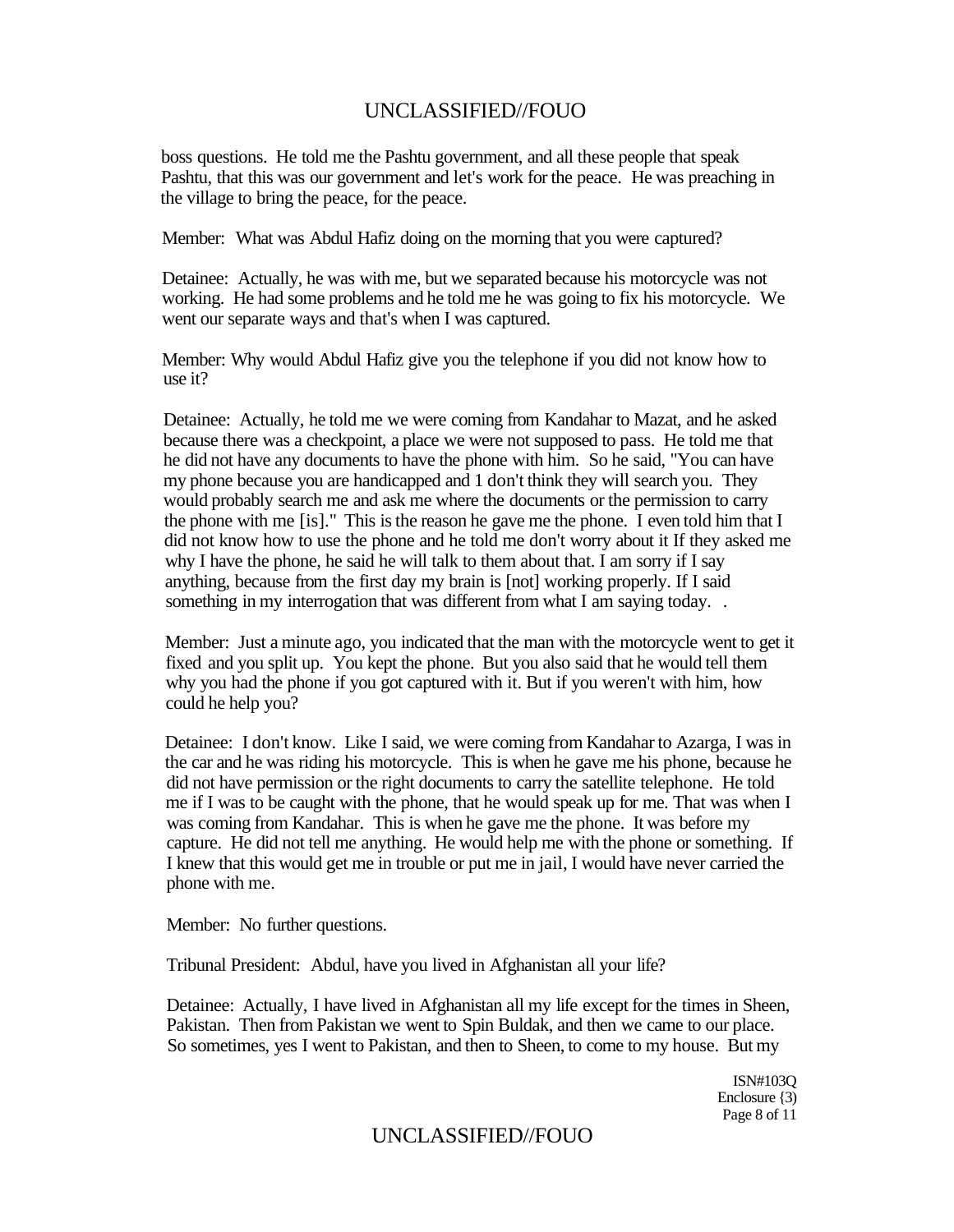family, since 1 got captured, moved to Sheen. They are living in Sheen now, which is in Pakistan.

Tribunal President: Did you get paid for working for Hafiz?

Detainee: Actually, not Abdul Hafiz, but Abdullah, who promised me that he will pay me five to six thousand (inaudible) a month. This is why I was working. Otherwise I would not have worked.

Tribunal President: Who is Abdullah?

Detainee: Abdullah was the one - it is in my file and my chart - Abdullah was the one who sent me to Abdul Hafiz. He gave me the job to work for Abdul Hafiz.

Tribunal President: Did Abdullah pay you?

Detainee: No, I did not get anything because we would get paid at the end of the month. But before my month was over, I was captured.

Tribunal President: So you worked for Hafiz for less than one month?

Detainee: Actually, 1 did not even spend a day with him. Because that day we went to work, and his motorcycle was damaged, and he went fix it, and I got captured.

Tribunal President: Abdul, what did you do before going to work for Hafiz?

Detainee: Actually, I did not work because I was handicapped, and I could not do any job. I wouldjust ask people to help me. I would ask for charity or donations. I was living my life this way.

Tribunal President: And where were you living at that time?

Detainee: When?

Tribunal President: Just before you went to work for Hafiz.

Detainee: I was in Chamoot.

Tribunal President: How long were you living in Chamoot?

Detainee: About eight to nine days.

Tribunal President: And where did you come from before Chamoot?

Detainee: I came from Marroof. I am from Marroof.

ISN #1030 Enclosure (3) Page 9 of 11

UNCLASSIFIED//FOUO

• 002980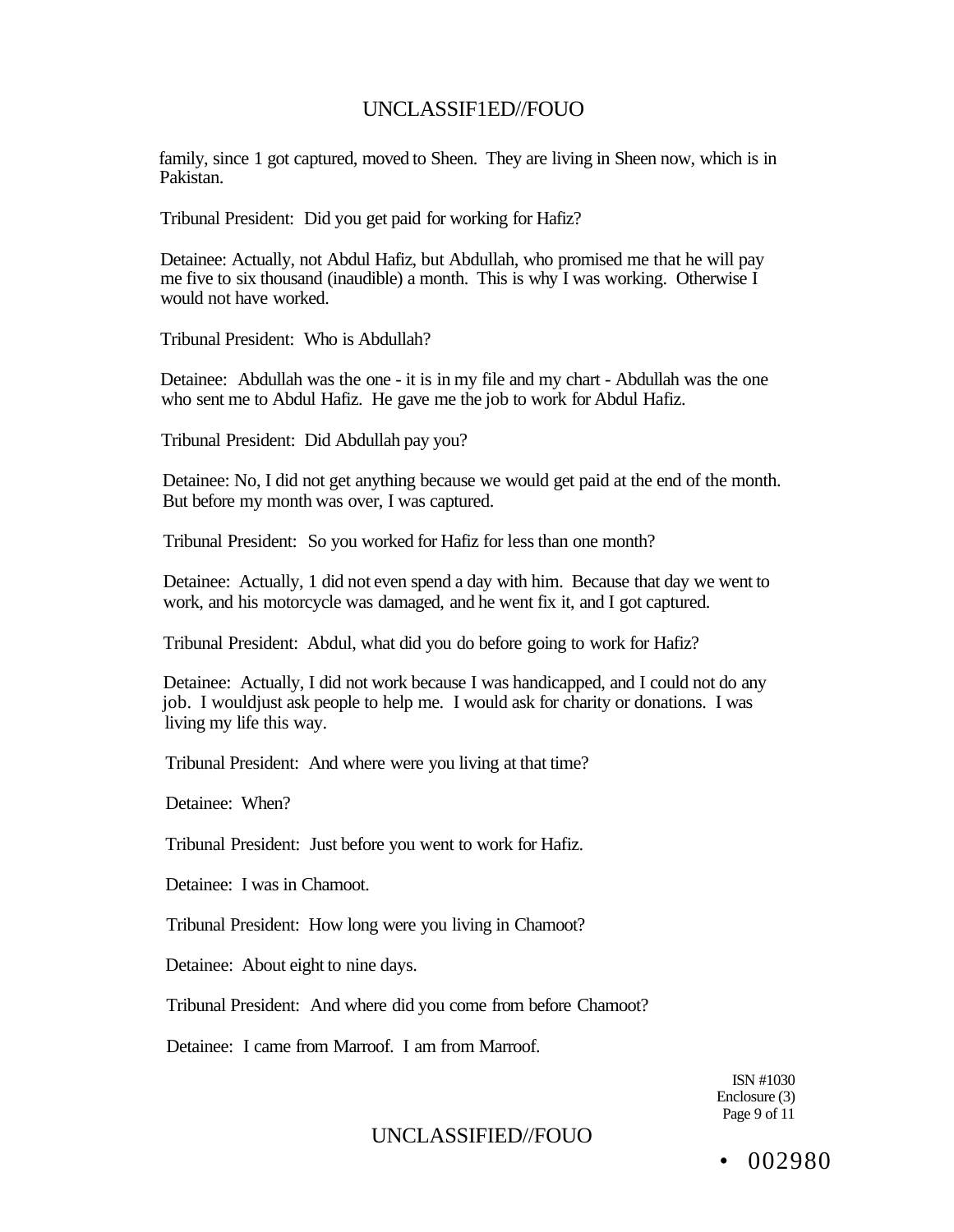Tribunal President: Did you see any fighters while you were moving from Marroof to Chamoot?

Detainee: No, because it has mountains and houses. Very poor people.

Tribunal President: Can you tell me what month and year you left to go to work for Hafiz?

Detainee: I don't know about the year or the date. If you can, see the date I got captured. I am not sure. I think I have spent 17 months here already. I got captured before Ramadan. Again, right now, I am not sure. But you can just figure it out from the date of my capture.

Tribunal President: Okay. Where were you arrested?

Detainee: There is another district of Kandahar, they call it Kahqraz. This is near Kandahar, and there is the village of Zaboodacon.

Tribunal President: Did you have to have a passport or visa with you while you were traveling from place to another?

Detainee: No, they don't use passports for people from Afghanistan. I am Afghani. I have the right to go from one place to another.

Tribunal President: Was there an I.D., or identification papers needed?

Detainee: No, it was not necessary because I was an Afghan. My nationality was Afghan, therefore I could go.

Tribunal President: Do you know why you were arrested?

Detainee: The reason, yes. I think T was captured because of this telephone. They told me all this stuff was in the phone, all these accusations about me are due to this telephone. Because of this telephone, I was captured. I still say I have nothing to do with this phone and was just working to bring peace. If I knew, I would not carry the phone.

Tribunal President: Who was it that arrested you?

Detainee: Americans.

Tribunal President: So Americans were at the checkpoint?

Detainee: Actually, it was not at a checkpoint, it was on a plane. I just ate and slept in the room and they came and captured me.

> ISN #1030 Enclosure (3) Page 10 of 11

UNCLASSIFIED//FOUO Q 0 2 9 8 I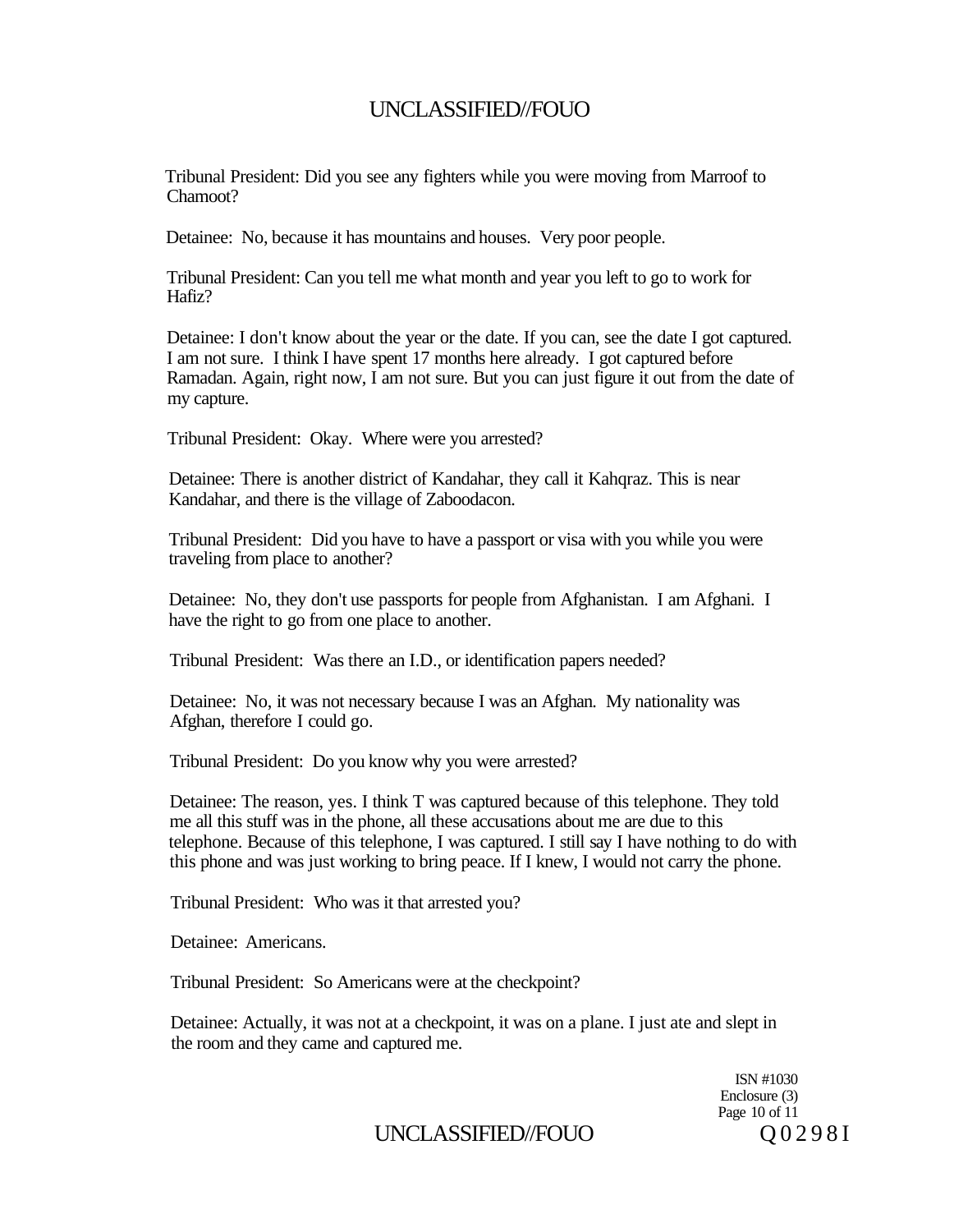Tribunal President: It was a what?

*Translator interjection: Plane, maybe it was a helicopter, maybe he does not know.* 

Tribunal President: Abdul, were you attempting to board the airplane?

Detainee: Actually, they told me to go with them. I said, "Will you give me clothes?" They told me yes. I said, "Okay, I'll go with you." Then they put handcuffs on my hands.

Tribunal President: Do any Tribunal members have any other questions?

Members: No, ma'am.

Tribunal President: Abdul, do you have any other evidence you would like to present to the Tribunal?

Detainee: Evidence for what?

Tribunal President: Any other information that will help us to make the right decision.

Detainee: Actually, no, I don't have any other evidence or information. This is the condition that they brought me here for. I just told you about it and that was it. And I didn't do any bad or anything wrong. If I was doing something, then I probably~in that time I was in Afghanistan to defend myself.

Tribunal President: Personal Representative, do you have any other evidence, or does the detainee have any previously approved witnesses to present to the Tribunal?

Personal Representative: No, ma'am.

Tribunal President: All unclassified evidence having been provided to the Tribunal, this concludes this Tribunal session.

# AUTHENTICATION

I certify the material contained in this transcript is a true and accurate summary of the testimony given during the proceedings.

Colonel, U.S. Army Tribunal President

> ISNS103O Enclosure (3) PageH of 11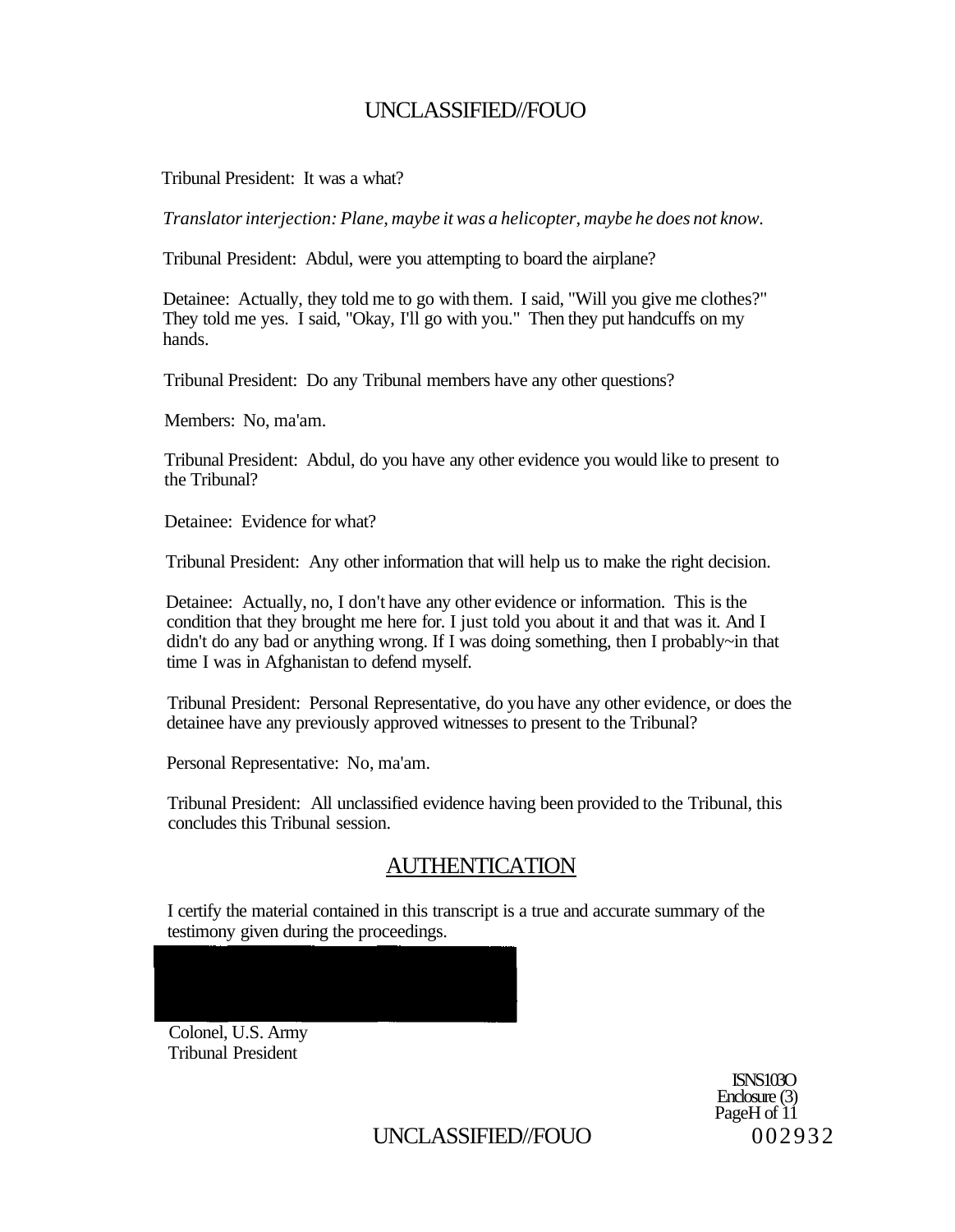#### **Summarized Unsworn Detainee Statement**

*The Tribunal President read the Hearing Instructions to the Detainee. The Detainee confirmed that he understood the process and had no questions.* 

*The Recorder presented the Unclassified Summary of Evidence (Exhibit R-l) to the Tribunal and gave a brief description of its contents. A closed session was requested at a later time to present the classified evidence to the Tribunal* 

#### *The Detainee opted to take the Islamic oath before making his statement to the Tribunal.*

In regard to the Taliban, I didn't go to Afghanistan to be part of the Taliban. I went there for my brother. I have an older brother who was already there in Afghanistan. My intention was to go and stay with him for four months and come back. I used to love bim a lot. That is true; I heard one of the Sheiks, one of the Imams, talking about the fatwa. This that you mentioned, that is true I heard it. I didn't go there because of this fatwa. *I*  went to our home and my brother called me from Afghanistan. He was trying to convince me, to tell that, you heard the fatwa and the Sheiks and the Imams talking about it and tried *to* convince me, but I didn't hear any of that Then he tried to get through the affection side and said you know I missed you and I love you, my brother, come and see me and stay with me for a little while. So therefore, I really, the reason that pushed me to leave my house is not the Taliban or anything like that. I went to go see my brother. To hear the fatwa is not an accusation or it's not a charge or a crime,

#### *The Personal Representative was then requested to read each statements from the Unclassified Summary of Evidence (Exhibit R-l) to assist the Detainee in addressing each point. He went on say that the Detainee had already addressed the first allegation and he would therefore begin with point number two.*

#### *3.a.2. Detainee traveled in the summer of 2001 from Saudi Arabia to Pakistan then into Quetta, Afghanistan, where he sought out Taliban members.*

I cannot get to my brother only through the Taliban. That's the only way to get to my brother. Even if he were with the Coalition Forces, I would have gotten to him. My goal was to get to my brother by any means possible.

#### *3. a.3. Detainee traveled to Khawaja Ghar and received weapons training in the use of hand grenades.*

Yes. My brother taught me how to use it then. I really don't know; is it a crime or is it an accusation; somebody learning about this weapon? You have to keep in mind that *I*  did not use any weapons when I was with my brother. Even to take my turn as a guard, they wouldn't let me take my turn. On top of that I was really young at that time. I was

> 1SN# 073 Enclosure (3) Page 1 of 5

UNCLASSIFIED//FOUO \_ fj 0 2 B S 3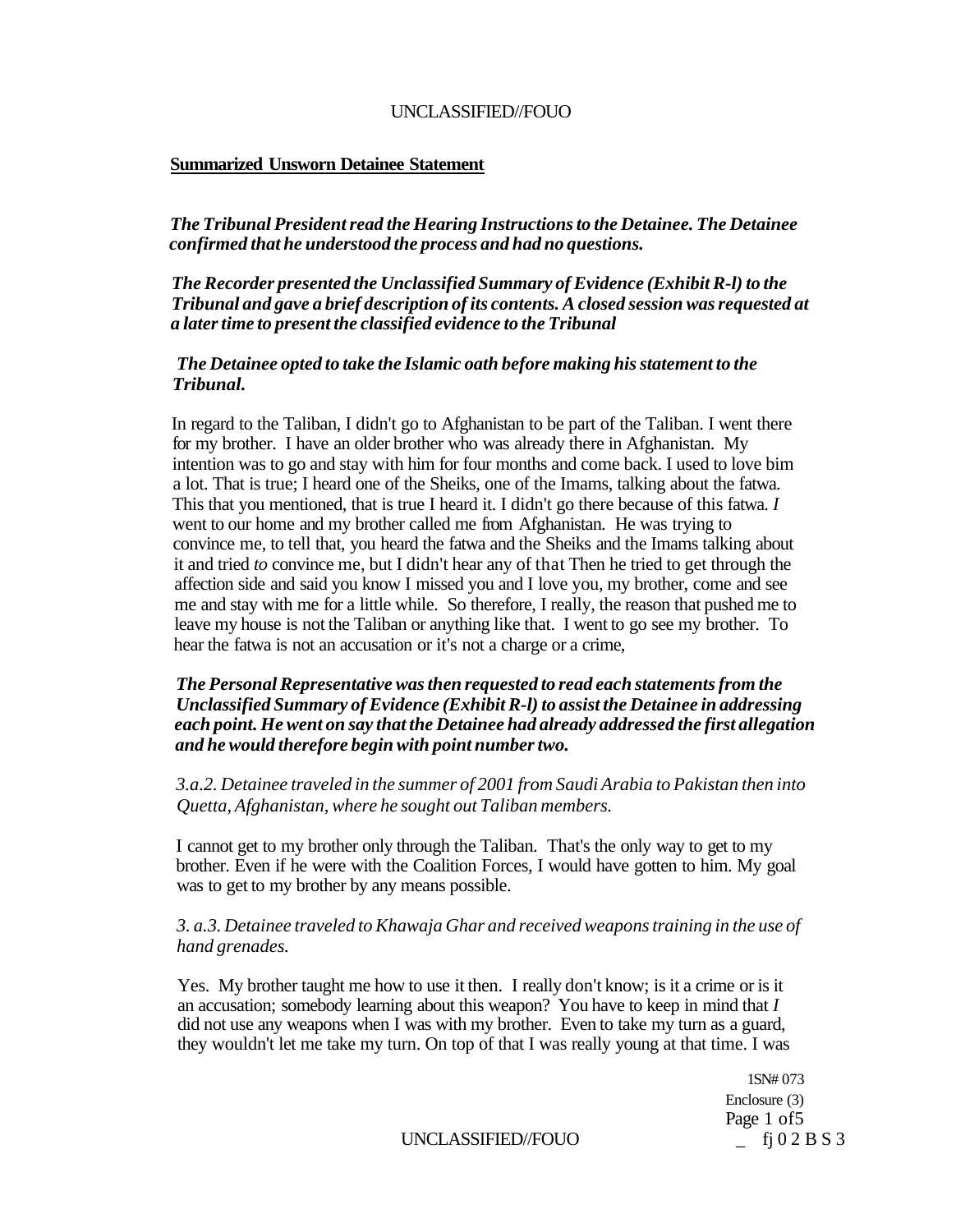only 17 or 18. Sol didn't use nor did I participate in anything, but my brother taught me how to use it.

*3.a.4. Detainee was already familiar with the use of the Kalashnikov rifle.* 

That is true.

*3.a.5. Detainee retreated to Konduz after bombing raids began in North Afghanistan.* 

When the operation started they ordered me and my brother to go back to Saudi Arabia. The guy who was in charge of us told us that Nososurie (ph) was already in the hands of the enemy. In the hands of Dostum, who was one of the warlords. He said all roads are blocked so there is no way you can get out. So we waited and everybody was going to Kondus which was the only way to go.

5,o.6'. *Detainee surrendered in Mazar-e-Sharifand was put in Jenki prison where he was wounded in the prison uprising.* 

Yes. That is true. Yes, it was an uprising in the prison and I was hurt just by standing in my spot. Again, I really don't know, is this an accusation just being there and being injured.

*3.b.l. Detainee was on the frontlines in Khawaja Ghar manning a foxhole for five months.* 

Yes, I was with my brother on the front lines but being in charge for five months, that's the first time I ever heard of this. I was in charge? They never even let me do my guard turn so how could I be in charge.

#### *3.b.2. The Detainee admitted that he fought with the Taliban.*

No, I never fought with the Taliban. I just was with my brother. And I never even shot one shot.

#### *The Tribunal President confirmed that the Detainee had concluded he's statement. The Personal Representative had the following question:*

Personal Representative question

- Q. When was the last time you saw your brother?
- A. My brother was with me in the same prison. I saw him when I was getting out of that prison and that was the last time 1 saw him, After when I was injured I don't know what happened to him

ISN# 073 Enclosure (3) Page 2 of5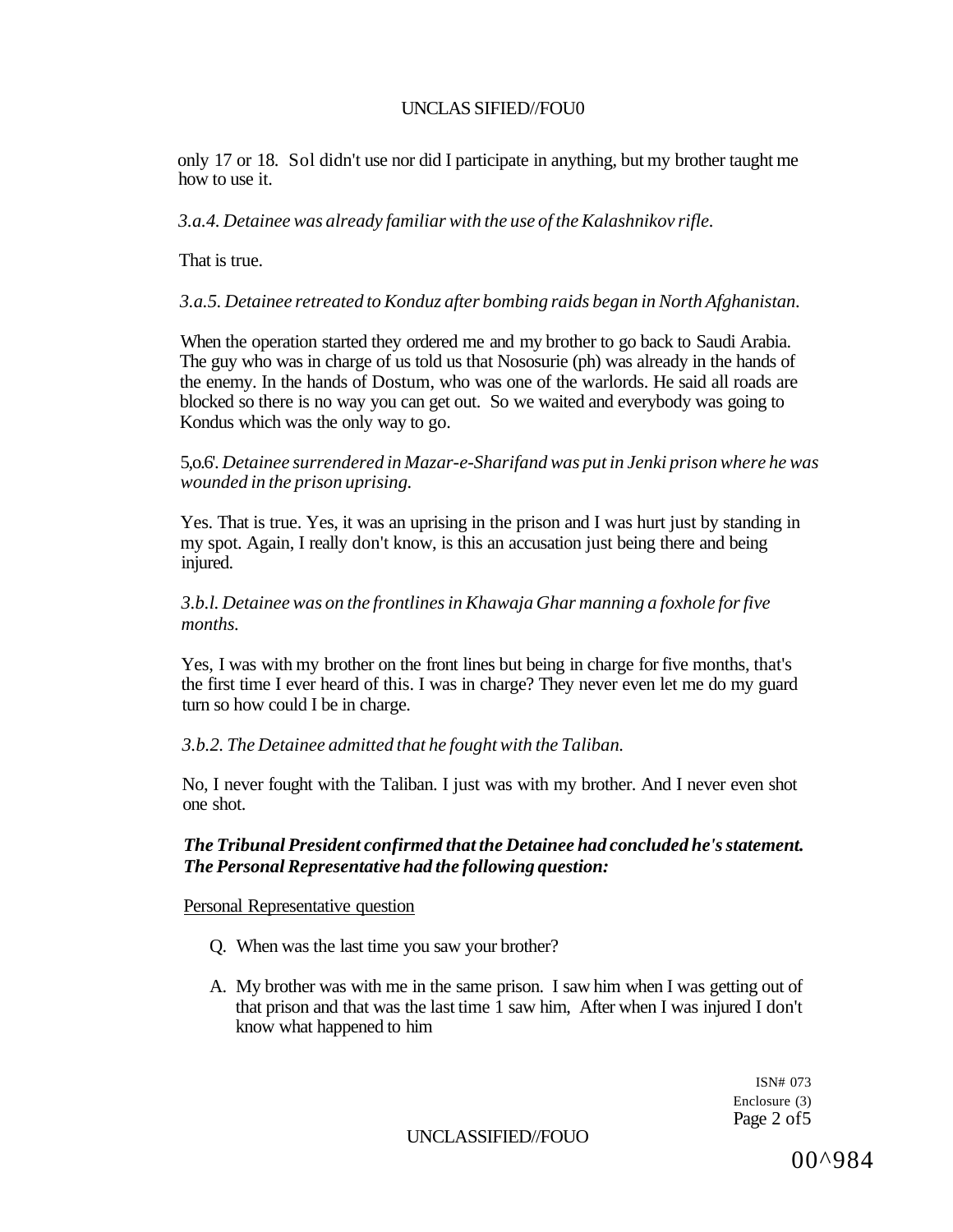*The Personal Representative had no further questions. The Tribunal members posed the following questions:* 

Tribunal Members' questions

- Q. How old are you?
- A. I think I'm 22 going of my year calendar which is 1403. I think I'm 24 going on

25.

- Q. Please tell us about your education. How far did you advance in your studies?
- A. I reached college and stayed in college only for two months and then...
- Q. What is the approximate age of your brother and his name?
- A. His name is Adjhar Rhaman (ph). He is older than me about two or three years.
- Q. Have you had military training?
- A. No. Just the Kalashnikov and as I told you my brother taught me how to use hand grenades.
- Q. How did you learn to use the Kalashnikov? Who taught you?
- A. I had one previous trip to Afghanistan. It was like training to learn how to use the Kalashnikov.
- Q. Was that with your brother as well?
- A. Yes, he was with me too. My brother was with me but he wasn't the one who taught me.
- Q. So was your brother then a member of the Taliban?
- A. I really don't know. He was with me so I didn't stay there long and then came back.
- Q. Did you participate in the intafadah at Jenki?
- A. No. 1 was hurt, right in my spot I was actually tied and I was hurt.
- Q. Where were you wounded?
- A. In my stomach.

ISN# 073 Enclosure (3) Page 3 of5

UNCLASSIFIED//FOUO B02B85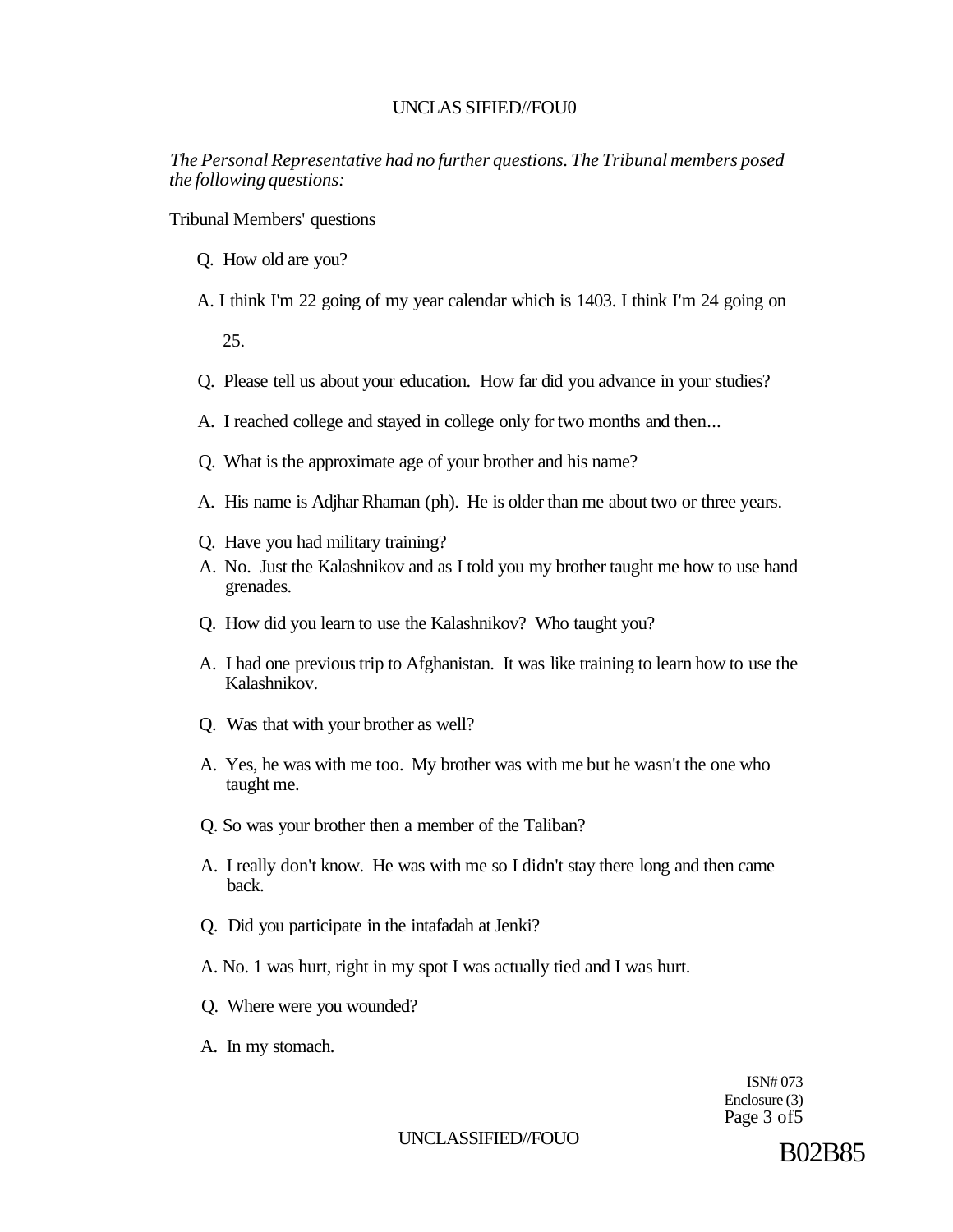- Q. Gunshot?
- A. I really don't know what it is.
- Q. Did you still have a weapon with you when you surrendered at Mazar-e-Sharif?
- A. Yeah, when we got to the check point at Mazar-e-Sharif they told us to put our weapons down.
- Q, And you had a Kalashnikov and any grenades with you?
- A. Yes, I had Kalashnikov and some hand grenades.
- Q. How long was your brother in Afghanistan?
- A. I really don't know. I think you can find through the computer or through the (inaudible) because the Saudi Government ordered his travel his passport (inaudible). The first time I worked with him, we entered Afghanistan together. I stayed only a month, I came back but he stayed there. That's the first time.
- Q. Why did you go the first time to Afghanistan?
- A. The first time my brother when he was there he came back and I wasn't actually a dedicated Muslim. I wasn't dedicated or anything. He saw me and said look at you. You are not a man. You are wasting your time. He started talking to me and you don't know how to do anything. No weapons, no training, no education. You have to be a man. You have to learn. This kind of talking got to me.
- Q. What did your brother do in Afghanistan?
- A. He didn't really much. We used eat and sleep and he used to take his guard duties and that's it really. Not much.
- Q. Do you believe in jihad?
- A. I never went to jihad.

ISN# 073 Enclosure (3) Page 4 of 5

UNCLASSIFIED//FOUO

00298B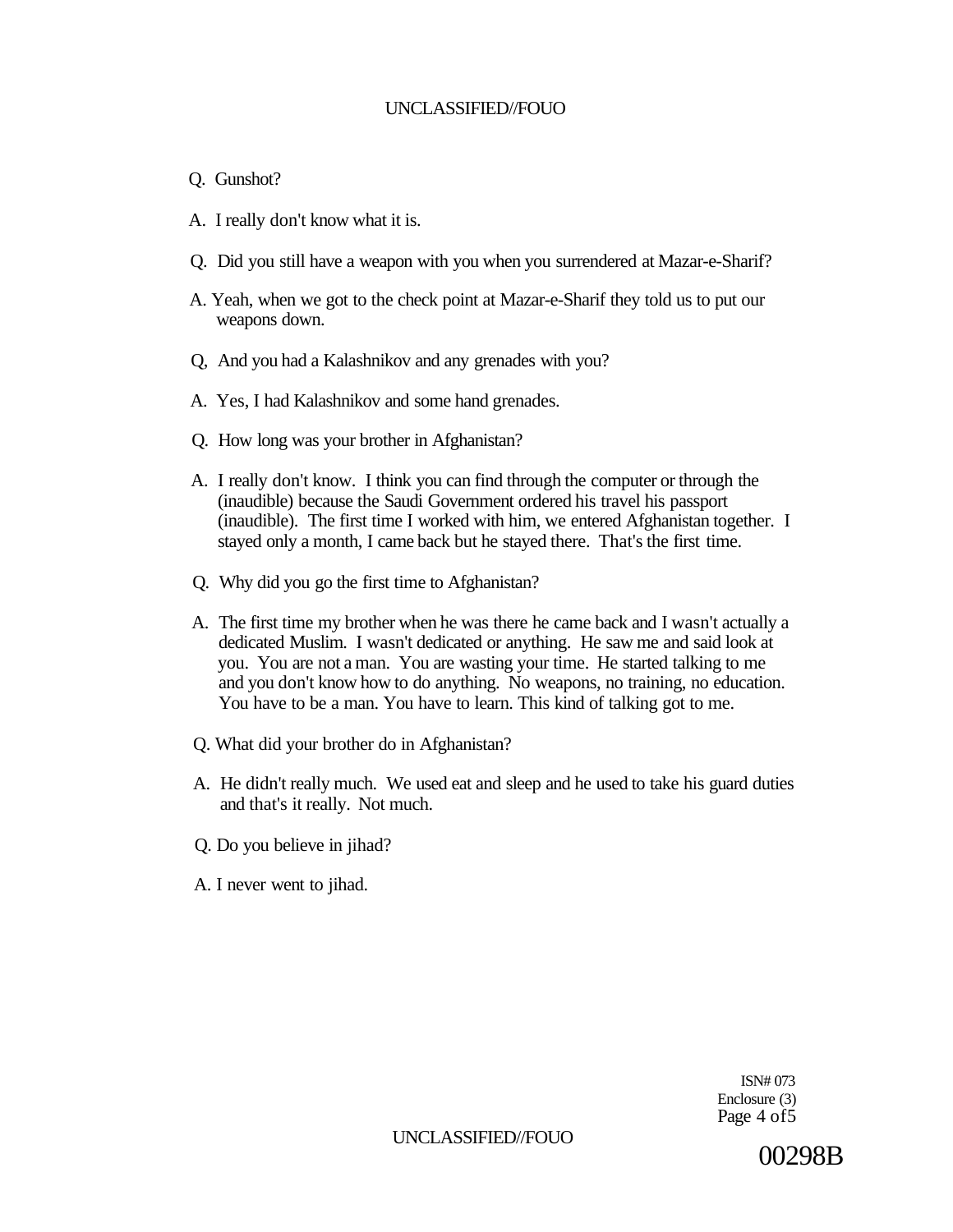#### Tribunal Member's questions

Q. Did you travel to Afghanistan on a Saudi Arabian passport?

A. Yes.

- Q. And who paid for your travel to go there?
- A. My brother.

*The Tribunal President thanked the Detainee for participating in the process and confirmed that he had no further evidence or witnesses to present to the Tribunal* 

*The Tribunal President explained the remainder of the Tribunal process to the Detainee and adjourned the Tribunal* 

### **AUTHENTICATION**

**I** certify the material contained in this transcript is a true and accurate summary of the testimony given during the proceedings.

Colonel, United States Army **Tribunal President** 

> ISN# 073 Enclosure (3) Page 5 of 5

UNCLASSIFIED//FOUO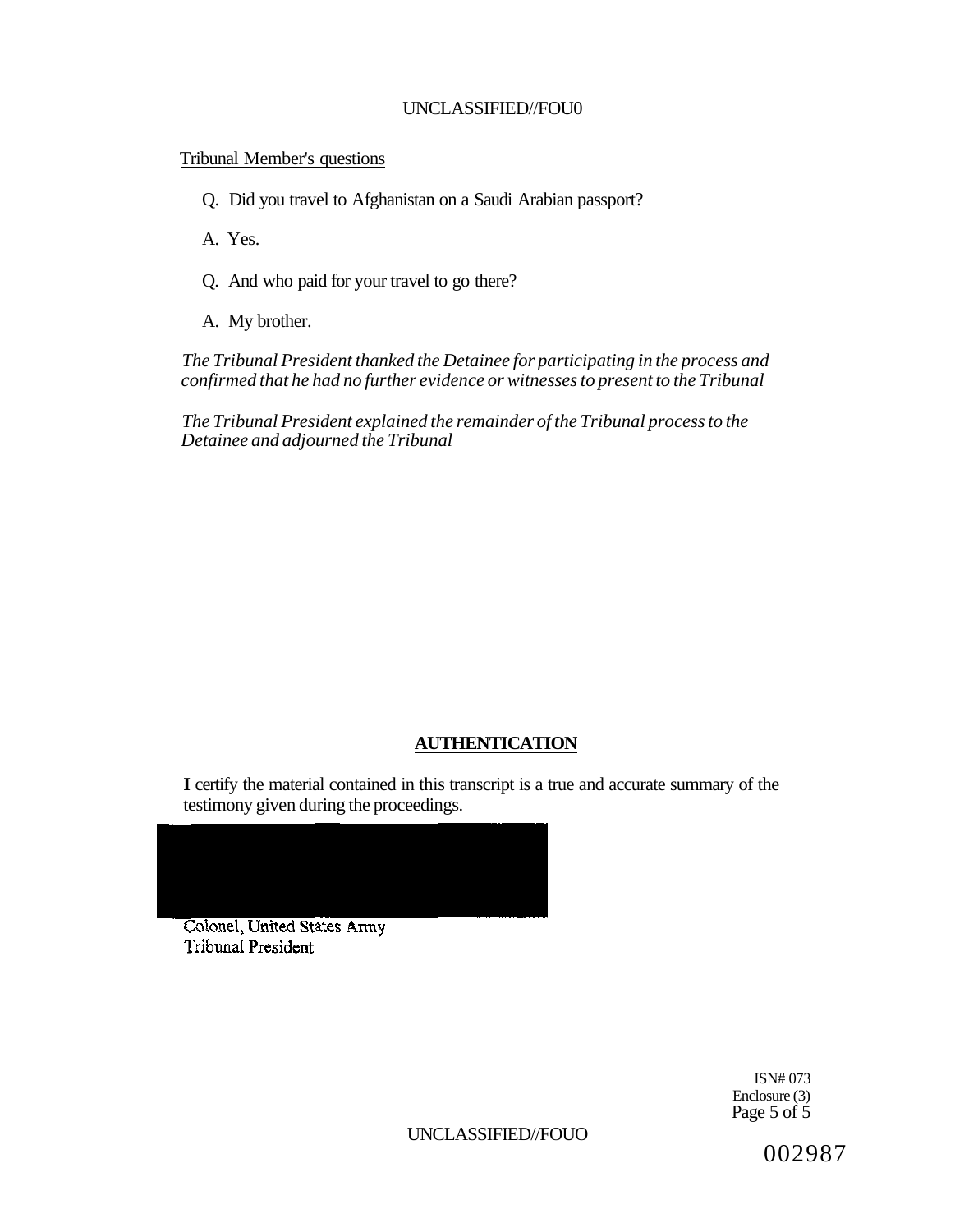#### **Summarized Detainee Statement**

When asked by the Tribunal President if the detainee understood the CSRT process, the Detainee answered, "Yes."

When asked by the Tribunal President if the detainee had any questions concerning the Tribunal process, the Detainee answered, "No."

Tribunal President: Do you wish to make a statement to this Tribunal?

Detainee: Yes,

Tribunal President: Would you like to make your statement under oath?

Detainee: What ever I say you will hear.

Tribunal President: The oath is just a statement that you promise to tell the truth.

Detainee: I don't know your oath. When we say it is under god, that is our way of swearing in. I don't know how you do it.

Tribunal President: If you would like to take an oath, we will give you the oath we have.

Detainee: You will not have difficulties to what I have to say.

Tribunal President: Please make your statement.

Detainee: I talk in the name of Allah. First I want to say hello to all of you. Iwantto talk because we are human beings and we need to communicate. If there are any misunderstandings between us it should be solved through communications. A person usually swears if he has stolen something or told a lie to someone. If that is the case the person will swear on the Koran. I am not lying I am telling the truth. People have told me that I will be sworn to say if I have worked with the Taliban or not I am saying, yes I have worked with the Taliban. Yes I have worked with the Taliban and interviewed for the Voice of America and the BBC. The reason I worked for the Taliban is because at that time the conditions required me to work for the Taliban. Not only me, whoever was in our country, it was very difficult times and you had to except those conditions. Working for the Taliban had nothing to do with being against the Americans. I worked with the Taliban to make things easy, not to fight against the Americans or make animosity with any country. My only purpose was to make transportation and communication easy for the people and to make bribery go away. This is a general view of me so you can have a general understanding of me. But concerning the specific allegations I would like to talk about them one by one. No one could imagine prior to the Taliban Governments fall what would happen. It was just something that happened and I

> ISN #579 Enclosure (3) Page 1 of7

UNCLASSIFIED / FOUO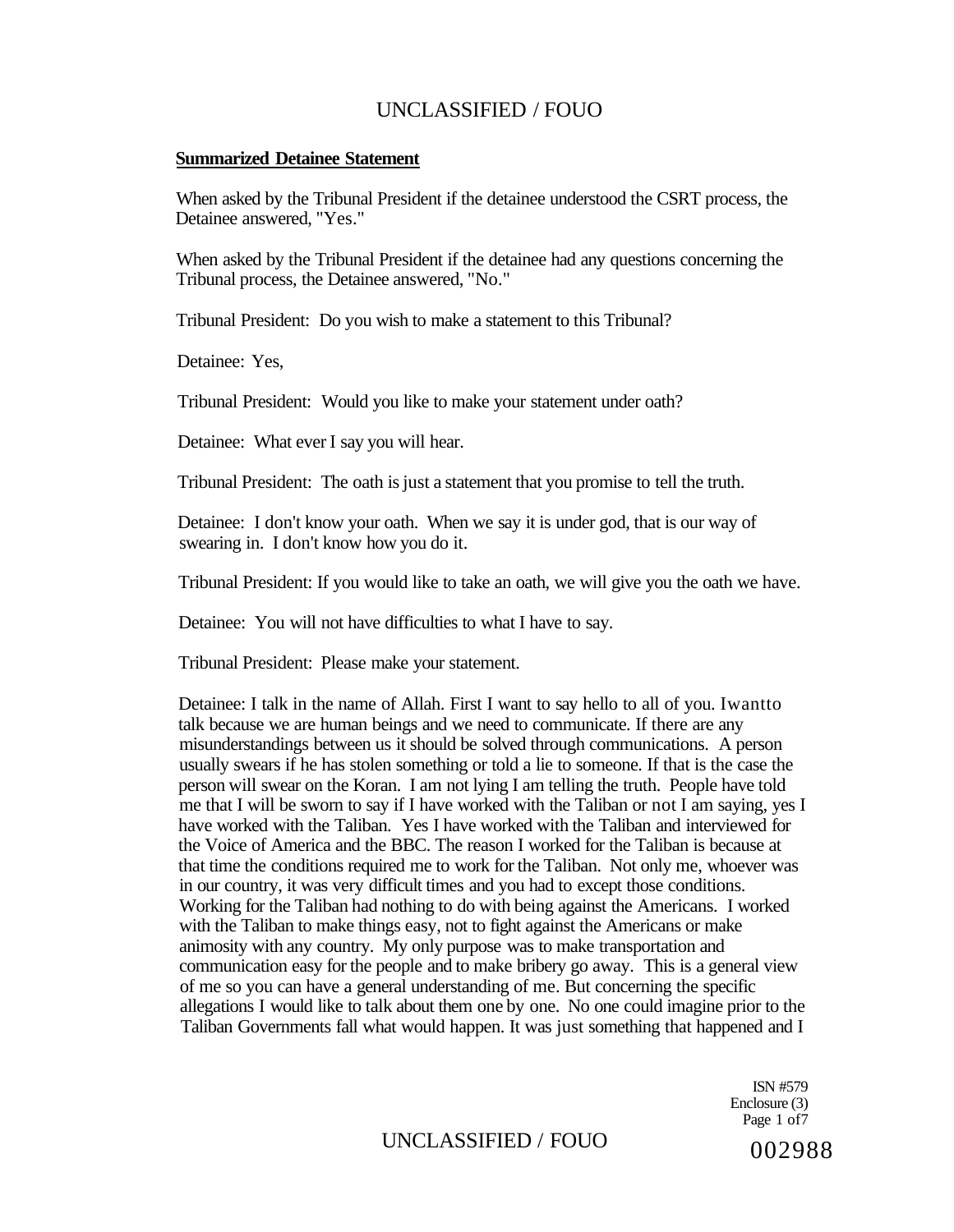still don't know how it happened. I now want to talk about the specific allegations against me.

3.a. 1. (Detainee was appointed the Taliban spokesperson for the BBC and Voice of America.) I was working for the BBC and the Voice of America just to provide information about the situation in the country. It was not to hurt anybody or any side.

3.a.2. (Detainee was appointed the governor of Herat Providence in Afghanistan from 1999 to 2001. Detainee worked for Mullah Omar while serving as governor. The detainee had control over police and military functions in Herat to include the administration of the Taliban's two largest divisions. Detainee was required to route all decisions through Mullah Omar.) When I was governor of Herat I was not working for one person, I was working for the people and the people in the government. I have not worked for the leader of the Taliban. I didn't know him prior to that time and I didn't know him afterwards. When I worked as governor the people benefited from my services. When I was governor of Herat, the military branch was under the Department of Defense. The governor has nothing to do with the military. The Ministry of Defense sent orders to the military for whatever needed to be done. The governor has nothing to do with that. This can be verified by anyone in Afghanistan.

3.a.3. (Detainee was present at a clandestine meeting in October 2001 between Taliban and Iranian officials in which Iran pledged to assist the Taliban in their war with the United States.) Yes, I participated in that meeting with the Iranians. There was a committee that came from Kandahar and I joined them and was just sitting there. They were conducting the meeting. Myjob was forthe security ofdiis committee. Iwasnot the sole representative of this committee to talk with the Iranians. They were responsible; my job was to provide security and safety for the committee. If I were responsible for the meeting, conducting the meeting, and I was the representative then why would the committee come from Kandahar. The security was needed because they were not in a safe building. It was not on a highway where everything would be safe. The meeting took place in an area off the main road where safety and security was necessary. That's the reason I went to the meeting.

Detainee: This is not the only witness I asked for you to provide. The reason I asked for this witness is because he is a very well known person. The government of Afghanistan knows this person and it should be easy for you to find him. There are many other witnesses that could testify for me. Yes, I have worked for the Taliban and do not ignore that I did this to serve my people and my country. If you say I have done something against Americans or any harm to Americans, I need to see the proof. This is all I had to say. If you have any questions you may ask me at this time. I thank you very much for giving me the opportunity to talk.

Tribunal President: Personal Representative do you have any questions for the Detainee?

Personal Representative: Yes sir.

ISN #579 Enclosure (3) Page 2 of7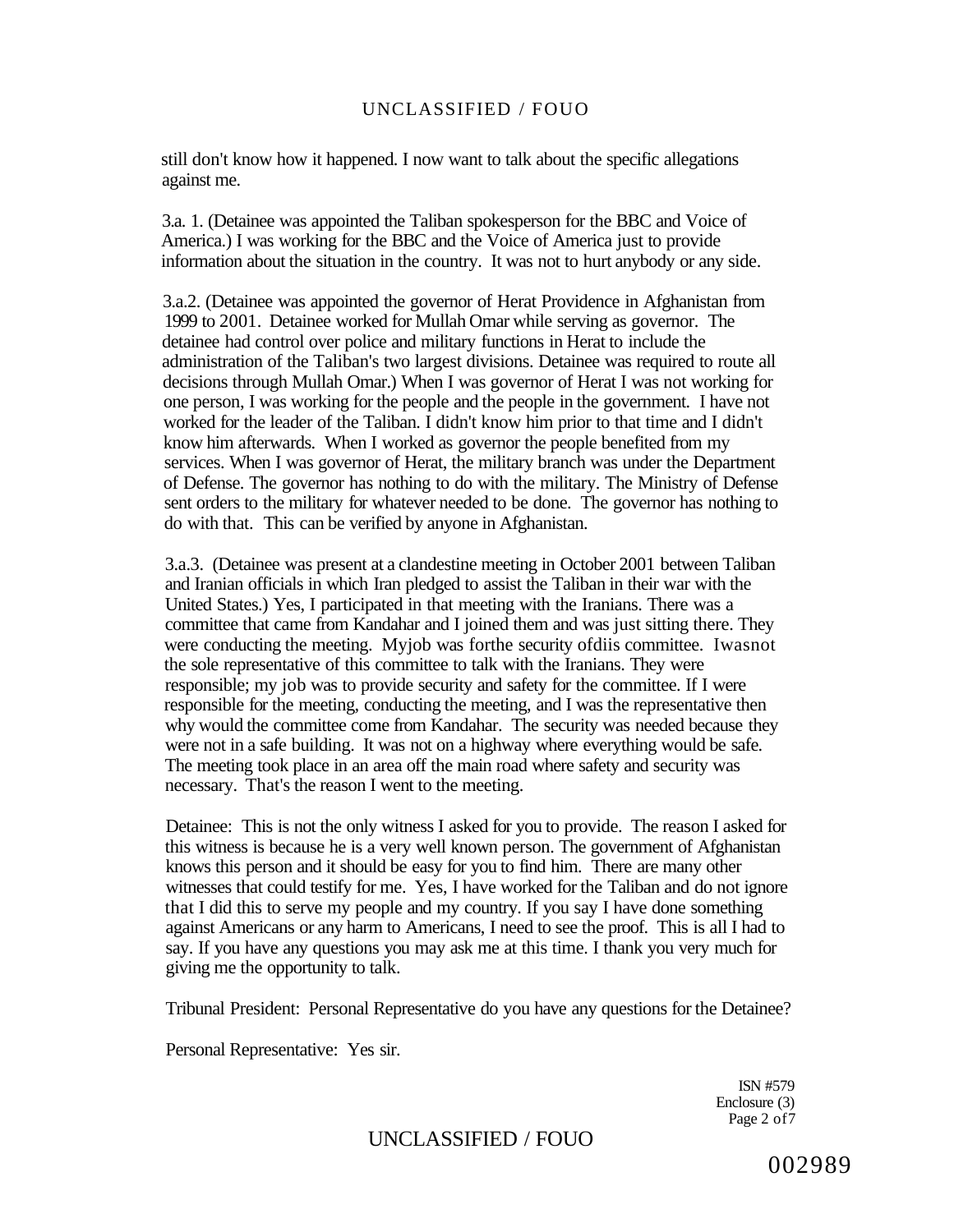#### **Summarized Answers in Response to Questions bv the Personal Representative**

- Q. When you worked for the (inaudible) when you did the BBC and Voice of America, approximately what date did you start that work and what date did you finish that work?
- A. I want to say a small joke. I thought you were on my side now you are asking questions. When the Taliban took over Kandahar that was the beginning of the interviews.
- Q. What year?
- A. I don't remember the year, but it was when the Taliban took over Kandahar. It was at the time I was going to be appointed governor of Herat.
- Q. When you provided security at this meeting with the Iranians, was the security police officers or military? What type of security was it?
- A. There were armed post, they were doing the security. I knew the area and the crossing points, I knew how to get to that area safely, so I was like a guide for them. There were post and they would not let people across the border, this was like a restricted area. I went with them and told the post this was an official meeting and told them to let us cross the area. I didn't have a gun.

Tribunal President: Recorder do you have any questions for the Detainee?

V.'Lcott-att-'. Personal- Representative; I have one sir.

#### **Snmmamed Answers in Response to Questions by the Recorder**

- Q. Regarding the point about your control over the police and military functions, you said that the Department of Defense has that control. As the political leader in Herat what was your relationship with the military leaders?
- A. As the government we have the police as a branch. The military is a different entity. But if there were a danger in Herat, we would inform the military branch and tell them about the dangers, so they could take extra safety measures. There were hardly any in our area because they were busy fighting the Northern Alliance. Most of them were in Konduz and Tehar, which is north.
- Q. Okay for clarification, did you say the Taliban was fighting the regional war, is this correct? And they were not available for the governor for local defense?

ISN#579 Enclosure (3) Page 3 of7

UNCLASSIFIED / FOUO 0029U0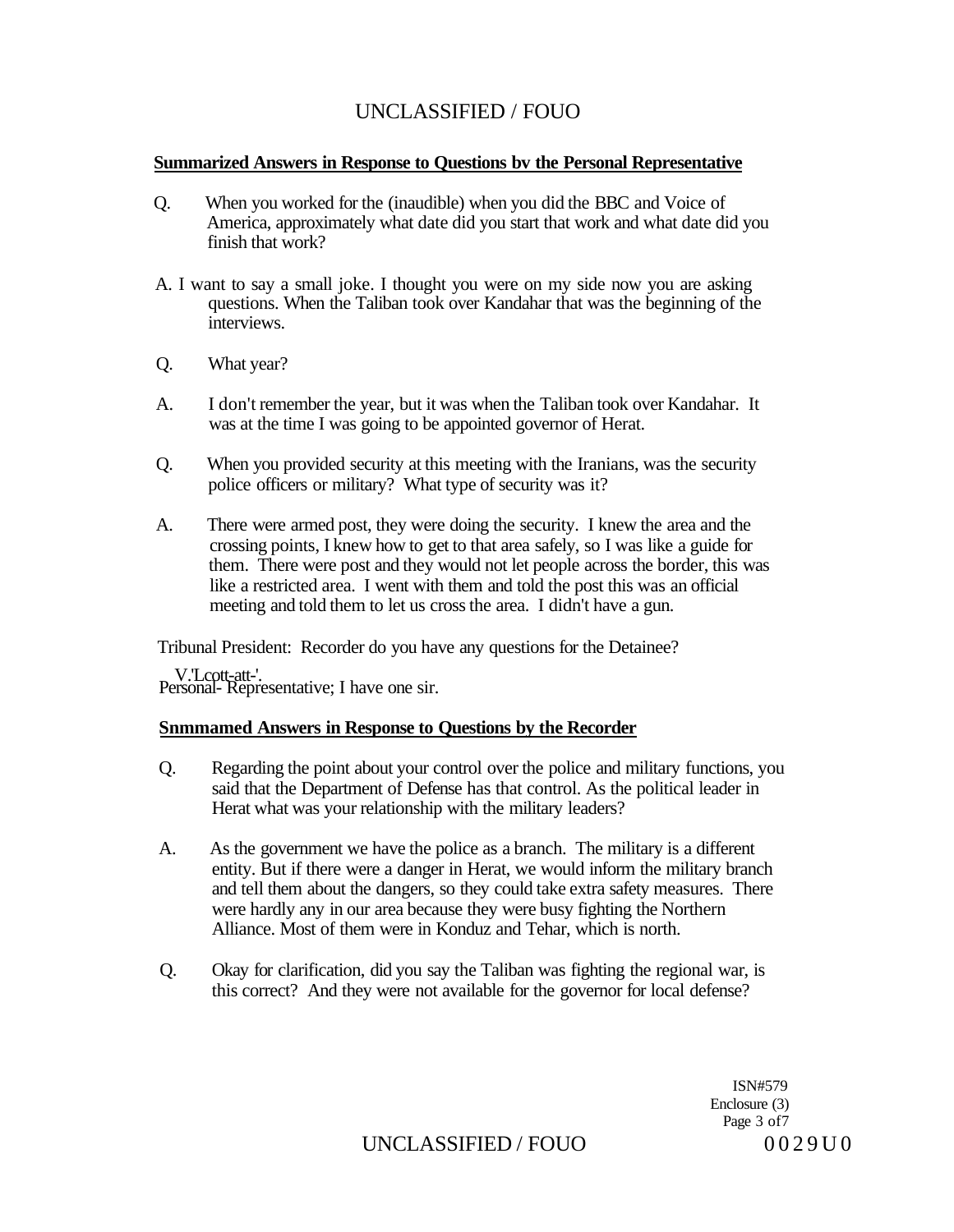A. Herat Providence was relatively safe; there was not much going on as far as fighting. If need be I could inform them and they would send forces to Herat. But there was no need for them.

Tribunal President: Does the board have any questions for the Detainee?

Personal Representative: Yes sir.

#### **Summarized Answers in Response to Questions** by **the Tribunal Members**

Q. Why did you go to Pakistan in early 2002.

A. Is it okay if I take a little time to answer this question?

Tribunal President: Yes.

- A. When Herat was taken over I talked to Karzi over the phone. From Herat I went to my home in Kandahar. I asked Karzi if it was okay for me to stay at home, he told me yes. Karzi's brother, (inaudible) Ali, sent a person that told me they had spoken with Americans. They told me to come and talk to them for three days and then I would be freed. At this time I was sick. I told them I would be there but I had to speak to my people first. I told them not to worry I was going there for three days and then I would be back, My village is near Pakistan. Every other day a car goes to Pakistan and returns. There is constant transportation between my village and Pakistan. For most vacations people will go to Pakistan. I went there to get some medications because I wasn't feeling good. I left my family at home I didn't take diem with me. If a person had the purpose to leave forever, he would take his family with him. Most people will send there families ahead and then leave. I had my medication with **me** when I got arrested and it was confiscated. The person's house I was living in, in Pakistan, left and went somewhere. I was then arrested and brought here.
- Q. How long were you in Pakistan before you got arrested?
- A. One night, I got arrested the next day.
- Q. How long were you the governor of the providence?
- A. Two years.
- Q. You know the United States suspects that there were many Al-Qaida training camps in Afghanistan. Were mere any in your providence?
- A. I have been asked this question previously. There were no camps in that area.

ISN #579 Enclosure (3) Page 4 of7

### **UNCLASSIFIED / FOUO** nSI ;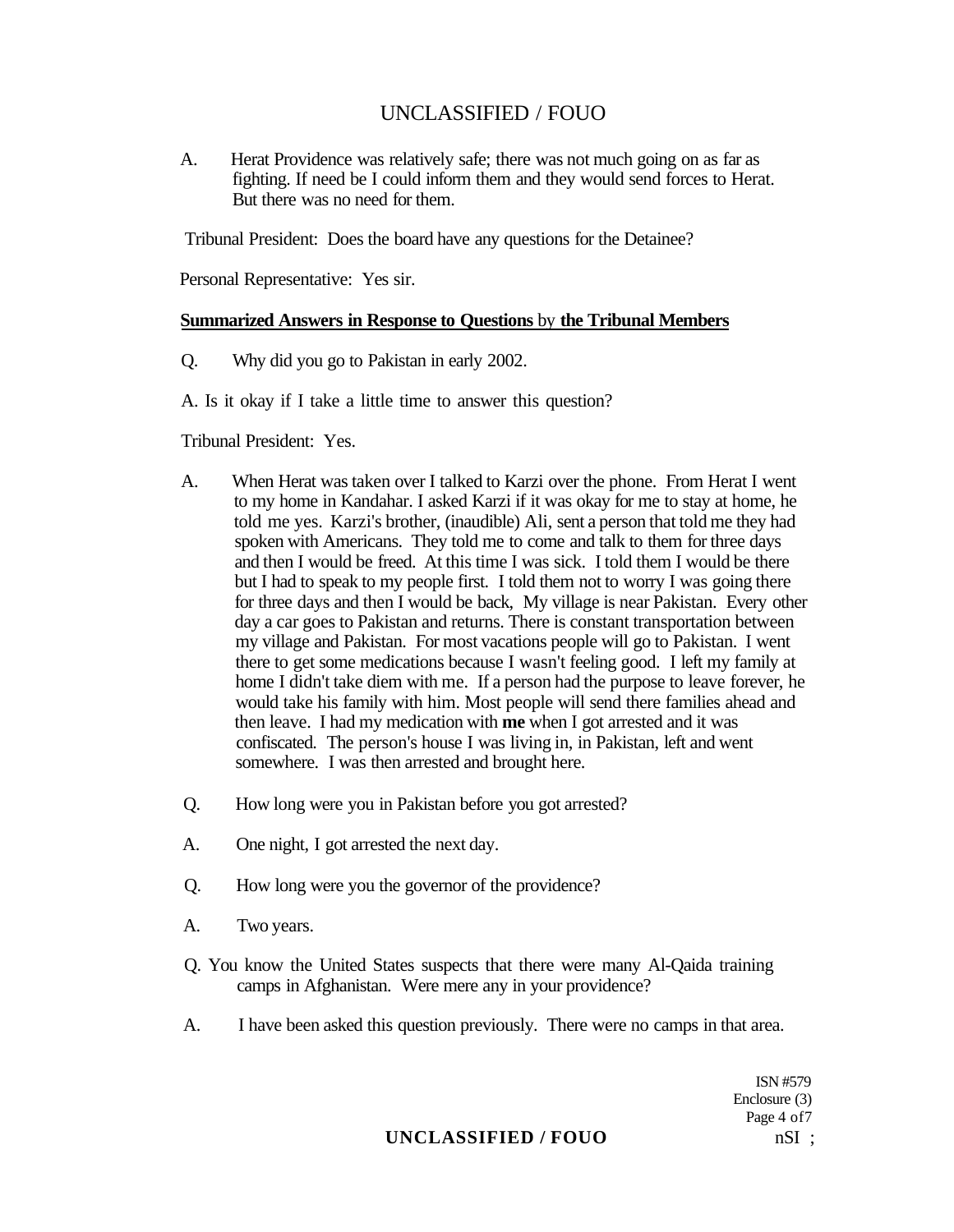- Q. Was there any other sort of Al-Qaida presents that you were aware of in your providence?
- A. There were some Arabs, but not to many of them. Prior to that time I had not heard of Al-Qaida. I first heard of Al-Qaida on the radio. But I saw some Arabs and they were with them.
- Q. Can you clarify about the Arabs.
- A. There was an assistance governor after Herat, (inaudible) Heran was his name. He was the governor before I went to Herat. After I got to Herat he was the assistant governor. These people were with him.
- Q. The Arabs were?
- A. Yes. I have said this in previous interrogations.
- Q. What is the significance of that? That the Arabs were with him? What are you saying?
- A. What is your question? Ask me again?
- Q. When you say that the Arabs were with the assistant governor, are you saying that they were Al-Qaida? What do mean by that?
- A. As far as foreigners, they were the only ones I saw there.
- Q. So you have no knowledge of any Al-Qaida presence in your providence?
- A. After the United States entered Afghanistan we heard that Al-Qaida was a party, a big organization. Before that we didn't know. We had heard that Usama was in Afghanistan, but that was about it.
- Q. The United States has accused the Taliban of harboring some Al-Qaida fugitives to include Usama, but you have no knowledge of that?
- A. Please do not accuse any of the Taliban as being Al-Qaida. In Afghanistan we had a different system of government. We had one Amir or the leader of the nation. We didn't have a parliament or representatives, whatever Amir said the people obeyed. We all lived under those rules. But we would not do anything for Al-Qaida. I had to work for that government because the government required it. If I didn't they probably would of hurt me. I now hear that there is an election in Afghanistan and people are allowed to vote. Before we had an oppressive type of government. All the governments in Afghanistan have been that way.

ISN #579 Enclosure (3) Page 5 of  $\tilde{7}$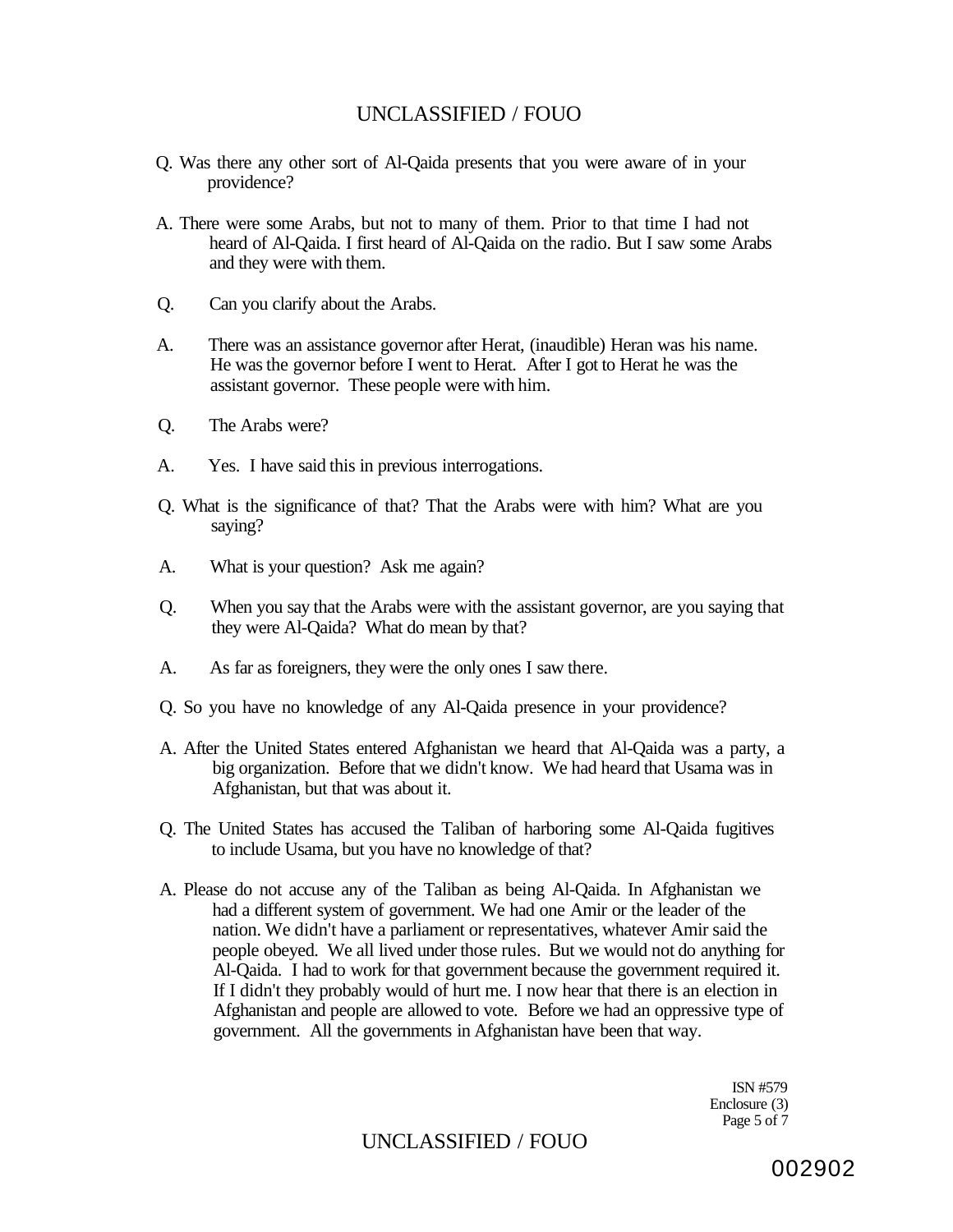- Q. So at the time that you were governor the Amir would give orders to the Taliban members or the governors and you had to do what the Amir said?
- A. Yes, people would give you orders and you would have to do it. It was not the type of government where people would come together and come to an agreement on important decisions. It was not that way. You were told what to do and you did it. These events went on throughout the country. I had some say to what happened in providence. But beyond that, those events were out of my control.
- Q. How did they come to choose you to be governor, had you had previous experience as a politician or a governor?
- A. I was doing the interviews with BBC and Voice of America to help my people and to inform the people of the world about the situation in Afghanistan. Thai was the way I served my country. I didn't know about my appointment. The first time I heard it was over the radio. People told me I was the governor, it was true, I became the governor. The radio of Kabul announced this. I was not alone it happened to other people to.
- Q. So first you were the radio voice and because of that you were appointed governor?
- A. Yes I was doing that job for a while and then I was appointed governor along with other people. I then went to Herat to do my job.
- Q. Now I am going to change the subject a little bit. You mentioned that there were other witnesses that you would call, what would those witnesses testify to?
- A. A lot of witnesses can be found to confirm that the military branch is not working under the governor. The military branch is working under the Department of Defense.
- Q. Is there anything else that they would testify to?
- A. Just to clarify that the military branch was separate from the governor's authority.
- Q. In your statement you said the Ministry of Defense would send orders to the military. Did they send those directly to the military leaders or did they send them to you and then you gave them to the military leaders.
- A. They have their own military (inaudible) and they have their own communication systems, they would contact each other that way.
- Q. As governor did you work directly for the Amir?

ISN#579 Enclosure (3) Page 6 of7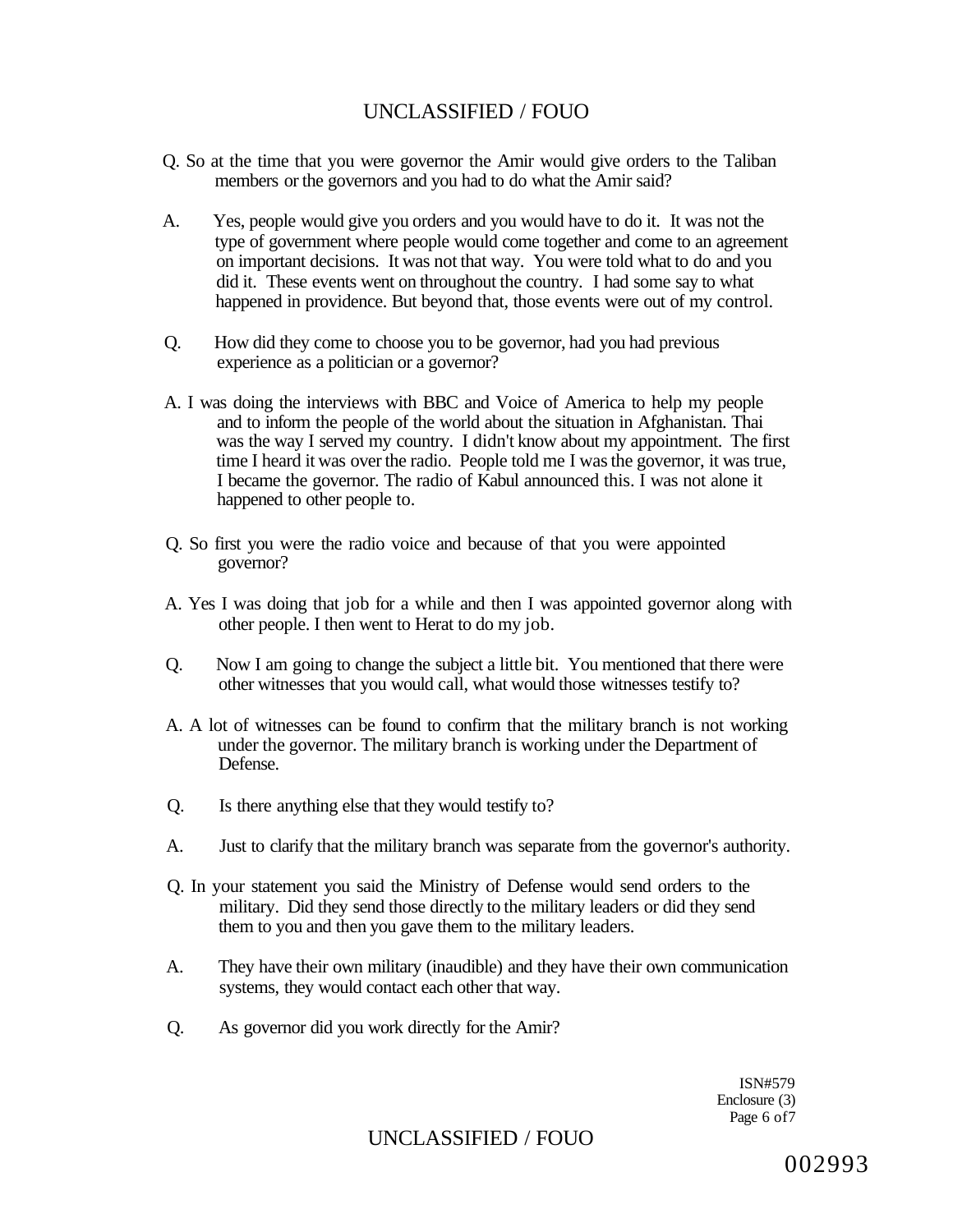A. My only relation with the Amir was a financial relation. Herat was producing a lot of money because people were paying a sort of tax. This money was not to be given to the banks. This money was to be sent directly to the Amir. It was documented and the documents were sent to Amir. Some of the documents were above my authority so I had to send them. I had my own share and the rest of it would go to the central government and it was shared with other providences.

Tribunal President: Do you have any other evidence you wish to president to this Tribunal?

Detainee: The meeting with the Iranians, it was designed and conducted by the committee that came from Kandahar, which was the central government at the time. I was just a security member. If you have any questions about that, or do you believe me on that? I would like to know.

Tribunal President: I have no questions about your statement concemiag that at this time,

Detainee: If I were the only person to talk to the Iranians, then there would have been no reason for the committee to come from Kandahar. I could speak directly to Iranians but I don't have that authority. In the past I have not worked for one person. I have worked for the people and I have worked for my country. In the future if I ever work it will not be for one person it will be for my people and my country. I say that to confirm that I did not just work for the leader of the Taliban, I worked for my country. I don't have anything else to say.

# **AUTHENTICATION**

I certify the material contained in this transcript is a true and accurate summary of the testimony given during the proceedings.

|                           | Col, USAF |
|---------------------------|-----------|
|                           |           |
|                           |           |
| <b>Tribunal President</b> |           |

ISN#579 Enclosure (3) Page 7 of7

UNCLASSIFIED / FOUO

\* 002904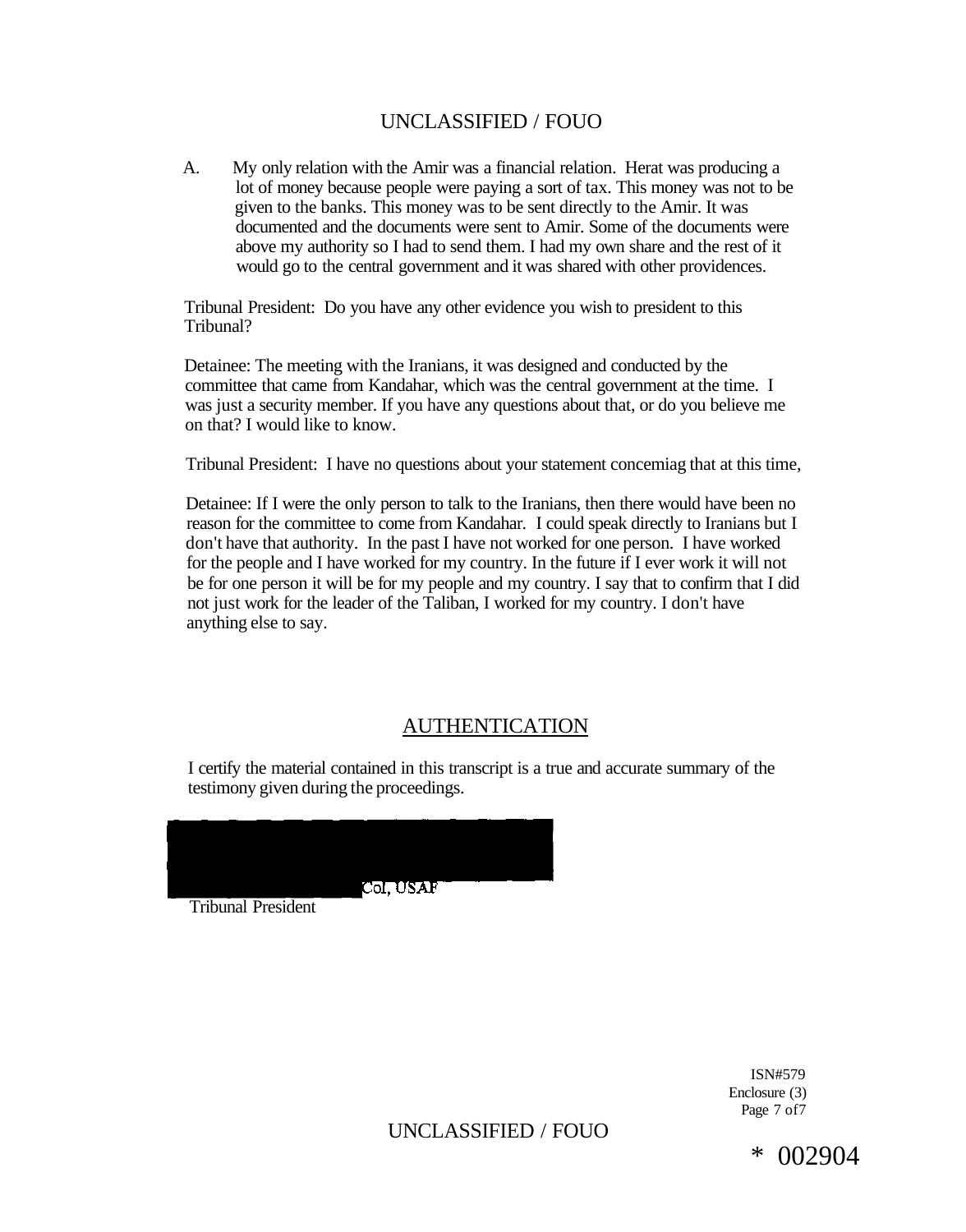#### **Summarized Detainee Sworn Statement**

Tribunal President: Slah Muhamed Salih Al Zabe, you may now present any evidence you have to the Tribunal. You have the assistance of your Personal Representative in doing so. Do you want to present any information, to this Tribunal?

Detainee: In response to the evidence, I have nothing except for my defense and that is present with my Personal Representative. If she finishes with what she has and 1 have something I want to add, then I will do that.

Tribunal President to the Personal Representative: That's your understanding of the proceeding?

Personal Representative: Yes, Sir. The Detainee wished me to provide his oral statement for him. He cannot read because he requires prescription eyeglasses. I have an oral presentation that he dictated to me earlier and was translated by the linguist

President: The Personal Representative will read it to us, the linguist will translate it, and if you have more to add, you will do so.

Detainee: Yes.

**The President asked the Detainee if he wanted to be sworn. The Detainee elected to affirm his testimony, rather than swear to it. Accordingly, the Detainee provided an appropriate oath, affirming the truthfulness of his testimony.** 

**The Personal Representative then read the Detainee\*s dictated statement The linguist translated the statement for the Detainee as it was being read. The detainee's statement follows (summarized).** 

My story is in my file and I have repeated this story over the past  $2\frac{1}{z}$  years. I am surprised at these accusations as these answers are in my file. I will cover each point in the following.

I voluntarily traveled to Afghanistan. I will explain my reasons. I was born and raised in Saudi Arabia and lived there until the Gulf War in 1991. After.the Gulf War, the treatment of Yemenis by the Saudi Arabian government changed. I wasn't happy, so I left for Yemen.

Yemen is a poor country and has a lot of problems. I sought a country to relocate to. The Taliban was a new government in Afghanistan and it was supposed to be a good government. There were a lot of advertisements and news articles about this. Many countries don't issue visas to people with Yemeni passports. But Afghanistan did. So I

> 1SN #572 Enclosure (3) Page 1 of 8

### $UNCLASSIFIED/FOUO$   $_n, \ldots,$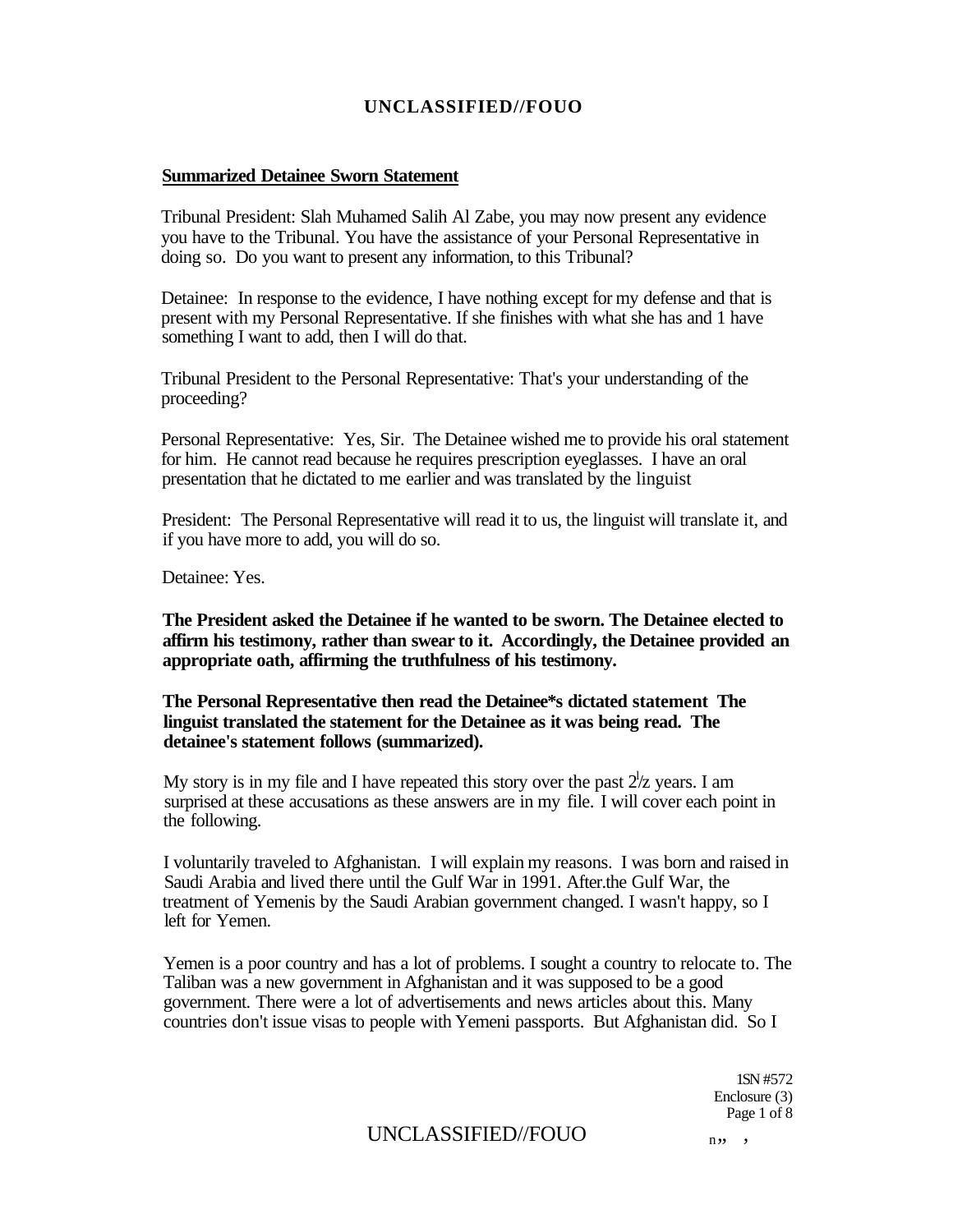went to Afghanistan to see if I liked the country. The first of my two trips to Afghanistan was to explore the country.

It's true I stayed at the Taliban guesthouses, but most were run by the Taliban, as were hospitals, the police force, and the whole country was under their control.

During my first trip, I was approached about a camp called Al-Sadeeq. I went there and stayed one week or less. I discovered I wasn't cut out for the training after that week. I estimate this time to be 1997 or 1998. I trained on the BEKA and Kalashnikov weapons, but left when the RPG training began. This was in 1997 and there wasn't any talk about the United States in the country at the time. So I decided to move to Afghanistan permanently. The cost of living is cheaper in Afghanistan and they treat foreigners with more respect. So I brought my family to Afghanistan to live in 1999. The exact dale is on my passport,

I continued to live in Afghanistan and then the events happened in the United States. I started to think of leaving Afghanistan. But the Taliban was the government and 1 didn't think that recognizing the government would be a crime against the United States.

It is a tradition for all families to have a weapon, and so did I. It never occurred to me that I would be fighting the United States specifically, Then the events in the United States happened and the war was started. I thought the events would not start a war, but they did. Then I thought the war would end quickly. After the war started, I remained in Kabul until about a week before the city fell. At this time chaos ensued, looting and robbing were everywhere. I decided to return to Yemen to escape this chaos. I took my weapon to defend myself. My family had left earlier. I got to a checkpoint outside the city limits of Kabul and they asked me to surrender my weapon, and I did. This should be proof I was not a combatant.

I was smuggled into Pakistan as I did not know the way. This was the only way to leave. When I got to Pakistan, I was arrested. I believed I was innocent of any wrongdoing, so I went willingly. And here I am today. I am not a Taliban fighter. I did not have a weapon, I did not use a weapon against the United States or any of its coalition partners in any armed conflict, and I was not at any front line at any time. All my life I have never fought. I never met any Americans until my first interrogator in Karachi.

My training was so long ago, I can't remember much about it, but this training was not illegal, so I did not think anything about it at the time. My trip to Afghanistan was done long before any of the events in the United States occurred. This proves I did not have any bad intentions.

> ISN #572 Enclosure (3) Page 2 of8

# UNCLASSIFIED//FOUO

(J0>99fi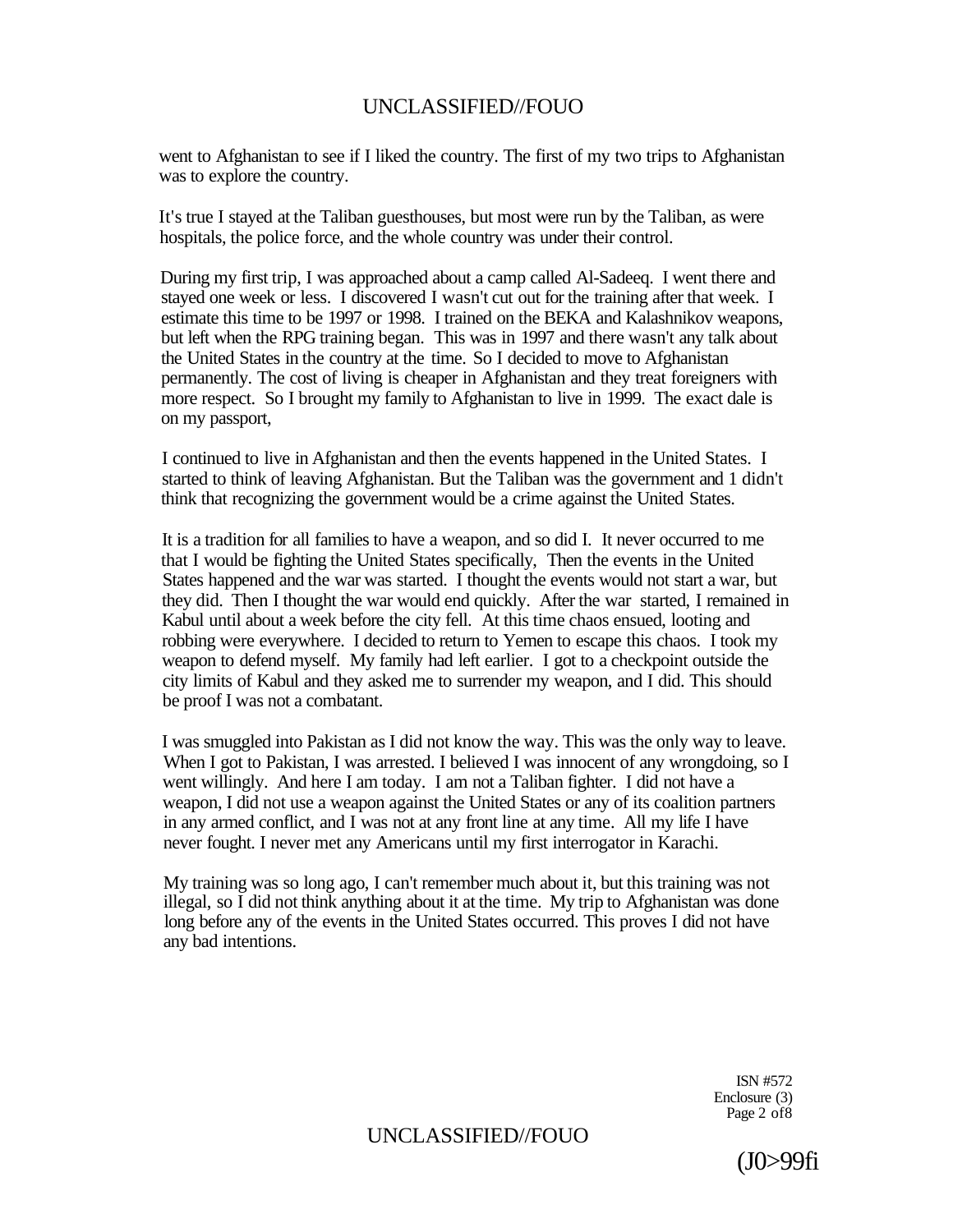### **That concluded the dictated statement being read by the Personal Representative. The Detainee then provided the following additional comments (summarized):**

I may not be able to say it exactly as I want to say it, but 1 will say what I have to say. Regarding the fighting against the United States or its allies, I never fought against any of them. And the whole time I was living in Afghanistan, I never fought against the United States, I never went to the United States, and there was never any war going on with the United States. And when I left Afghanistan, no one was fighting in Afghanistan, it was the Americans fighting in Afghanistan.

I'd also like to confirm that the training was a very long time ago. I forget everything that happened at that point. When I was in the training camp, I found out that it wasn't for me and *I* left. I think that is all that comes to me now. Tf I think of anything else, men I will say it.

### **The Detainee then answered questions, beginning with a question posed by the Personal Representative. The questions and answers are summarized as follows:**

Personal Representative: During our interview, you said you never were at any armed conflict or fired a weapon at the United States or its coalition partners, is that true?

Detainee: Yes.

### **The Personal Representative had no more questions, and the Recorder had no questions. The Tribunal then questioned the Detainee, with tbe questions and answers summarized as follows.**

Tribunal Member: When you were captured, were you alone?

Detainee: No.

Tribunal Member: Who were you arrested with? Who were the other people?

Detainee: There was **a** group of people I did not know.

Tribunal Member: I'm not interested in names, but can you tell me what type of people they were? Were they soldiers?

Detainee: They were all civilians. The place I was arrested in, I was only there of about a day, so it was newto me. I didn't know anything about it.

Tribunal Member: How were you smuggled out of Afghanistan into Pakistan?

Detainee: The Afghans would transfer me from place to place until I finally got out.

1SN #572 Enclosure (3). Page 3 of 8

# UNCLASSIFIED//FOUO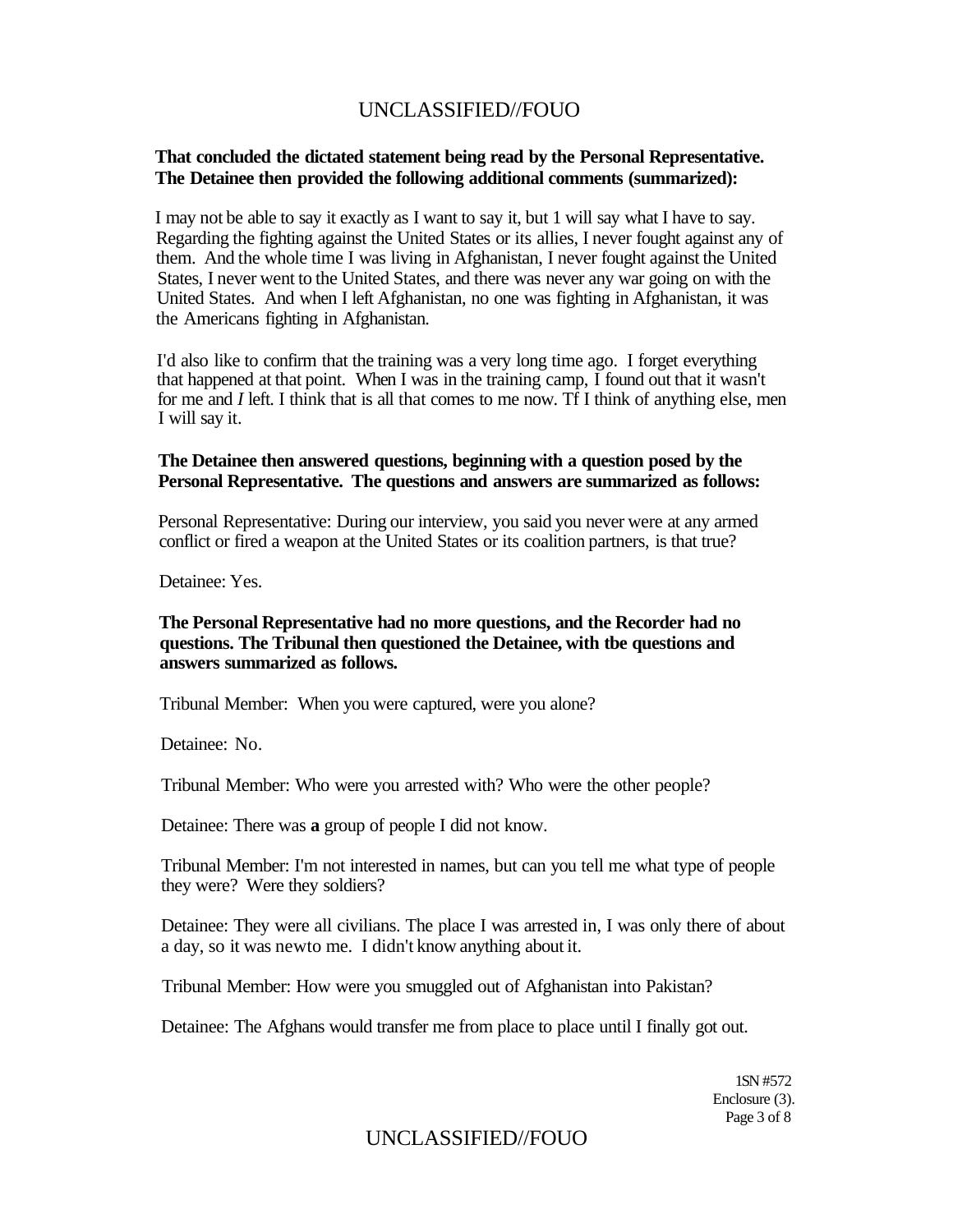Tribunal Member: And when you says Afghans, who are you referring to? Civilians, Taliban soldiers, government officials? Who were the people transferring him from place to place?

Detainee: I did not know them personally. None ofthem ever told me they were soldiers or government officials, so it was my understanding that they were civilians.

Tribunal Member: And why did they help smuggle you out?

Detainee: There was a war in Afghanistan, and it was the nature of people to help other people. That was it

Tribunal Member: When you were arrested, did you have any weapons with you at all?

Detainee: I did not have any weapons, except the weapons I had given up at Kabul.

Tribunal Member: What about the people you were arrested with, were any of those people armed?

Detainee: Do you mean the people who helped me get out?

Tribunal Member: I thought you said there were other people in a group that were also arrested the same time he was?

Detainee: I did not see any weapons with any of the people that were with me.

Tribunal Member: You indicated that your family left Kabul before you did. Why did you stay behind and not travel with them?

Detainee: My family left at the beginning of the war, and I stayed became I had things to take care of like ray house. So I thought I'd stay because I thought the war would be over soon. I didn't think things would get to the point where the whole country fell.

Tribunal Member: Atany time after the events of September 11<sup>th</sup> in the United States, did you fight against the Northern Alliance or Massoud?

Detainee: No.

Tribunal Member: Did you ever help the Taliban soldiers in any way?

Detainee: No. Quite the opposite, they were the country, and I was the individual, that's the way it was.

Tribunal Member: What were the weapons you turned in at the checkpoint?

ISN #572 Enclosure (3) Page 4 of 3

UNCLASSIFIED//FOUO i)U ^993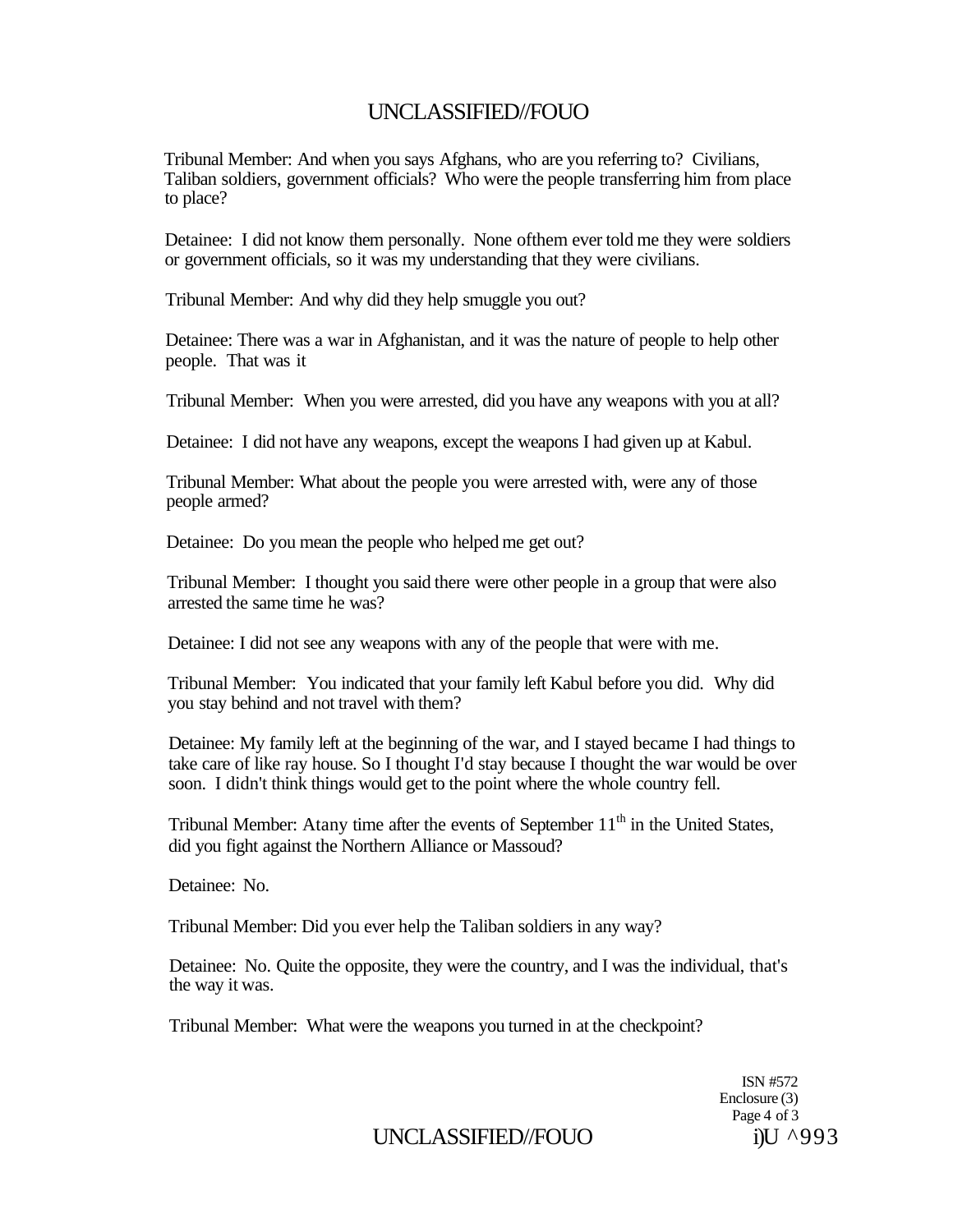Detainee: Kalashnikov.

Tribunal Member: Any other weapons at all?

Detainee: No.

Tribunal Member: When were you arrested when being smuggled out of Afghanistan?.

Detamee: 1 don't remember the date, but the whole journey started about a week before Kabul fell.

Tribunal Member: In your statement, you mentioned you took your weapon to defend yourself. Defend against whom?

Detainee: As I mentioned in my statement, there was chaos everywhere at that time. Everyone in the city had a weapon. I didn't know who was a robber or a thief. I didn't intend to use the weapon to kill. I thought it would discourage anyone form approaching me iftheysawit.

Tribunal Member: When receiving your training at the Al-Sadeeq Camp, why did you want to go there?

Detainee: For the same reason I said at my interrogation. The matter of this training was such a long time ago, I can't remember. But, what I can remember is it was offered to me, so I went. I didn't have any intentions at that time, just curiosity.

Tribunal President: You said you made your first trip to Afghanistan in 1997/1998?

Detainee: Yes.

Tribunal President: But then you stayed mere, so when was your second trip?

Detainee: Around 1999. The first trip I was only there for 4 or 5 months.

Tribunal President: It was on the first trip you went to the training camp?

Detainee: Yes.

Tribunal President: So when did you leave after the first trip?

Detainee: I do not understand.

Tribunal President: You left from Yemen, went to Afghanistan, went to the training camp, spent some time there, where did you go after that?

> ISN #572 Enclosure (3) Page 5 of8

### TJNCLASSIFIED//FOUO

002993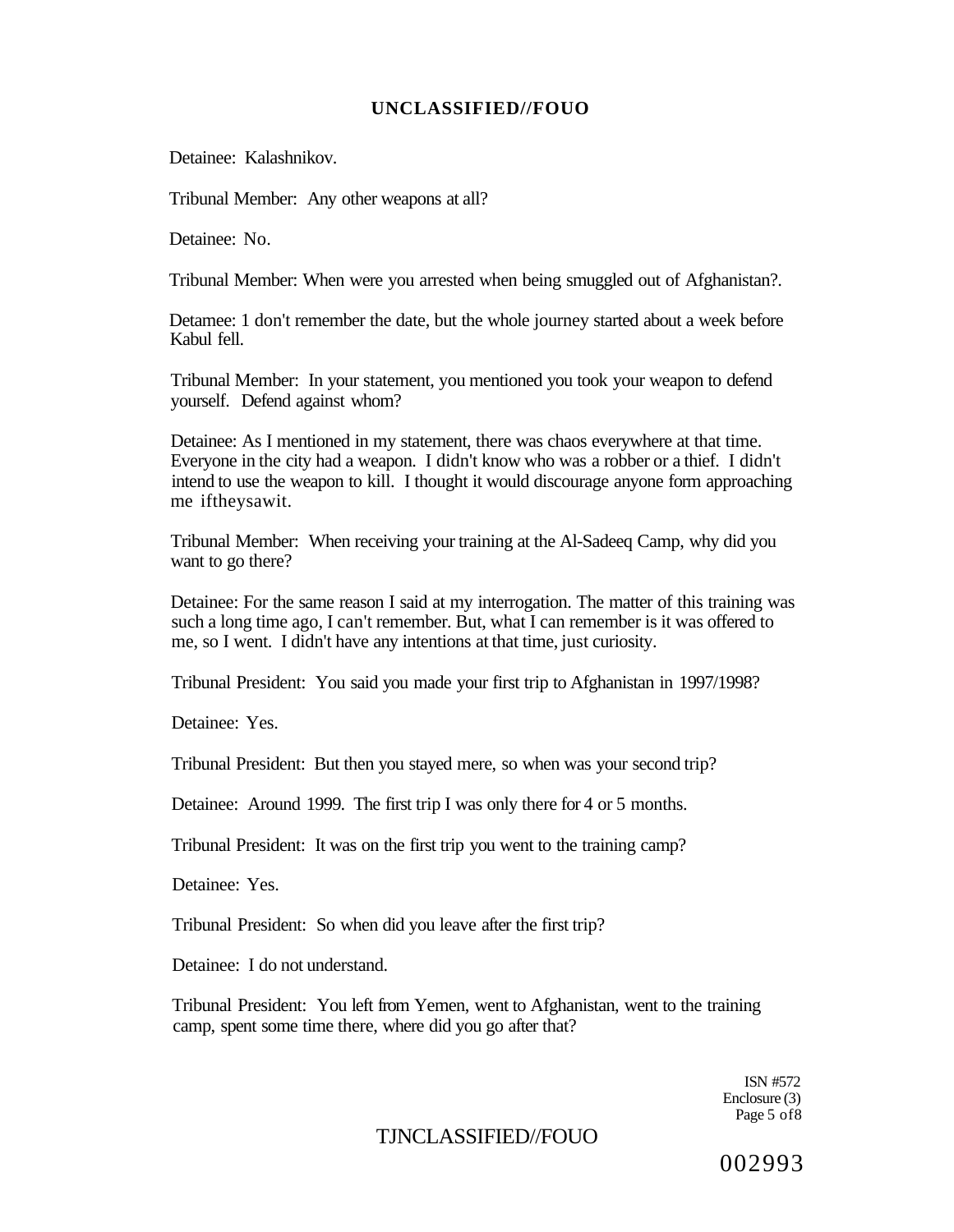Detainee: Like I said, 4 or 5 months, at the most. The dates are in my passport.

Tribunal President: So after the first trip, you went back to Yemen, and then back to Afghanistan in 1999, for good.

Detainee: Yes.

Tribunal President: In your summary, you made a statement that I did not understand, so I'm going to read it back. "When I left Afghanistan, it was Americans fighting in Afghanistan, with no one fighting against them."

Detainee: There was bombing from the sky by the Americans, and I did not see any fighters or anyone who was actually fighting in Kabul.

Tribunal Member: What is the nature of your job, your work?

Detainee: I am a worker.

Tribunal Member: What do you do?

Detainee: I work many different jobs.

Tribunal Member: How can you support your family for 4 to 5 months with these trips to Afghanistan? Where was your money coming from?

Detainee: The first trip I was alone. Therestof the time I was in Saudi Arabia, I had money saved.

Tribunal Member: So who paid for the trip to Afghanistan the first time?

Detainee; I did.

Tribunal Member: And who paid the second time?

Detainee: Also, I did.

Tribunal Member: And how did you earn your money?

Detainee: I had saved from work all my life.

Tribunal Member: And what do you do, what is your job?

Detainee: I used to work in Mecca, I used to work as a cab driver. During the season of the Hajj, I used to work and I saved money. There is a lot of money in Saudi Arabia.

> ISN#57Z Enclosure (3) Page 6 of8

### **UNCLASSIFIED//FOUO**

0U3000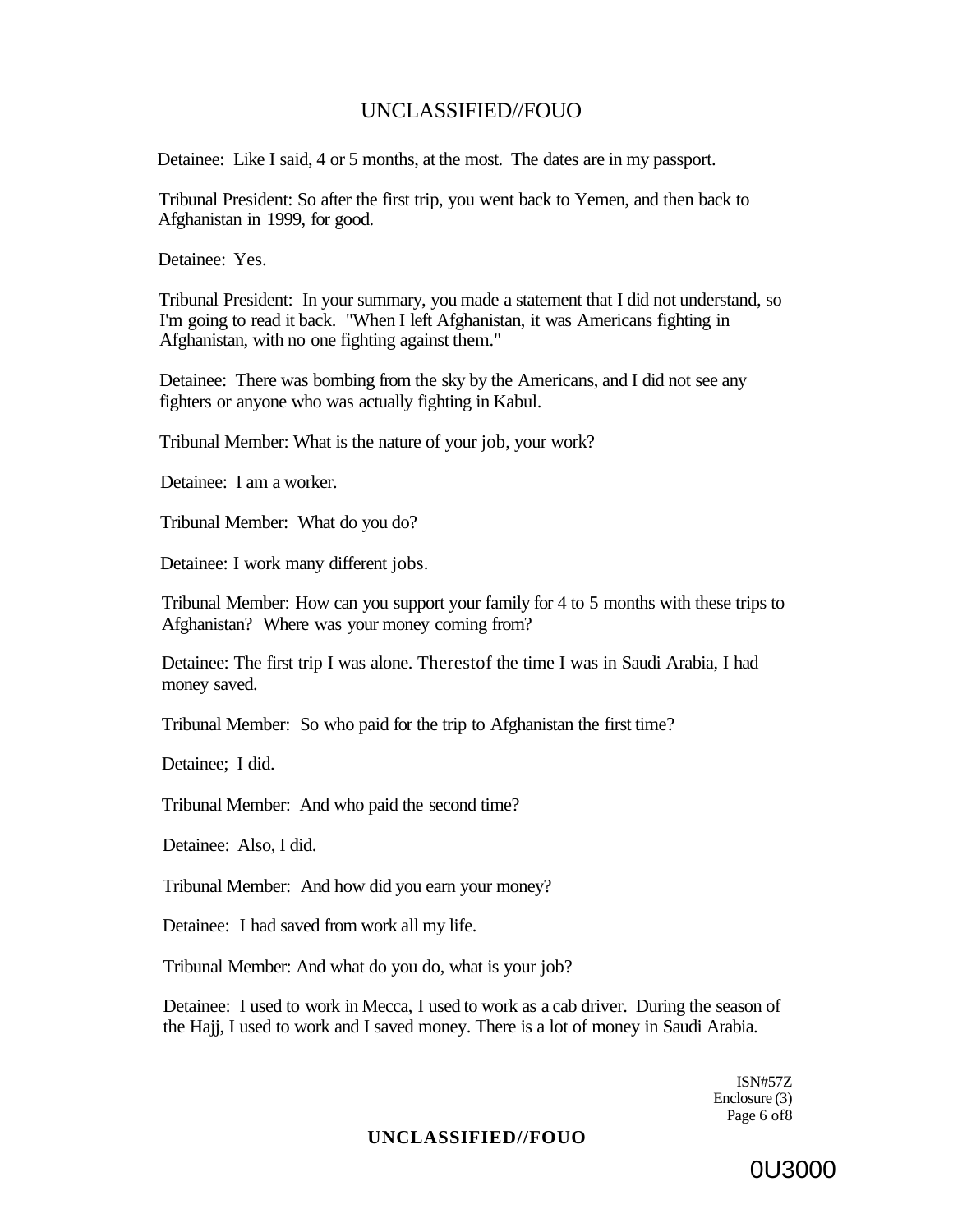Tribunal Member: What did you do in Kabul?

Detainee: I was living.

Tribunal Member: Doing what?

Detainee: I was working. I was always looking for a new project to work on, and I worked in the trade of honey, exporting.

Tribunal Member: Where would you export honey to?

Detainee: I was thinking ofworking in other areas but the events happened. 1 would buy it from the market and sell it.

Tribunal Member: And you did that for the whole time you were in Afghanistan?

Detainee: No just for a short time. I was trying to explore other areas, but then the

events happened.

Tribunal Member: What did you do before you did the honey?

Detainee: Nothing, I wasn't doing anything.

Tribunal Member: So how did you pay for you and youi family to live?

Detainee: I had money.

### **The Tribunal members had no further questions.**

Tribunal President: Slah Muhamed Salih Al Zabe, do you have any other evidence to present?

Detainee: I have no other evidence, but I would like to reiterate ray statement that I am not an enemy combatant because I never fought against the United States or any other person. No one thought it was bad to go to Afghanistan. So I do not know if this is a crime. Even my trip to Afghanistan was very official. I had my passport stamped - there was nothing for me to hide.

> ISN #572 Enclosure (3) Page 7 of8

## UNCLASSIFIED//FOUO  $nn \cdot$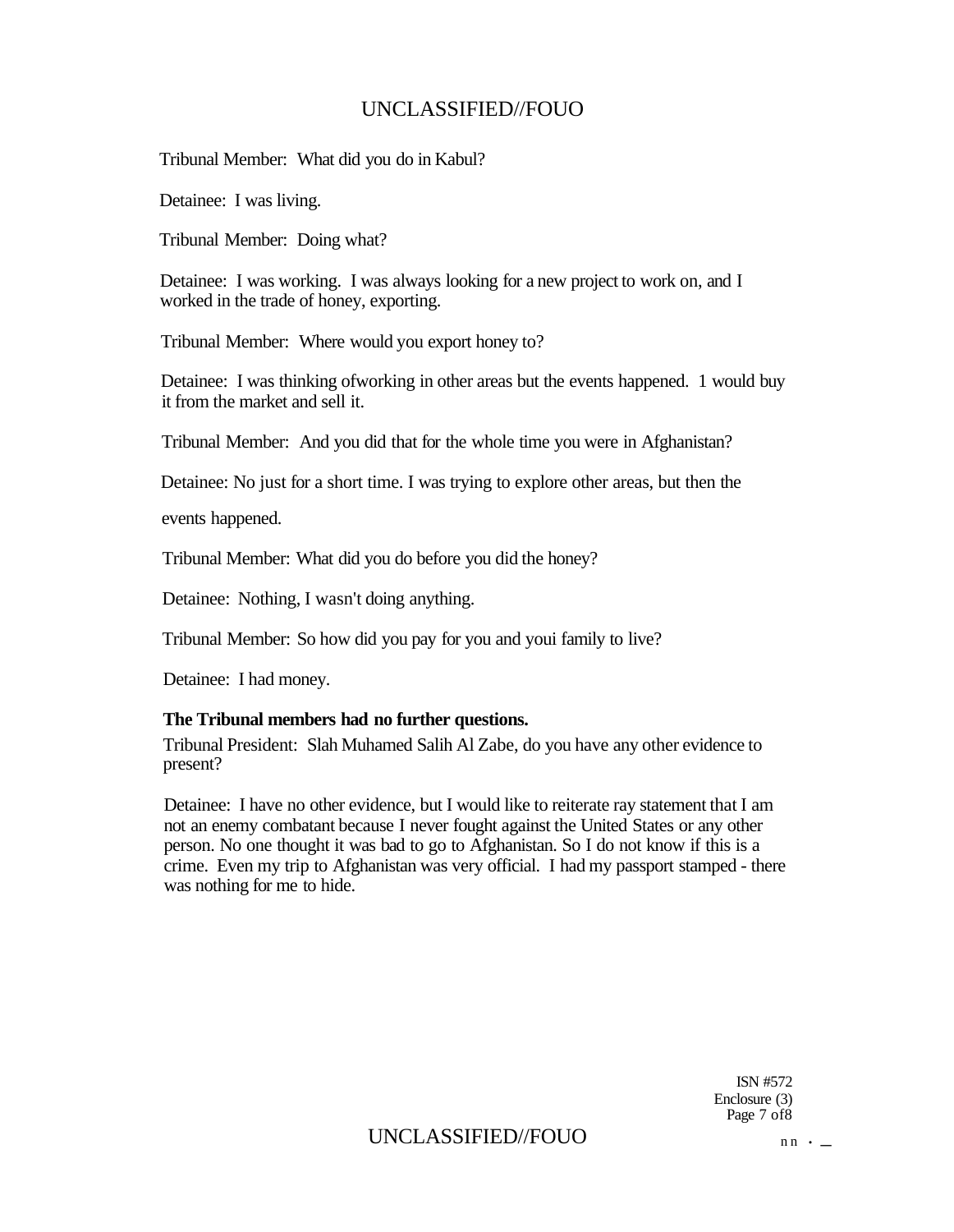A **brief discnssion followed with the Detainee regarding how he would be notified of the findings. That concluded the statement of the Detainee.** 

# AUTHENTICATION

I certify the material contained in this transcript is **a** true and accurate summary of the testimony given during the proceedings.



Tribunal President

ISN #572 Enclosure (3) Page 8 of 8

TJTVCLASSIFIED//FOUO

**o y 3 u o J**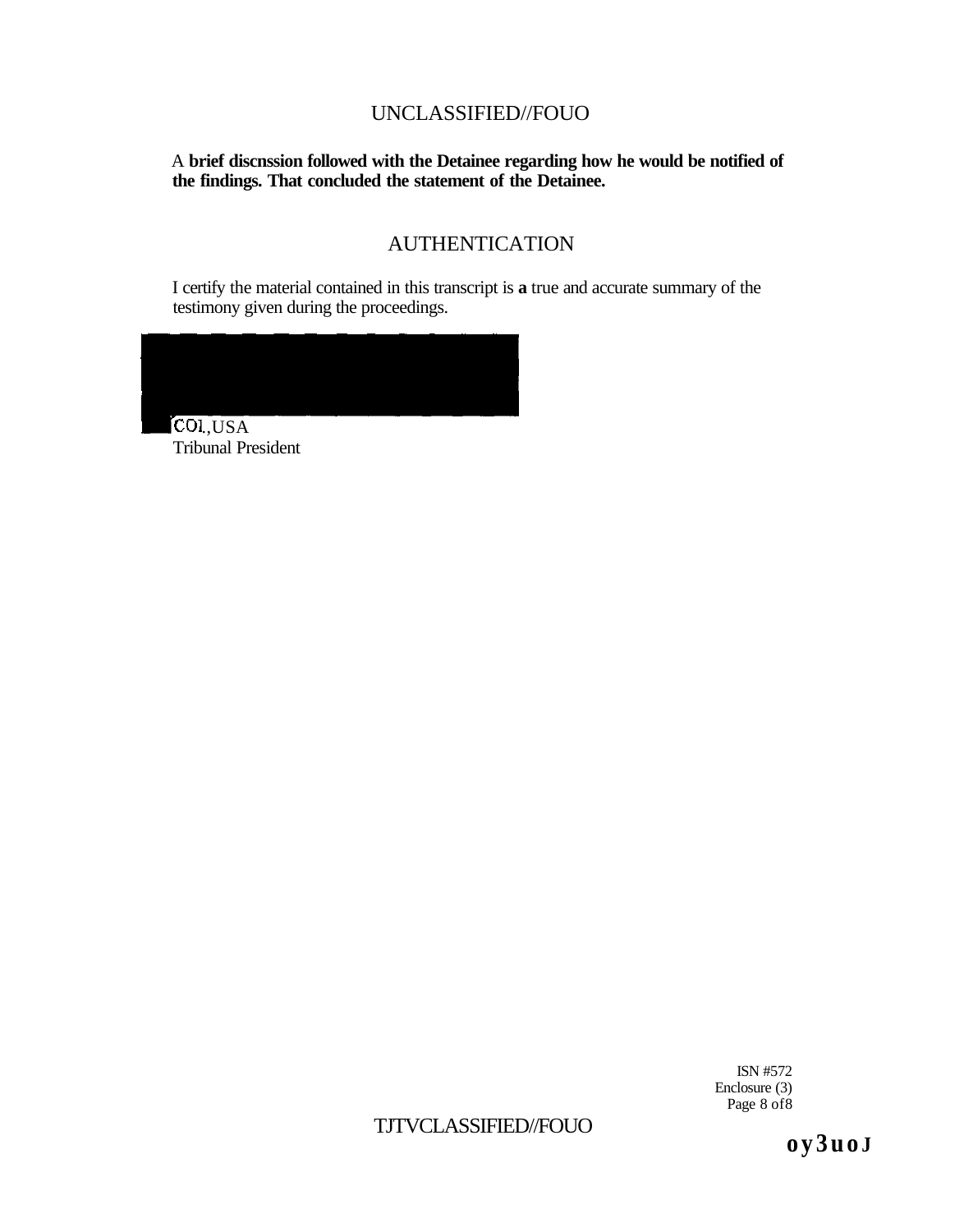### **Summarized Unsworn Detainee Statement**

Pres: Do you have any questions about the process?

Det: How can I bring evidence or witnesses if I have no way of getting them?

Pres: You have the opportunity today and we will provide it to you in this Tribunal session, to make a statement.

Det: I have other evidence, passports, and pictures, available in Washington.

Pres: Documents probably won't be needed at this Tribunal session. You have had an opportunity in previous interviews to identify any witnesses you would like, and you have identified no witnesses.

Det: I was not asked if I had factual or material evidence.

Pres: An opportunity should have been given to bring that to the attention of the Personal Representative.

PR: I read the Notice to Detainees, which had been provided, and we went over it paragraph by paragraph, and this included that he would have the opportunity to present witnesses or documentary evidence.

Det: I probably misunderstood.

Pres: What evidence do you think would be relevant that might be available?

Det: I don't have any. All of my paperwork is available in Washington. It's nothing more than passports and some personal pictures. You can use these documents as evidence.

Pres: If we feel that we need those, we will make them available to the tribunal as we deliberate on your enemy combatant status.

Pres: Do you think any of that paperwork would have any relevance on your enemy combatant status?

Det: It depends on what questions you ask me.

Pres: We will take that into consideration and if we feel that it will, we will ask for that information.

Det: I have no more questions at this time.

ISN# 535 Enclosure (3) Page 1 of 11

FOUO//LES

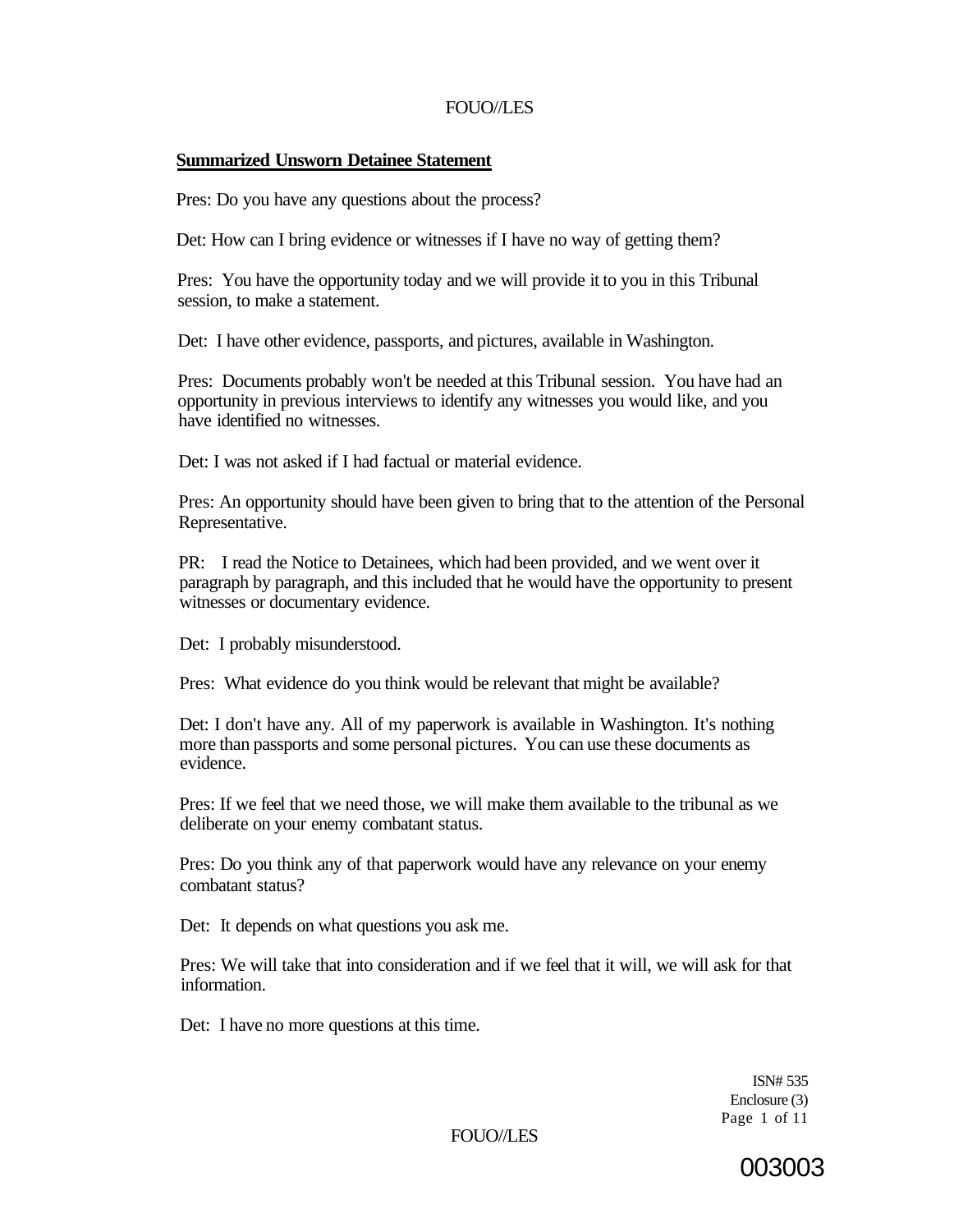### F0UO//LES

*Recorder handed exhibits R-I and R-2 to Tribunal President.* 

Det: What is written in R-2 and R-1?

Pres: That information has been made available to you through your Personal Representative.

4s *the Recorder stated the nature of the evidence in the Unclassified Summary, exhibit R-l, the Detainee stated that the translation was different The document he saw stated something different Detainee asks if the document says he was a trainer or was being framed.* 

*The Recorder re-read item.* 

*The Personal Representative stated that item 3a in his copy of the Unclassified Summary, R-l was slightly different man what the Recorder was reading.* 

*Upon comparing the R-l document in the possession of the Personal Representative and the R-l document in the possession of the Recorder, the President noted that there was a bit of a difference in the documents and ordered a recess to further investigate.* 

*The President stated the reason for recess. Exhibit R-l, the Unclassified Summary of Evidence, was an erroneous document, and the Unclassified Summary of Evidence that was made available to the Personal Representative, and subsequently to the Detainee is, in fad, the correct document and will be re-submitted. That version of the Unclassified Summary of Evidence will be submitted to this Tribunal as exhibit R-l. Once submitted, that will be the only exhibit R-l considered when the Tribunal goes into deliberations.* 

Det: Will you repeat the allegations?

Pres: Yes, we will.

### **Summarized Sworn Detainee Statement**

The Detainee will address each point in the Unclassified Summary, with the assistance of the interpreter, reading each point to him.

*3.a. Detainee is a member of Al Qaida.* 

*1. Detainee admits being a member of Al Qaida.* 

From the beginning, I never admitted to being an Al Qaida member. I was in Afghanistan and with Arabic lighters in Kabul.

> 1SN#535 Enclosure (3) Page 2 of 11

FOUO//LES 003004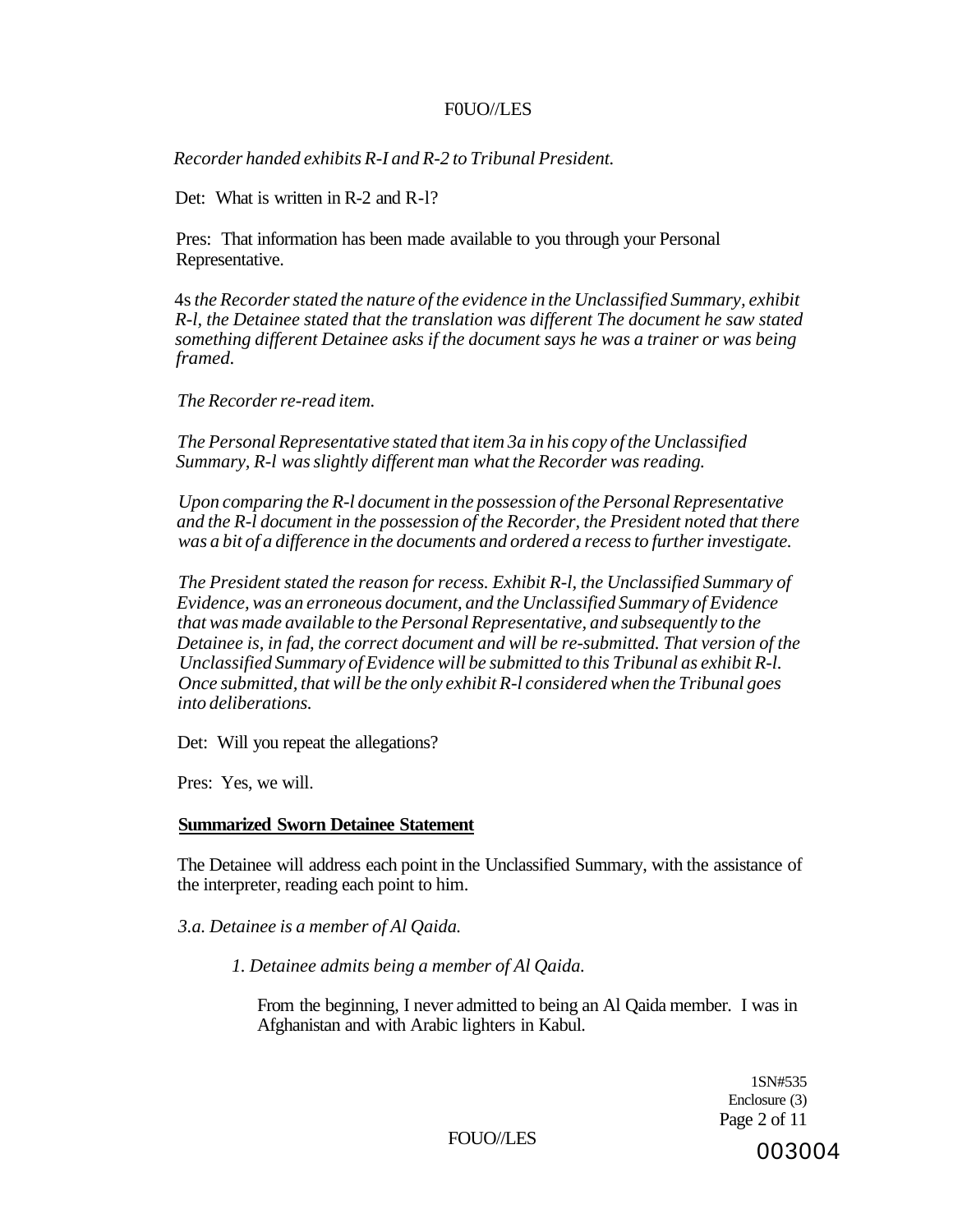### *2. Detainee traveled to Afghanistan and joined Al Qaida to fight against the United States and the Northern Alliance,*

When I went to Afghanistan, it was not to fight; it was an emigration from Bosnia with my family. In Bosnia, we were told we had to leave the country. Because I was a printer in the Bosnian Army and I was in the military, I could not go back to Egypt. I couldn't go anywhere. Some chose to go to Afghanistan because it's a Muslim state. I left first to see the conditions there and then was trying to go back to get my family. Life was not good.

If you say that I left Bosnia to go to Afghanistan to fight America, it is not reasonable. There were already many American troops and United Nations troops in Bosnia. If I had the inclination to do that, there had already been 4 years of fighting. If I wanted to do that, I would do it in Bosnia. Why would I leave Bosnia to go to Afghanistan to fight Americans?

I left Bosnia before 9/11, before anything happened in America. I was already in Afghanistan.

You say I left Bosnia to Afghanistan to fight Americans. How can you know what is in my mind and in my heart or my intentions?

### *3. Detainee admits Utat he attended explosives training at Al Farouq training camp and went on to be a trainer on JED components at Tarnak Farms.*

I already trained people there because I have (inaudible) civilians before. Massoud and Dostum were our enemies before. They are fighting Muslims. There are no rules in the United States to prevent it if you want to fight for religion. There are no rules to direct me not to defend people.

To make it clear, I wanted to fight Massoud and Dostum because they were fighting other Muslims.

I had left my country, Bosnia. I had Bosnian citizenship. When I went to Afghanistan, I was trying to find a home and live there and to bring my family from Bosnia. There, they spoke too much about aggressive doings of Massoud and Dostum and his brother Fahiro. They killed a lot of Muslims in Afghanistan. It is my belief to defend weak people, anywhere. Massoud and Dostum killed people in this country. I had to go to fight It is my belief.

If Massoud and Dostum are American allies, they were not an alliance before September 11<sup>th</sup>, were they? I think they were not American allies. Did you have an alliance with Massoud and Dostum before September  $11<sup>th</sup>$ ? No. The alliance was formed after September  $11<sup>th</sup>$ .

> ISN# 535 Enclosure (3) Page 3 of 11 FOUO//LES 003005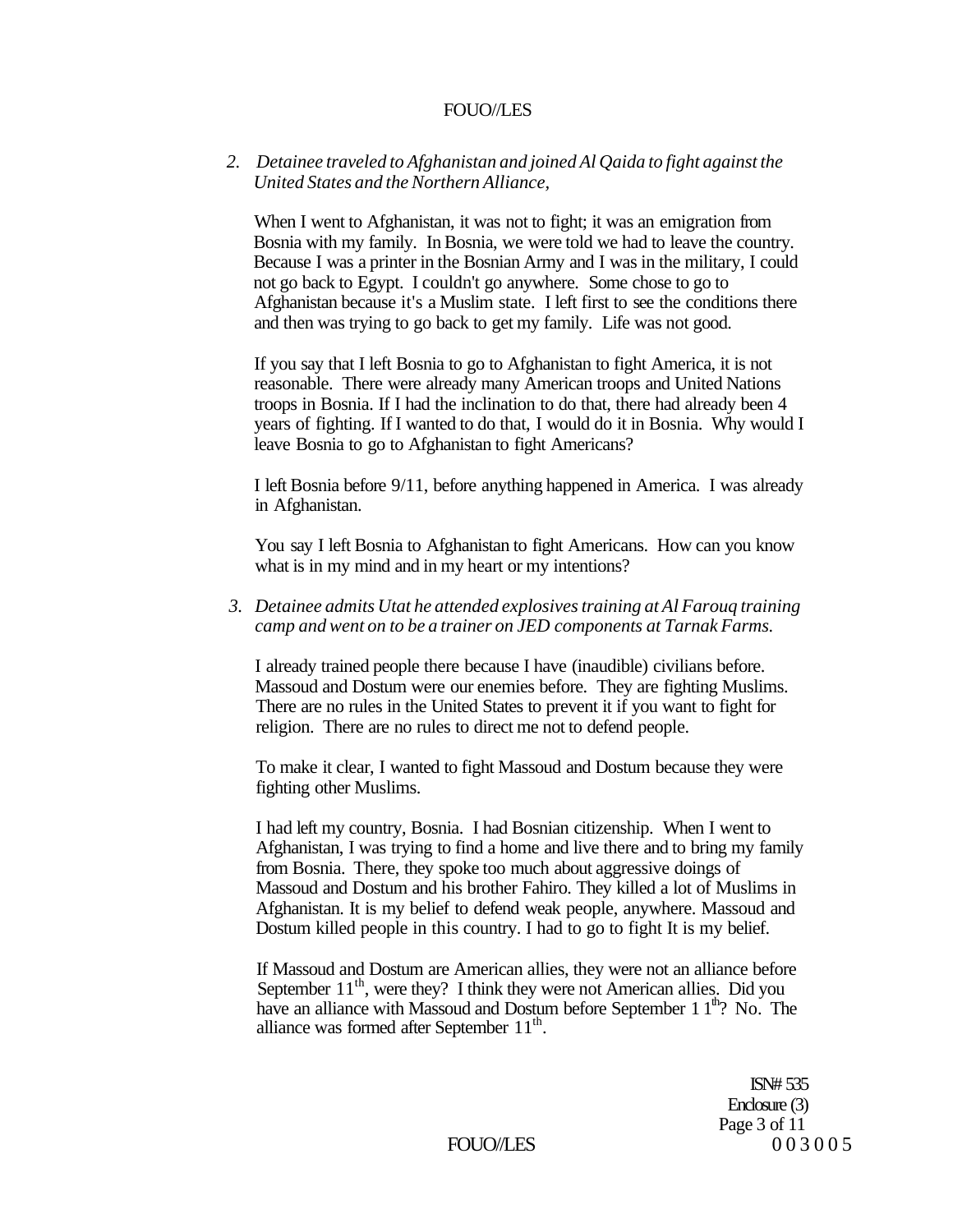#### *4. Detainee met Usama bin Lad'm.*

1 agree with that. I saw him at a meeting. There was a big meeting. I saw him face to face, but I never talked to him. He is hard to speak directly with because he is always surrounded with guards and protection around him. What is the point if I saw Usama bin Ladin? I saw many people there. It doesn't present a charge.

This meeting occurred at the end of July,  $2001$ ; before September  $11<sup>th</sup>$ . There were about 250 people at that meeting. He (UBL) was surrounded by guards. I saw him (UBL) through the people. I was anxious to see him face to face, but I don't think that is anything against me.

#### *3.b. Detainee engaged in hostilities against the United States.*

At that time, there were no Americans in Afghanistan. There was no army and no civilians. The only fighting was between people who were escaping from (inaudible) the people of Afghanistan.

Because the Americans offered \$5,000.00 to anyone who captured us, they were fighting us and they kept us alive to get the \$5,000.00. Fighting against the American Array, and Air Forces, and any kind of military operations...There was no one in Afghanistan to fight...no one. There was no fighting against Americans. If there were any American soldiers saying they were fighting in Afghanistan, bring them here to me and show the evidence.

The American people formed an alliance with Massoud and Dostum and these people are against Muslims. According to Geneva, and the United Nations rules, it's against the international war rules.

*1. Detainee/led Jalalabad, AF on IS November 2001, after the area fell to allied forces. Detainee traveled with fighters armed with Kalashnikovs, RPGs, ammunition and hand grenades.* 

Because of the bombing and American airplanes and many killed and wounded people, the military and army left and escaped their positions and left everything. I was fighting and preventing the advancing of Dostum and Fahim. Because of that, mere were more wounded people and more bombing, we left to escape from there to Pakistan.

We left everything. We were moving through mountains and caves; there were hundreds of families, children, women and people were climbing through the mountains. What were we to do? Some people were escaping from other fronts, near Jalalabad and Kabul. There were too many people there.

> ISN#535 Enclosure (3) Page 4 of 11

FOUO//LES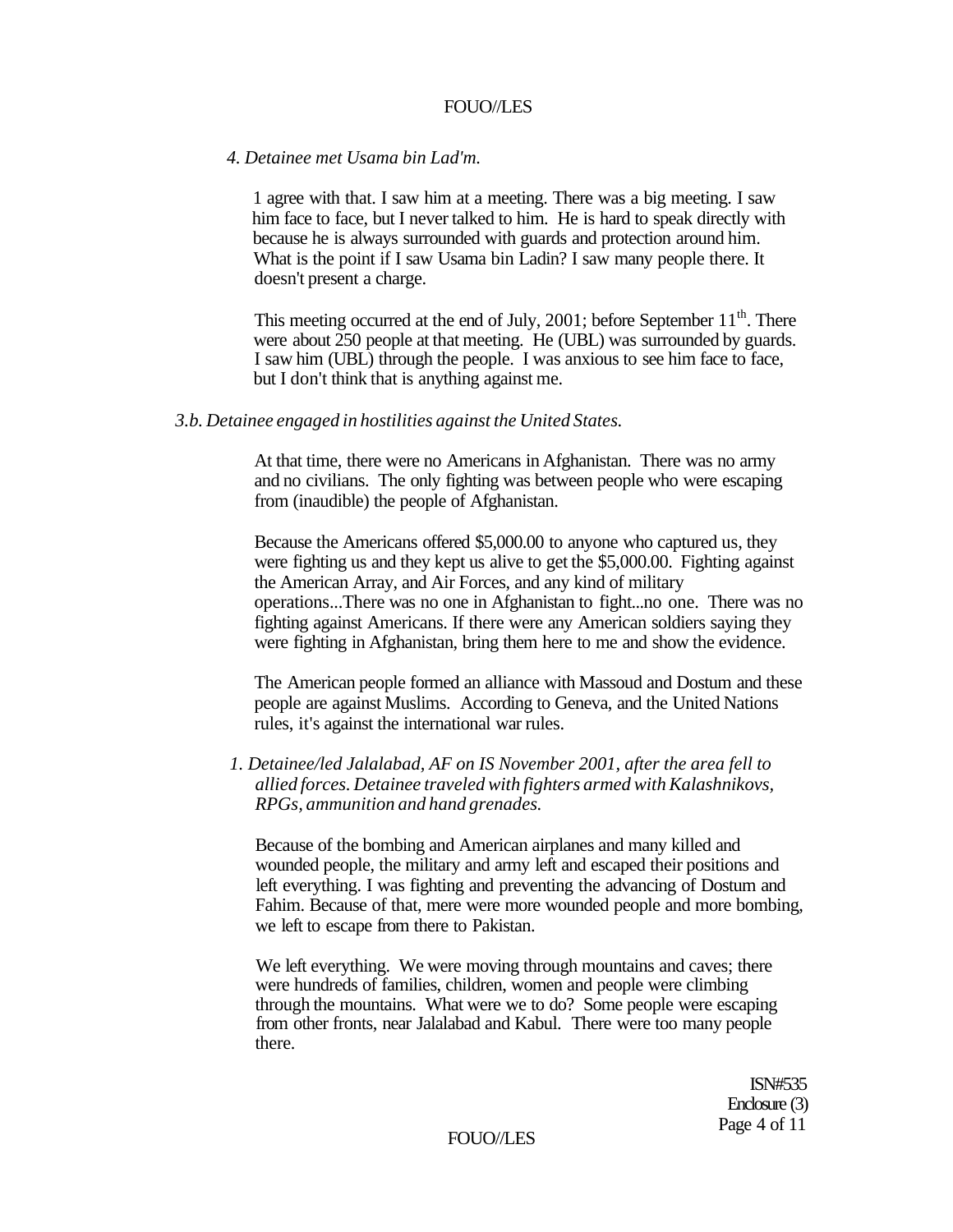With all the bombing and people dying, there was crazy killing and bombing. Some people were fine and others were already scattered everywhere.

We were running and escaping toward Pakistan. Also, there were no American soldiers to fight there, People were trying to capture us for money, the \$5,000.00.

There were no American forces there.

I was not armed. We left everything in Bagram. It is hard to carry weapons over mountains; it's a very long distance and takes about 3-5 days to walk through the mountains to Pakistan. It was not reasonable to carry weapons with us. The weapons were too heavy.

*2. Detainee was injured by shrapnel, captured, and turned over to Northern Alliance forces,* 

I was hurt only because of the bombings of the American Air Force. I was in the mountains for many months. Someone took me to a house. This man helped me and another man in Jalalabad.

I was wounded already. Because I was wounded, does it mean I am an enemy of the United States? I don't think so. I had wounds on my hand, shrapnel in my back because the Americans bombed me. To me, America was trying to kill me.

Det: I have read the definition of Enemy Combatant in the Arabic translation, and it means that you are aggressive against the United States, right?

Pres: The Tribunal will determine if you are properly classified as an enemy combatant and the interpreter will read the definition to you.

Det: This definition is different from what we were told. I understand your statement.

Summarized Answers in Response to Questions by the Personal Representative

- Q: Previously, it was indicated that there was an error and that was that Al Farouq had been listed as a location for training when it should have been Abu Ubaida.
- A: There were two camps for training. I was training people at Abu Ubaida, not Al Farouq.

It said that I trained people in lEDs (Improvised Explosive Device); that is not right. I trained people in military explosives, mines and grenades. I told interrogators about it. They said that if I can help them, help them. I told the

> 1SN# 535 Enclosure (3) Page 5 of 11 FOUO//LES 0U3U0/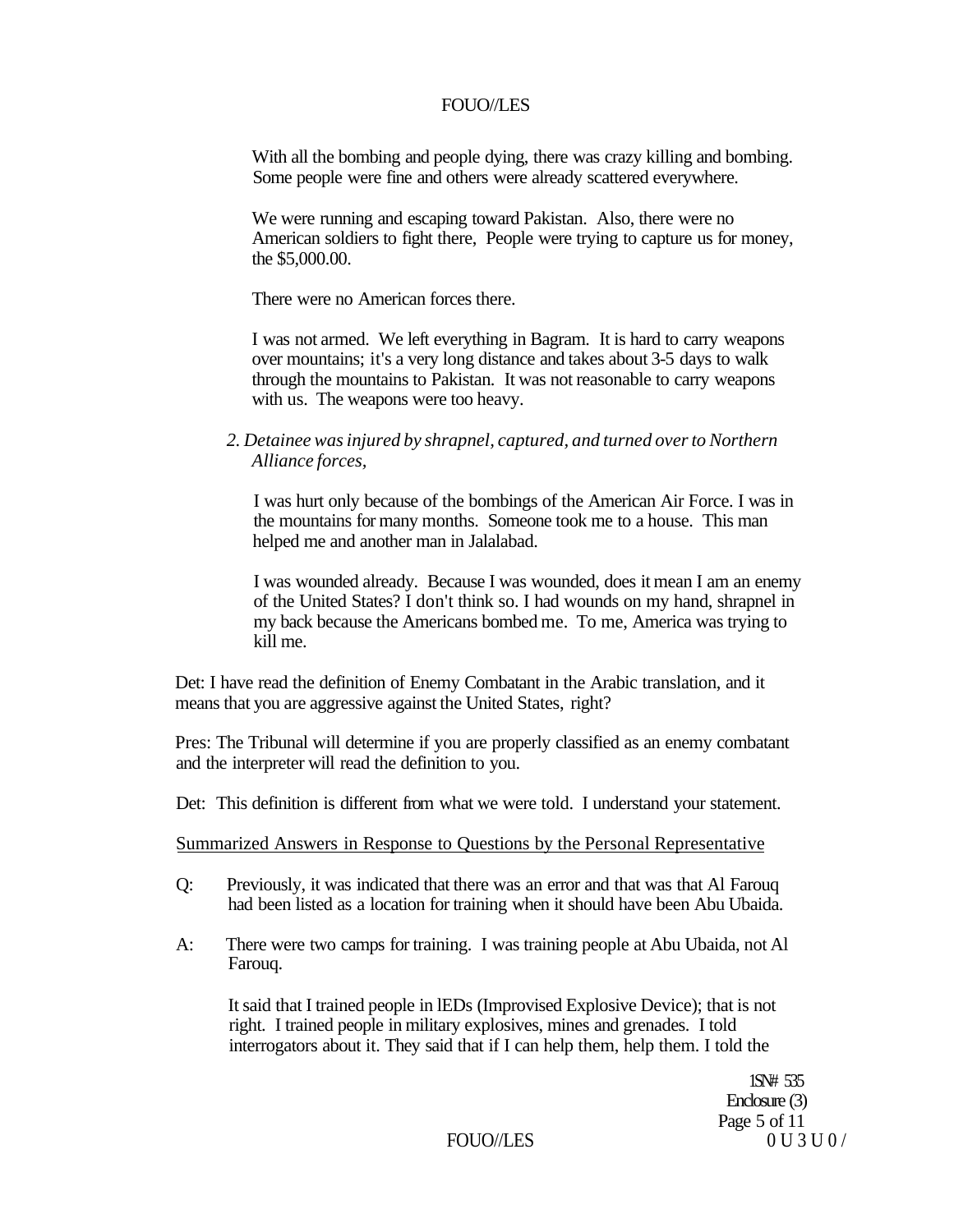interrogators that I would help them to know everything because I have prior experience. I did it in the past; there is a difference.

### **Summarized Answers to Questions by Tribunal Members**

- Q: Thank you for being candid. You mentioned seeing Usama bin Ladin. Would Usama Bin Ladin recognize you?
- $A:$  No.
- Q: He would not know you from anyone else in the world?
- A: No.
- Q: So, you were merely present at a place he came through and you were part of a group that went, oh, there he is over there. You saw him, but he doesn't know who you are. Is that correct?
- A: He does not know me. That was the first and only time I saw him. It was said that I spoke with him, but lhat did not happen. He wouldn't recognize me; he does not know me.
- Q: You mentioned that once you went to Afghanistan to find a place to move your family, you became aware of the violence or atrocities that were being done to the Afghanistan people by the troops in the North. You felt it an obligation to assist the Muslims. Were the people in the North also Muslims?
- A: Yes.
- Q: So, it was, as you referred to it, a republic or civil war, between people inside a country; people of the same religious beliefs, similar backgrounds, fighting for power?
- A: Yes.
- Q: And you believed that the innocent people of Afghanistan were being harmed by military force, is that correct?
- A: Yes.'
- Q: So, once you went to Afghanistan and saw this, you desired to assist those innocent people?
- A: Yes. I would like to add something. The Taliban people (inaudible) were being killed by Massoud and Dostum, even without fighting.

ISN# 535 Enclosure (3) Page 6 of 11

FOUO//LES  $n \cdot n^r$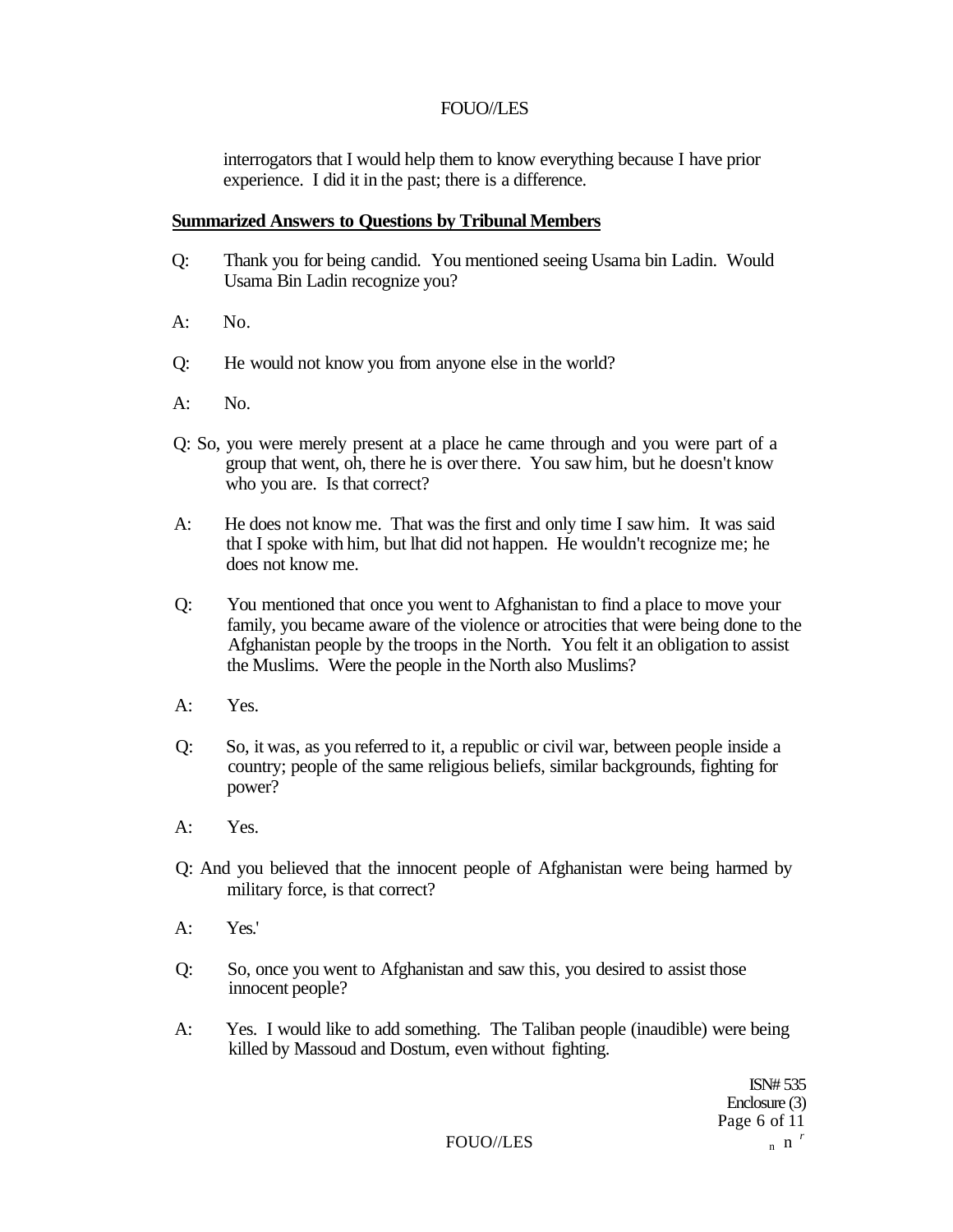The Taliban and other people haven't experienced in fighting war. Massoud had a long time of fighting against the Russian Army. They were killing people who didn't have a chance to defend themselves. I think that is very bad.

- Q; Do you believe that the aggression by the groups in the North was as bad as the aggression you experienced when you were in Bosnia?
- A: It was not. In Bosnia, it was genocide against Muslims. What happened in Bosnia was big genocide. It started a long time ago. In Bosnia, events took place very quickly; in Afghanistan, everything was going slowly,

One time in a jihad, Massoud killed about 10,000 Muslims in about an hour. It was bad. People can't fight him because he has very strong military experience in fighting. We should support these people to live.

- Q: When you were in Bosnia, did you appreciate the United States involvement and the United Nations involvement to stop the genocide against the Muslims?
- A: Of course.
- Q: After September  $11<sup>th</sup>$ , you had already been part of the Taliban military as a military trainer?
- A: Not officially.
- Q: As a contractor, perhaps?
- A: Yes,
- Q: Assisting them or training them on the areas where you have your knowledge. What occurred after September  $11<sup>th</sup>$ ? Were you still training them?
- A: After September  $11<sup>th</sup>$ , I tried to leave Afghanistan. I wasn't involved anymore.
- Q: At what point did you leave your employment, as a contractor, with the Taliban? Physically? When did you say, I'm not going to work today, I'm leaving?
- A: I'm not working.
- Q: You were training, though. You were, perhaps, a contractor.
- A: People had training on mines, hand grenades and everything. I trained them in August.

ISN# 535 Enclosure (3) Page 7 of 11

FOUO//LES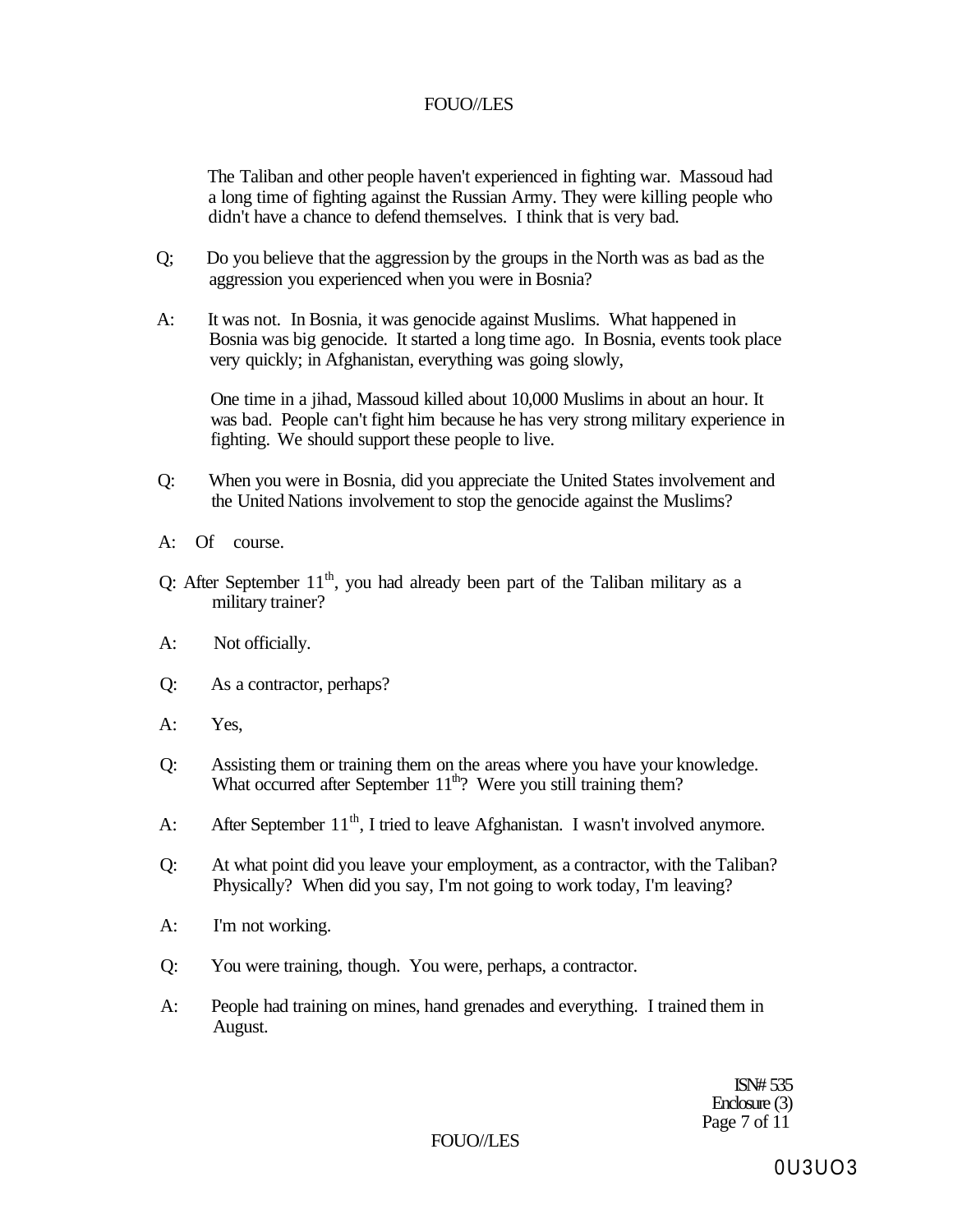### FOU0//LES

- Q: After August...
- A: I went to the front...
- Q: You went to the front and you were fighting. How long were you there?
- A: I was there in September. I heard about September  $11<sup>th</sup>$  when I was there on the front.
- Q: When did you leave there?
- A: I tried to go out.
- Q: When?
- A: After September  $11<sup>{n1}</sup>$ , directly.
- Q: September  $12^{th}$ ? The same day, a month later, two months later?
- A: I can't remember, really. My story is very complicated because I was there in the front, and I left and tried to leave Afghanistan to go back to Bosnia. At that time, I went back to Kabul and I tried to go out. There was no way out. I went to the Bagram front.
- Q: How did you receive your injuries in Afghanistan?
- A: InToraBora.
- Q: Had you been injured in Afghanistan prior to that?
- A: No.
- Q: As you left the front, you mentioned that you did not take any heavy weapons with you?
- A: When we were escaping, no.
- Q: Correct. They would have slowed you down in your travel?
- A: Yes.
- Q: Did you carry even a pistol for personal safety, or a small rifle?
- A; We didn't have them. We only had Kalashnikovs.

ISN# 535 Enclosure (3) Page 8 of 11

### FOUO//LES

uoauiu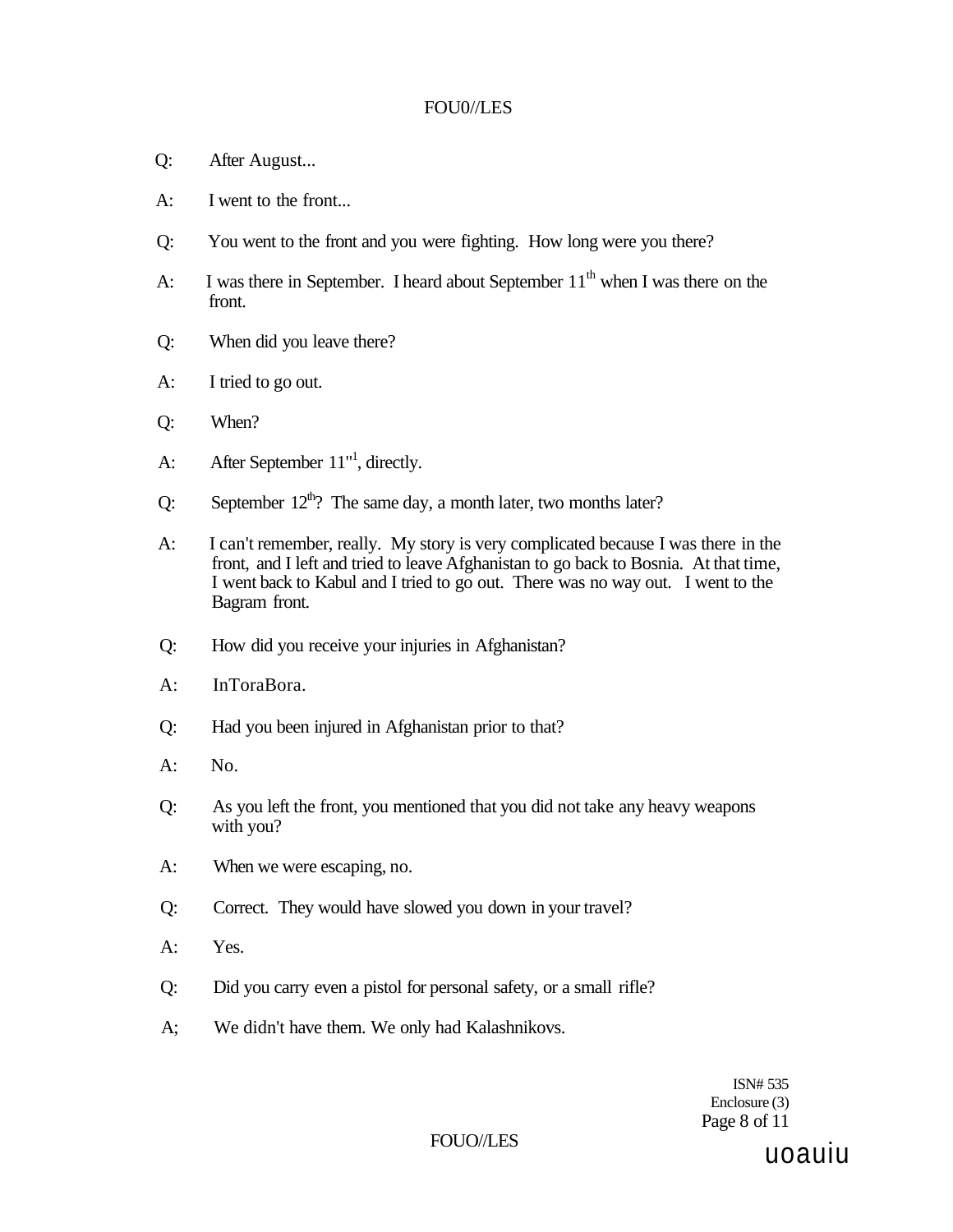### F0UO//LES

- Q: And those you left behind?
- A: Yes. The Kalashnikovs are very heavy.
- Q: Yes, we know...very heavy.
- A: It is very heavy and I couldn't carry it, with other things.
- Q: You are Egyptian, by heritage?
- A: Yes. I was born in Egypt
- Q: How did you learn English so well?
- A: I have studied it in college. I have a Bachelors of Science in Geology.
- Q: You attained all of your education in Egypt?
- A: Yes.
- Q: Did you serve in the military in Egypt also?
- A: No, I had medical problems.
- Q: At some point, you went from Egypt to Bosnia to assist the Muslims in Bosnia?
- A: I was in Greece. I went to Greece in 1990. I lived there for 2 years, until 1992. In 1992 we heard about the massacres in Bosnia, I went to work as a human relief worker.
- Q: When you were in Bosnia, was that the first time you received military training?
- A: Yes.
- Q: Your total amount of training in the military would be from 1992 until 2001?
- A: 1993
- Q: All the way through until 2001?
- A: I had training in Bosnia in 1993.

ISN#535 Enclosure (3) Page 9 of 11

FOUO//LES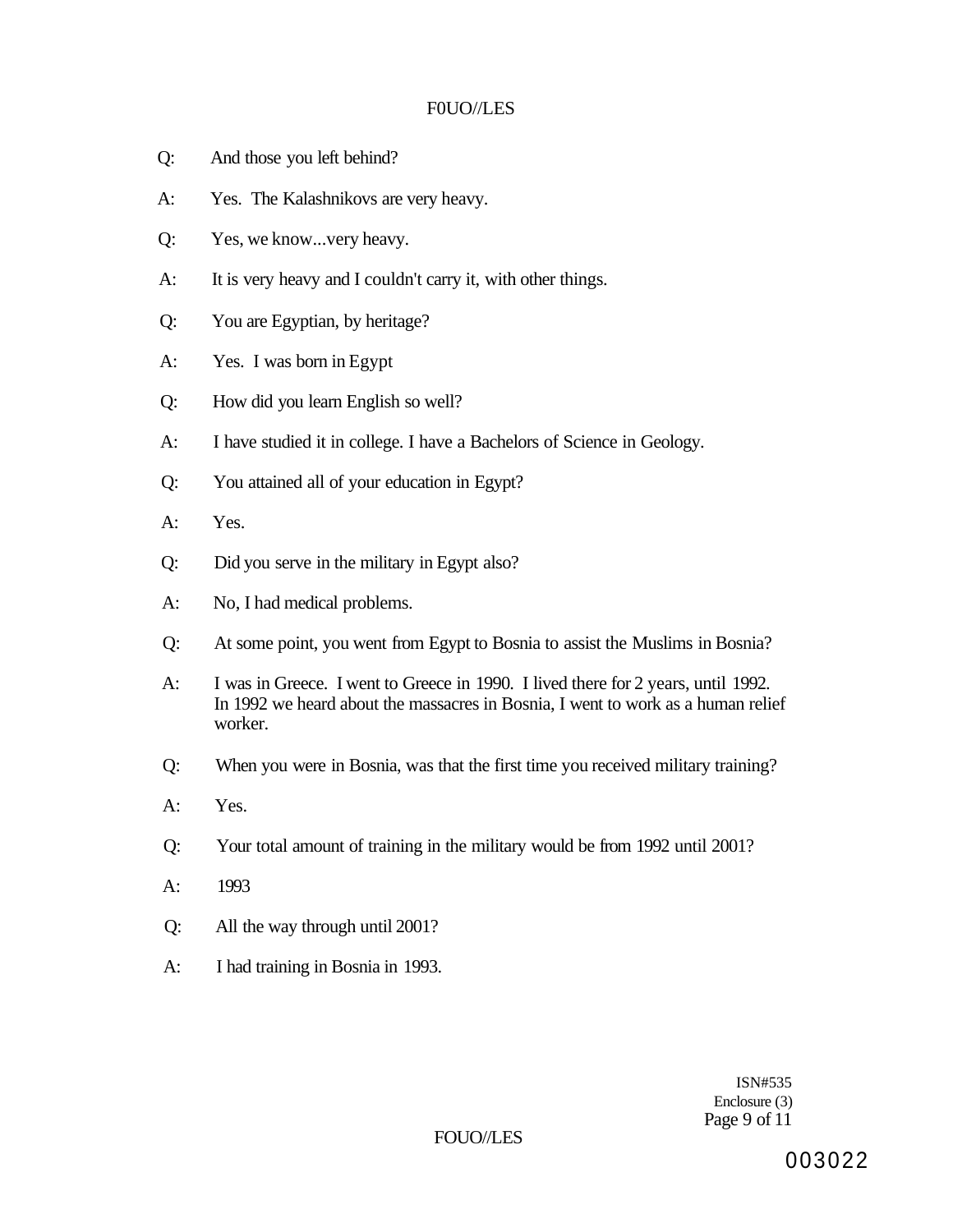- Q: Was there any period of time between Bosnia and Afghanistan where you were somewhere else?
- $A:$  No.
- Q: You mentioned earlier that you were at Tora Bora?
- A: Yes.
- Q: Was that when you were retreating and trying to get to Pakistan?
- A: Yes.
- Q: How long were you in Tora Bora?
- A: During Ramadan. We were moving, escaping, hiding...
- Q: Would you say a month.. .a week?
- A: About two months.
- Q: Did you hear anything about Usama bin Ladin being in Tora Bora when you were there?
- A: No.
- Q: How long have you been here, at the camp?
- A: 2 '/a years.
- Q: How would you characterize your treatment here?
- A: My treatment is very good.

#### **Summarized Answers to Questions by Tribunal President**

- Q: Do you have any other information that you would like us to know?
- A: People are taken from their homes, their countries. All of them are considered Enemy Combatants and I don't think it's right.
- Q: We appreciate your participation in the Tribunal today.

ISN# 535 Enclosure (3) Page 10 of 11  $03 \text{U i } I$ 

FOUO//LES fl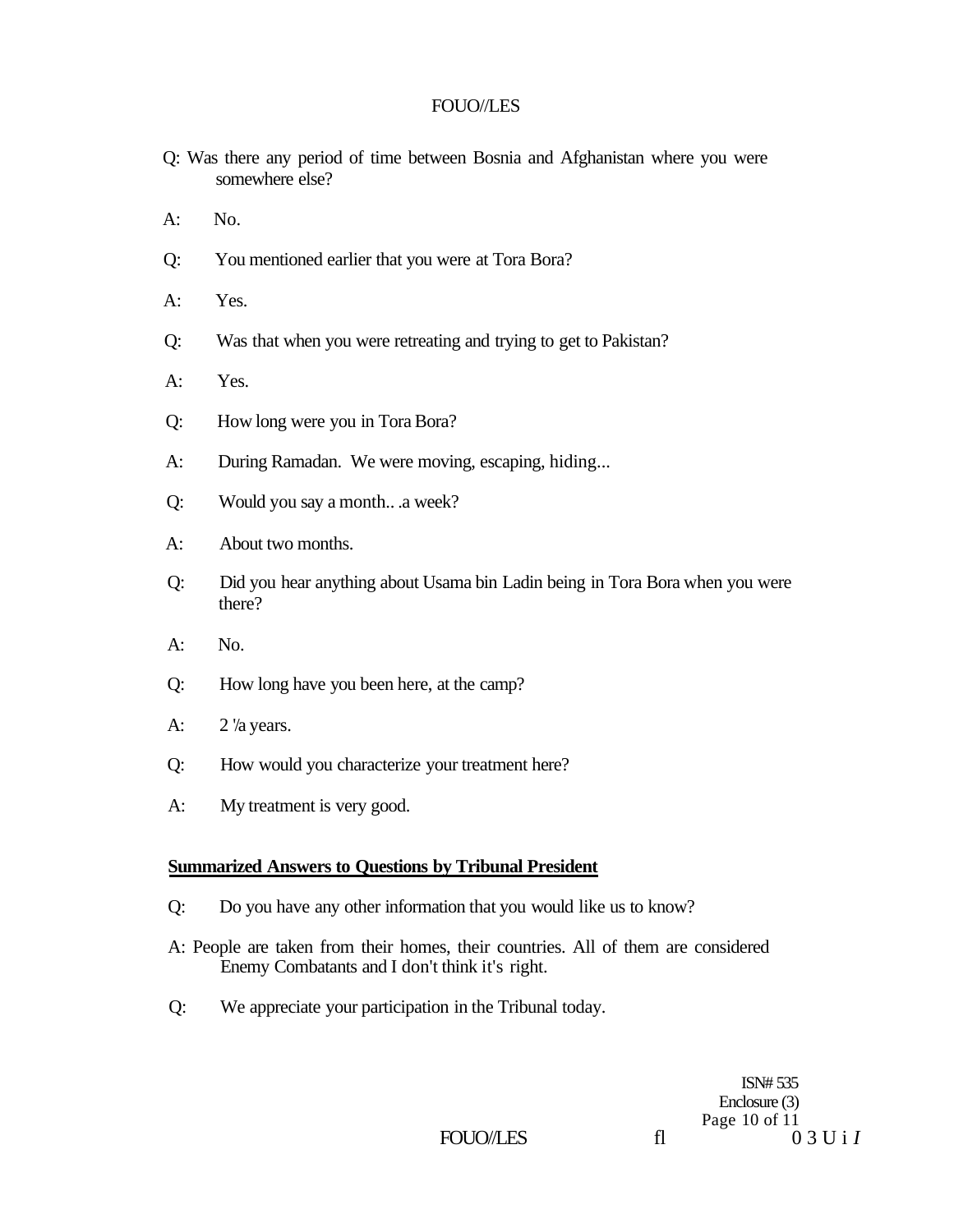### **AUTHENTICATION**

I certify the material contained in this transcript is a true and accurate summary of the testimony given during the proceedings.



Colonel, U.S. Marine Corps Tribunal President

> ISNS 535 Enclosure (3) Page 11 of 11

FOUO//LES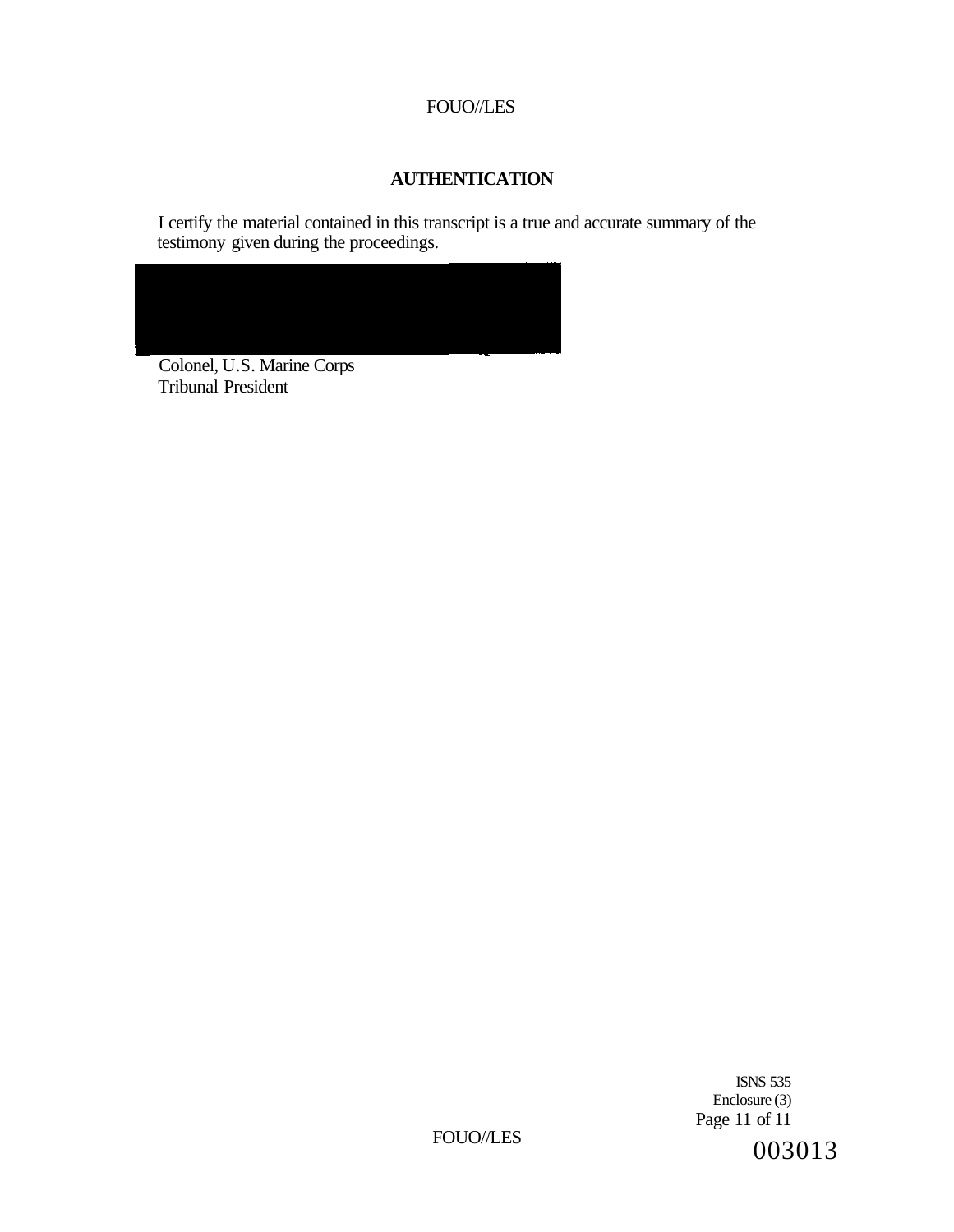### Summarized Unsworn Detainee Statement

When advised by Tribunal President that Detainee would be removed if he were to become disorderly the Detainee stated that he isn't going to do anything wrong, and that he is sure that he will be here for the whole trial.

When advised by Tribunal President that he may provide evidence at this tribunal, including witnesses that are reasonably available and have testimony relevant to this tribunal, the Detainee stated that he has no witnesses because all of his witnesses have gone home. Detainee wanted to know if Tribunal could get his witness here for the tribunal so he could talk to them.

When advised that he could examine documents and statements offered into evidence other than classified information, that Detainee asks if there is information or documents about him, he should know about them.

The Detainee stated that he understood the tribunal process.

When asked if he had any questions concerning the process, the Detainee stated that he has questions for everyone sitting there. Detainee stated that he has been here for 3 *<sup>l</sup>A*  years and his status still is not clear. He doesn't know if he is guilty or not Why has it taken 3 'A for him to know his status, and so long for them to find out about him?

When advised that the United States government has classified him as an enemy combatant and that the job of the Tribunal is to find out if that classification is correct, the Detainee asked if the United States has documents listing him as an enemy combatant, did they catch him in a fight or some other reason? He was not with the Taliban or Al Quada. The Taliban threatened him to join them. The American government brought him here.

When advised that the Tribunal would explain to him the evidence that we have concerning his status as an enemy combatant, the Detainee states that if the documents or evidence prove he is an enemy combatant, he won't have any questions. He can get any punishment, or the Tribunal can punish him. He won't say anything. He can stay here forever.

The Detainee stated that he has witnesses that he will never be against the United States. That he will never do anything against the United States and that he is not against the United States and is not an enemy combatant.

The Detainee stated that if the Trihunal has evidence that he is an enemy combatant, even if he is sent home, the Tribunal can bring him back and put him in jail.

When the Recorder was stating the nature of the evidence, he stated that the Detainee was a cook. The Detainee stated that he was not a cook; he was an assistant to the cook. He

> ISNS530 Enclosure (3) Page 1 of 7

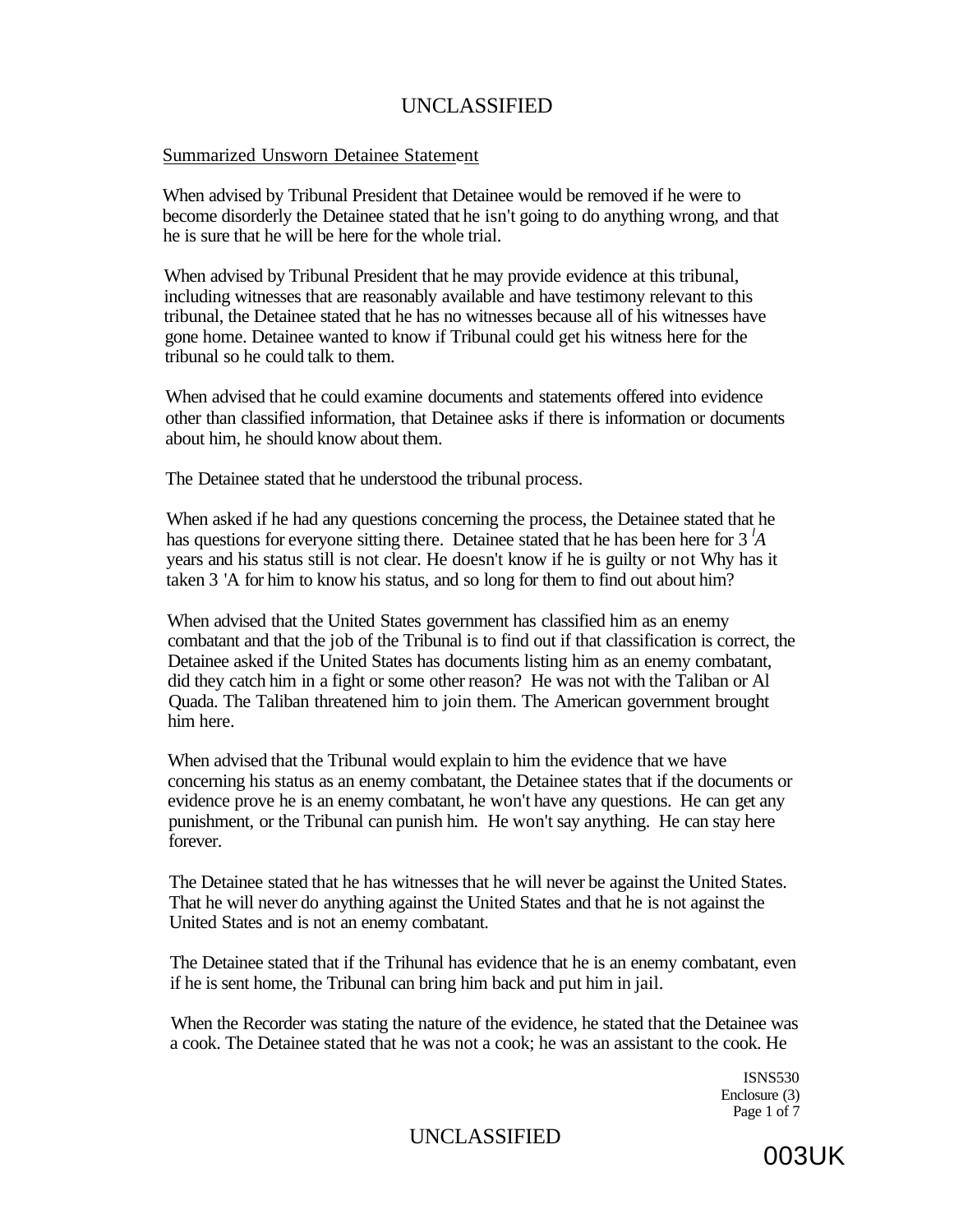cleaned dishes, peeled potatoes and tomatoes and got the stuff ready for them. He was not actually a cook. The Detainee stated that he didn't do it. He is not a cook and he can not cook. If the Tribunal were to ask him to cook, he would not be able to. It is a lie if the Recorder says he is a cook.

When the Recorder stated that the Detainee was captured during the Northern Alliance attach, and surrendered to the Northern Alliance in Kabul, Afghanistan, the Detainee stated it wasn't like that.

The Detainee went on to say that he was in Narim and there was a fighting there. He came to Kabul to avoid the fight and surrendered myself to the Taliban. The Detainee states he was far away from the fight

When advised by the Tribunal President that the Government has no more unclassified evidence, but has some evidence that the Detainee is not allowed to see and will present it to the Tribunal at a later time, the Detainee states that his witnesses are gone, but the Tribunal could bring him here. The Detainee wants to know why he cannot see classified information, and why would it be shown on behalf of him when he is not present.

When asked if he wanted to make a sworn or unsworn statement, the Detainee stated that he would like to say 2 or 3 things before he is under oath and then he will talk under oath.

The detainee stated that he is Level 3 and that the Tribunal can ask relatives and friends in Afghanistan what kind of person he is.

When asked by a Tribunal Member what he meant by level three the Detainee stated that he is telling that he is Level 3 and he doesn't lie. The Tribunal can ask in Afghanistan if he is against Americans or not.

The Detainee states that he swears to God that he never was an enemy of Americans and he never did. The Detainee states that if the Tribunal has any evidence or documents that he is really an enemy of America, to please show them to him.

When the Detainee was asked if there is anything else he would like to say before he took an oath, the Detainee stated that he is swearing and he is faithful to Allah and he promises that he never was an enemy of America and never will be. American never did any harm to him.

The Tribunal President accepted the Detainee's statement as his oath.

ISN #530 Enclosure (3) Page 2 of7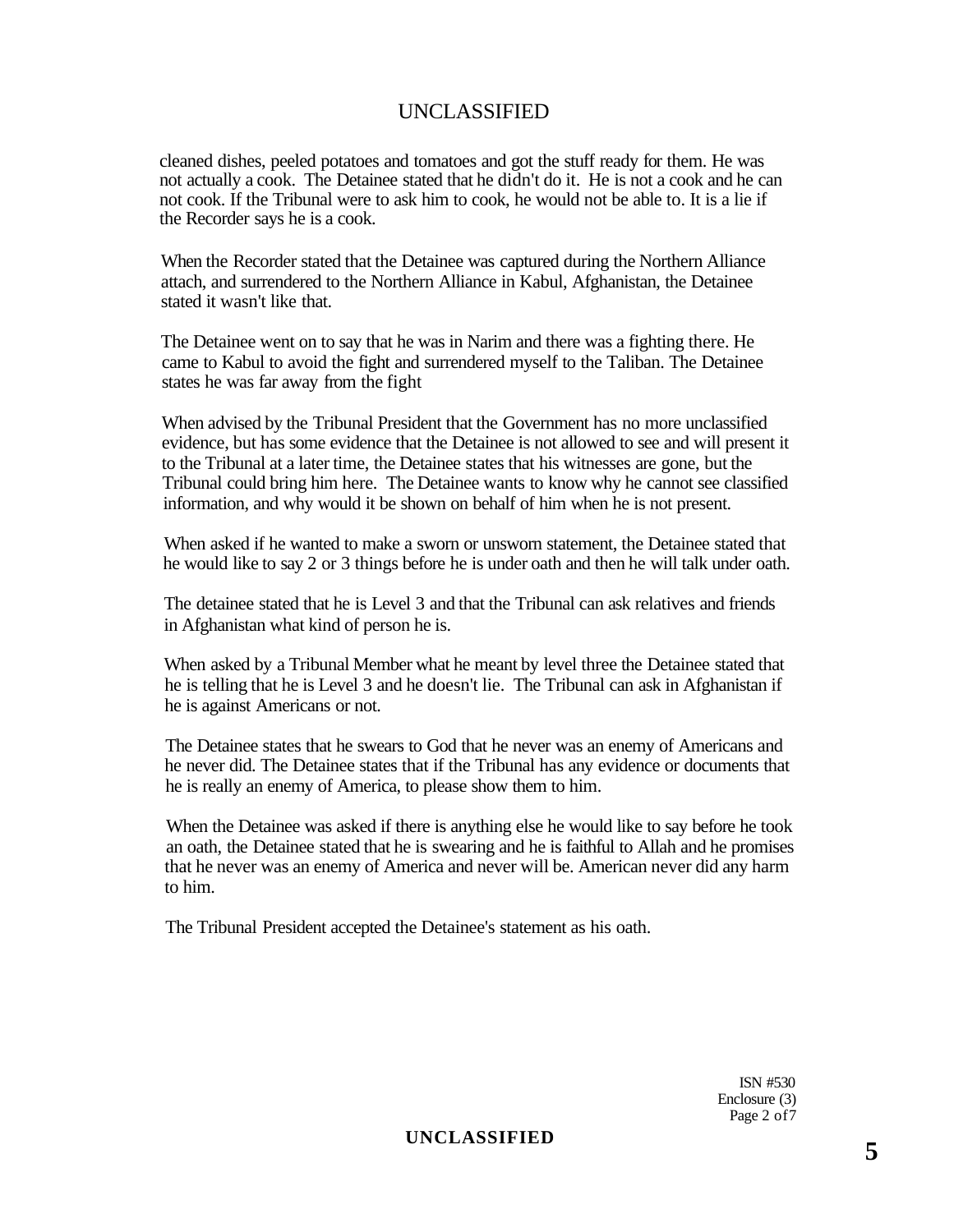### Summarized Sworn Detainee Statement

When advised by the Tribunal President that the Detainee could tell die Tribunal about whatever he wanted to tell them, the Detainee stated that before the Taliban, his father was buying sheep and the Detainee was helping him raise the sheep. After the Taliban came, he was at his house making bricks, and the Taliban made him go with them.

When the Taliban captured him, he was in another district making bricks and building houses. The Detainee states that the Tribunal President can ask "inaudible" because he knew that the Detainee was just making bricks and building a house when the Taliban captured and took him.

The Detainee stated that is what happened to him.

When asked if there was anything else the Detainee wanted to tell the Tribunal, he asked what they wanted him to tell them.

### Summarized Answers in Response to Questions by the Tribunal Members

- Q. Why did you go with the Taliban when they came to you?
- A, The Detainee states that he was grocery shopping close to his house and the Taliban was drafting people. While he was in the store, the Taliban came and asked for him. When he stated his identity, they put the sheet around his hands, tied them with the sheet and captured him.
- Q. And then what did they do?
- A. The Detainee states they then threw him in a car. They drove about an hour and then stopped at a house. They knocked on the door, the Detainee could not hear what was said, hut he assumed they asked for the Dad. When they knocked on the door, the kids came and they asked where their father was. In the meantime, the Detainee saw they were far away, and tried to escape. The Detainee jumped from the car. They came back, threw him back in the car and then took him to Kandahar. Another town *SANGIN* then to Kandahar, from Kandahar to Kabul then to Narim.
- Q. Were your hands tied the whole time?
- A. The Detainee states that until they reached Kandahar his hands were tied. After Kandahar, his hands were released.
- Q. What happened after that?

ISN #530 Enclosure (3) Page 3 of7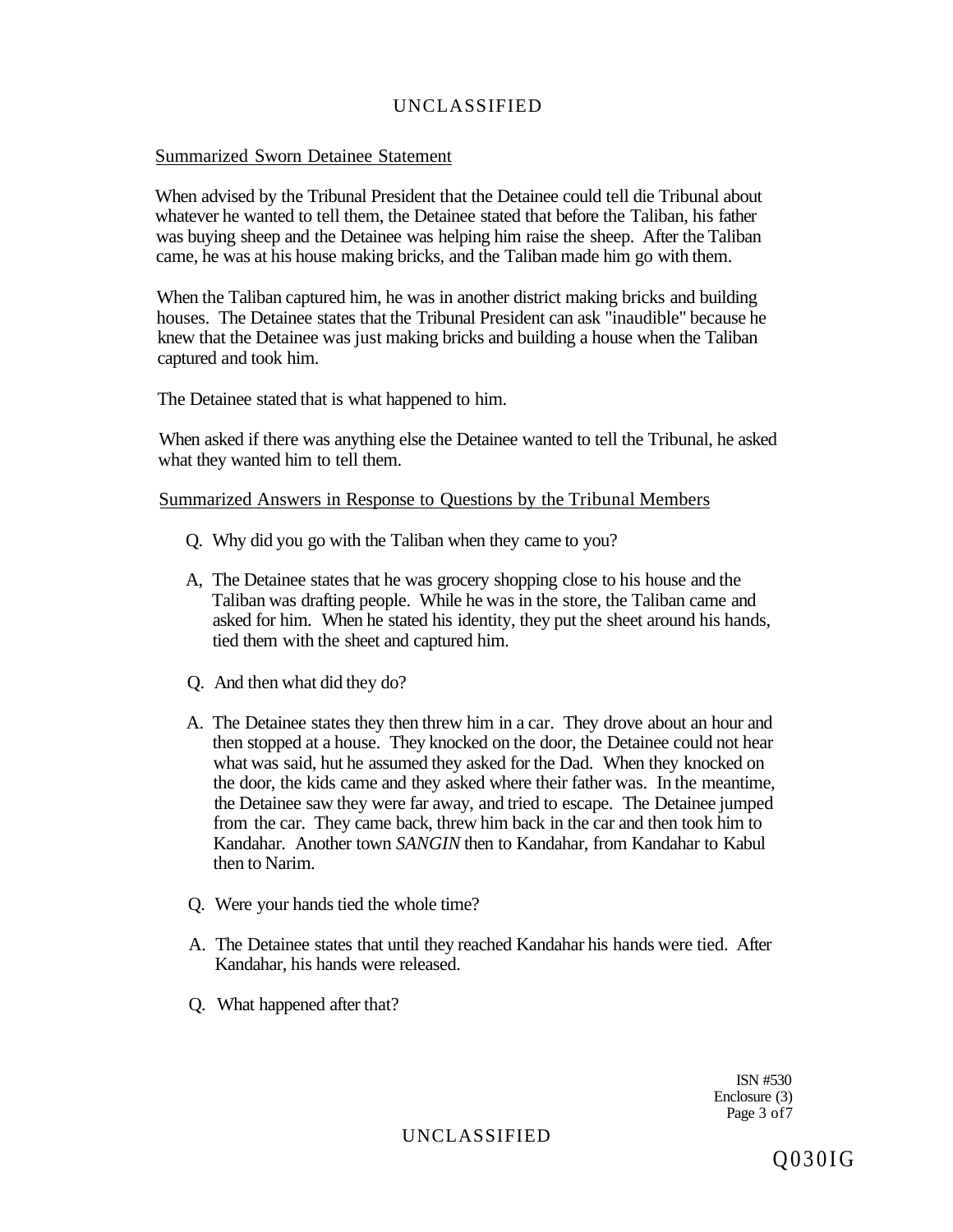- A. The Detainee states they spent 1 to 2 nights in Kandahar and then I to 2 nights in Kabul.
- Q. Were the guards with you all of the time?
- A. The Detainee states the guards were with him all the time. They didn't just give him to the driver and tell the driver to take him. There were 2 Taliban in the car with the Detainee.
- Q. Were they armed?
- A. The Detainee states, yes, they were armed.
- Q. If you had walked away from them, what do you think would have happened to you?
- A. The Detainee states that he was not familiar with the road and which way he was supposed to go. The Detainee states that he did not know his way back home.
- Q. Where did you go then?
- A. The Detainee states that they took him to Narim and that he spent 1 night on the way to Narim.
- Q. And then where?

A. The Detainee states that in Narim they were taken to the Taliban. For 10-15 days the Detainee just walked around doing nothing, but after that, they gave a Kalishnikov to each of the groups, the members. The Detainee stated that the Taliban asked people if they could shoot and fire the weapon. The Detainee stated that he told the Taliban that he was not familiar with the weapon and they gave him a job as an assistant cook.

- Q. Did they ever give you weapons training?
- A. The Detainee states that he did not receive weapons training. They asked if he knew how to use the Kalishnikov and he stated no. The Taliban then told him he would be the assistant cook, peeling potatoes and washing dishes and give the food to people.
- Q, Were there guards keeping you there at this time? Were there guards preventing you from leaving?
- A. The Detainee states that there were 2 guards from when he was captured at home to Kandahar. Then he got 2 more from Kandahar to Kabul and Narim. In Narim

ISN#530 Enclosure (3) Page 4 of?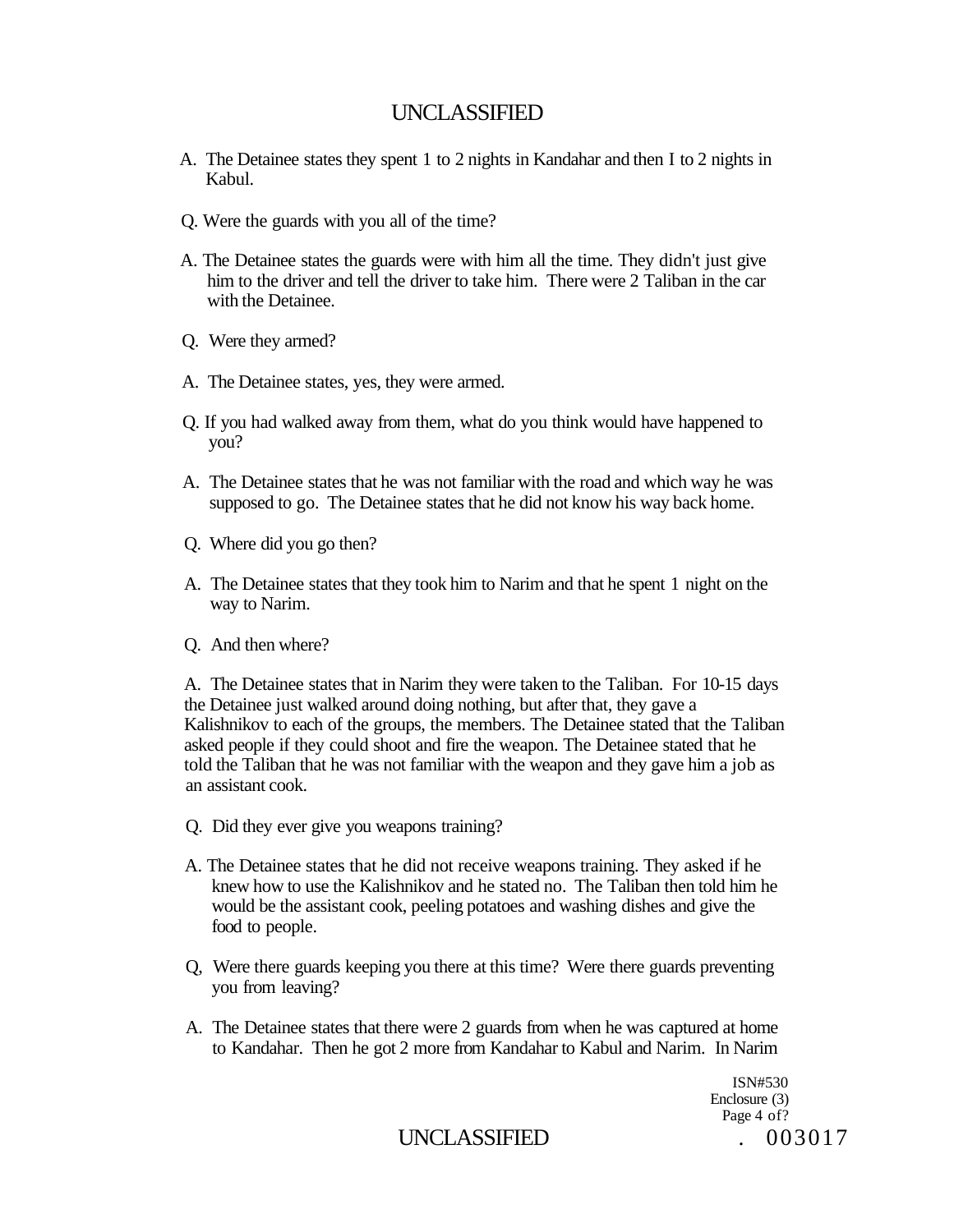the Detainee does not have special guards, but there is always a guard at the door outside the building.-

- Q. Did you try to leave at that point?
- A. The Detainee stated that he tried to leave. He asked people for directions to find out how to get home. He stated that he tried to escape and he did escape, but the Taliban had the chain up, They caught him and brought him back.
- Q. How long did you serve as the cook's assistant before you were captured?
- A. Detainee asks ifhe means the people from Kabul or the Taliban. The Detainee stated that when he escaped, the Taliban captured him, gave him 2 slaps on his face and put him in prison for 2 to 3 days.
- Q. How long were you a cook's assistant?
- A, The Detainee states that he was a cook's assistant for 1 *<sup>l</sup>A* months. There was a rumor that the Detainee put something in the food to try to kill all of the Taliban. So after 1 month, the Taliban didn't trust hira in the kitchen, so he could only take food to the other people. The Detainee was not allowed near the kitchen.
- Q. Dawd, do you have anything else you would like to tell this Tribunal?
- A. The Detainee stated he wants the Tribunal to pay attention to him and listen to him. The Tribunal can get information about him and find out about him. The Detainee stated that he believes he is innocent, but ifhe is guilty, the Tribunal can . keep him as long as they want. The Detainee stated that he is innocent and has already spent 2 *V2* years here and doesn't know why he is here.

The Detainee stated that it is very easy for the Tribunal to get information about him from Afghanistan. His house is very close. He states the Tribunal can go to his village in Afghanistan and ask what kind of person he is. The Detainee stated that he has never been a threat to the United States government and he never will. The Detainee stated mat ifhe is, the Tribunal can keep him injail 2 more years.

The Detainee stated that his name is Dawd Gul and that if he is kept for 2 more years, he will still be the same person he is today, and he will not change. The Detainee stated that ifhe is let go and goes home, there will still be no threat from Mm.

> ISN #530 Enclosure (3) Page 5 of7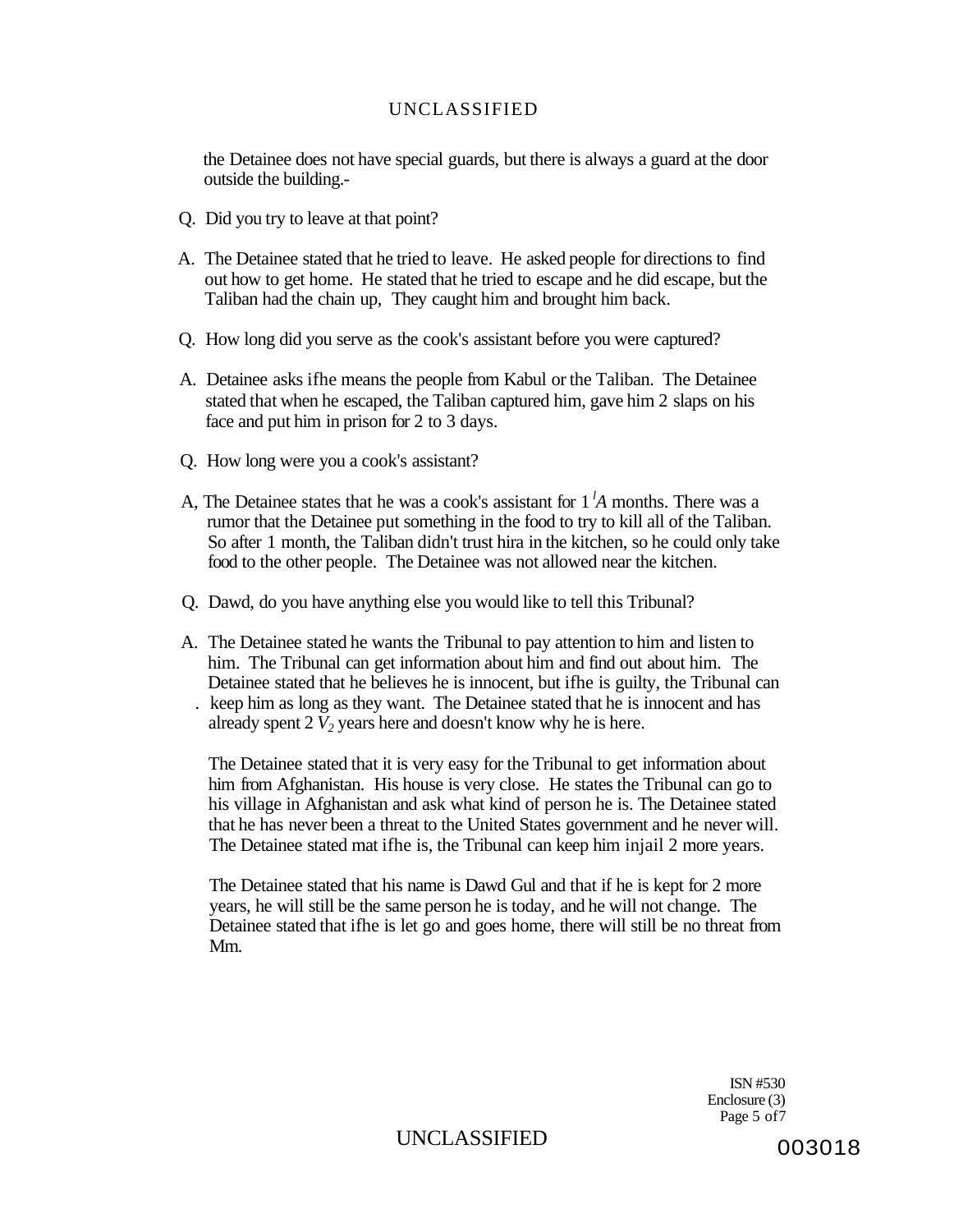### **Continuation of Summarized Sworn Detainee Statement**

When the Personal Representative was asked if he had any questions to ask of the Detainee and stated no, the Detainee stated that the Personal Representative could tell the Tribunal about the moral sentence he talked to him about

The Personal Representative stated that it was **a** lesson for him that the monkey was worth \$20.00 and the chain is worth \$100.00 and that can be interpreted as the Tribunal wishes.

The Detainee stated that the United States is wasting food and time on him, because he is not worth it.

The Detainee suited that the Tribunal had all the information about him at his house, and they have access to his file.

The Detainee asked die Tribunal President to look at him, to see his face and his body. Does he look like an enemy? Just look at the Detainee good, does he look like an enemy? Just see him. What kind of person do you see? The Detainee stated that if you believe that he helped or assisted the Taliban or he is considered an enemy combatant, it is not true. He stated that he did not help the Taliban.

When the Tribunal President was giving the Detainee instructions on the Tribunal decision, the Detainee asked if that would be determined now, and the President stated that the decision would be made after the classified hearing, review of evidence, deliberation and the decision would be sent to Washington, D.C.

The Detainee asked the Tribunal to look at his orange clothes. The Detainee stated mat the Tribunal can turn those black. The Detainee stated mat it is all in the Tribunal's hands. The Tribunal can accuse or believe the Detainee is an enemy combatant, Taliban or Al Quada. The Detainee stated that he is not Al Quada or enemy combatant. The Detainee stated that truthfully, he is not any of them.

> ISN #530 Enclosure (3) Page *6* of7

 $UNCLASSIFIED$   $n, in,$ 

0U3UIU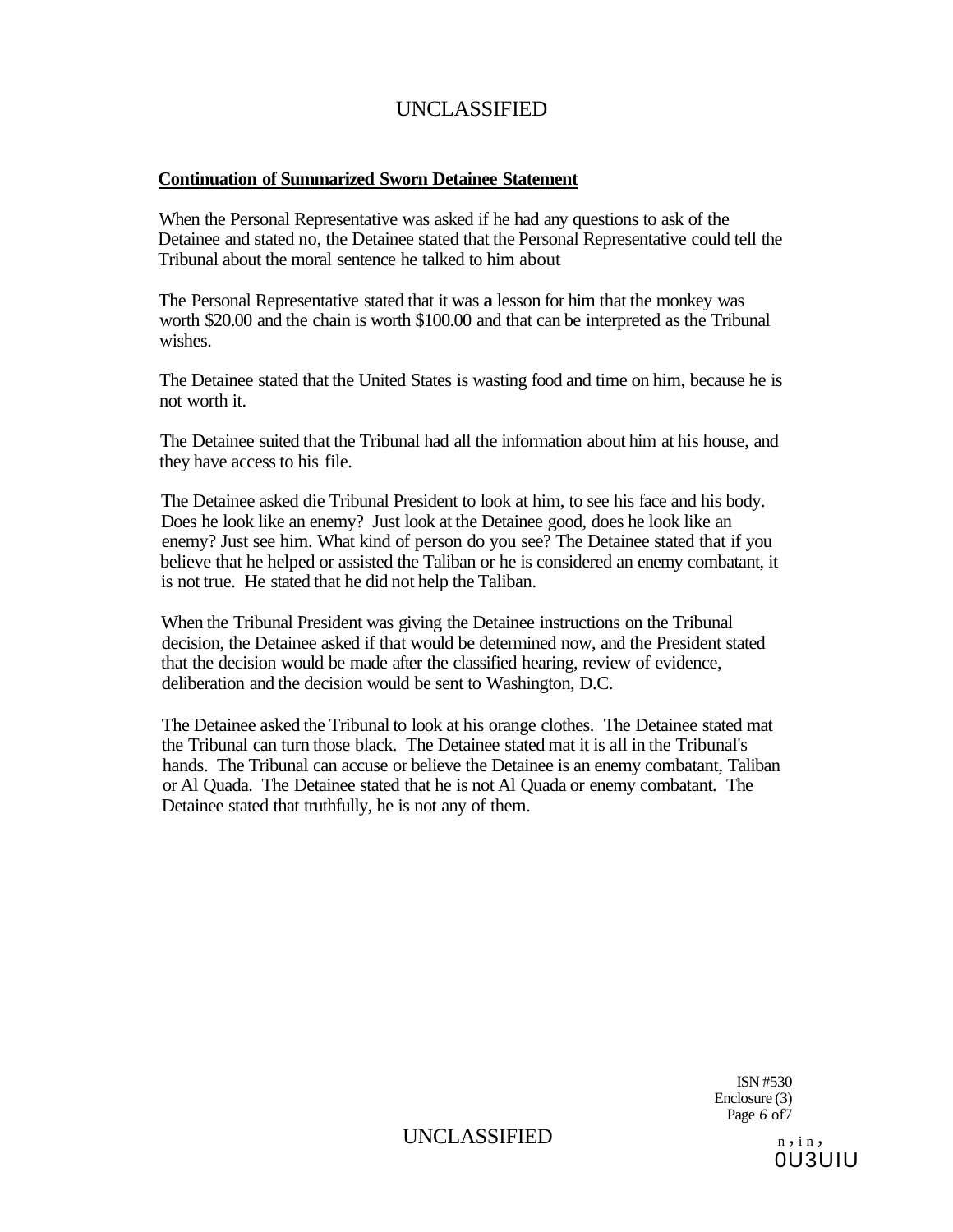# AUTHENTICATION

I certify the material contained in this transcript is a true and accurate summary of the testimony given during the proceedings.

| Col, USAF |  |
|-----------|--|
|           |  |
|           |  |
|           |  |
|           |  |

Tribunal President

ISN #530 Enclosure (3) Page 7 of 7

UNCLASSIFIED

003020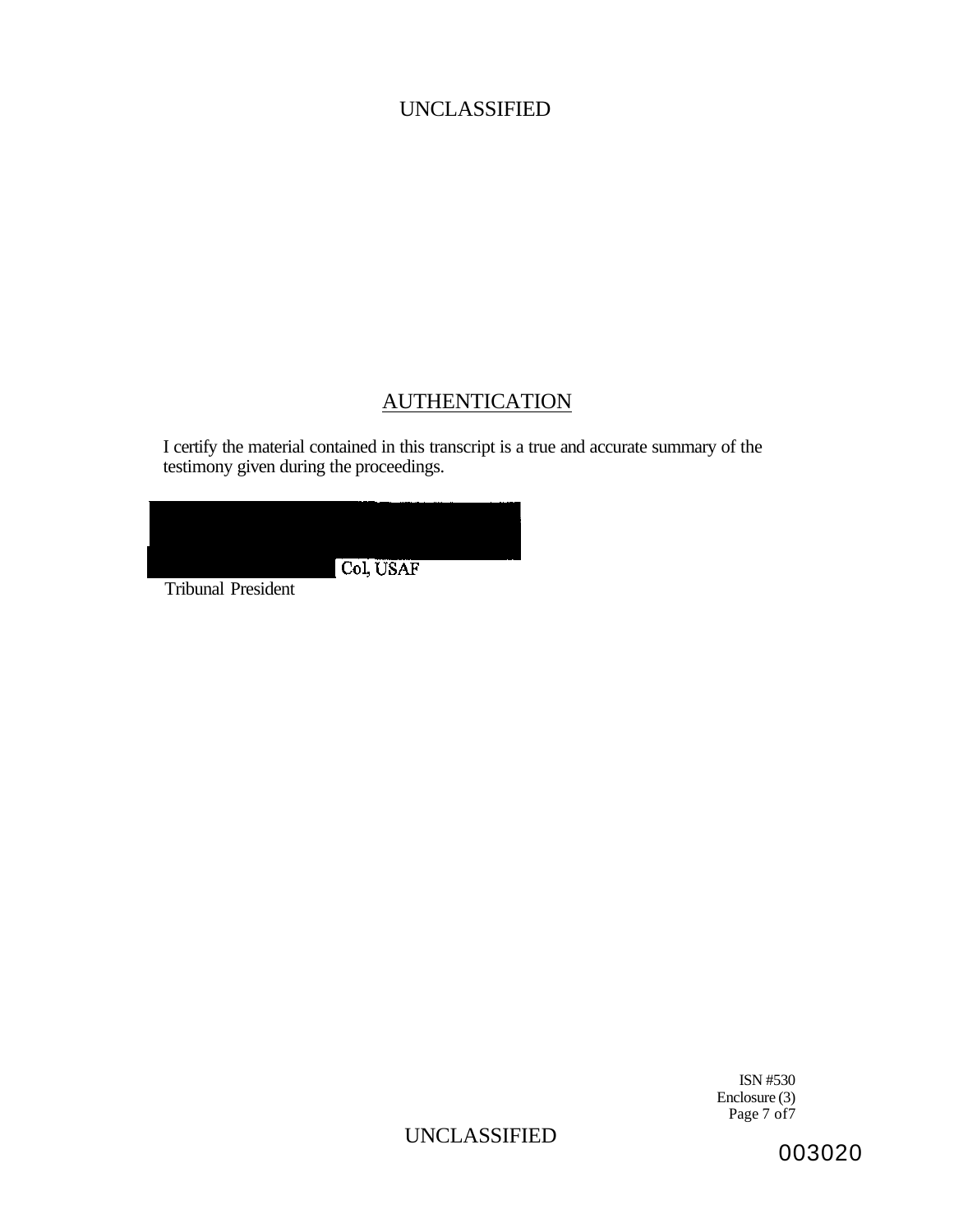#### **Summarized Sworn Detainee Statement**

When asked by the Tribunal President the detainee stated he understood the process and he did not have any questions.

When asked by the Tribunal President if he wanted to make a statement the detainee stated yes and provided his statement after electing to be sworn.

I have never committed a hostile act against the United States or its allies. I was never a part of or supported any forces while in Afghanistan or outside of Afghanistan that were hostile against the United States or its allies. I never carried any type of weapon, I never wore military clothing, and I never went to any training camp or fought. After 1 finished my training I went to Kabul. I was trying to leave Afghanistan from there. I discussed leaving Afghanistan with a few Afghanis and a Saudi man. The Saudi was a person that helps other people. The borders were closed and it was difficult to leave Afghanistan. This was after the death of the leader Masood on 9 September 2001. After the events of September 11<sup>th</sup> accusations were made against groups in Afghanistan, which made it more difficult for me to leave.

About me being a member of al-Qaida, that's wrong. This organization defies and goes against every value or principle I was raised with. I have never agreed with the way they interpret my religion, which is of peace and forgiveness. The fatwa's issued by my religious leaders go against the teachings of that organization. I have never participated, acted or was loyal to that organization.

I traveled to Afghanistan in the summer of 2001 to learn how to fight. This was three or four months prior to the events of September  $11<sup>m</sup>$  and before the American forces got there. While in Afghanistan, I planned on returning to my country prior to the events of September 1 I<sup>th</sup>. I began looking for a way to leave but ail the borders to Pakistan were closed. I was told by some of the villagers to start going toward the mountains. I also heard Masood's group was killing Arabs for revenge, so the mountains were my only escape.

The reason I began training was to learn to how to defend myself, When the gulf war began in 1991,1 had many relatives living in Kuwait. My family members were victims of that war. Some of them were killed and some were taken as prisoners of war. My remaining family members scattered and came to Saudi Arabia. At the end of 2000 the problems with Iraq began again. Saddam threatened to occupy Saudi Arabia and Kuwait. I felt the need to defend my country and family. 1 am also compelled by my religion to defend my family and country. There is no draft, reserves or voluntary military in Saudi Arabia. There are no camps where civilians can learn to defend themselves. I offered my services to the Saudi Arabian Navy for the chance to train, but never heard back from them. That's when I began my quest to find a place where I could learn to defend myself, and ended up in Afghanistan. My intensions were to go and train for a month or two and return to Saudi Arabia.

> ISN#516 Enclosure (3) Page 1 of6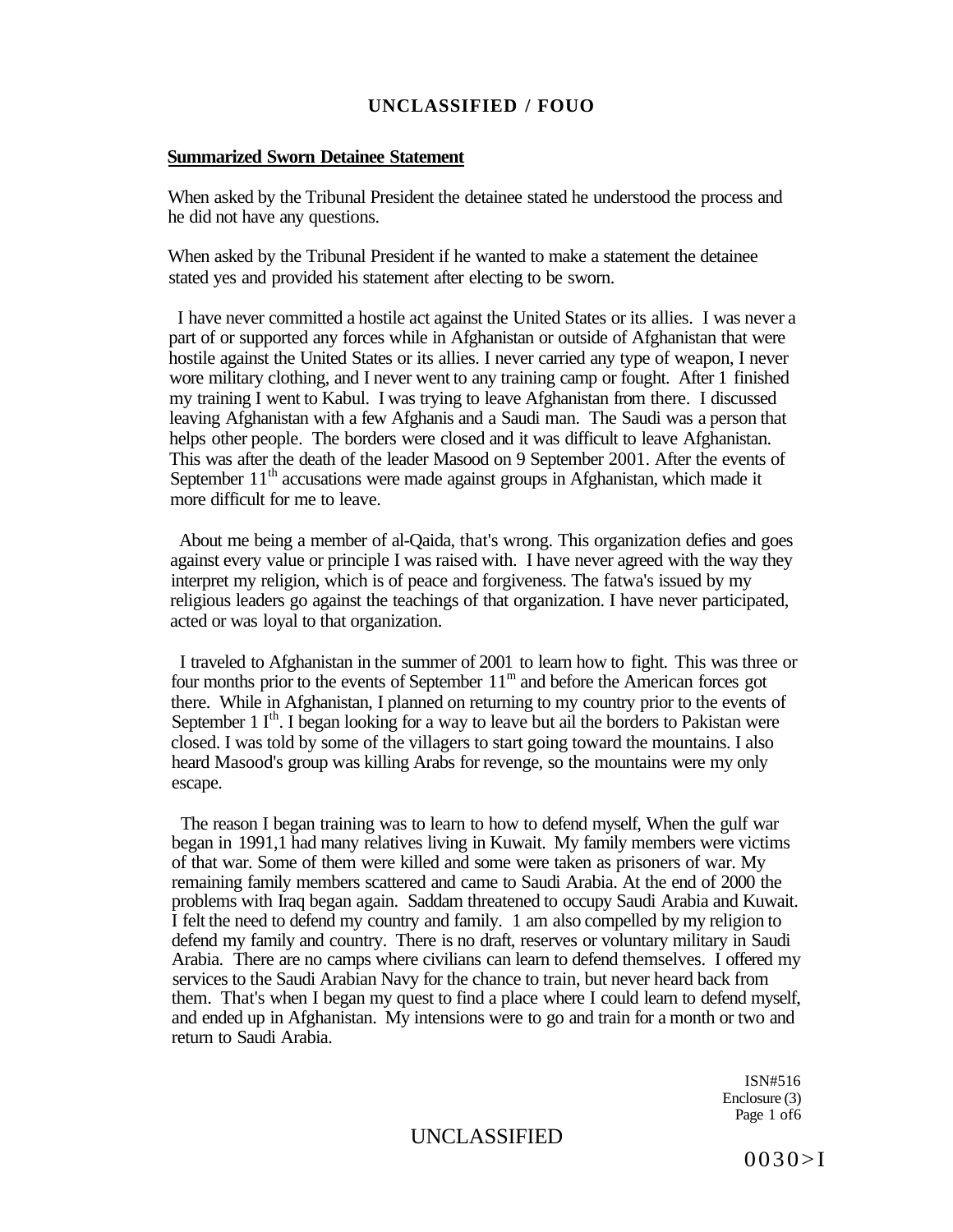My understanding of the training camp I attended in Afghanistan, is that it was a general camp not under any group or organizations control. I knew this because we were not allowed to talk about politics or religion. The Taliban had closed all the other camps with the exception of this one. The training camp was fiinded by Muslim charitable organizations that also ftinded schools, hospitals and orphanages. When I heard the name of the camp, it meant nothing to roe, because I had never heard of it before. This was the only camp for Arabs all the other camps were for Afghans.

During my slay at the camp I was trained on small arms, physical fitness, digging tunnels, constructing tents, mountain climbing, and walking through deserts. I never completed my training because I became ill. Every week I had to travel to Kandahar to receive medical treatment or 1 was at the camp hospital.

Regarding my stay at a safe house. The house I stayed at was affiliated with the camp I trained at. It was a guesthouse run by the camp. It was more profitable for me to stay there because it was free. I was sick at the time and the guesthouse was more comfortable and safer for me to stay at. It was also close to the hospital.

Regarding the al-Qaida member, Abu Zubair Al Haylee. I only met him once at a mosque called Al-Ghar. We spoke about me fighting for the Taliban. I made it clear to him, the fighting was between Muslims and it was against my religion to participate in such a fight. We spoke for about thirty minutes and I never saw him again.

I never met Usama Bin Laden I only saw him. It was outside the campgrounds on a desert road near the camp. He was in a car that past by me as I was washing my clothes at a well. The following day he spoke at the mosque in the camp. I did not attend because it was voluntary, I was sick and it gave me a chance to sleep. Also Usama Bin Laden is a radical with radical thoughts and I didn't want to be influenced by him.

The accusations of me participating in hostilities against the United Sates and the Northern Alliance are not true. I am not affiliated with any organization or group. I trained for personal reasons, to defend my family and myself. Also, the Northern Alliance is Muslims and it is against my religion to fight against them. I did not have any weapons, wear military attire or guard any checkpoints. 1 was in the mountains with a group of Arab civilians who fled the war. I got to the mountains with the help of an Afghan villager who said it was a safe place to go. We fled to the Mountains near the Pakistani border not the Tora Bora Mountains. I was with a group of civilians who were not armed or fighting. We made it through the Tora Bora Mountains before the fighting began.

My injuries were the result of random bombing not specific targets. We were in the Mountains with a Kuwaiti man who was affiliated with a Kuwaiti charity organization. He promised me we could cross the Pakistani borders to our embassy so we could go home. As we were making our way to the Pakistani border we came to a village and the bombing started. Some Afghanis told me, the people who bombed the village thought

> ISN #516 Enclosure (3) Page 2 of 6

### UNCLASSIFIED r<sub>n</sub><sup>n</sup></sup>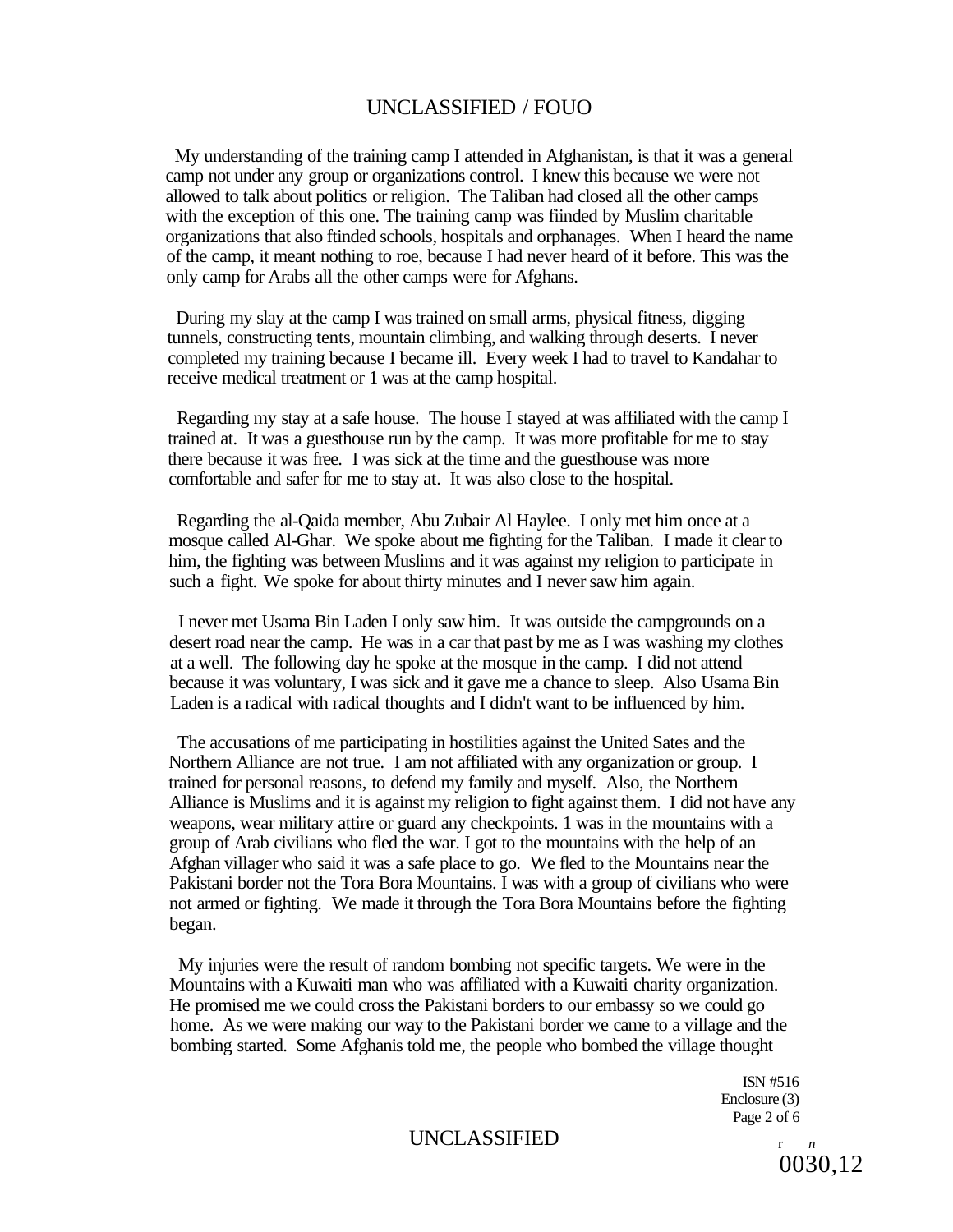there were fighters in the village. Sixty to seventy villagers were killed during the bombing. The bombings were occurring in all the mountains around Tora Bora. Forty of the Arabs with me were killed and twenty were injured. After I was injured, I went to the Northern Alliance for assistance. They treated me in their hospital in Jalalabad for a month and a half. The leader of the Northern Alliance in Jalalabad visited me twice and was helping me. They understood my situation and I asked them to take me to my embassy in Pakistan. They told me it would be difficult, so I asked them to release me to the American forces. I wanted the Americans to take me to my country or to one of its embassies. 1 was released to the Americans and taken to a base hi Bagram. I was in the wrong place at the wrong time.

### **Summarized Answers in Response to Questions by the Tribunal Members**

- Q. Where are you from in Saudi Arabia?
- A. From the east.
- Q. Which area?
- A. About fifty kilometers from Bahrain.
- Q. You spoke about your religion, which religion are you?
- A. Sunni,

Q. When you decided to train, you left your home in Saudi Arabia and you went to Afghanistan?

A. Do you mean directly?

Q, Tell me which way you went.

A. I left Daman by bus and went to Bahrain. I then flew to Karachi, then to Lahoor and then to Quetta. 1 then took a car to Kandahar.

Q. How did you hear about this training camp in Afghanistan?

A. He was asking at his mosque where he could get training and was told about this place.

Q. The mosque in Daman?

A. Yes.

Q. Did you use your own money to travel or did you get it from an organization?

ISN #516 Enclosure (3) Page 3 of 6

. 0030^3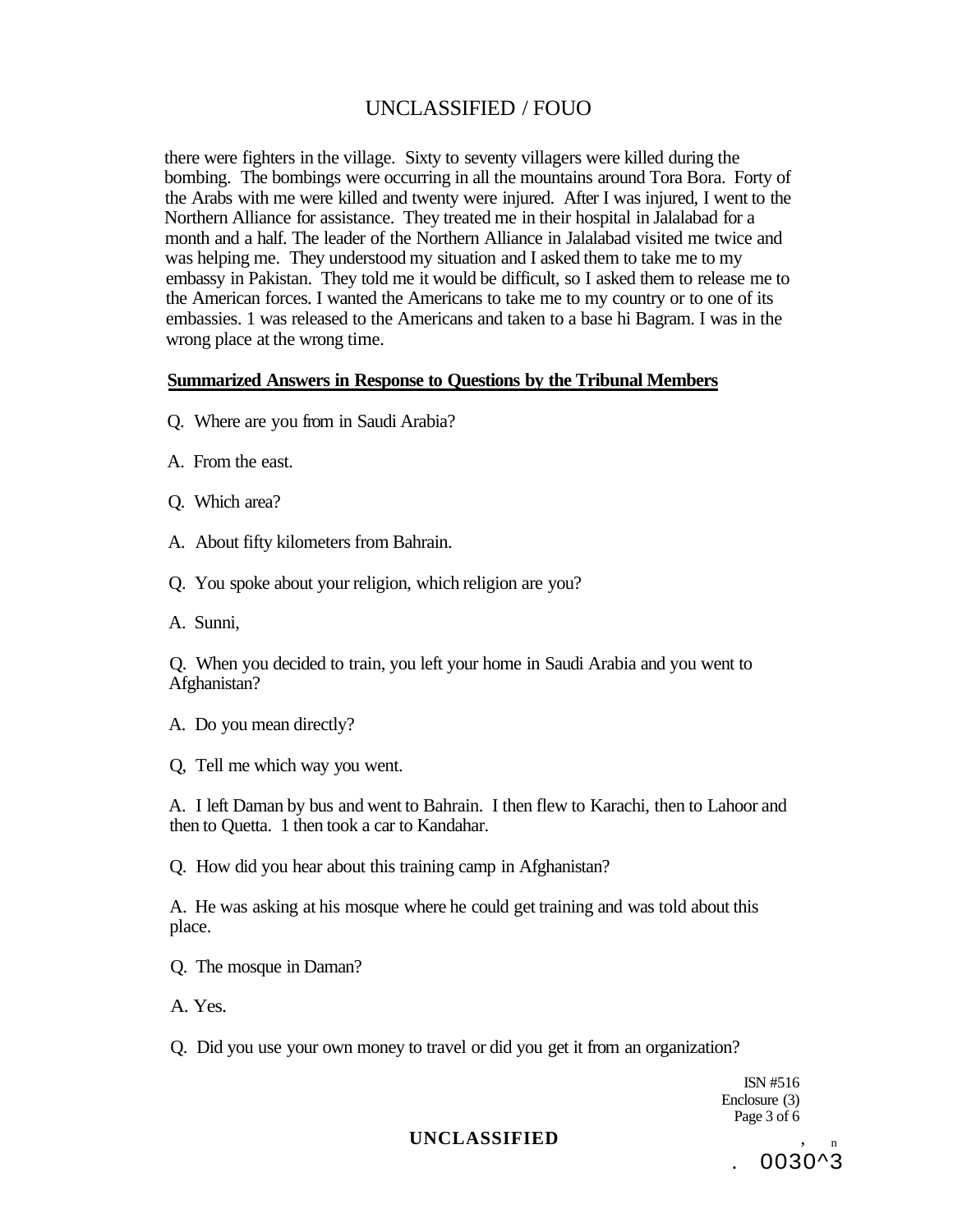A. Personal finances.

Q. What type of small arms training did you receive; can you be more specific?

A. Handgun, Kalashnikov and several rifles. I also received training on how to tell the distance between two points, how to tell time without a watch, and the direction of the wind.

Q. Do you remember the name of the camp?

A. AlFarouq.

Q. Are you familiar with al-Qaida and what they preach?

A. I have heard about them on the news and in the newspapers.

Q. Did your Imam in Daman ever issue a fatwa for a jihad?

A. No.

Q. You said the camp was funded by private organizations, was one of them al-Wafa or can you tell me who was funding it?

A. It was a charity-funded camp.

Q. So you could just go there? They would accept you or did you give them money or did you have to call ahead and make arrangements?

A. I spoke to one ofthe Imams and they gave me the address. I was given a phone number and the man told me to meet him in Mecca. The person in Mecca told me about the camp and how it ran. I told him what I wanted from the training. I was given the address of a person in Lahoor.

Q. Did you know the man in Mecca; was he a stranger?

A, I got the name from my Imam.

Q. Were you injured in Tora Bora?

A. Outside Tora Bora on the outskirts of a village.

Q. Were you injured by a plane?

A. Just bombing from the sky.

ISN#516 Enclosure (3) Page 4 of *6*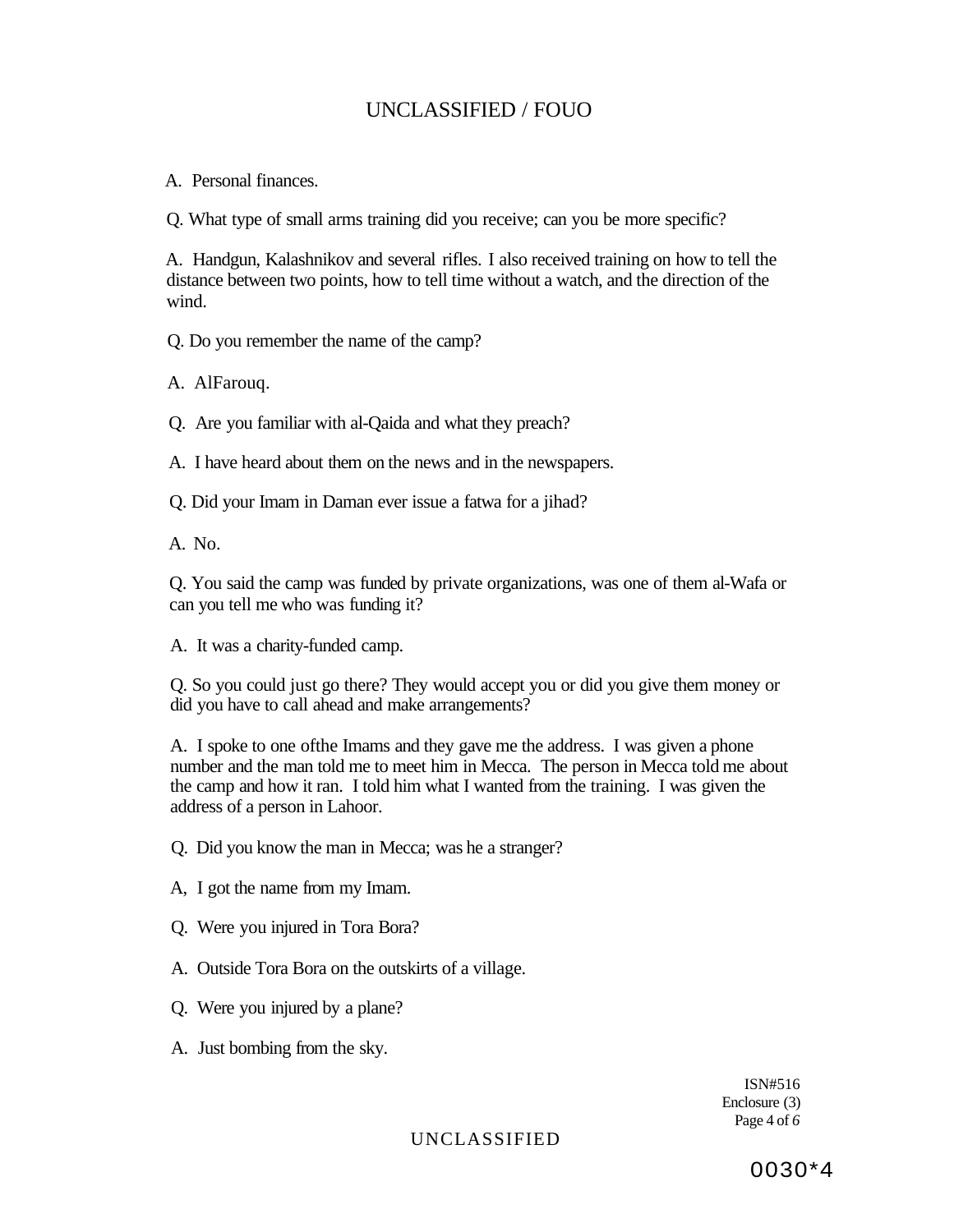- Q. What was the extent of your injuries?
- A. My entire leg and stomach.
- Q. What is your occupation?
- A. I am a government employee of a charitable organization,
- Q. What is the name of the charitable organization?
- A. IIRO, International Islam Relief Organization.
- Q. How long did you work for IIRO?
- A. I was still in training, so just a few months.
- Q. What did you do before that?
- A. Teaching and working at my father's car dealership.
- Q. When you were trying to get out of Afghanistan what organization did you represent?
- A. A Kuwaiti organization, I don't know the name.
- Q. Was this organization suppose to help people get out of Afghanistan?

A. I was part of the organization, I was in Afghanistan to help the people in need. I left my charity work and was just trying to leave.

- Q. Do you have any other evidence to present to this Tribunal?
- A. No.
- Q. Personal Representative do you have any other evidence to present to this Tribunal?
- A. No.

ISN#516 Enclosure (3) Page 5 of6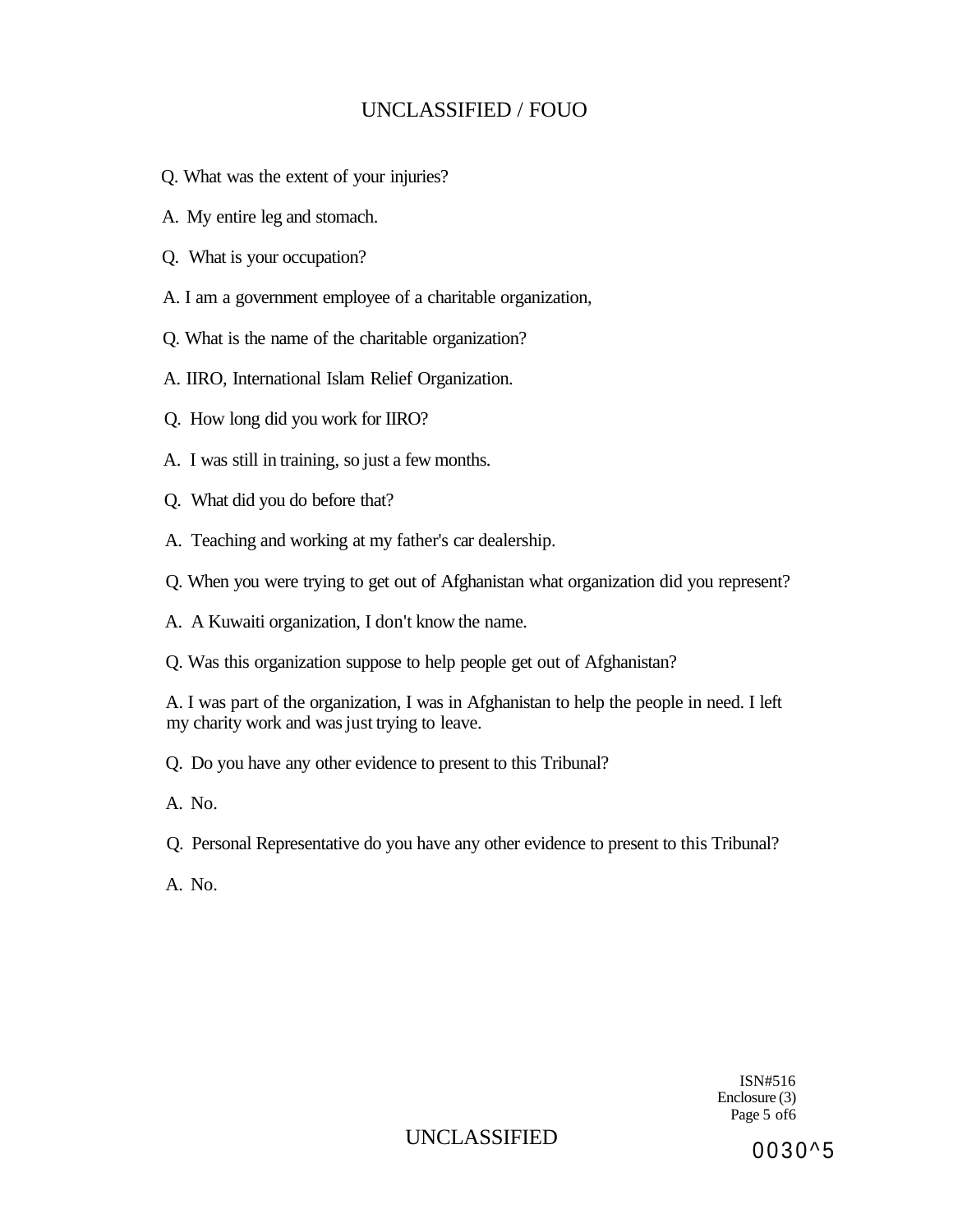# **AUTHENTICATION**

I certify the material contained in this transcript is a true and accurate summary of the testimony given during the proceedings.



Tribunal President

ISN#516 Enclosure (3) Page 6 of 6

UNCLASSIFIED

0030^fi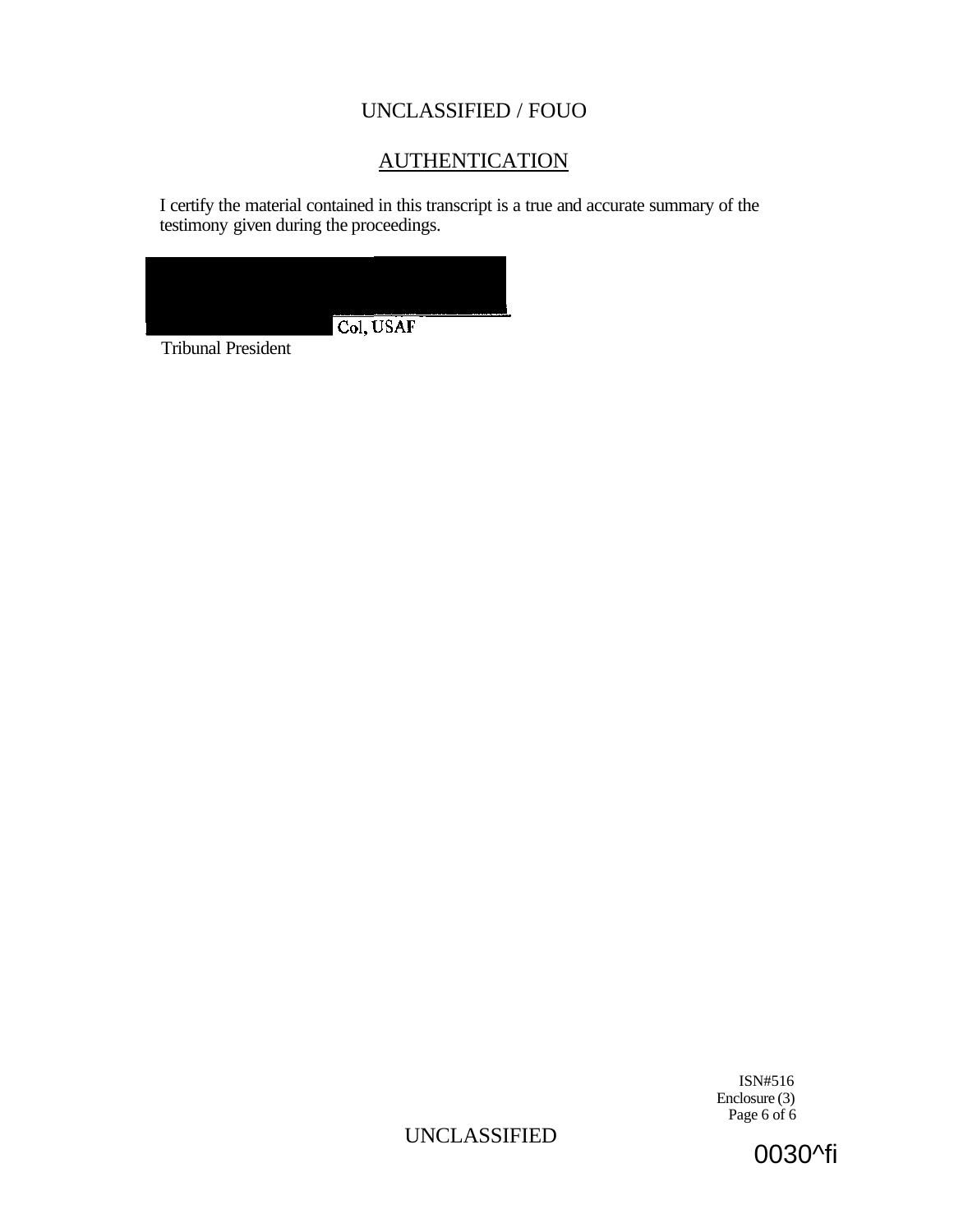#### **Summarized Sworn Detainee Statement**

[While administering the Oath to the Personnel Representative, the detainee interrupted and stated that he didn't understand the wording used by the translator. The translator again described to the Detainee the swearing in process of the Tribunal team and the Personnel Representative.]

[When the Tribunal President stated for the Record that the Recorder, Reporter and Translator had previously been sworn, the detainee interrupted and asked what the Recorder was. The President asked the Translator to explain the role to the Detainee.]

When asked by the Tribunal President if the detainee understood the CSRT process, the detainee stated, "No I don't."

When asked by the Tribunal President if the detainee had any questions concerning the Tribunal process the Detainee answered: "I will see what you ask me, and according to that I will answer."

The Tribunal President asked the Detainee what parts of the Tribunal process did he not understand.

Detainee: "I am not literate and don't understand what you mean when you say 'process.' I need you to breakdown what you mean by process because I don't understand the word, I haven't gone to school."

Tribunal President: "If you have a question about the process as we go along you may ask it and we will answer it."

[The Detainee then asked the Translator to clarify what the Tribunal President meant about asking questions. The Translator explained to the Detainee that if during the Tribunal the Detainee had any questions, the Detainee could ask the question and the Tribunal President would answer the question.]

Detainee: "Okay."

The Tribunal President then asked if the detainee wanted to make a statement

Detainee: "Yes."

The detainee then began giving his statement and testified essentially as follows:

Only one of the charges against me is the true. The others are not. If you say they are, show me the proof. [The Personnel Representative interrupted after the Detainee made his comment and stated, "I want to reiterate what we talked about in our

> ISN #496 Enclosure (3) Page 1 of9

### **UNCLASSIFIED / FOUO**

0030^/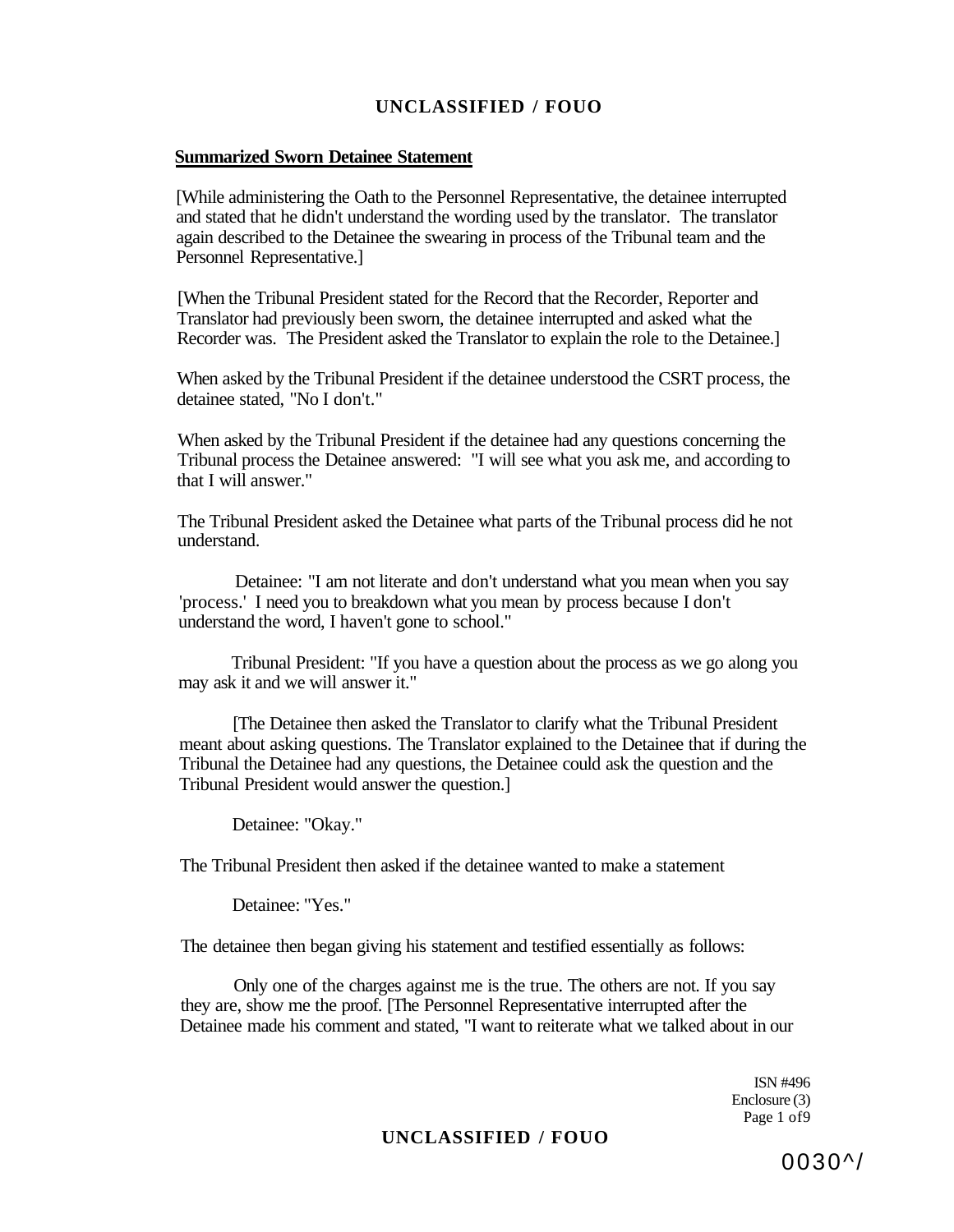interview. This Tribunal is the part where you can talk to the Tribunal members who have not talked to you yet."]

Detainee: "I want to talk to the Tribunal members." [The Personnel Representative told the Detainee; "This is not the time for asking questions or asking the Tribunal members to provide you with reasons, this is the time for you to provide the {information to} Tribunal members."]

Detainee: "I understand, I am sorry that I am illiterate and don't know. Sorry."

Personnel Representative: "That is what I am here to help out with. Do you want to go through this point-by- point very quickly?"

Detainee: "Yes."

Tribunal President (to the Detainee): "Let me clarify. This is the time you may talk to us if you want. You don't have to say anything to us at all if you don't want.

Detainee: "I want to talk."

Tribunal President: "It's totally up to you."

[The Detainee then indicated he wanted to make his statement under oath and was sworn by the Recorder. He continued his statement essentially as follows]:

Before I start, I was never part of nor have I seen the Taliban. I told everything to my interrogator. I was a poor person in my country and I was running away from the Taliban. You stated I was protecting the Taliban and was working with them. Who has seen me working with them? I was nobody over there. It is hard for me to believe you have any witnesses that will say I worked for the Taliban. If you have someone who says 1 worked with the Taliban from mat Region, then bring me that person. Secondly, I have never held any weapons in my hands or fought against anyone. I have never been injured. I haven't even had a needle in my body. I am trying to answer the allegations against me. What was the third allegation? [The Personnel Representative responded to the Detainee: "You were placed in charge of the Taliban office and you worked as Chief of the Taliban office."]

[The Detainee continued his statement]:

I was never in charge, I have never been there, and I have never worked for them. I have already told you the story, and I will tell you again. I was poor. I left my bouse to look for work. I went to work in the hotel I had in Jalalabad, Afghanistan. I had a partner in the business and a helper. The helper was in training. My partner and I had a dispute over this trainee. My partner told me he wasn't going to do business with me

> ISN #496 Enclosure (3) Page 2 of 9

### $UNCLASSIFIED / FOUO$  n n, y, y,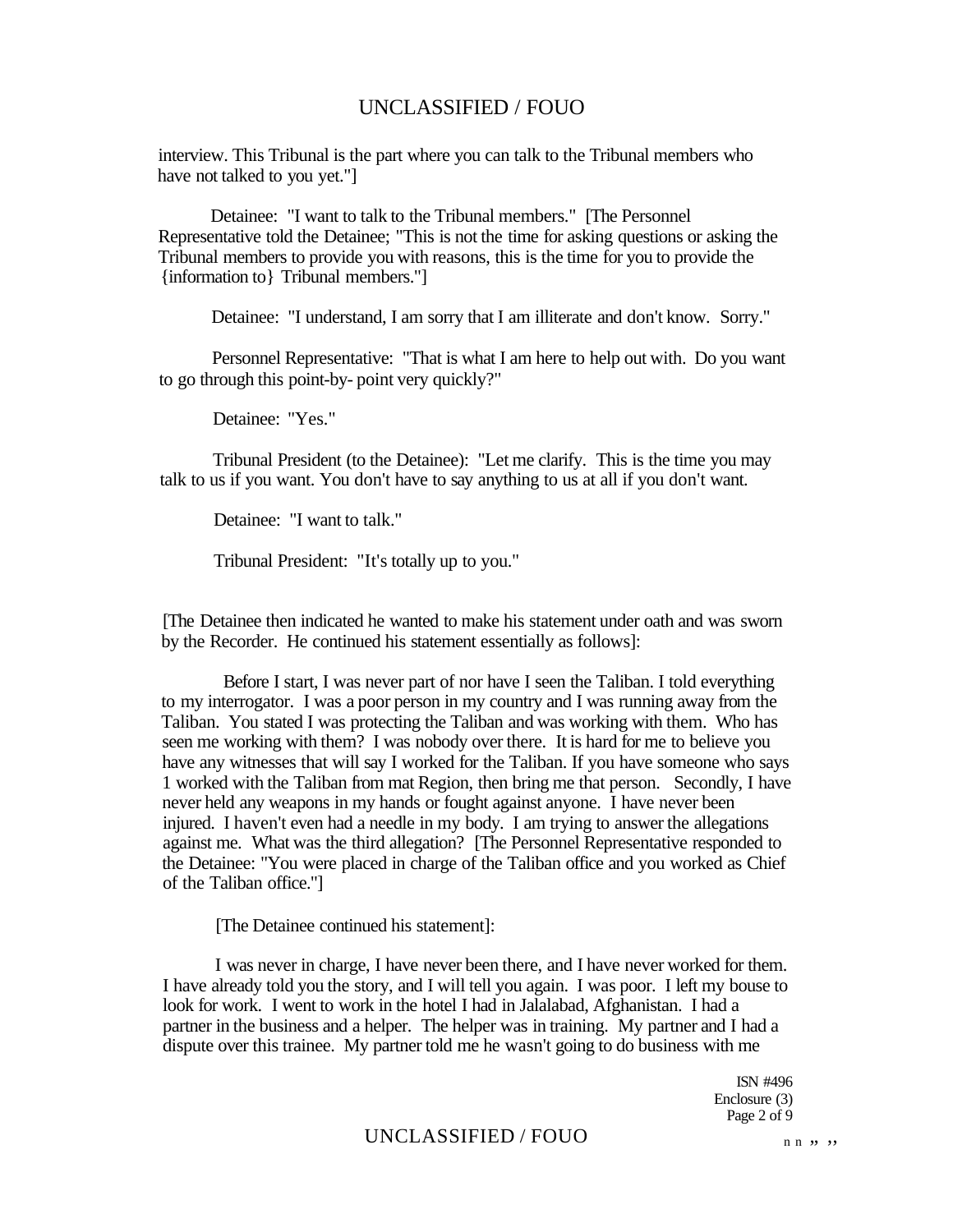anymore. He was going to sell the property, take his share of the money, and get out You asked me for evidence regarding this. You swore me in the name of Allah that I will tell the truth and now there is no one who will witness this for me from Afghanistan. No one wants to go through all the trouble to here. I don't have a witness here or anyone to testify for me. The only thing I have is my word. I can give you an address and you can contact and verify everything from the people that came out to the house. You tell me it is impossible for me to bring in a witness from Afghanistan. You can call a neighbor and verify that I had a business and was working over there. For example, if you call my neighbors they will tell you 1 was selling sandals, then that will prove I was right

I will tell the real story now. For almost two years I was in the hotel business. At the intersection called Palashi. My business was across from the customs door. There was a guy named AH Jahn that worked in the customs office. Other Taliban officials that worked there came to our hotel and eat. Ali Jahn told me he was my countryman from the North. We got acquainted when he came to get food for his guests. When my partner and I got in a dispute over the hotel, my partner told me he was going to sell everything and split the proceeds. 1 asked him not to sell everything. We had been here for two years and had spent a lot of money on the hotel. I ask him to make a deal. I asked Ali Jahn's advice about what to do with the business. Ali Jahn said not to sell everything at once. We should first find out what the prices were and continue from mere.

[The Translator clarified that a "hotel" actually refers to what Americans would call a restaurant]

Based on the prices, my partner would give me money. I could then go home, take care of business there, then come back and get the rest of my money. My partner said he would sell everything at the original purchase price, not the used price. I told my partner it was hard for me here because I didn't know anyone. My partner told me he was going to find another partner for me. My partner found someone from the customs office. I made a list of everything; it was worth about three hundred and seventy or three hundred and eighty thousand in Afghani money. My new partner gave me half the money and told me to continue working at the hotel. He didn't know anything about running the business. There were businesses across from us that would fry things in a big bowl. For one kilo ofmeat, they would profit one hundred thousand Afghani rupies. *I*  decided 1 was also going to use a big bowl to fry things. The other businesses got angry when they saw 1 was using their idea. They thought I was going to take all of their business. If I started the business the way I had planned, I would have sold one hundred kilos of meat each day, which would have been equivalent to one hundred thousand Afghanis. About one hundred dollars per week. The person working with me was my handyman. As I was trying to start this business, the handyman disappeared. I went after him and crossed the Torhan Boarder, which is between Pakistan and Afghanistan. I went to Pashwar and looked for him for a week. When I couldn't find him, I came back. That was the main road and next to the main road was the sidewalk and next to the sidewalk was the customs office.

> ISN #496 Enclosure (3) Page 3 of9

### UNCLASSIFIED / FOUO  $(1030^{\circ})$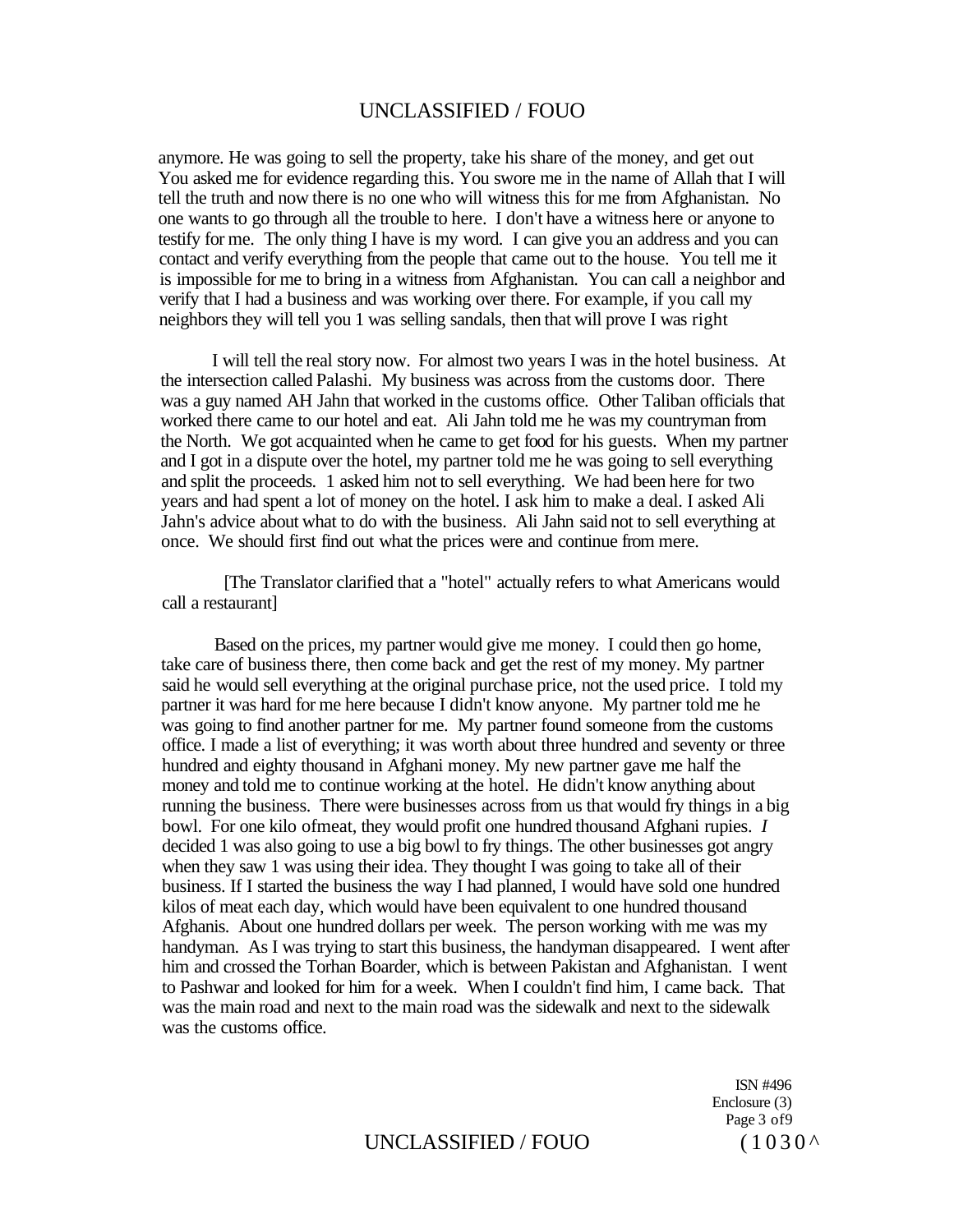[A Tribunal member interjected: "For the purpose of the record, the Detainee was describing the layout of the land he was drawing a picture on the floor for the benefit of the Tribunal members. He was explaining his business location in reference to the sidewalk.]

[The Detainee continued]: I swore and promised I would tell you the truth. If I am not a criminal and I haven't committed any crimes, why are my hands handcuffed? In Afghanistan, there are people who will sell people for money. They use the name boss and whatever name they used to hand me over; you will find out why. This is my true story and I am going to tell it. When I came back all the other shops joined in filed a claim against me at City Hall. The government closed my business. Joining the Taliban is very hard. The shops around me looted al! my goods from my business. They told each other 1 had skipped town. I contacted the security office and reported the incident. The shop owners went to the Security Commander with their families and stated they had not looted my store. They told the Commander the Taliban ruined my business. Each shopkeeper admitted they had taken one or two items from my shop. They told the Commander they were safeguarding the items until I got back. The shopkeepers also said if they had to go to prison for this, then their wives and children would be left alone without income. The Commander told me and the other people in the dispute to resolve our issues amongst ourselves, wasn't going to do anything about it. After a month of trying to resolve this, I hadn't got anything back from them. It was the month of Ramadan and I didn't have any money to buy food. My two years of hard work and effort went to waste. I went back to Ali Jahn and told him the story. My new partner said because I opened an illegal business, I should give him his money back. Another person told my partner I was a poor guy and that he wouldn't be able to get anything from me. They gave me a job in the customs office as a laborer so I could pay my partner back. I was sponsored by another person, so I could work at the customs office. My other partner was involved in security and told them I was a good guy and to do business with. Ali Jahn assured them I was okay to work with. I was a laborer for six or seven months. One of my friends took the money I earned and paid the people I owed. It was hard work. I got depressed every day. I ended up getting sick. After four months my partner gave me some of my money back and told me to keep it for myself. In those last four months I collected about nine to fifteen thousand dollars (inaudible). I was sad and went to Mazar-e-Sharif without permission from Ali Jahn. I owed a lot of people in Mazar and where I am from. I decided I would stay in Mazar and work.

After saving money I planned to return to my village. I rented a little shopping space near an intersection under an apartment complex. I would buy pairs of sandals and sell them in my shop. I had customers who purchased sandals from me everyday. I never earned less than five hundred thousand a day and sometimes earned up to fifteen hundred thousand a day. I would buy forty dozen and I would make a hundred thousand per dozen for the sandals I sold. I was sitting with some friends when a couple of Talibs showed up. They asked me where I was from and what type of business I was doing. I was surprised and suspicious. I wondered why he was so kind and why he asked me what I was doing and how was my business? I thought maybe he had seen me someplace

> ISNS496 Enclosure (3) Page 4 of 9

### UNCLASSIFIED / FOUO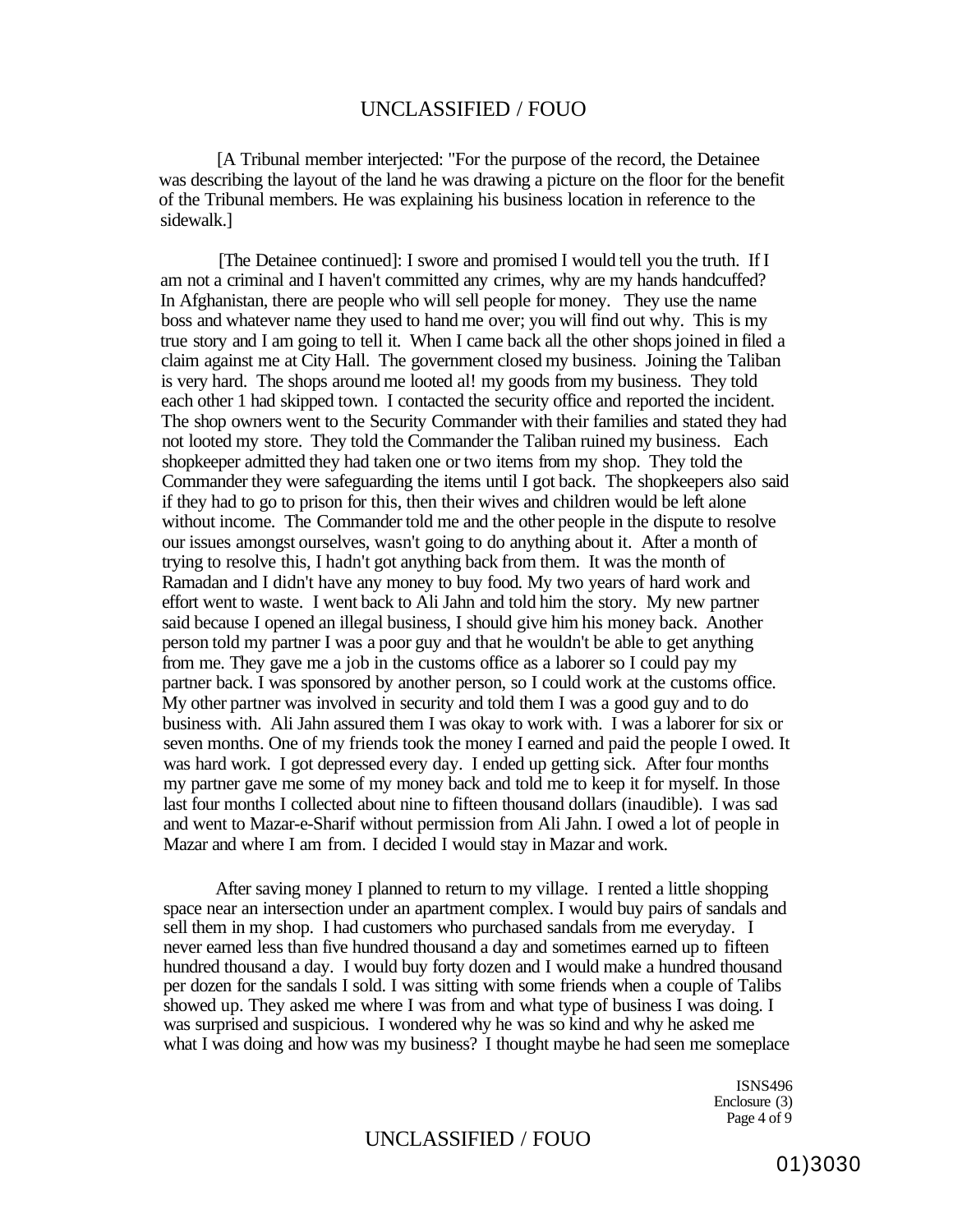before. I was very excited to go back to my village. I had collected some money and I could pay back some of the people I owed. He asked me if I had worked in any other providence of Afghanistan? And, what kind of work had I done? I was surprised by his questions.

[Tribunal member]: I don't understand. Who came and asked him these questions?

[Detainee]: The Talibs came in and asked him the questions. One of the Talibs took a letter out of their pocket and asked me to read it. The letter said to report to the First Regional Intelligence Office as soon as possible. I was afraid after 1 read the letter. I told them to wait a minute. I wanted to tell my friends and take care of my business before I left. They told me I had to leave now. I told the interrogators this the first time I spoke with them. For some reason, the interrogators misunderstood what I told them. I have told you the true story. When I got in the taxi with them to leave, they asked me if I knew Ali Jahn? When I got to the office, they told another person to take me underground. It was a two-story building with a basement. When they took me downstairs, one side of the floor was covered in dirt and the other side was covered with empty bullet shells. They left me there alone for a long time in the dark. After dark, the recorder (the person who puts names in the book) finally showed up. They told me thenboss was "pissed off' with me. I was told to talk or I was going to get beat up. I told them to take me upstairs to talk to the boss. He told me he would take me to the boss but I had to promise not to try and leave. I was very young at the time and I didn't have a beard. I was a pretty boy. Ali Jahn had come from Jalalabad to Mazar-e-Sharif. They were all gathered around and he asked me why I skipped out on him after they had sponsored me. I said I was sick and missed my family. They told me they were going to beat me up and send me to Jalalabad to court. I told them I made a mistake and asked what I could do? For one year I had to work as a chef and take care of the people in that building.

[Tribunal member]: In Mazar-e-Sharif?

Detainee: Yes. Ali Jahn told me he was fired from the customs office for trusting everyone. Ali Jahn came to Mazar-e-Sharif and got ajob working in intelligence. The next day I would begin working as a chef and servant. Whenever I left the office they would follow me or send a soldier with me. I believe I was there a month and a half before Ramadan.

[The translator asks the Detainee to clarify his last statement}

[Detainee]: I was in Mazar-e-Sharif with Ali Jahn for about a month or month and a half. I didn't stay there very long you can verify that. During Ramadan, Ali Jahn told me he was leaving for fifteen days and I had to stay. I didn't know it, but Ali Jahn had taken a bribe from someone. A few days after Ali Jahn left, people from the Intelligence came and arrested everyone. They took us to the InfelHgence office. I don't

> ISN #496 Enclosure (3) Page 5 of9

### UNCLASSIFIED / FOUO

(J03U3I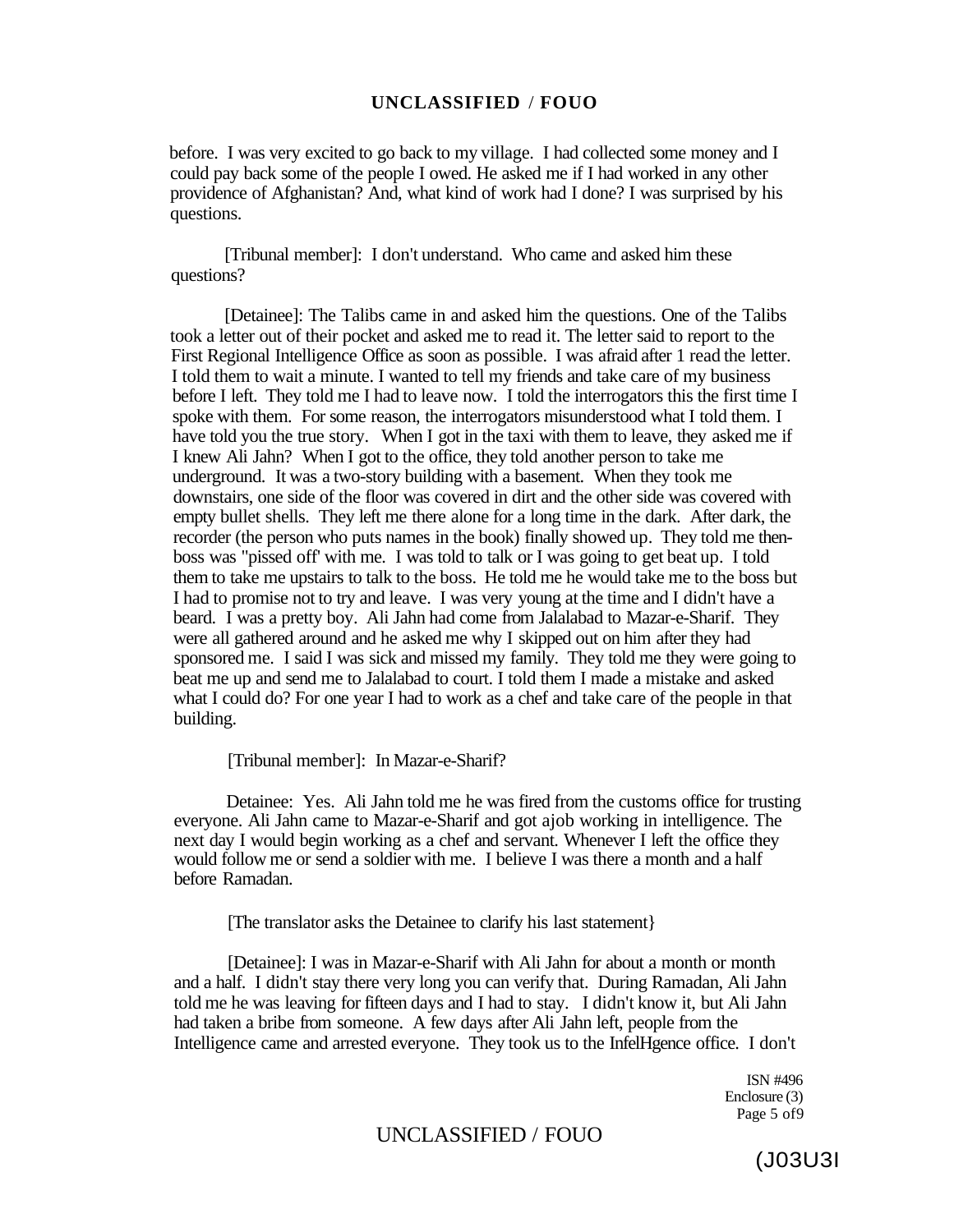know what happen to everyone else, but I was put in a separate room. The next day they asked me what I was doing there? They asked me if I was Taliban? I told them no. They asked if I was a murrah and if I had read the books? I told them no. They asked if I wasn't Taliban or murrah, what was I doing here? They told me I didn't have enough of a beard and that I was a pretty boy. That night, I told them I was Ali Jahn's friend, but I didn't tell them what kind of friend I was. I have never said this to anyone before. They asked me if I knew why I was here? I replied no. In Afghanistan, they ask your name, where you were, and what you did? They told me I was arrested and would have to go to court because Ali Jahn had taken bribes from people. I said to myself, "god what is going on, I went from the dripping to the running water." They kept me with the intelligence officer three days before moving me to a different location. They told me to cooperate and wanted me to work for them. If I didn't they told me I would have to go to court. I asked them what kind of friendship or cooperation did they want? They wanted me to lake care of their friends and prepare food and cleanup. I told them I would do this instead of going to court. I was young and they were looking for boys like me and paid good money. When fighting broke out in Sanchara my brothers came to Mazar-e-Sharif with their camels. In Khamerabahn we rented a house in the Taliban area from Agi Ader Reckman. When my boss saw ray brother and nephew, who are both young and pretty boys, my boss asked me who they were and why are they here? I am telling you this very hesitantly and this is something that has to be kept a secret because this is a shame in the Afghan culture to disclose this type of information. There were no other motives or anything else going on besides what I am telling you.

I'm not Hadi, I am not a professor and I am not educated. I am just an ordinary person. They gave me a free place to live. After they saw my brother and nephew, they were even more interested in us and asked us to come back and forth to the office. The house we were staying in had lots of rooms with sealed locks. Those locks were checked on a daily basis to ensure they had not been opened. The houses use to belong to the Afghani Army who opposed the Taliban. When the Afghan Army fled the Taliban took the houses. The furnishings for the homes are locked in those rooms. We did not touch any of those items. Every three months people working in the Intelligence office get rotated and new people come in. They gave me a job in the Second District with Abdul Rek Mahl and (inaudible). I worked there for six to seven months and sometimes we worked at different locations. There were rumors between the workers that I was the new boss' lover. I bought a car and every couple of months we would get to see our family. We had very little to do and we weren't quite sure of our positions or duties. We would go there for a couple hours a week and sign papers. After working for about five or six months they were toppled.

I told the interrogator in detail what happened during that time. This is my story and you guys must decide whether or not I am a criminal. I am not aware nor have I committed the charges against me. If you want to verify what I have told you, I can provide addresses. I am finished and if you have any questions, I will answer them.

> ISN#496 Enclosure (3) Page *6* of9

### UNCLASSIFIED / FOUO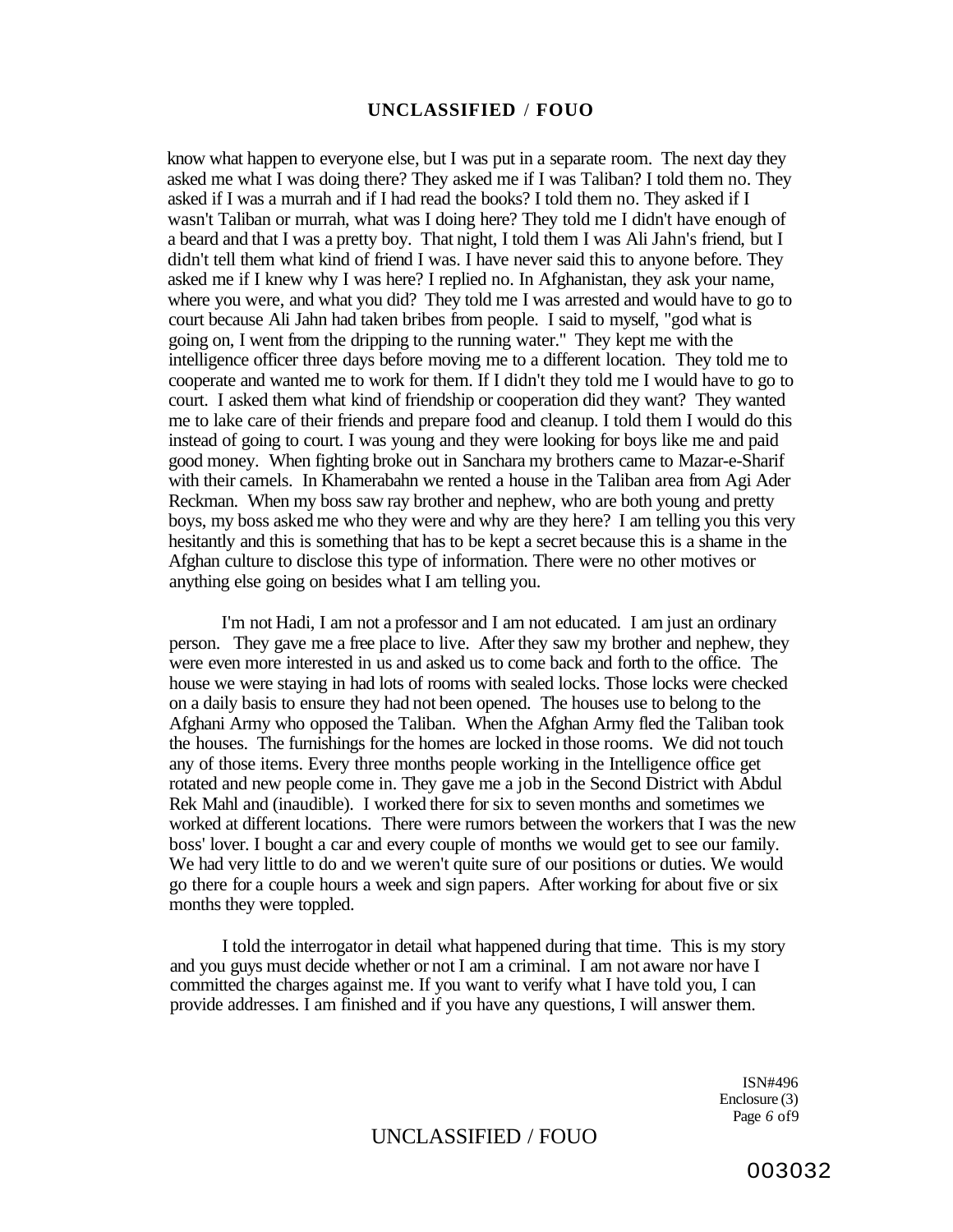[The Tribunal President asked the Personal Representative if he had any other questions for the Detainee.]

[Detainee]: No Sir. Thank you for your attention and listening to my story.

Summarized Answers in Response to Questions by **the** Tribunal **Members** 

Q. When you worked for the Taliban as a chef, did you consider yourself a Tali?

A. Where was I a chef?

Q. In Mazar-e-Sharif in the Intelligence Office.

A. I was a chef at my hotel. At Mazar-e-Sharif I wasn't only a chef, I also took care of cleaning and serving. I wore the same clothes as the Taliban, so no one could tell if I was or wasn't Taliban.

Q. Did they consider you Talib?

A. Who?

Q. The Talib you were working for?

A. No, they didn't consider me Taliban. I wasn't educated. They knew I wasn't Taliban.

Q. Why do you think they treated you so well?

A. I don't know. The big boss was the only one that treated me well. 1 can't tell you what was on his mind or what his motives were.

Q. I'm sure you can understand that if you dressed like them, they gave you a nice house for your family, you made enough money to have a car that others might consider you Talib?

A. They didn't buy me a car and it's not unusual for them to bring a chef into work for them. It is not unusual for them to pick someone off the street and bring them there. I told you before I got there when I was a very young boy and I don<sup>1</sup>t know why they were nice ta me.

Q. You state that it was an Intelligence office you were working at. Did you ever witness intelligence or military operations?

A. I have already told the interrogator everything. It will take me a long time to tell you everything again.

> ISN #496 Enclosure (3) Page 7 of 9

### UNCLASSIFIED / FOUO ,-,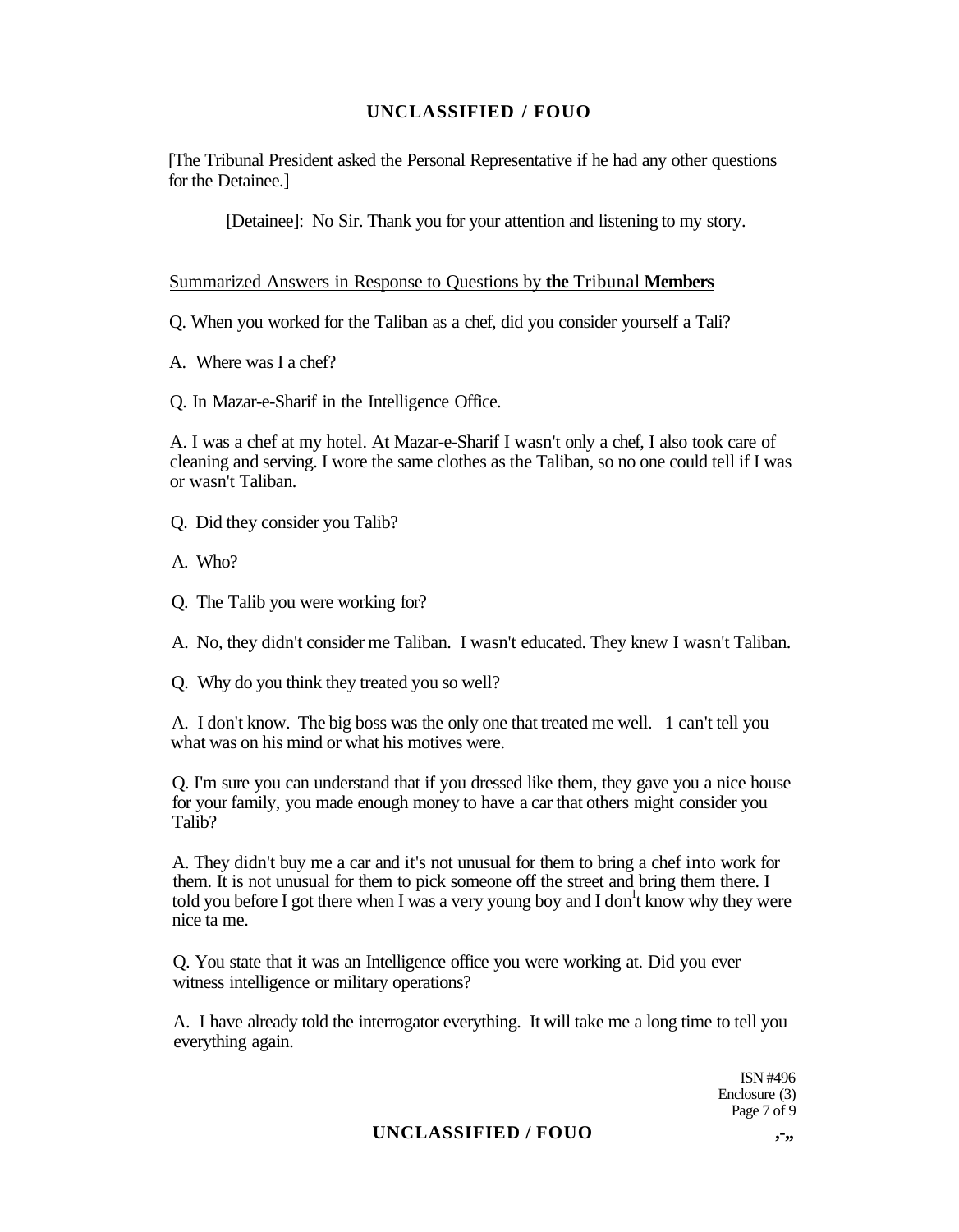Q. That's all right Did you ever consider yourself a prisoner of the Taliban?

A. I wasn't physically in handcuffs but because I was watched all the time I felt mentally and psychologically I was a prisoner. Before my family came back from Sanchara, I wasn't able to leave. Once my family returned, they were more assured I wouldn't leave.

Q. They treated you rather well for being a prisoner. Did you agree to work with them?

A. You are right. They did have an ulterior motive. I can't exactly tell you want they wanted, but you should have been able to figure it out by now. I know they had a reason for treating us well.

[The Tribunal President asks the Detainee if he had any other statements or evidence to present to the Tribunal.]

[Detainee]: 1 told the interrogator there was no other way for me to provide any type of proof unless you can bring me someone who has worked with me or knows me. Otherwise there is nothing else. The interrogator told me it is not American justice to sit two prisoners face to face to talk for or against each other. I see in your justice system you are very educated, smart and reasonable and you should unite us. The tensions between the people over here are going to continue unless you do something about it. You are wasting your time on these people. If you have evidence against us, you need to show us and prove it. If not why are we here and our families over there? You are wasting our time over here. There is no benefit by keeping us here. By keeping us here and having us face to face will only add to the animosity and deepen the hatred. No one will provide any evidence for or against me or anyone else here.

Q. Do you have any other evidence to present to this Tribunal?

A. No.

Q. Personal Representative do you have any other evidence lo present to this Tribunal?

A. I have one statement to back up. The fact the Tribunal member asked a question and I can reiterate the answer. In regards to the unclassified summary A-2 the Detainee did consider himself to be a prisoner when he worked in that office. I have that information in my notes.

[Detainee]: After I took the oath, 1 will not tell you anything different. I swore to God and I told you the entire story and now it is up to you guys to make the decision. I am from Afghanistan and if you ask the people there, they will confirm what I have told you is the truth. I have lots of friends in Mazar-e-Sharif who know me from my sandal shop. You can contact them and they will confirm my story. Yasam Ghoreaei is the man who

> ISN #496 Enclosure (3) Page 8 of9

# $UNCLASSIFIED / FOUO$  n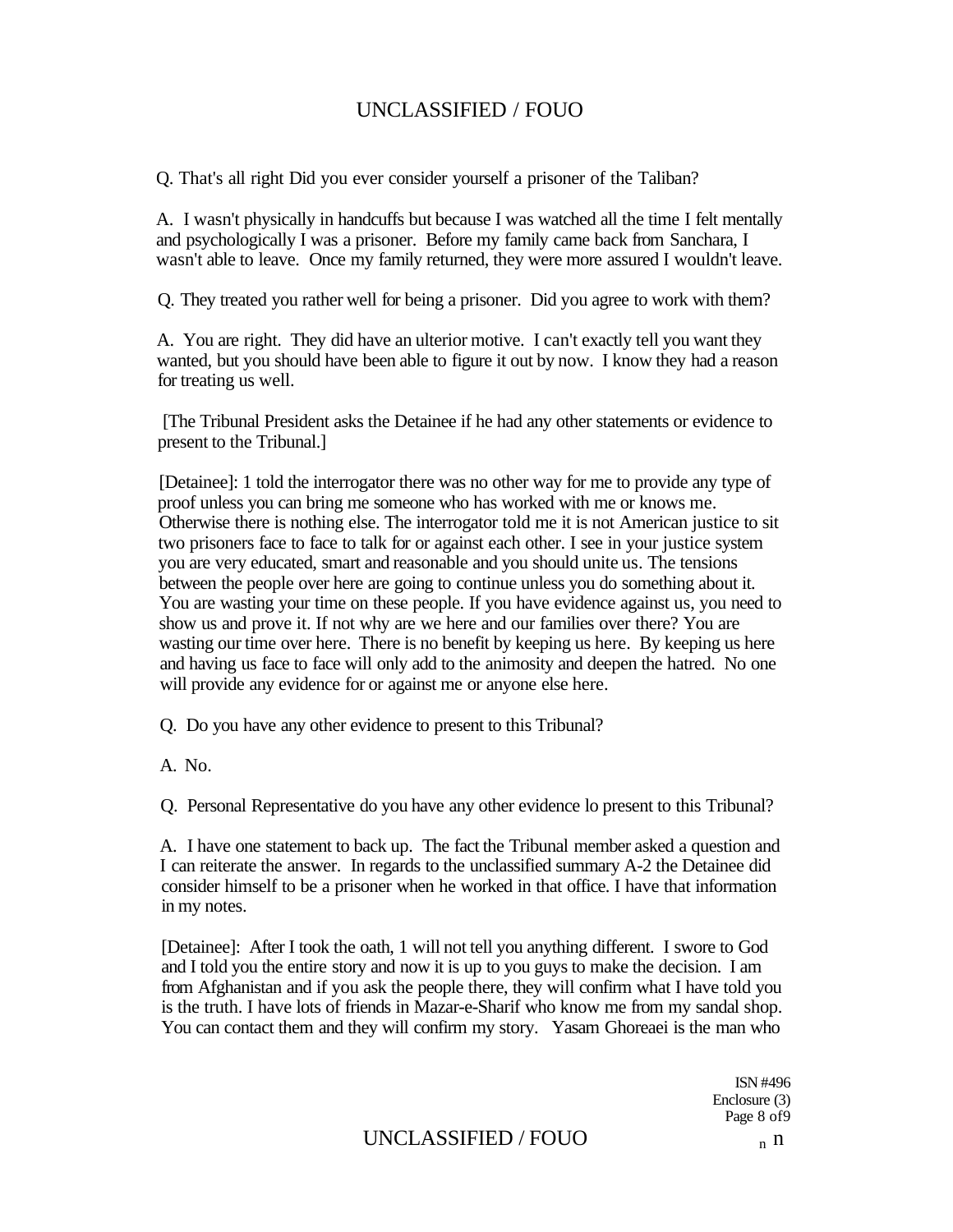sold me the sandals. He can check his book and confirm my story. His shop is at the very end of the street.

# **AUTHENTICATION**

I certify the material contained in this transcript is a true and accurate summary of the testimony given during the proceedings.

| Col, USAF |
|-----------|
|           |
|           |

ISN #496 Enclosure (3) Page 9 of 9

# UNCLASSIFIED / FOUO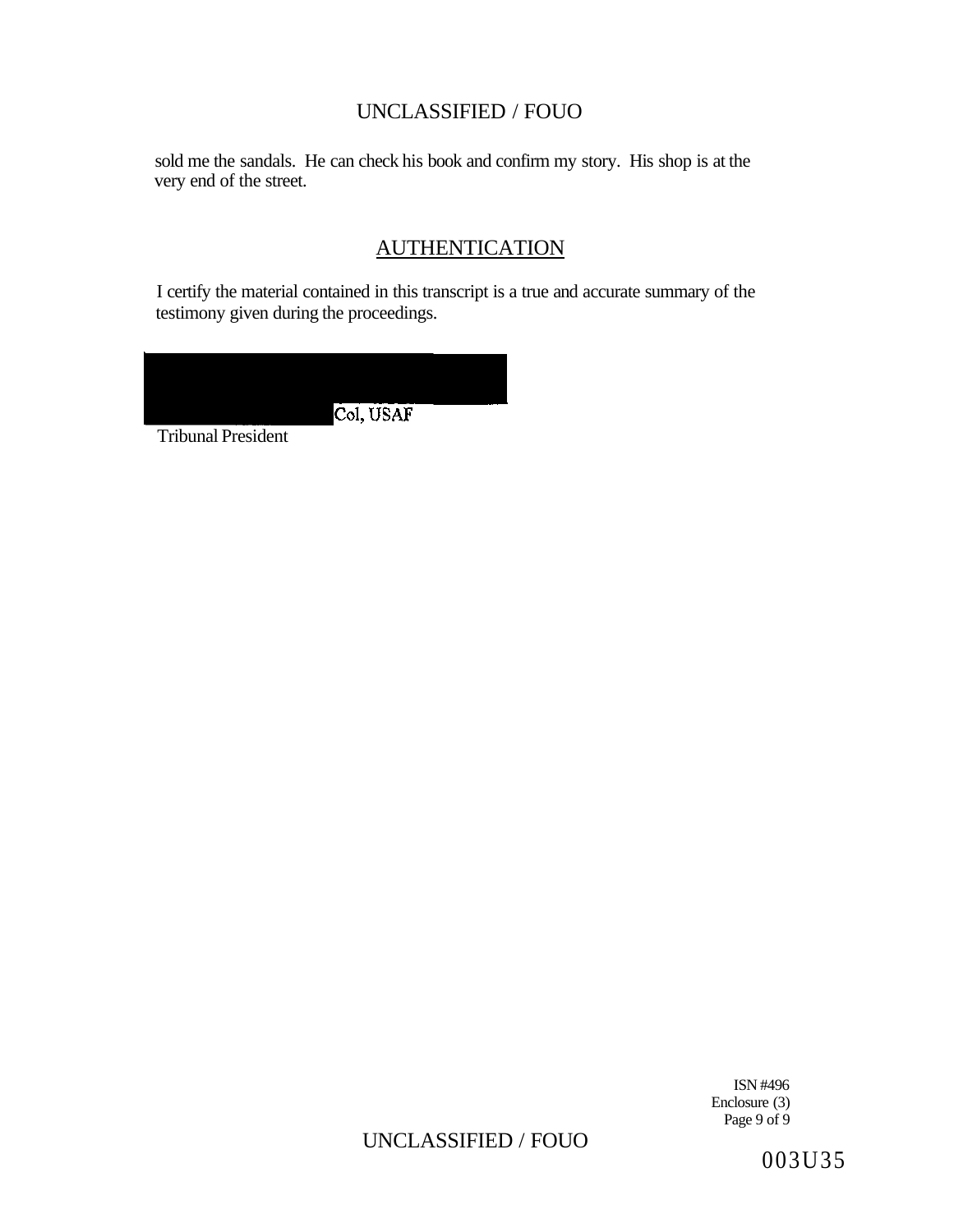#### **Summarized Unsworn Detainee Statement**

*When the Recorder stated he had no further unclassified evidence to present, but requested a closed session at a later time to present classified evidence, the Detainee asked where the classified evidence was, and how we could accuse him without showing him the evidence against him.* 

*The Tribunal President told the Detainee that he was not entitled to see the classified evidence for reasons of national security, and the Detainee could refute any of the unclassified evidence by making a statement or presenting evidence.* 

*The Detainee requested the Personal Representative read his statement for him, and th e Personal Representative obliged by addressing each point in the Unclassified Summary (R-l),* 

### **• 3(a)(1) Detainee joined the Taliban to fight against the Northern Alliance and United States.**

This is not true. I went to fight Farsi people in the North, not the United States. Massoud was one of the people in the North, [and] all of them were [part of the] Northern Alliance. My purpose was to defend the Pashtu people against the Northern Alliance.

### • **3(a)(2) Detainee stated that he attended an anti-western rally and then joined the jihad against the Americans**

That happened before I went to Afghanistan, in Pakistan. It was a jirga, not an anti-western rally. At the jirga, I was told there was oppression against the Pashtuns in Afghanistan. This oppression had been going on in a 15-20 year conflict. The roots of this conflict have nothing to do with America and there was no mention of America.

**3(a)(3) Detainee claims to be connected with the Tank Nafaz Shariati Muhammed Molakand Organization (TNSIMM) or Tarik Nafaz Shariati Muhammedi Molakan Danija (TNSMMD) which brought over five thousand people to Mazer-e-Sharif from Pakistan for Jihad in November of 2001.** 

That is correct.

**4. The Tarik Nafaz Shariati Muhammedi Molakan Danija is a Pakistanbased Islamic militant group that is based iu the Northeast portion of Pakistan that was sent to Mazer-E-Sharif to fight with the Taliban forces.** 

> ISN# 495 Enclosure (3) Page 1 of6

UNCLASSIFIED//FOUO

00303B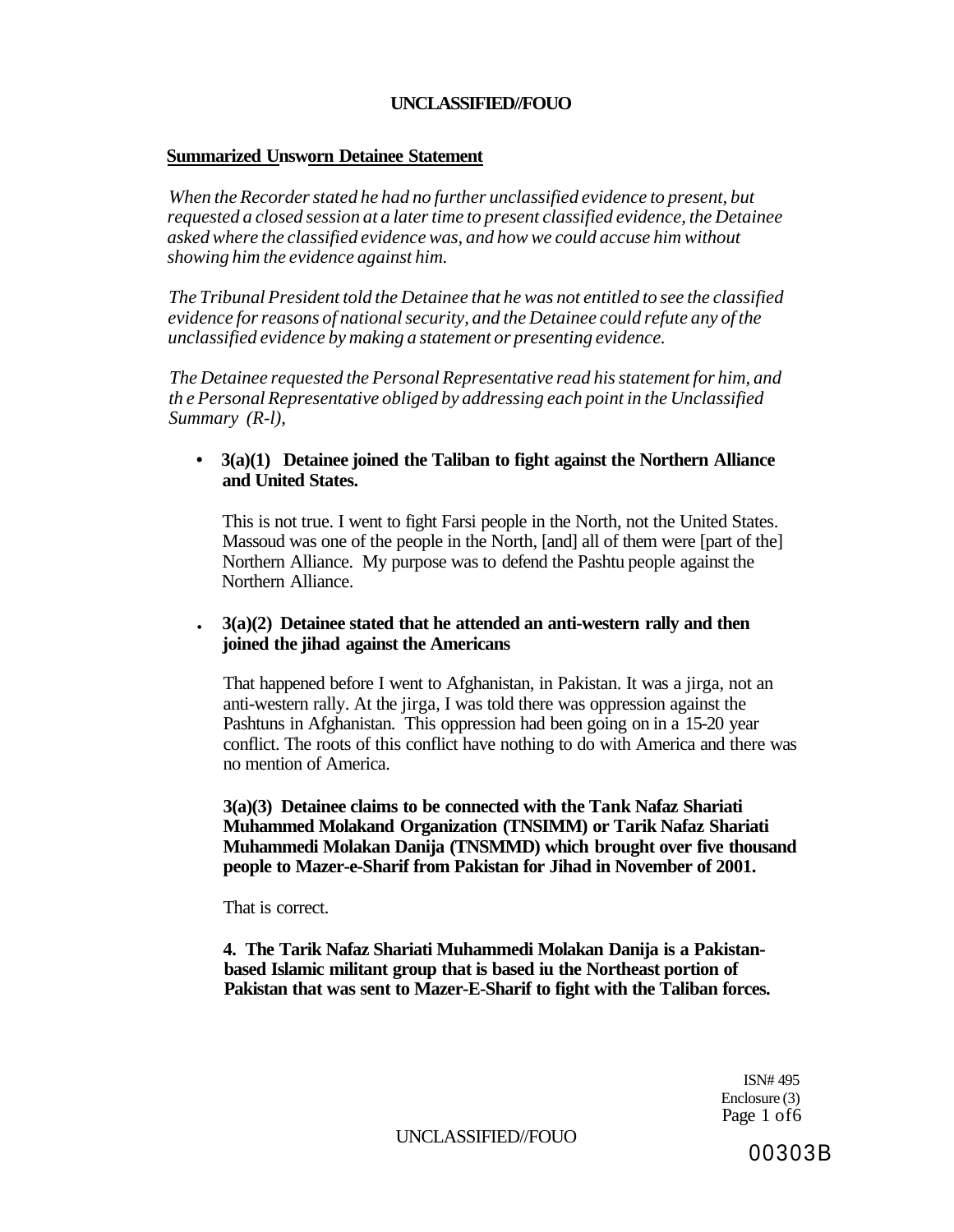I am aware of the group, but not aware of any relation [it has] to the Taliban. I changed my mind in Afghanistan at Mazer-e-Sharif about jihad. At that time, the Americans took me from Mazer-e-Sharif because I was an English speaker.

*The Personal Representative stated that was the end of their discussion. The Detainee added the following:* 

When I was in Mazer [Mazer-e-Sharif], I was in prison at the jail. When we were in prison, we were all tied up in the cell and were being questioned. When they [unknown] asked me if I speak English, I said yes. Then they [unknown] took me to Kandahar and interrogated me there. They [unknown] told me they were going to send me home. From Kandahar they sent me to Cuba and said I was going to go home.

It doesn't matter to me if you have some evidence against me, if I get a prison sentence of 20-25 years, You guys are saying I was fighting the U.S. forces. The claim is that I was captured with weapons. I never had any weapons or any ammunition when I surrendered.

[For] The time I spent in Kandahar and here, who is going to give me an answer for all the time I've been in prison for?

I can understand if you guys have some evidence against me or if I am guilty, but I am here for no reason. I've been held for 3 years for no reason.

*The Tribunal President stated that our mission is to evaluate or analyze all of the fact based information to determine the Detainee's enemy combatant status.* 

I would like you to make your determination and I would like the evidence to be brought against me. I'd be happy if you could show some evidence saying I did this crime or that. Otherwise, I'm just being held for no reason.

*The Tribunal President stated that we have made available all unclassified information that we have the authority to provide to you. We do not have the authority to provide the classified information to you due to its classified nature and the national security risk involved with that information.* 

What decision are you going to make now? Am I an enemy combatant or not?

*The Tribunal President stated the Tribunal will make that determination after observing and analyzing all facts, information and evidence available and also after the Detainee has the opportunity to make his statements to the Tribunal.* 

### **Summarized Answers to Questions by Tribunal Members**

Q: Do you speak English?

ISN# 495 Enclosure (3) Page 2 of6

UNCLASSIFIED//FOUO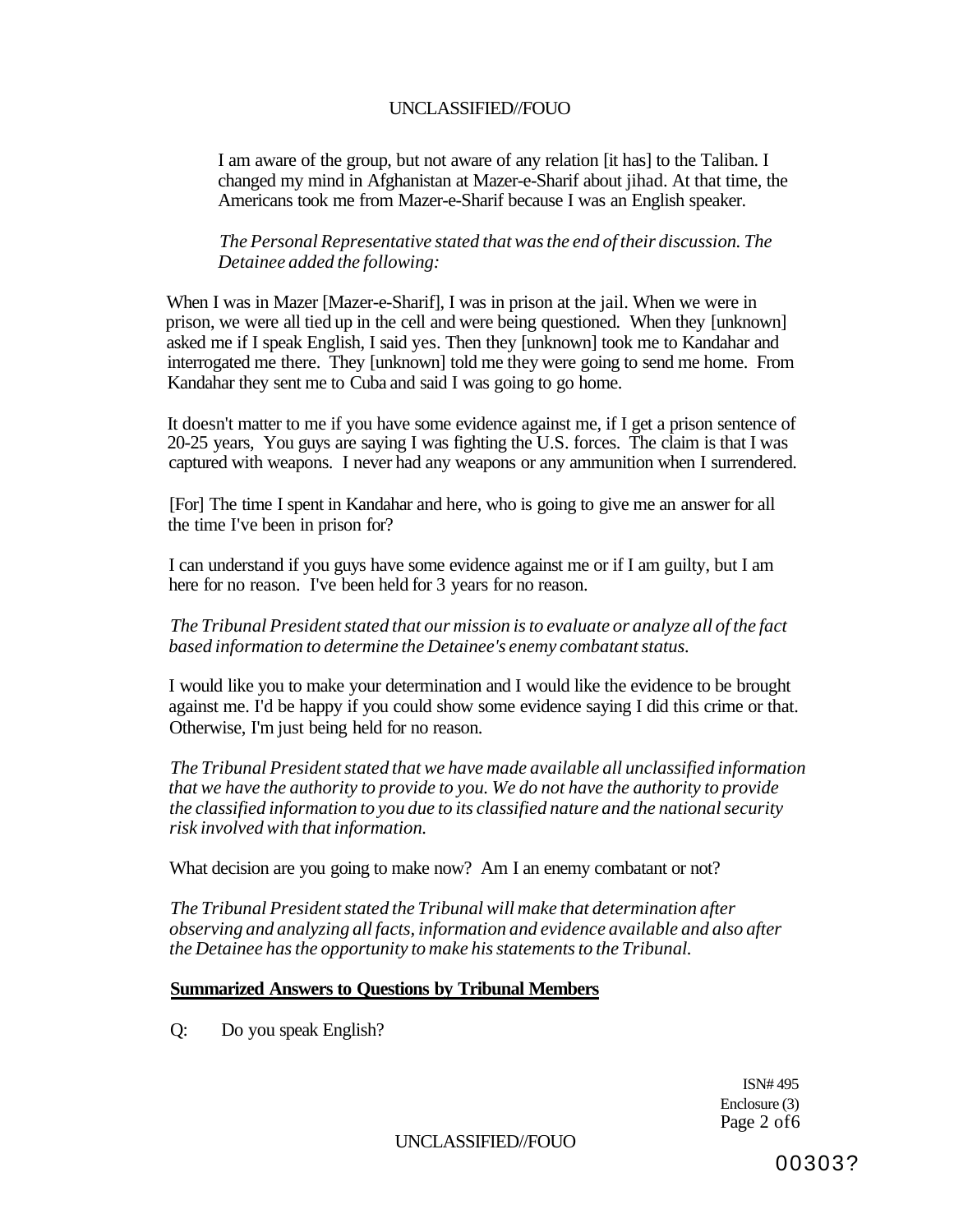- A Yes, not too much, but I understand [some],
- Q Where did you learn English?
- A In school.
- $\overline{O}$ Whatisajirga?
- A' When the Pashtun people gather, it is called a jirga.
- Q How is that different from a rally?
- A It could be the same. At a jirga, the elders gather and make decisions.

Are you trained to use any weapons?

*The translator mentioned the word "Kalashnikov" when asking the question and the Tribunal member told the translator to translate directly what is asked. He did not mention "Kalashnikov".* 

- *A*  I don't have training on weapons.
- $\overline{O}$ Have you ever used a rifle?
- A Yes, for hunting.
- Q Have you ever received military training?
- A None.
- $\overline{O}$ What value would you be fighting the Northern Alliance if you had no training?
- A Not everyone knows how to fight. Some people just serve and others fight.
- $\overline{O}$ Have you ever fought in Kashmir?
- A No.
- Q How were you captured?
- A We surrendered.
- Q Who were you with?
- A We were with the Pashtuns in Mazar-E- Sharif.

ISNfc 495 Enclosure (3) Page 3 of6

### UNCLASSIFIED//FOUO

003033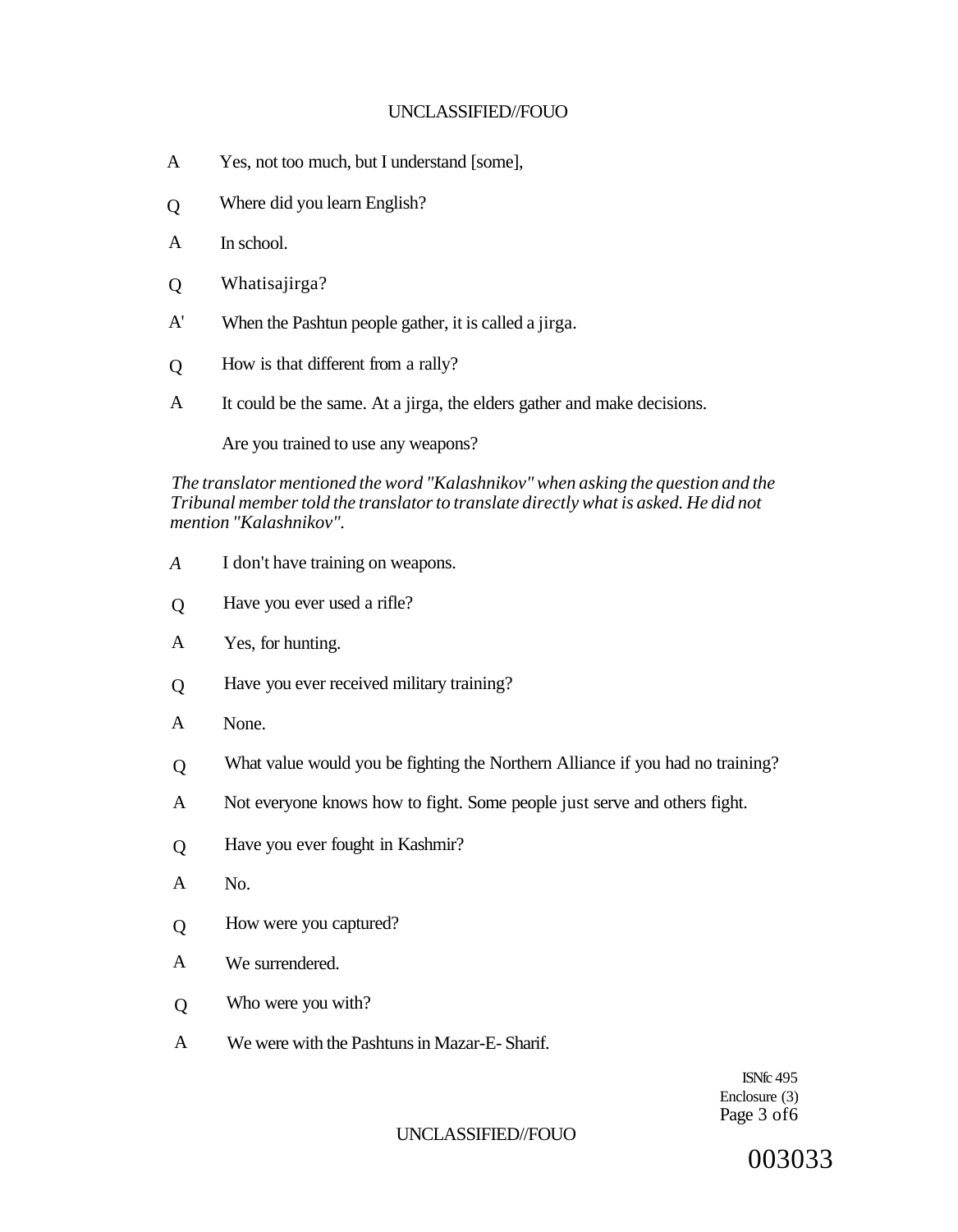- Q: How many?
- A: 400-500.
- Q: What weapons did your group have when they surrendered?
- A: Kalashnikovs.
- Q: How old are you?
- A: I was born in 1980.
- Q: You are a native of what part of Afghanistan?
- A: I am from Pakistan.
- Q: Could you tell us how you became connected with the Tariq Nafaz Organization?
- A: It was my first time attending the jirga and that's how I was associated with them.
- Q: Was it that organization that put together the rally, or the jirga?
- A; Yes, I was the leader of that group that organized the jirga.
- Q: How does one get to be a leader to organize an event like that?
- A: Elders are known leaders, and Pashtun people only. Not other people.
- Q: If that was normally a job for elders, and you were allowed to do it, they must have had great confidence in your ability?
- A: The interpreter is also Pashtun and that he [interpreter] should know that they respect elders very much.
- Q: Were you a leader or an attendee at the jirga?
- A: I was just an attendee.
- Q: After you attended the j irga, or rally, did people approach you and ask you to assume certain responsibilities?
- A: No.

1SN# 495 Enclosure (3) Page 4 of6

### UNCLASSIFIED//FOUO .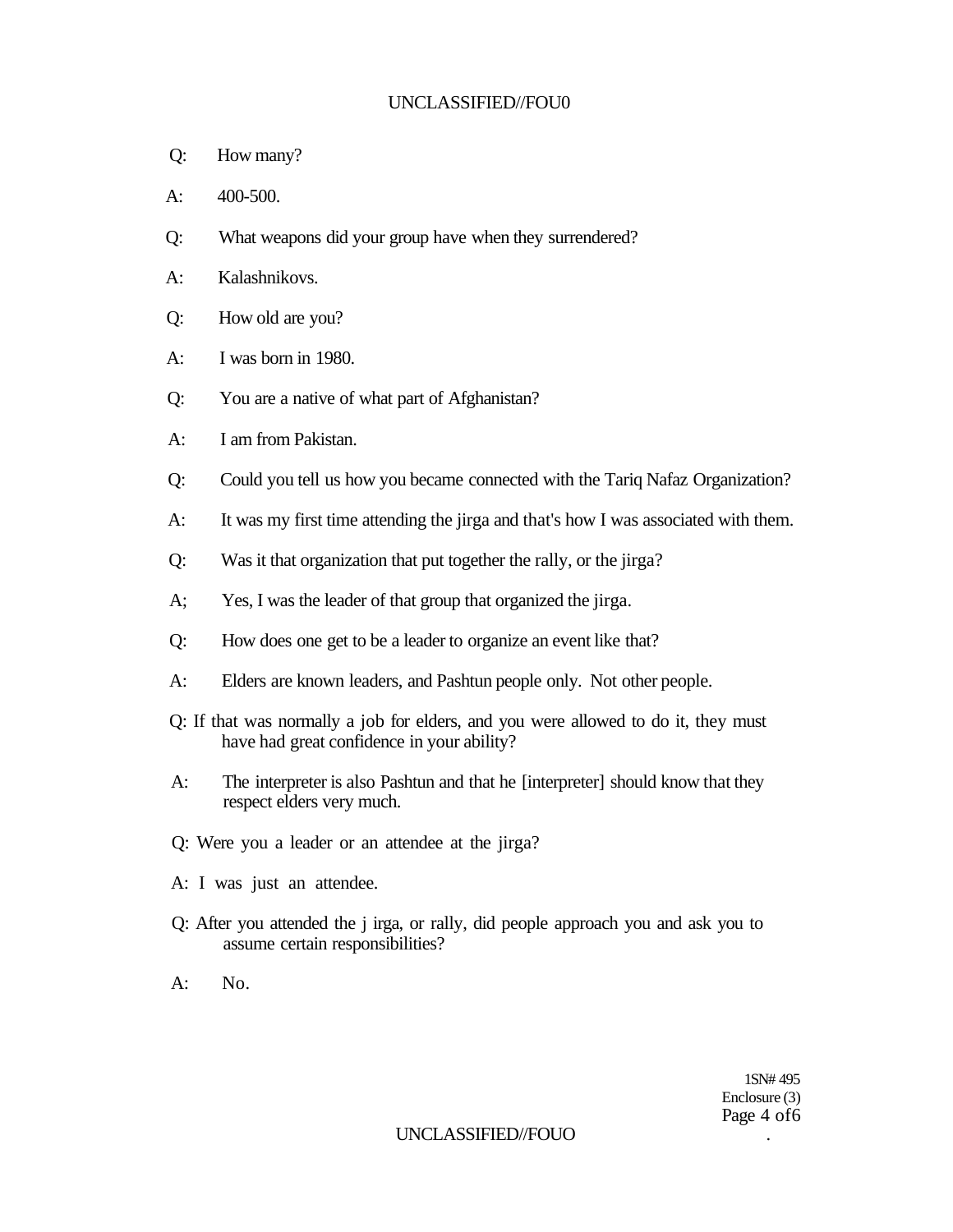### UNCLASS1FIED//F0U0

- Q: How was it that you traveled to Afghanistan?
- A: We went in cars...trucks.
- Q: Why was it that you went to Afghanistan?
- A: Because ofthePashtun people. We wanted to defend them. I want to clarify something. Pashtuns live on both sides of the border of Pakistan and Afghanistan. They are the same people and the same families; just the border is dividing them.
- Q; At the rally, you heard that it was the non-Pashtun people, the Farsi, Uzbek, Tajik, [and] people like that, who were fighting against the Pashtuns?
- A: We call them the Northern Alliance.
- Q: Was your intent to fight against them because they were attacking the Pashtuns?
- A: Yes.
- Q: When did you travel to Afghanistan?
- A: November 2001.
- Q: Were you aware that the United States military was in Afghanistan?
- A: Just [that] The bombing had started.
- Q: Did you think that if you went to Afghanistan, you might be bombed?
- A: No, I wasn't concerned about being bombed.
- Q: Were you aware that the people you were going to fight with, the people on your side, were the ones that were being bombed?
- A: No. We weren't thinking about that. Our intention was different
- Q: Did you know who was being bombed?
- A: No, we had no information because we were in a different area than where the bombing was taking place.
- Q: Did you realize that when you were going to fight against the Northern Alliance that the United States was fighting on the same side as the Northern Alliance?
- A; Yes, I knew that they were assisting the United States.

ISN# 495 Enclosure (3) Page 5 of 6

UNCLASS1FIED//FOUO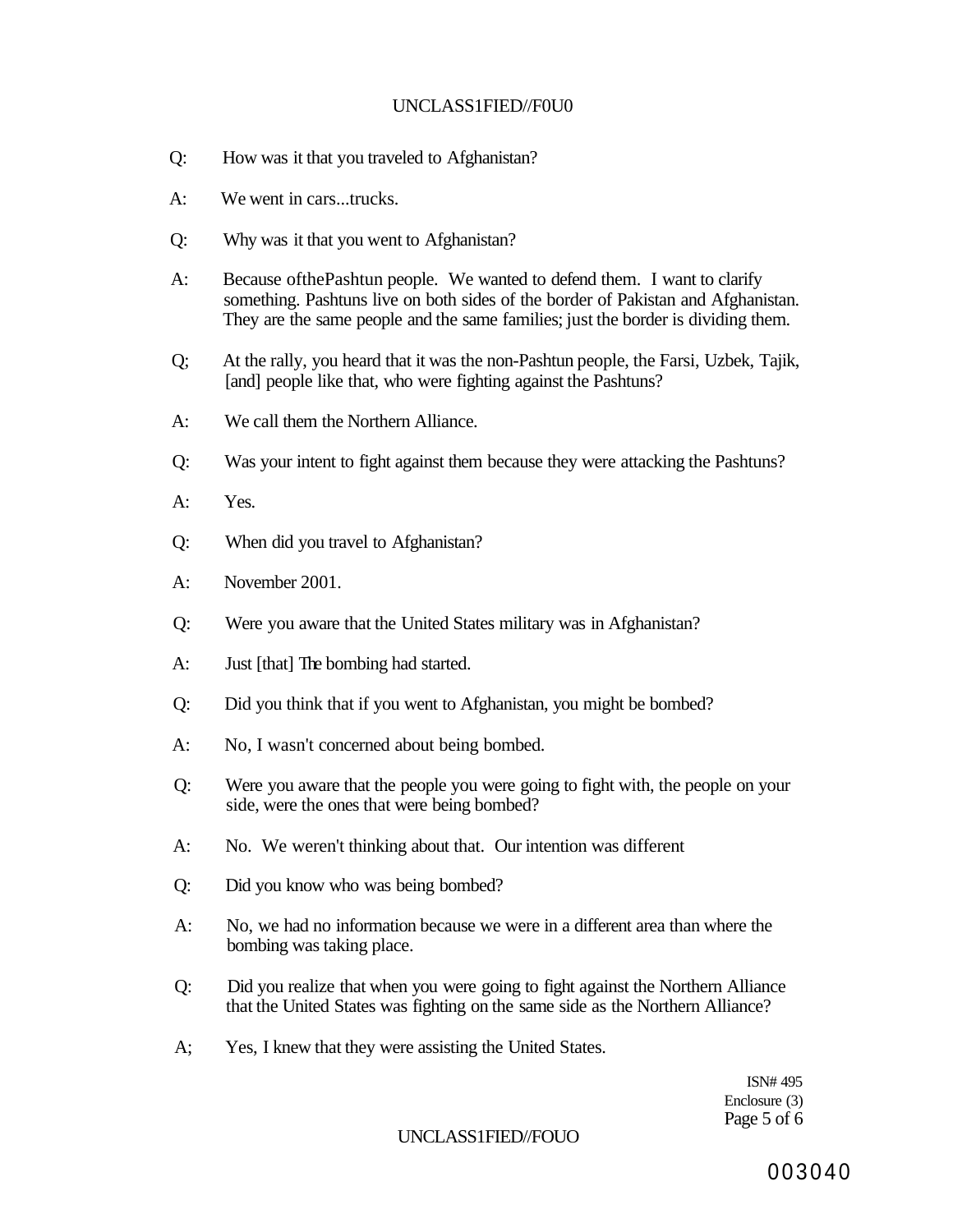- Q: Do you understand why that was?
- A: No, I don't.
- Q: You were not told anything by your leadership?
- A: I never saw the leaders afterwards. We just had that meeting and we just left. That was it.

*There were no further questions by the Tribunal members or President* 

- Det: I have a question. Some detainees that I have heard of have been released, even without Tribunals. I have heard of about 100. How is that fair?
- Pres: I have also heard a little information about that. I have no direct knowledge of that process. We are only involved with these tribunal proceedings to determine your enemy combatant status.
- Det: How is this fair? Everyone should go through the same process.
- Pres: I am only assigned for this tribunal process and I do not know what happened with those other cases. Possibly in your communication network, you may be able to find out more than we can.
- Det: I am a prisoner. What kind of information can I get? Even my letters from my mother and father are marked and edited. I don't even have that information.

*The Tribunal President continued to explain the notification process to the Detainee and the Detainee indicated that he understood.* 

### AUTHENTICATION

I certify the material contained in this transcript is a true and accurate summary of the testimony given during the proceedings.



Colonel, U.S. Marine Corps Tribunal President

> ISN# 495 Enclosure (3) Page 6 of6

 $UNCLASSIFIED/FOUO$  n  $Q'$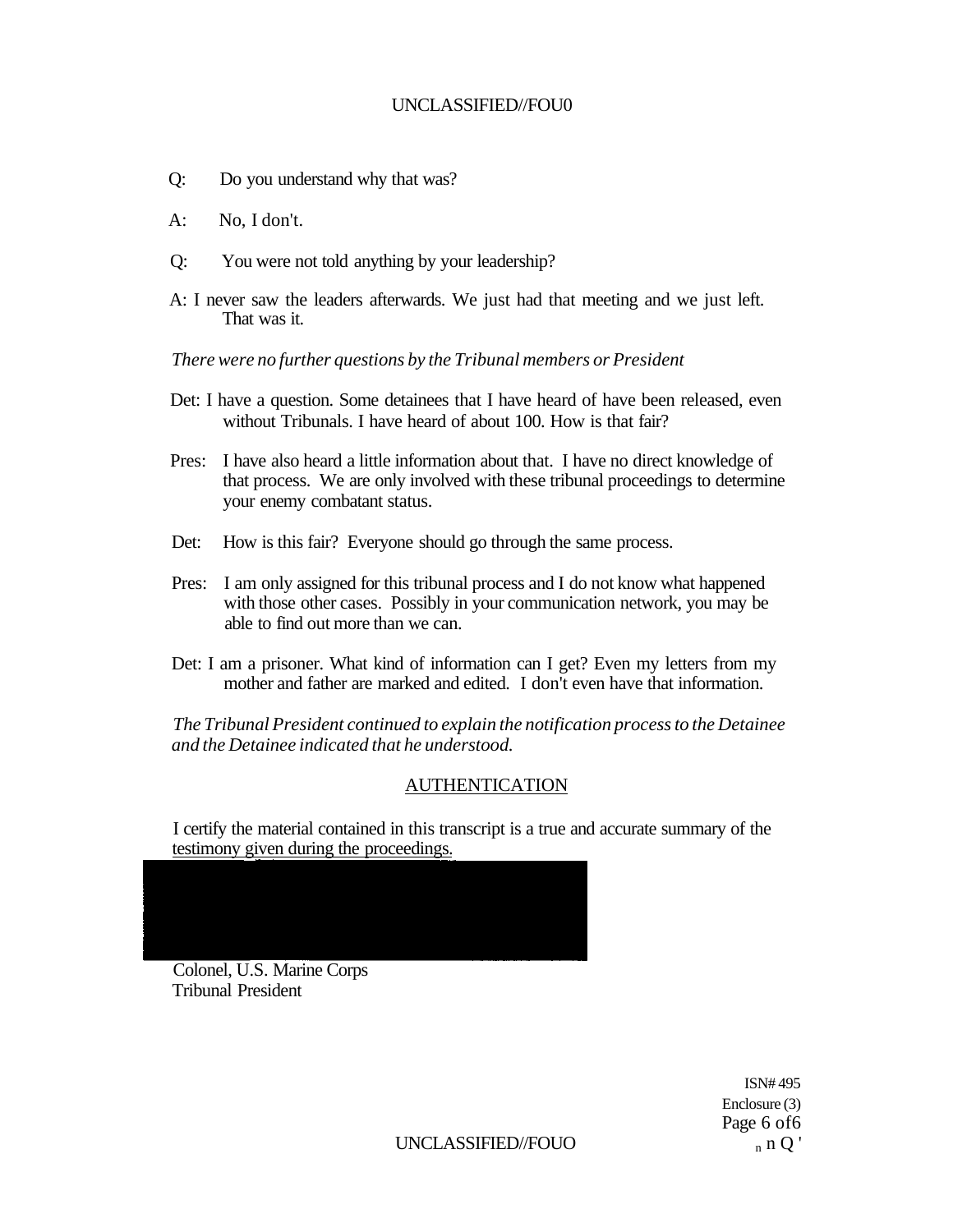### **Summarized Transcript of Detainee Statement and Witness Testimony**

**Before testimony began, the Detainee indicated he did not understand the Tribunal process. Specifically, the Detainee asked the Tribunal to clarify the difference between unclassified documents and classified documents. The Personal Representative explained to the Detainee the unclassified documents were shown and discussed with him during the interview sessions. The Detainee indicated that he understood that unclassified evidence was evidence that he would be able to hear during the proceedings. The detainee then made the following unsworn statement (summarized):** 

Detainee: I did not know that the Al-Farauq camp was a part of Al Qaida or associated with Al Qaida. I did not know they were against the United States, That is all I have.

Personal Representative: May I make a comment? What Faizal did not add from what we talked about before was that he actually did not participate in fighting. He was simply a guard at an outpost camp.

Detainee: Yes that is true. I was a guard on some land, but not at the camp.

Personal Representative: He was a guard on a border. That is the only thing we discussed that was not included in his statement.

Tribunal President: Okay. Personal Representative, do you have any further questions for the Detainee?

Personal Representative: No, Sir. I do not.

Tribunal President: Recorder, do you have any questions for the Detainee?

Recorder: No, Sir, I do not.

Tribunal President: Do any of the Tribunal Members have any questions for the Detainee?

Tribunal Member: Yes, Sir, I have one question. When you left from your home country to go to Afghanistan, were you aware that you were going to be training with the Taliban?

Tribunal President: Before you answer, 1 want you to understand that you do not have to answer any of our questions. Just as your statement was optional, so is answering any questions.

Tribunal Member: Did you want to answer the question?

ISN #437 Enclosure (3) Page 1 of 3

UNCLASSIFIED 003042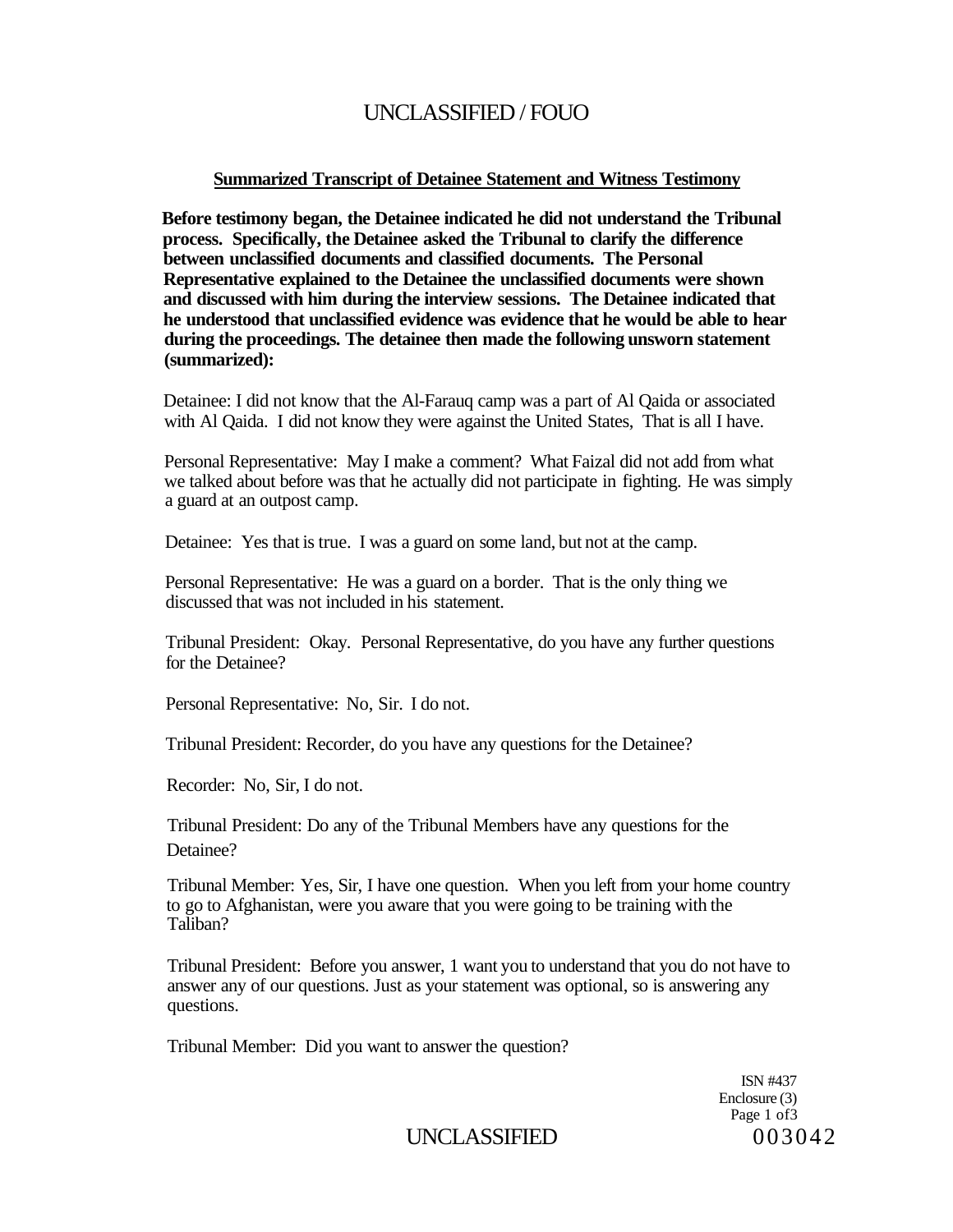Detainee: I was not aware that I was going to be fighting with the Taliban. I thought I was going to be learning from the Taliban, not fighting.

Tribunal Member: When you were a guard, were you a guard for Taliban forces?

Detainee: Yes, for the Taliban.

Tribunal Member: When you were wounded, were you also with the Taliban at that time?

Detainee: Yes, I was with them.

Tribunal President: Any further questions?

Tribunal Member: No, Sir, no further questions.

Tribunal President: Faizal Salih Al Nasir, do you have any further evidence to present to this Tribunal?

Detainee *(To the Personal Representative):* Do you want to say anything that I have not mentioned?

Personal Representative: I think we have pretty much covered everything. The points I'd like to reiterate are the Detainee did not know he was going to fight or guard against the Northern Alliance; the Detainee did not know the United States was involved; and the Detainee never shot his rifle at anyone. He was simply a guard for a piece of land. That is pretty much what we discussed.

Detainee: Yes, that is true.

Tribunal President: Personal Representative, do you have any final evidence to offer the Tribunal?

Personal Representative: No, Sir.

Tribunal President: Recorder, do you have any final questions?

Recorder: No, Sir, I do not

Tribunal President: Tribunal, any final questions?

Tribunal Members: No, Sir.

ISN #437 Enclosure (3) Page 2 of 3

**UNCLASSIFIED** 

003043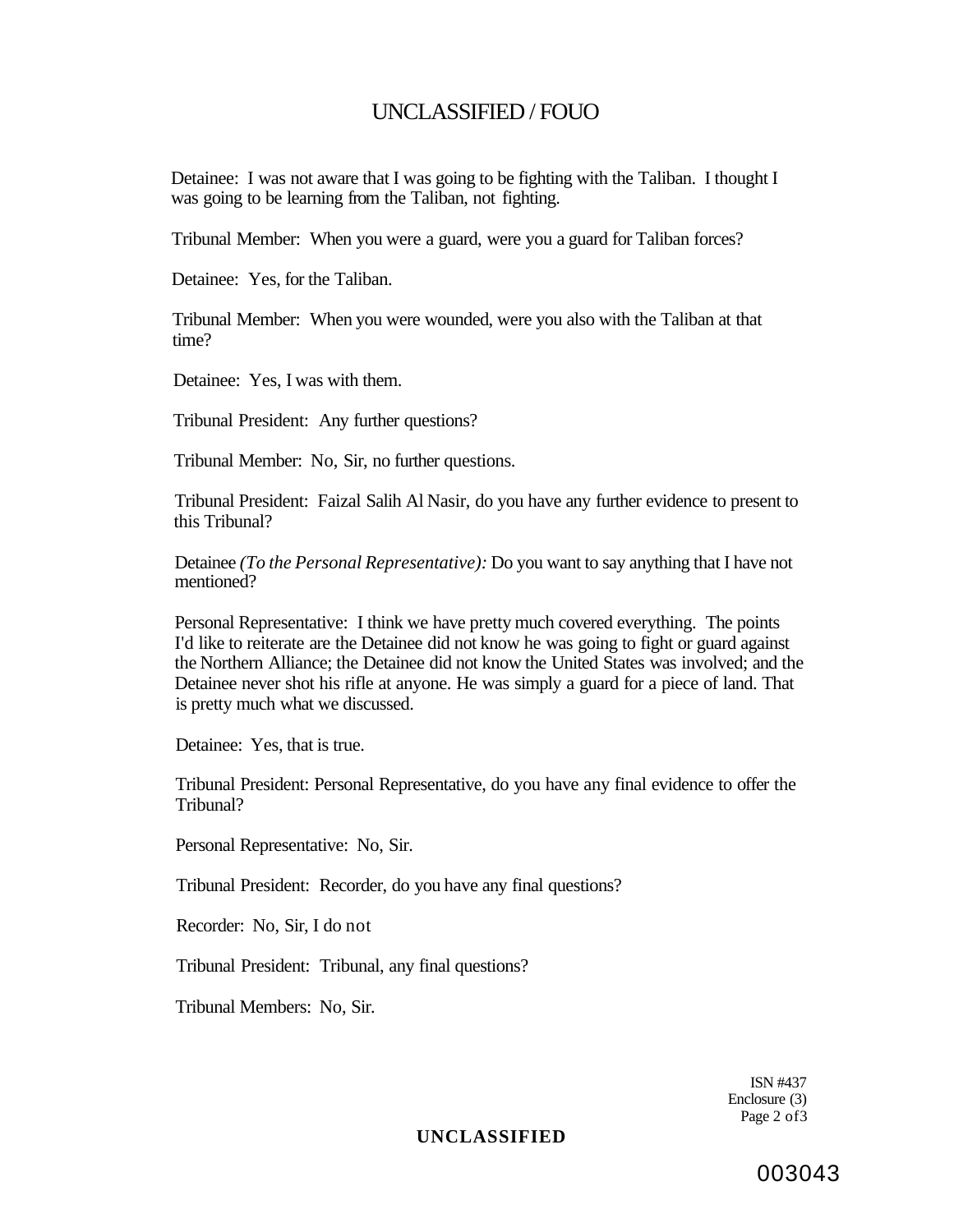# **AUTHENTICATION**

*I* certify the material contained in this transcript is a true and accurate summary of the testimoniy given during the proceedangs

Colonel, US Army Tribunal President

> ISN #437 Enclosure (3) Page 3 of3

UNCLASSIFIED

003044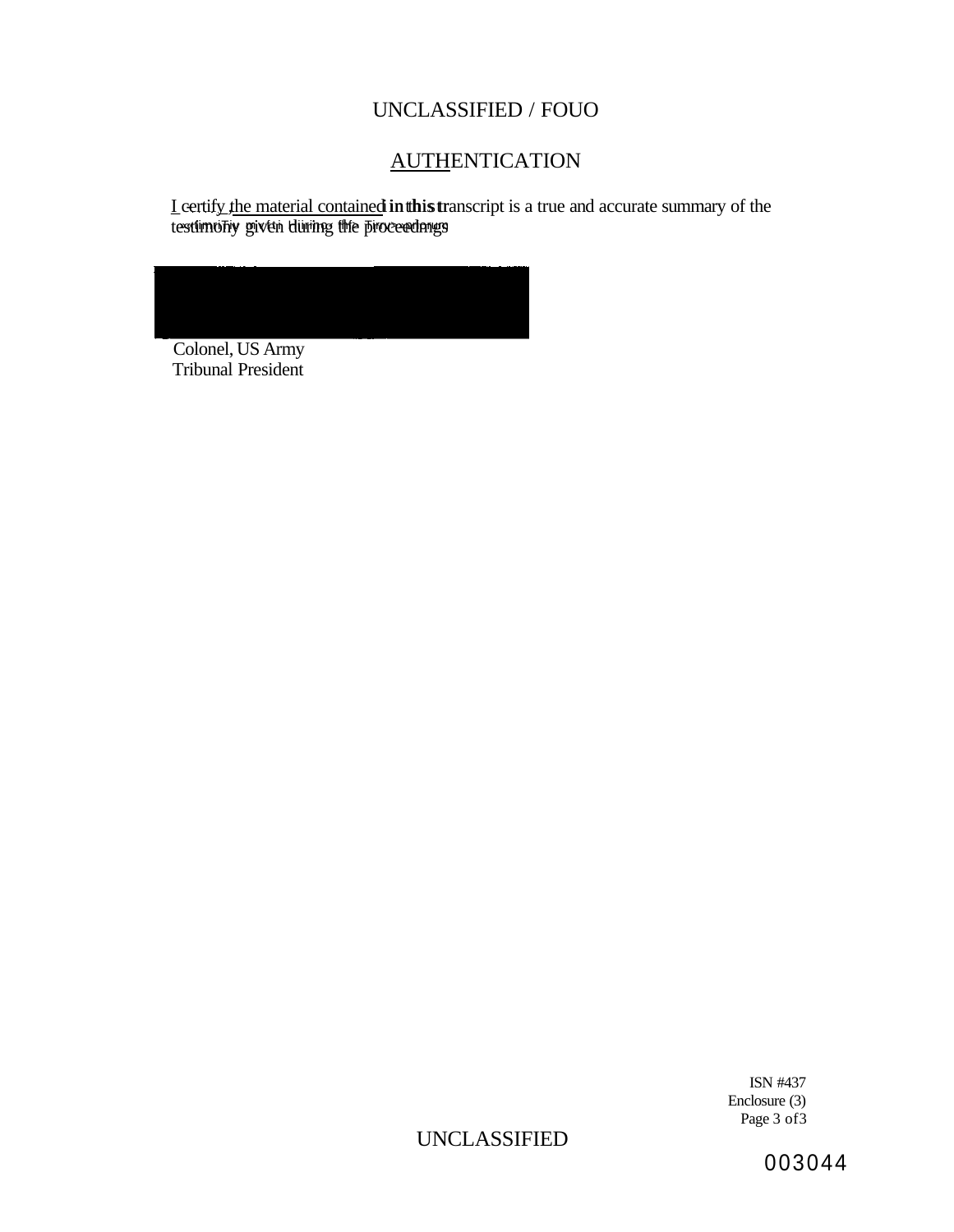### **Summarized Detainee Statement**

When asked by the Tribunal President if the detainee understood the CSRT process, the Detainee answered, "Yes."

When asked by the Tribunal President if the detainee had any questions concerning the Tribunal process, the Detainee answered, "No."

Tribunal President: Do you wish to make a statement to this Tribunal?

Detainee: I need help; I want my Personal Representative to remind me.

[The detainee elected not to be sworn prior to his statement.]

Personal Representative: How do you want me to help you? Do you want me to read what you told me this morning?

Detainee: Yes.

Personal Representative: 3,a.l, (The detainee admitted he traveled to Afghanistan in order to fight in the jihad after reading that the Taliban needed support from Muslims.) The detainee said he didn't travel anywhere except where he had to. He was looking for work in Afghanistan because he couldn't find work in Saudi Arabia. He traveled to Afghanistan because they needed help because they were fighting the Russians. After he read about the Taliban and their need of fellow Muslims he thought he could find work in Afghanistan. And like all religions whether it be Islam<sup>s</sup> Christians, Judaism, they each help their brothers who are in need. He saw it as his duty to help people who needed it.

Personal Representative: 3.a.2, (The detainee spent ten (10) months with the Taliban prior to being captured.) He did not spend ten months with the Taliban. He stayed on the front lines for only three months in Kabul. And then spent three more months in Konduz. With the travel time and all a total of about 7 months. He was there to help his Muslim brothers and carry out his duties.

Personal Representative: 3.a.3, (The detainee received weapons training at the Al-Farouq training camp for six weeks.) He did not know that Al-Farouq was an Al-Qaida camp until he arrived at Guantanamo. He saw it as a duty to learn how to use a weapon prior to going to the front lines.

Personal Representative: 3.a.4, (The detainee was captured by Northern Alliances forces in mid-November 2001.) He surrendered peacefully to the Northern Alliance forces and he did not have a weapon. He was told he would be turned over to his own country and was detained for about a month and a half. One guard spoke with him about getting his name, address and phone number, so they could contact his family, so he could be returned home. But instead he was turned over to U.S. forces.

> ISN #370 Enclosure (3) Page 1 of4

# **UNCLASSIFIED / FOUO <sup>n</sup>** n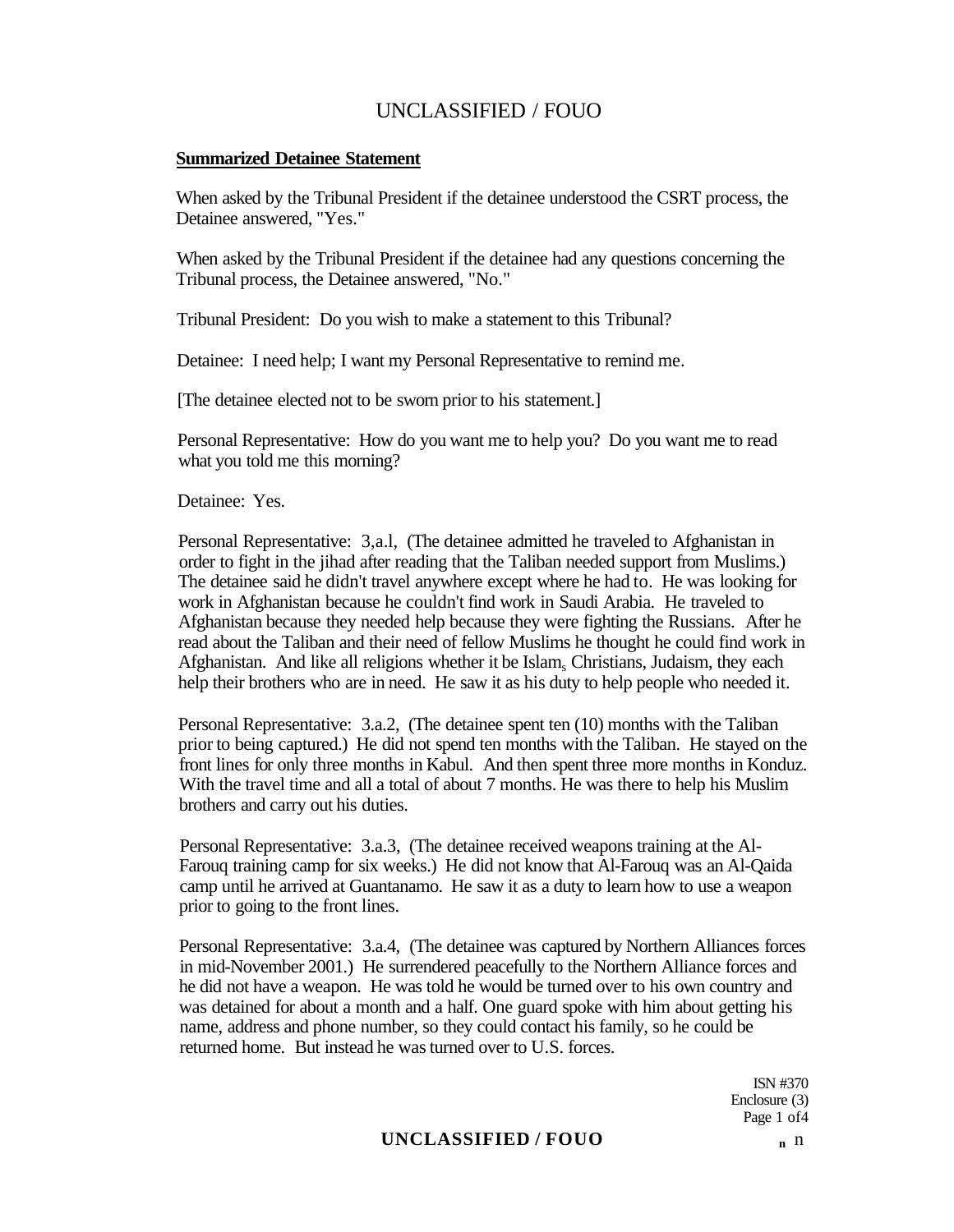Tribunal President: Do you have anything else you would like to add to that statement?

Detainee: No.

Tribunal President: Personal Representative do you have any questions for the detainee?

Personal Representative: No sir.

### **Summarized Answers in Response to Questions bv the Tribunal Members**

- Q. You said you traveled to Afghanistan to help Muslim brothers fight the Russians. Do you remember what year that was?
- A. No.
- Q. You said you were going to fight the Russians in Afghanistan or were you going to go somewhere else?
- A. In Afghanistan.
- Q. Was it right after the plane crash into the World Trade Center, in New York?
- A. Before.
- Q, Do you know the Russians left Afghanistan?
- A. Some of them are still there. In some places there are still Russians. The Taliban said there were Russians there.
- Q. And you went to fight with the Taliban?
- A. Yes.
- Q. Did you know that the Northern Alliance is Muslim as well?
- A. I didn't know the Northern Alliance would be there, I thought it was Russians.
- Q. How did you get there?
- A. I read on the Internet about the Taliban. I was looking for ajob. The page said they need Muslims and their help. So I thought they would have jobs helping Muslims.
- Q. Did they help you travel there?

ISN  $\approx$  70 Enclosure (3) Page 2 of4

UNCLASSIFIED / FOUO  $0030^{\circ}$  G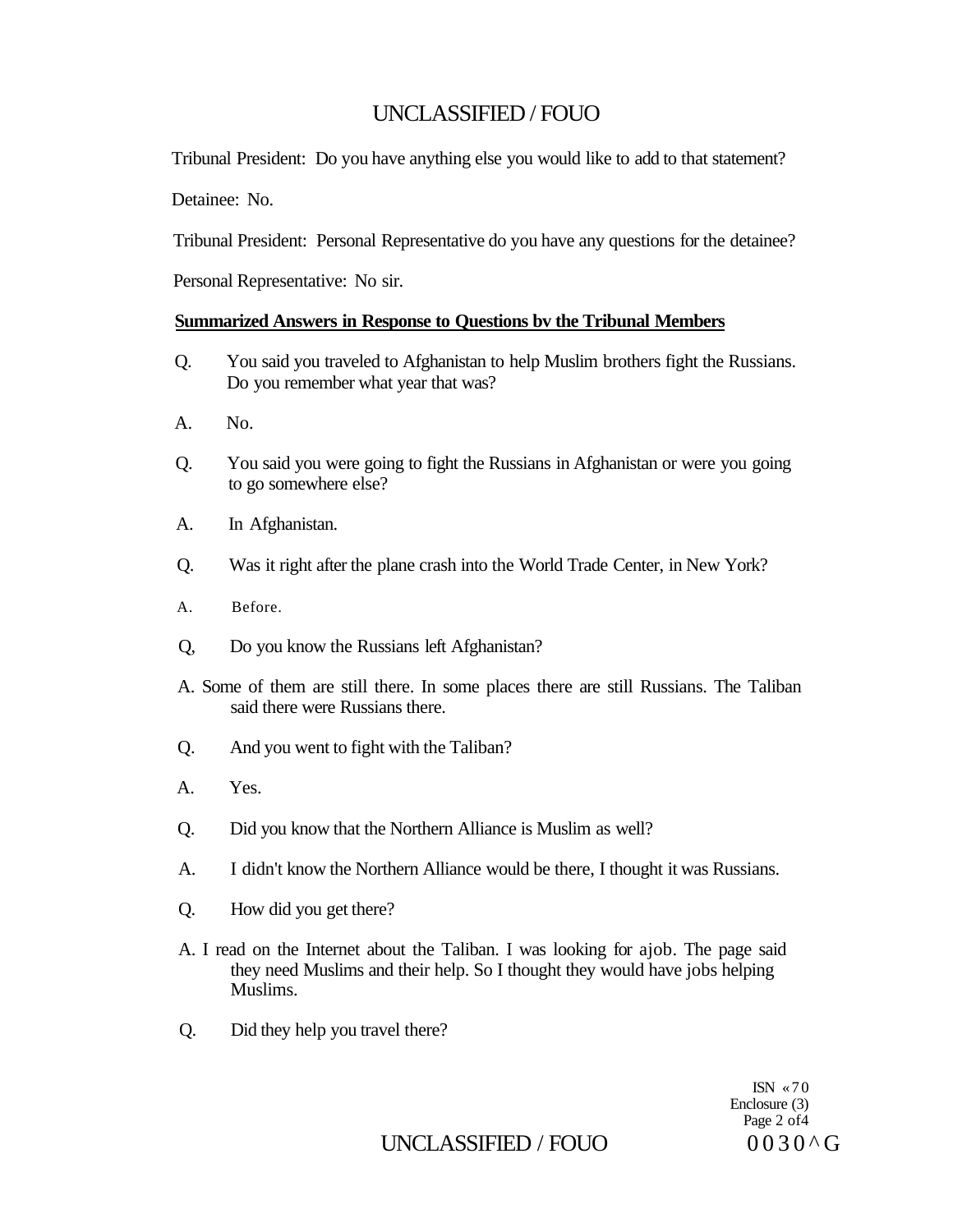- A. Some of the Afghans in Saudi Arabia helped us.
- Q. Did you fight with just Afghans or other Arabs?
- A. Only Afghans.
- Q. So, the Afghanis paid money and helped you fly to Afghanistan?
- A. No, it was all my money.
- Q. You fought around Kabul with the Taliban?
- A. Yes,
- Q. Who were you fighting?
- A. The Russians there. I wasn't on the line, 1 was just a guard.
- Q. And then you went to Konduz?
- A. Yes.
- Q- Who were you fighting there?
- A. There are Russians there. Andafterwards we were told they were Afghanis. 1 was obligated to guard, I didn't have a choice.
- Q. Did you perform guard duties in Konduz as well?
- A. Yes.
- Q. And at that time it was after the plane crash into the World Trade Center? When you were in Konduz.
- A. I don't remember.
- Q. How long did you train at Al-Farouq?
- A. Six weeks.
- Q. Did you just receive AK-47 and RPG training?
- A. Kalashnikov and handguns.
- Q. Did you receive any other type of training?

ISN #370 Enclosure (3) Page 3 of 4

# UNCLASSIFIED / FOUO

003047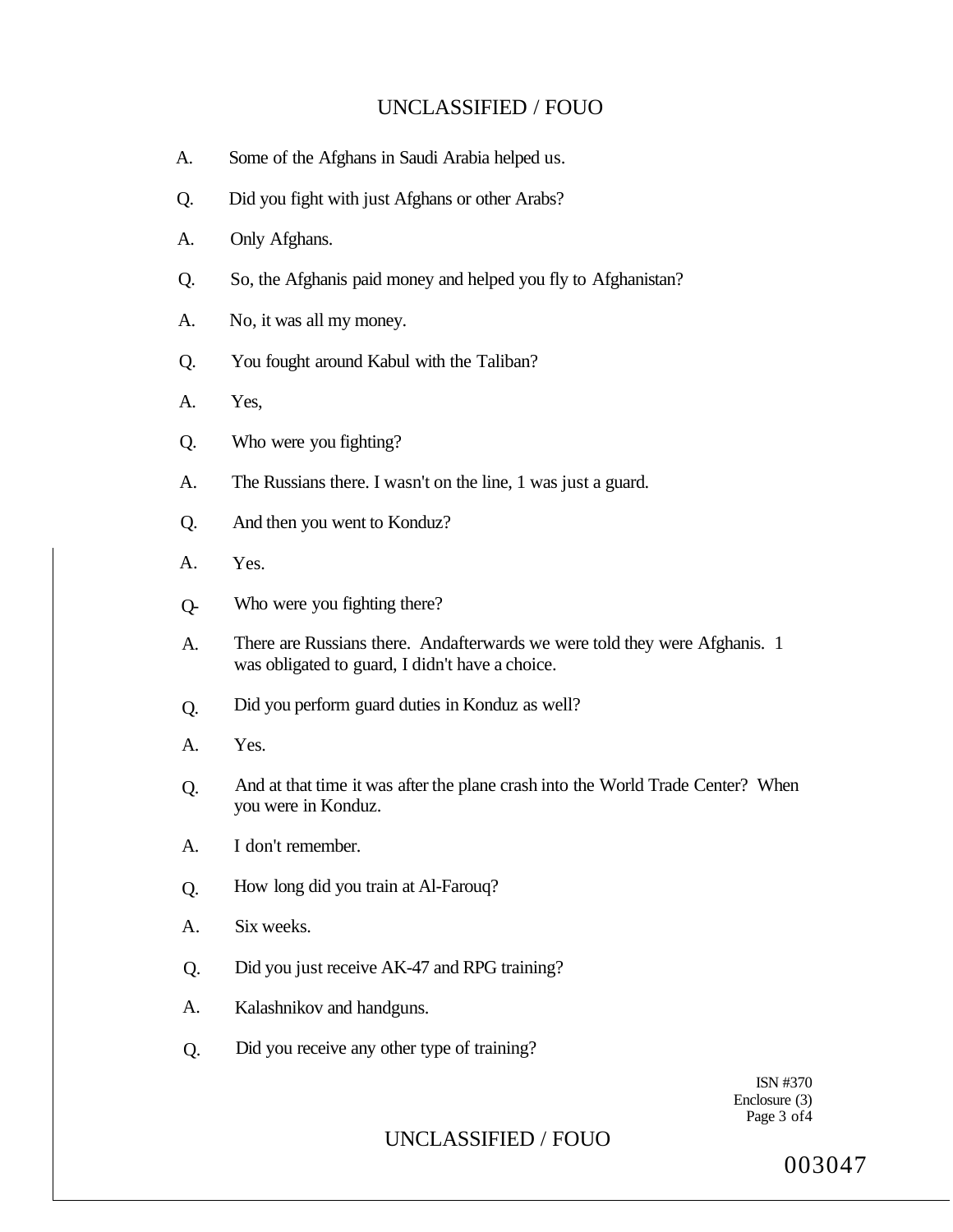- A. No, I never got a chance. After I trained for a month I hurt my back. I received treatment and was out for about a week. I returned and tried to continue my training but couldn't.
- Q. When you were captured by the Northern Alliance, were you carrying any weapons?
- A. No.
- Q. Were you fighting up to the time where you surrendered?
- A. Not the whole time, only some of the time. I was only a guard. We only fought once or twice a week.
- Q. Were you ordered to surrender hy your superiors?
- A. No, there was a retreat and everyone left. Because of my back pain I couldn't go. So I surrendered to the Northern Alliance.
- Q. What happened to your weapon?
- A. Some one took it from me.
- Q. One of the Taliban?
- A. An Afghan.

Tribunal President: Do you have any other evidence to present to this Tribunai?

Detainee: No.

# **AUTHENTICATION**

I certify the material contained in this transcript is a true and accurate summary of the testimony given during the proceedings.

Col, USAF

Tribunal President

ISN #370 Enclosure (3) Page 4 of 4

**UNCLASSIFIED** / **FOUO** 

003048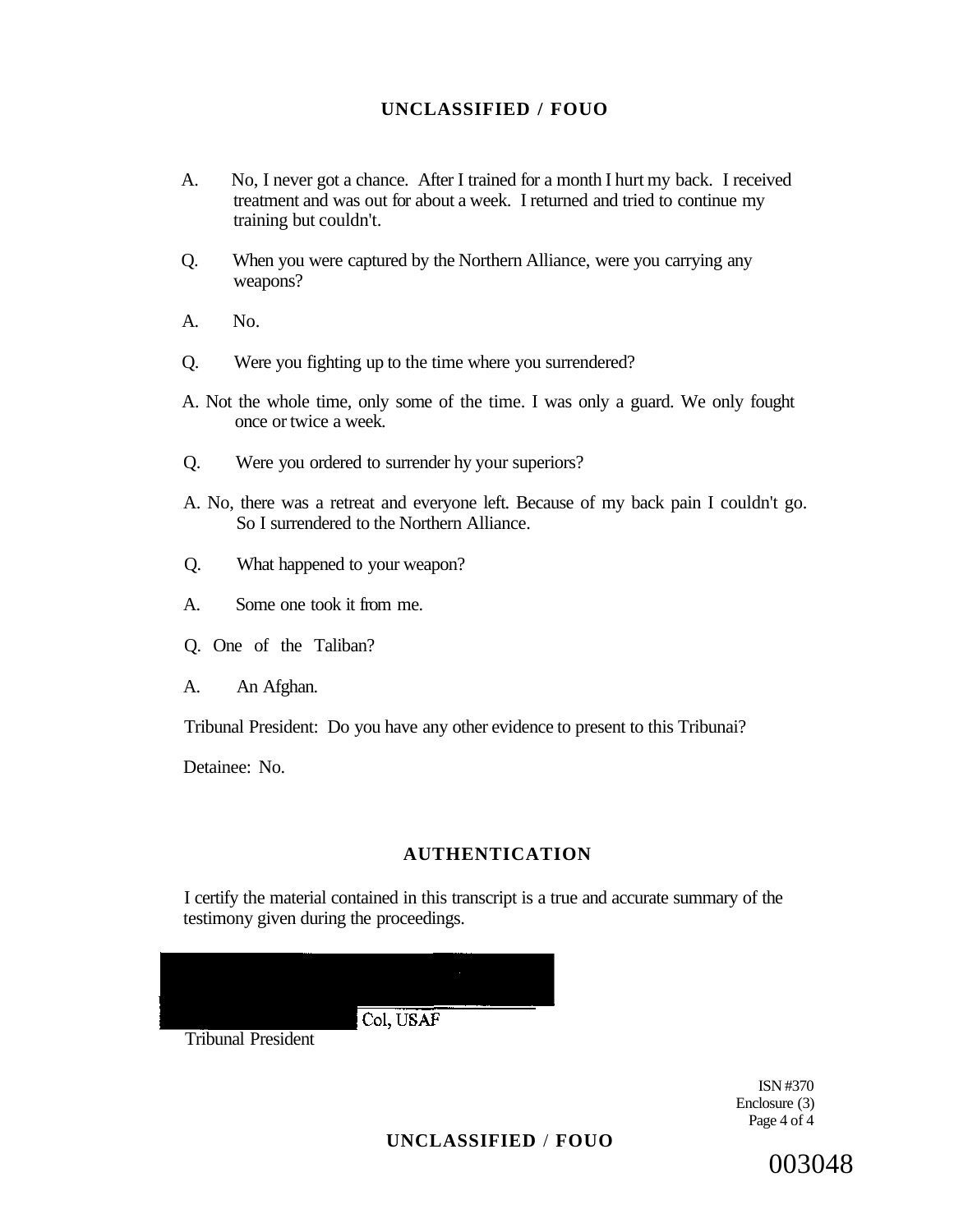### Summarized Sworn Detainee Statement

When asked by the Tribunal President if the detainee understood the CSRT process:

[The Detainee asked the Tribunal President]: Is the masked information in addition to the information I received from my Personal Representative? [Tribunal President]: Yes. [Detainee]: So everything 1 spoke with the Personal Representative about yesterday will not be hidden, just the classified information. [Tribunal President]: That's correct

When asked by the Tribunal President if the detainee had any questions concerning the Tribunal process the detainee answered, "No,"

When asked hy the Tribunal President if the detainee wished to make a statement to the Tribunal the detainee stated, "It is written and the Personal Representative will read it and present it to the Tribunal."

[The Personal Representative read the following statement, which was presented to the Tribunal as exhibit D-B]:

Detainee Fans Muslim Al Ansari dictated the following written statement on 20 Sept 2004 in response to his unclassified summary of evidence dated !7 Aug 2004.

In response to 3. a. of the unclassified summary [The detainee is a Taliban fighter.]

I was never a fighter for the Taliban. I never went to meetings for Taliban members and I never rode in a car with Taliban members. I had no interaction with the Taliban at all. Not everyone in Afghanistan was a member of the Taliban. The Taliban liked Arabs and tended to help out Arabs as a favor. This is because Arabs helped them fight the Russians. My father was one of those Arabs who helped the Afghans fight the Russians. The Taliban were nice to people like my father because it is a good, humane thing to do. That is to treat someone nicely, with respect, who has helped you.

In response to 3. a. 1. of the unclassified summary [The detainee lived with his family in Kabul, Afghanistan.]

This is true. I did live with my family in Kabul, Afghanistan.

In response to 3. a. 2, of the unclassified summary [The detainee's home was given to his father by the Taliban.]

The Taliban would help any Arab who came to Afghanistan. However, I never said that the Taliban gave my father a home. I only said that the Taliban helped him. For example, we asked for permission to live in Kabul and the Taliban gave it to us because

> ISN #253 Enclosure (3) Page 1 of 6

UNCLASSIFIED / FOUO  $0 iJ 3 0 4 iI$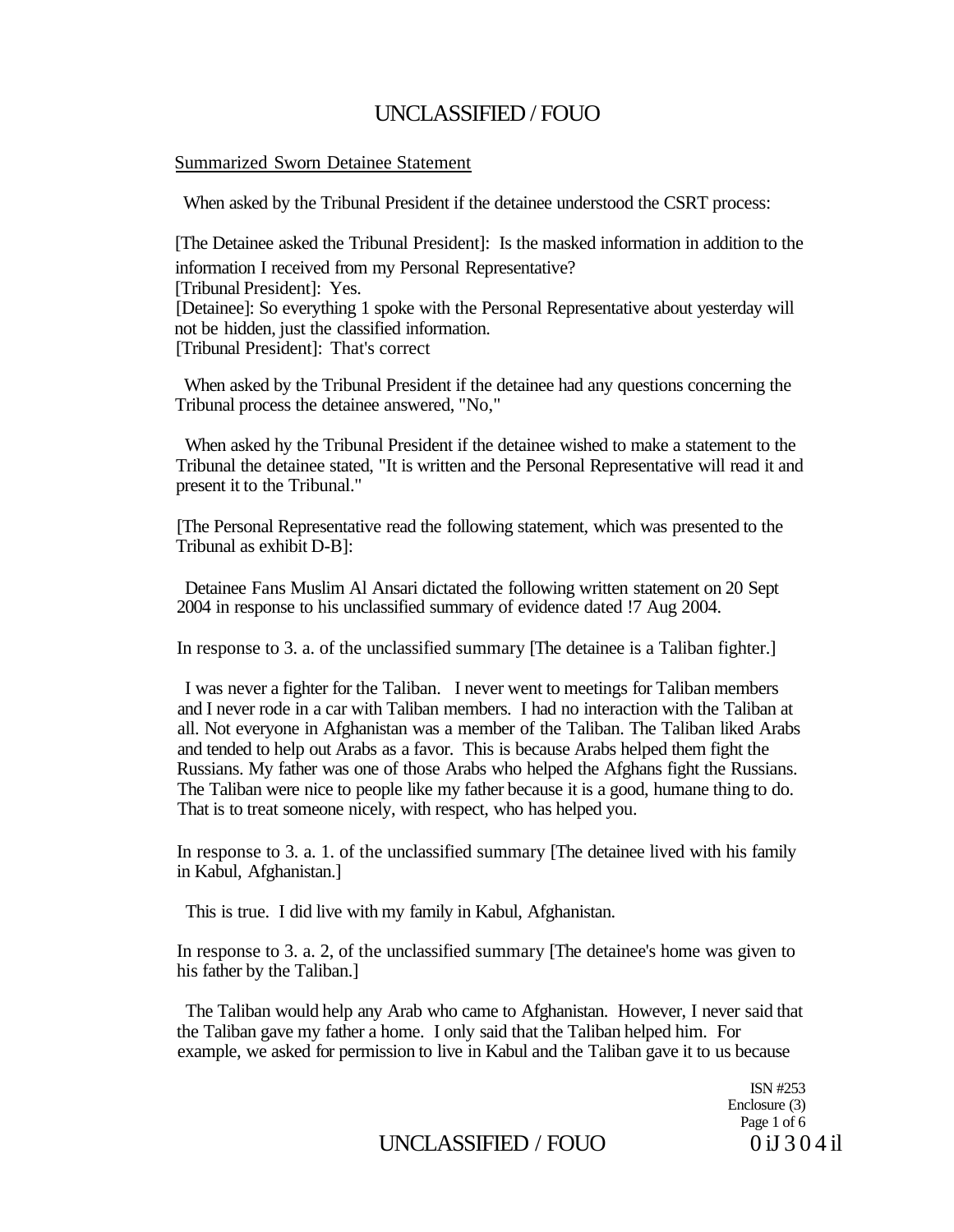we were Arabs and my dad had helped them fight against the Russians. I told the interrogator that I thought the house might be from the Taliban. However, it could also be the home of a friend of my father's, or the Red Cross in Afghanistan could have provided it. It could even have been my father's house, I don't know for sure because I don't know how my father paid for it This is speculation on my part because it is disrespectful for a son to ask his father how he paid for the house. I wasn't concerned about this, it was my fether's business and I respected by father. However, I did know that my father wasn't working, so he had to get the money from somewhere, but I never asked him and he didn't tell me.

**In response to 3. a. 3. of the unclassified summary** [The detainee's father was given rewards for his service to the Taliban.]

I never said this and I don't know if it is true. My father never gave any services to the Taliban. He never fought for them, he never worked for them, and he never did anything for them. The Taliban don't speak Arabic, so they like to talk to Arabs in the street to practice their Arabic. They were like the guards here in the camp. They are learning a new language and are anxious to practice their Arabic, like when the guards here speak in Arabic to the Detainees to show what they know. When the Taliban would speak with my father in the street, they were practicing their Arabic. Their discussions with my father would be small talk, things like, "How are you?" or "Where are you from?" My father would often say I was in your country fighting the Russians and it would make them happy. However, just because he fought the Russians doesn't make him a Taliban member or an enemy combatant. My father was just proud of the fact that he had fought against the Russians in his past.

[The Detainee interrupted and stated he had additional information to add.] I have two points. Just because some one was fighting the Russians, that doesn't make them an enemy combatant. At the time, America was helping the Muslims fight the Russians. My father nor anybody from my family worked for the Taliban, Al Queda, or any organization, or in their offices. We didn't have any enemies.

**In response to 3. b. of the unclassified summary** [The detainee participated in military operations against the coalition.]

This is not true. This allegation is totally false. I never participated in hostilities or fought against the United States or the Northern Alliance. I have never done anything military related at all, and I don't know anythmg about military fighting. I never fought against the United States or Northern Alliance or any other person before or after September 11. I simply didn't do it.

In response **to** 3. b. **1. through 3. b. 3. of the unclassified summary** [3b.l. The detainee fought in the Mehjin Region in Tora Bora; 3.b.2. While fighting in the Mehjin Region in Tora Bora, the detainee carried a Kalashnikov rifle and an RPG-7; 3.b.3. While

> ISN#253 Enclosure (3) Page 2 of 6

# UNCLASSIFIED / FOUO

003U50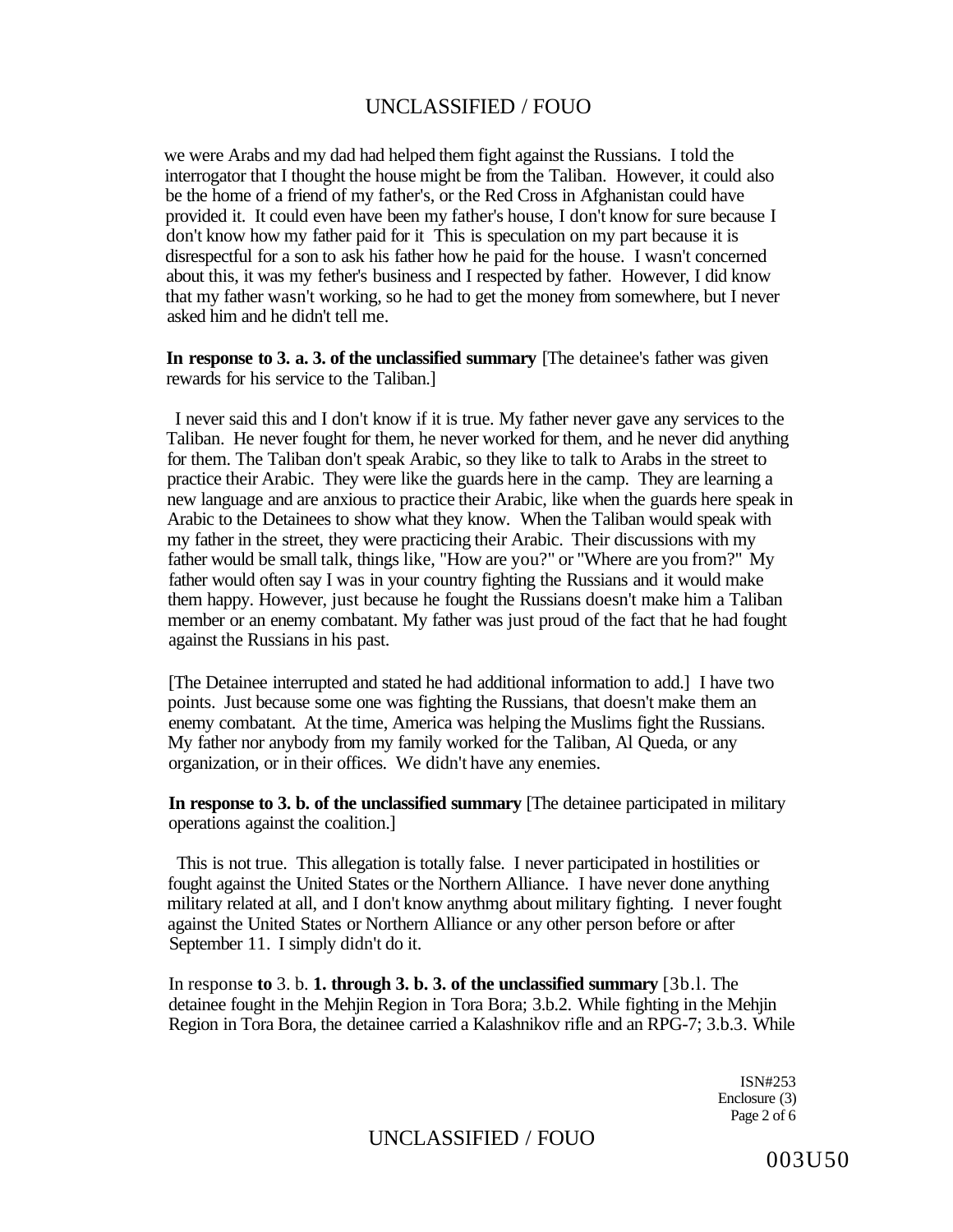engaged in combat with the Northern Alliance, the detainee fired his Kalashnikov rifle and RPG-7.]

They are not true. I don't know anything about guns or military weapons. My father had a Kalashnikov that he kept in his room, but I was not allowed to use it and I never fired it. 1 didn't even know how to load it, let alone clean and repair it. The only thing I know about guns is that you pull the trigger to make them fire. However, I never fired it and 1 never saw my father fire it. As for a RPG-7, I've only heard about it in interrogations. When I was in Afghanistan I didn't even know what a RPG-7 was, I had never even heard of it. The only possible explanation I have regarding these allegations is that I was in Jalalabad and Al Qaida was there. I was living in Jalalabad with my mother and father in the house. At that time what I knew of Al Qaida was that they were in Kandahar. I didn't know that Al Qaida was outside Jalalabad until I came here and the interrogators told me that Al Qaida fought the US outside of Jalalabad. However, I do know that fighting started when I was living in Jalalabad. The Americans would target any Arabs, not just Al Qaida or the Taliban. They would bomb Arab houses and Arab cars. Jalalabad fell to the Northern Alliance and the Northern Alliance would kill any Arab they saw. Evenifyousurrendered,theywouldjustkiIlyou. So naturally being Arab, my family decided to flee. We split up as soon as we left Jalalabad and planned to meet up again in Pakistan. The women and children were separated from the men. My father went with my mother and younger siblings. They traveled to Pakistan by automobile. I fled on foot with Abu Jahad AI-Yemani, Abu Moharaed AI-Tonasi and Jelaybeeb. Abu Jahad Al-Yemani's wife and son traveled by car with my family. My family fled by car because the Northern Alliance didn't bother with women and children. However they would inspect the cars to see if they contained Arabs or non-Arabs, Taliban or non-Taliban.

[The Detainee interrupted and stated he had additional information to add.] It is very sensitive for a foreign man to speak to an Arabic woman. When the Northern Alliance inspected the vehicle my father was able to speak to them in Pashtu, so they wouldn't know they were Arabs

The Northern Alliance was seeking out Arabs and my father could speak Pastu because he had fought with the Afghans against the Russians. I don't know much Pastu at all; I just know a few words, a very basic understanding. I speak Arabic so I would have been apprehended by the Northern Alliance, that is why we split up. Abu Jahad, Abu Mohamed and Jelaybeeb and I traveled about 20 minutes by car to get out of Jalalabad, and then we started walking. The road that we took was very treacherous. We walked an extremely long distance and passed many villages. Always there were Afghans walking with us. Afghans from the local areas would help us get through the villages and would escort us to the next village. We would always enter the villages secretly. Sometimes we would spend the night in a villager's house, we would eat and sleep and then we would start walking again in the morning. About two days before we made it to Pakistan, we arrived in an area that had high mountains. It was very icy and cold; there were no houses in this area. We climbed up the mountain and climbed down the other side. The

> ISN #253 Enclosure (3) Page 3 of6

### UNCLASSIFIED / FOUO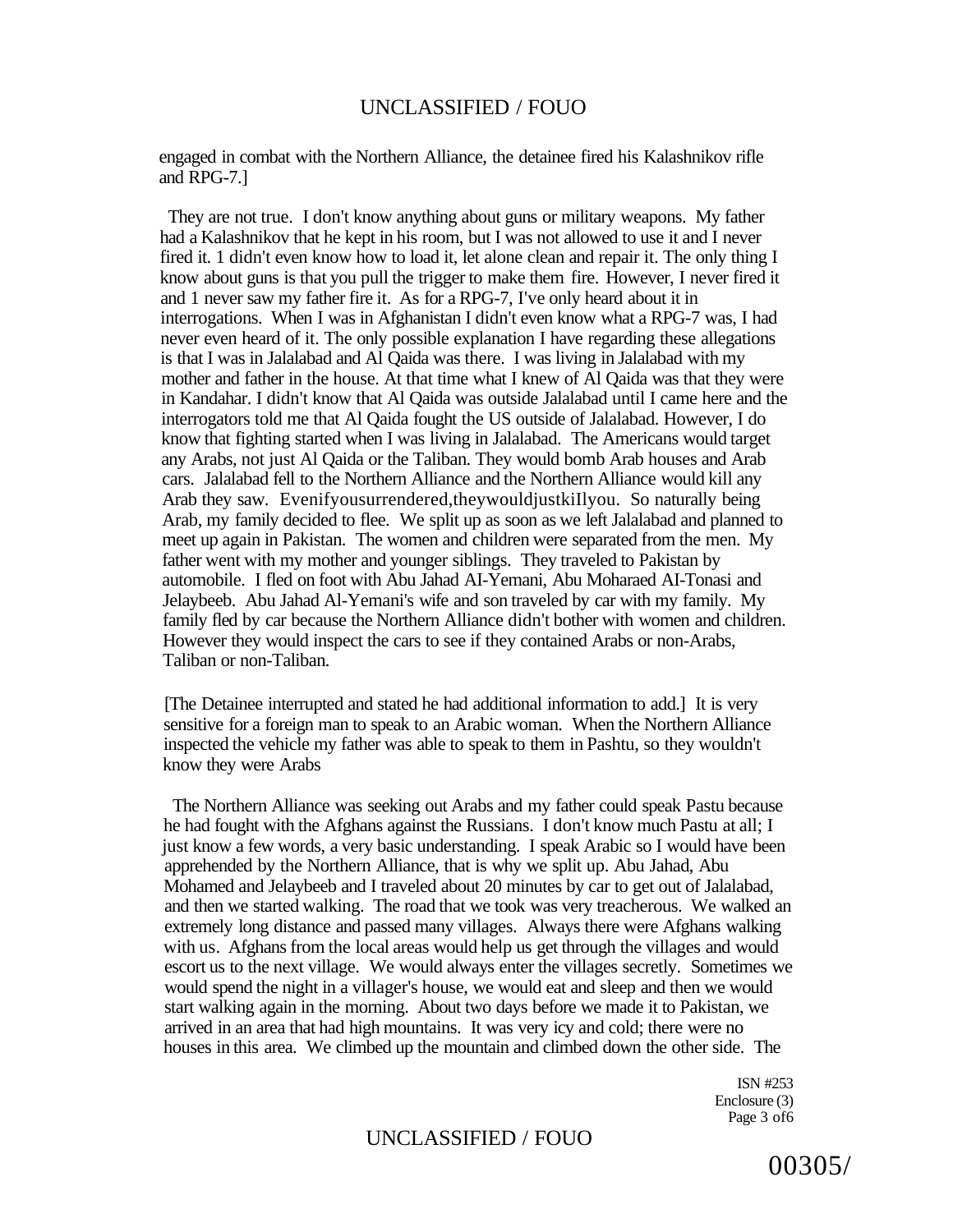Afghan who was our guide told us that we were in Pakistan, We continued to walk a long distance until we saw what looked like a small village. That was when we saw the Pakistan Array. When I first saw them, they were very friendly. They welcomed us in their huts; they weren't houses but small rooms made out of wood. They gave us food, clothes and a place to sleep. I stayed there approximately 5 days. During this time was the holiday of Eid. During Eid we stayed here and prayed with the Pakistanis and celebrated the Eid holiday. We stayed in a hut with a Pakistani who stayed there with us and we didn't venture out much unless it was to go to the bathroom or to fetch water. About 2 days after the Eid holiday, very late at night, we were told that we would be taken to Beshawar. This is the city that I was supposed to meet my father. We were told that they couldn't take us together and that they would have to take us one at a time. At this time they started treating us very rough. They bound our hands, covered our eyes and searched us. We weren't allowed to talk. If we moved they would hit us. 1 was the second one to be taken to Beshawar. I got in the vehicle and I haven't seen my friends Abu Jahad, Abu Mohamed and Jelaybeeb since. I requested to call Abu Jahad Al-Yemani, Abu Mohamed Al-Tonasi and Jelaybeeb as witnesses to testify that what I have told you is the truth, but I was told tbat they could not be found and were not reasonably available. I also tried to call my father as a witness, but he could not be located either. Before I arrived in Beshawar, they put me in a jail in another city. I don't recall the name of this city, but it should be in my file. I don't know if anyone was with me because I was blindfolded and wasn't allowed to take it off. That was when they tied my feet with chains. I was in this prison a day or two, and then they put me in a large truck that took me to Beshawar. I was in the truck about a day, but most of the time it wasn't moving. When I arrived at the prison in Beshawar, they took off my handcuffs but my feet were still bound. I got there at night and around night time the next day I was put in a room with other Arabs and we were allowed to talk. I stayed there for about 10 days, and then the Americans took me from Beshawar to Kandahar. I stayed in Kandahar for about 7 months, and then I was brought here.

[The Detainee interrupted and stated he wanted to add additional information.] Abu Mohamed and Abu Jahad were old friends of my father. They were friends from the war against the Russians. The first time I met Jelaybeeb is when we escaped from Jalalabad. The Pakistanis took the money I had when they searched us. I then spoke with one of the Sheiks at the Mosque and pointed out the soldier that took my money. The Sheik spoke with the solider and made him give me my money back. I had about 500 Saudi that was given to me by Jelaybeeb, \$100.00 from my father, and very little Afghani money that was mine.

In response to 3. b. 4. of the unclassified summary [The detainee was captured without identification as he attempted to flee into Afghanistan.]

This is true because I didn't have any papers. I was fleeing for my life and I have never had any identification paper work. I have never had a license, passport or even an Identification card. I've never had anything like that. I had money, but one of the Pakistani's who searched me took away my money. This was during the 5 days I stayed

> ISN #253 Enclosure (3) Page 4 of6

# UNCLASSIFIED / FOUO

U03052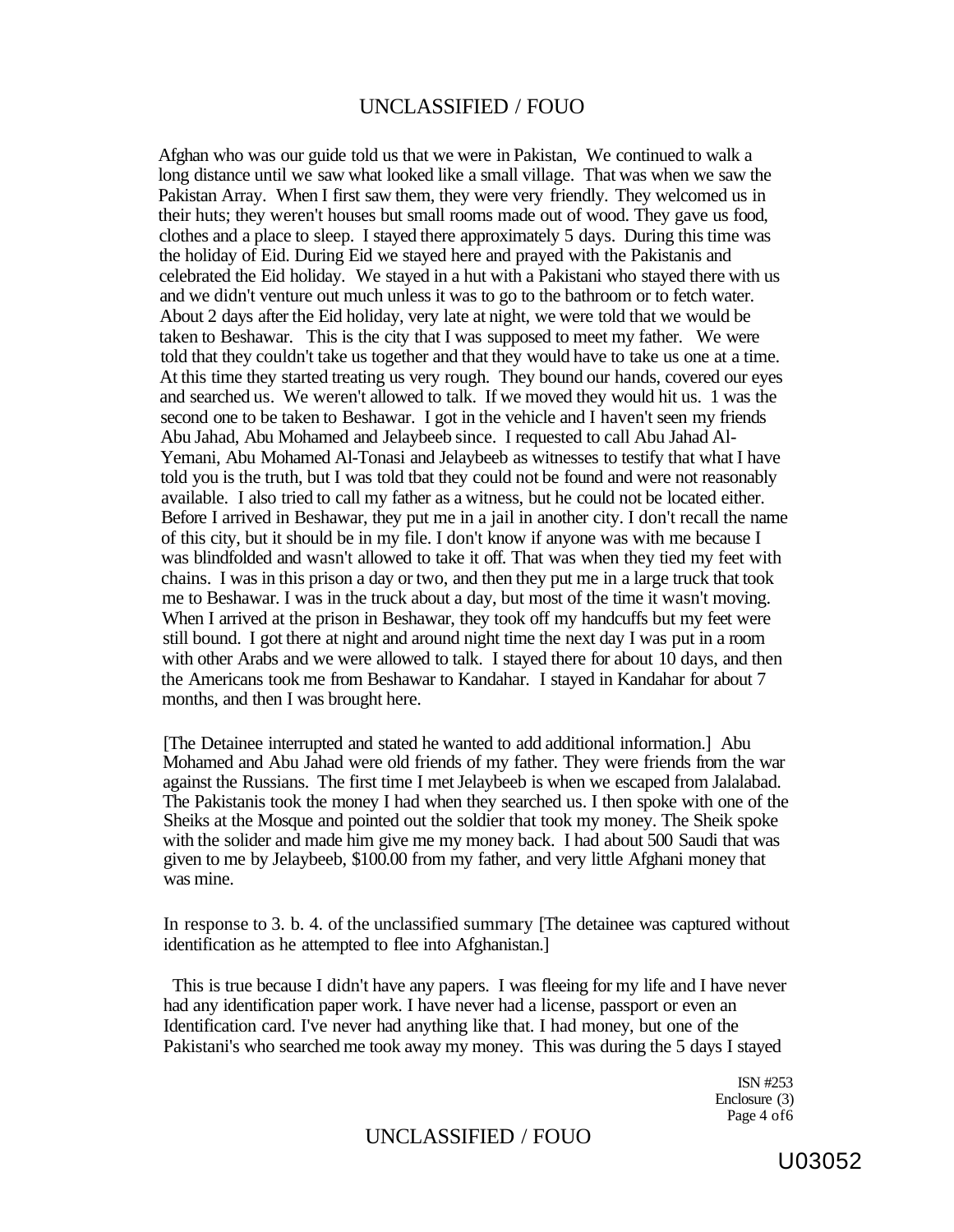in the village after crossing the boarder into Pakistan. I spoke to the Sheik at the mosque where I prayed during the 5 days 1 spent in the Pakistani village and I pointed out the Pakistani who took my money. The Sheik made him give it back to me. However, when they took me to jail, they took all our belongings.

[The Personal Representative then stated that the detainee affirmed mat the written testimony was accurate and signed and dated the form.]

[The Tribunal President then asked the detainee if he swore that everything the Personal Representative read was true.] [The Detainee answered]: "Yes." [The Tribunal then considered the information presented by the PR and the detainee to be under oath.]

When asked by the Tribunal President if the Detainee had any other statements he would like to make at this time, the Detainee stated, "yes" and provided the following: From the interrogations I found out that witnesses have spoken concerning me. And they told me the name of one of these witnesses. While this witness was detained here he switched religions from Muslim to Atheist. So, there were problems between he and I, so that might cause this man to say something that was not true. It is possible that some one might have seen a face, looked at a picture, or heard a name. A lot of the detainee pictures look alike and a lot Df the names sound alike. This is what they told me in the interrogation. They said they had witnesses and in the end they told me the witnesses weren't sure.

About point (a) in the unclassified summary. I noticed that most of the accusations are against my father, not me. I didn't have the means or was I able to leave or go somewhere else other than where my fattier was.

### **Summarized Answers in Response to Questions by the Tribunal Members**

Q. You say you are of Arab descent, where do you come from?

A. From Yemen.

Q. Did you move to Yemen with your family or did you move by yourself?

A. I don't remember when I left Yemen, I was only about four years old. My whole family moved to Pakistan. We lived in Pakistan during the war with the Russians, My father would leave and go to Afghanistan to fight the Russians. After the Taliban entered Afghanistan and the condition were good for living we moved there.

- Q. You moved to Kabul, correct?
- A. We first moved to Jalalabad, then to Kabul, and back to Jalalabad.
- Q. Did you know about the fighting between the Taliban and the Northern Alliance?

ISN#253 Enclosure {3) Page 5 of 6

# UNCLASSIFIED / FOUO

GudUb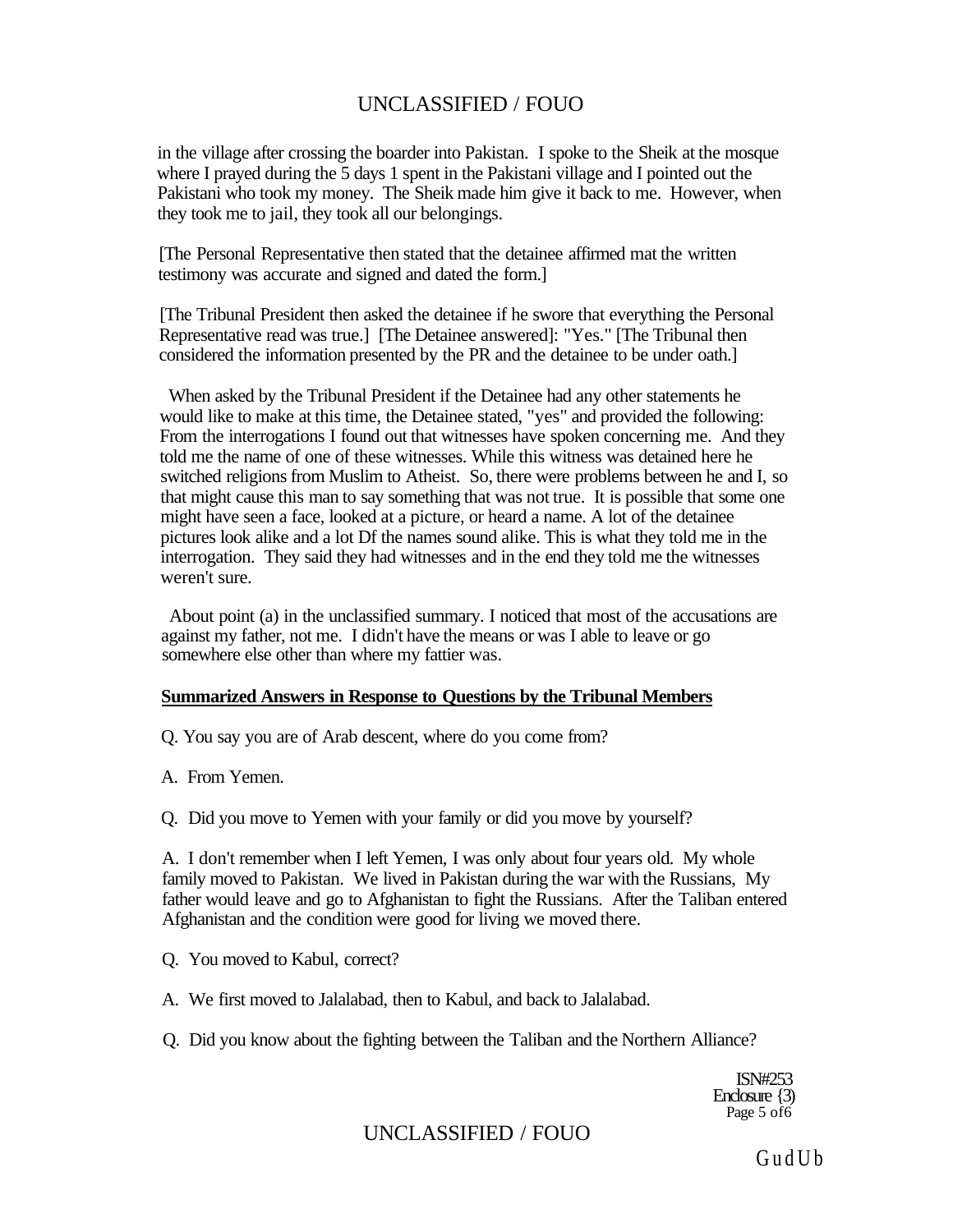A. Yes, when we were in Kabul. That's the reason we left and went to Jalalabad. The Northern Alliance would drop bombs on Arab houses in Kabul. Kabul was very close to the fighting.

Q. Did you ever believe, or did you ttiink, or was it ever explained to you that there was a Jihad against the Northern Alliance by the Taliban?

A. I just knew that the Taliban had been fighting since they came in, they were always fighting. After the Russians left Afghanistan, the Afghanis started fighting each other, So, The Taliban was formed as an Islamic government. They began fighting until the fighting reach Kabul.

Q. Did you participate or help the Taliban against the Northern Alliance in anyway?

A. No.

Q. When you left the mountains from Afghanistan and went into Pakistan were you carrying weapons?

A. No.

Q. Have you ever received any military training?

A. No.

Q. Do you have any other evidence to present to this Tribunal?

- A. No.
- Q. Personal Representative do you have any other evidence to present to this Tribunal?

A. No.

# AUTHENTICATION

I certify the material contained in this transcript is a true and accurate summary of the testimony given during the proceedings.

Col. USAF

Tribunal President

ISN #253 Enclosure (3) Page 6 of 6

UNCLASSIFIED / FOUO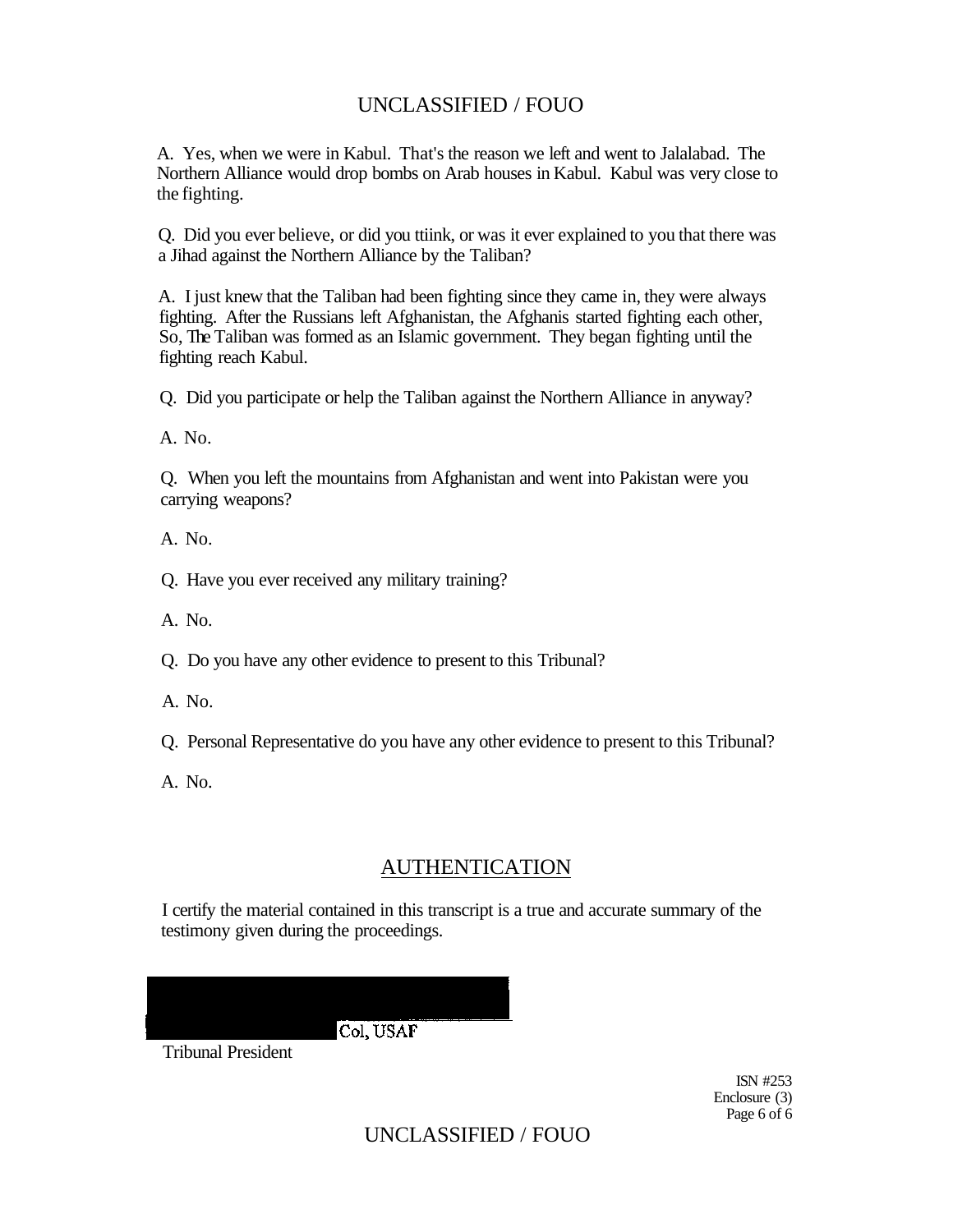Detainee Faris Muslim Al Ansari dictated the following written statement on 20 Sept 2004 in response to his unclassified summary of evidence dated 17 Aug 2004.

- 1. In response to A of the unclassified summary, I was never a fighter for the Taliban. I never went to meetings for Taliban members and I never rode in a car .with Taliban members. I had no interaction with the Taliban at all. Not everyone in Afghanistan was a member of the Taliban. The Taliban liked Arabs and tended to help out Arabs as a favor. This is because Arabs helped them fight the Russians. My father was one of those Arabs who helped the Afghans fight the Russians. The Taliban were iMgBnl to people like my father because it is a good, humane thing to do. That is aPhSlpmJinuuiM. who has helped you.
- 2. In response to Al of the unclassified summary, this is true. I did live with my family in Kabul Afghanistan.
- 3. In response to A2 of the unclassified suramary, The Taliban would help any Arab who came to Afghanistan. However, I never said that the Taliban gave my father a home. I only said that the Taliban helped him. For example, we asked for permission to live in Kabul and the Taliban gave it to us because we were Arabs and my dad had helped them fight against the Russians. I told the interrogator that I thought the house might be from the Taliban. However, it could also be home of a friend of my father's, or the Red Cross in Afghanistan **A**

could have provided it. It could even have been my father's house, I don't know for sure because I don't know how my father paid for it. This is speculation on my part because it is disrespectful for a son to ask his father how he paid for the house. I wasn't concerned about this, it was my father's business and I respected by father. However, I did know that my father wasn't working, so he had to get the money from somewhere, but I never asked him and he didn't tell me.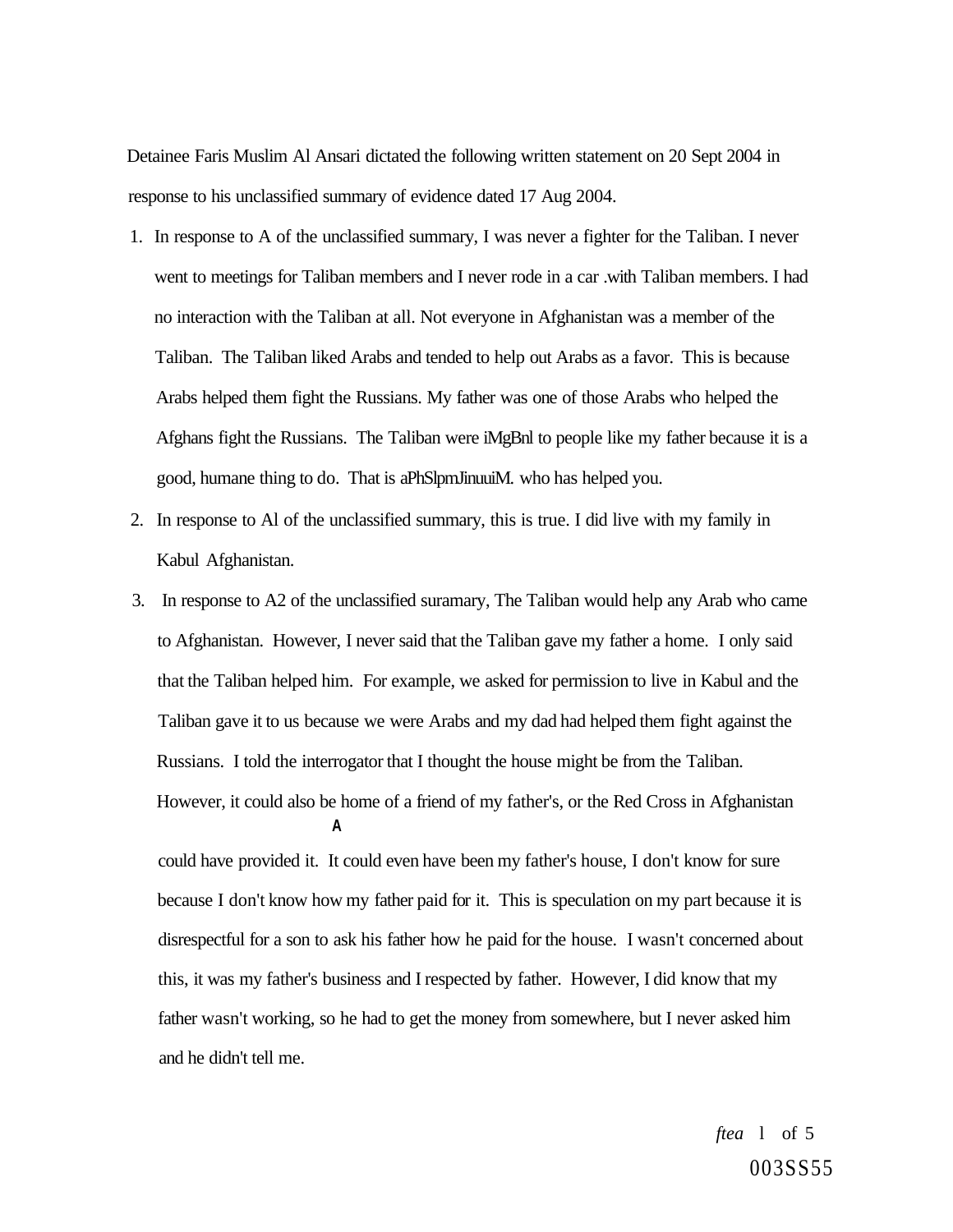- 4. In response to A3 of the unclassified summary, I never said this and I don't know if it is true. My father never gave any services to the Taliban. He never fought for them, he never worked for them, and he never did anything for them. The Taliban don't speak Arabic, so they like to talk to Arabs in the street to practice their Arabic. They were like the guards here in the camp. They are learning a new language and are anxious to practice their Arabic, like when the guards here speak in Arabic to the Detainees to show what they know, When the Taliban would speak with my father in the street, they were practicing their Arabic. Their discussions with my father would be small talk, things like, "How are you?" or "Where are you from?" My father would often say I was in your country fighting the Russians and it would make them happy. However, just because he fought the Russians doesn't make him a Taliban member or an enemy combatant. My father was just proud of the fact that he had fought against the Russians in his past.
- 5. In response to B of the unclassified summary, this is not true. This allegation is totally false. I never participated in hostilities or fought against the United States or the Northern Alliance. I have never done anything military related at all, and I don't know anything about military \_ fighting. I never fought against the United States or Northern Alliancefloefore for after September 11. I simply didn't do it.
- 6. In response to Bl through B3 of the unclassified summary, they are not true. I don't know anything about guns or military weapons. My father had a Kalashnikov that he kept in his room, but I was not allowed to use it and I never fired it. I didn't even know how to load it, let alone clean and repair it The only thing I know about guns is that you pull the trigger to make them fire. However, I never fired it and I never saw my father fire it. As for a RPG-7, I've only heard about it in interrogations. When I was in Afghanistan I didn't even know

*/M&* 2 of 5 003058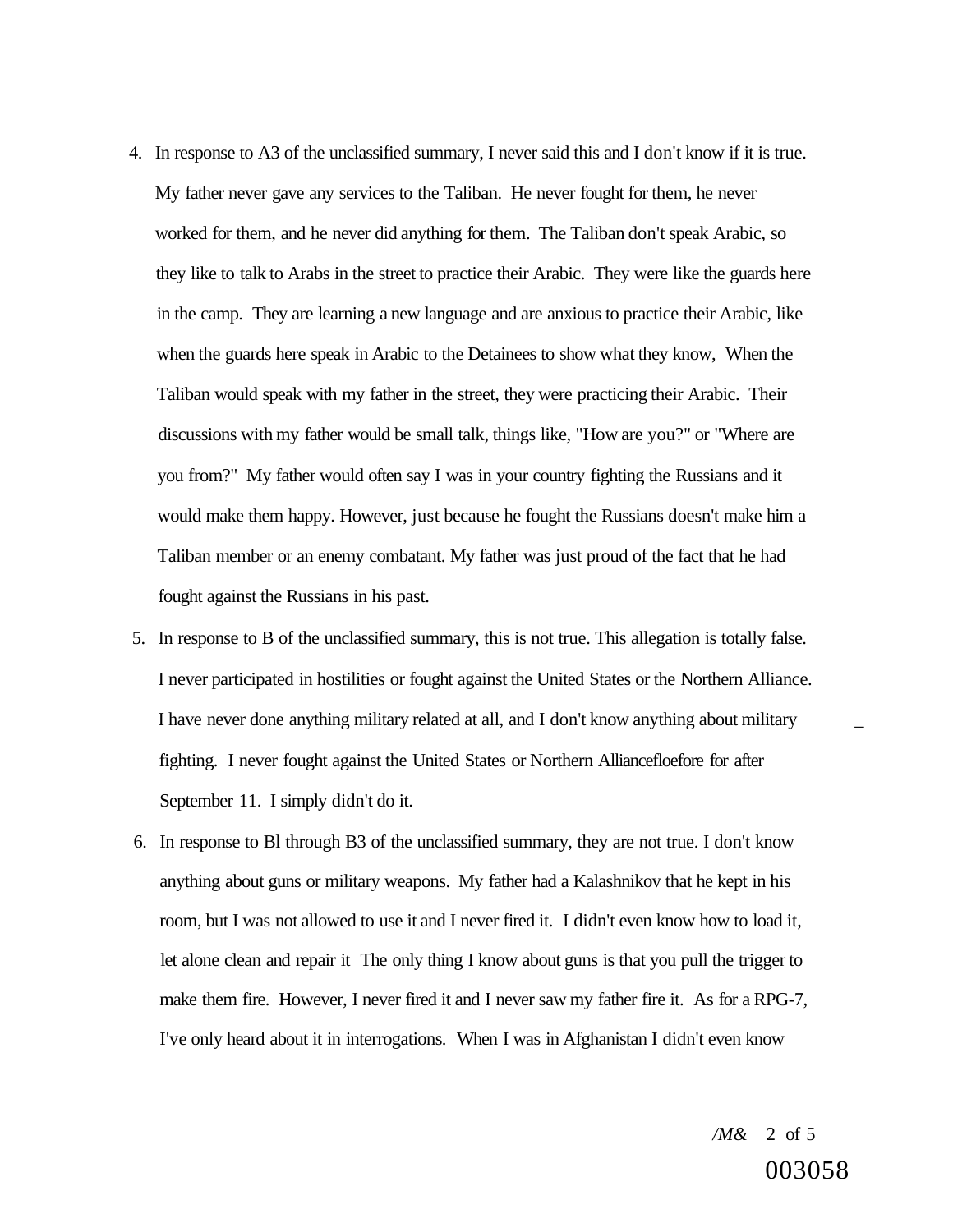what a PRG-7 was, I had never even heard of it. The only possible explanation I have regarding these allegations is that I was in Jalalabad and Al Qaida was there. I was living in Jalalabad with my mother and father in the house. At that time what I knew of Al Qaida was that they were in Kandahar. I didn't know that Al Qaida was outside Jalalabad until I came here and the interrogators told me that Al Qaida fought the US outside of Jalalabad. However, I do know that fighting started when I was living in Jalalabad. The Americans would target any Arabs, not just Al Qaida or the Taliban. They would bomb Arab houses and Arab cars. Jalalabad fell to the Northern Alliance and the Northern Alliance would kill any Arab they saw. Even if you surrendered, they would just kill you. So naturally being Arab, my family decided to flee. We split up as soon as we left Jalalabad and planned to meet up again in Pakistan. The women and children were separated from the men. My father went with my mother and younger siblings. They traveled to Pakistan by automobile. I fled TSSS on foot with Abu Jahad Al-Yemani, Abu Mohamed Al-Tonasi and Jelaybeeb. Abu Jahad Al-Yemani's wife and son traveled by car with my family. My family fled by car because the Northern Alliance didn't bother with women and children. However they would inspect the cars to see if they contained Arabs or non-Arabs, Taliban or non-Taliban. The Northern Alliance was seeking out Arabs and my father could speak Pastu because he had fought with the Afghans against the Russians. I don't know much Pastu at all; I just know a few words, a very basic understanding. I speak Arabic so I would have been apprehended by the Northern Alliance, that is why we split up. Abu Jahad, Abu Mohamed and Jelaybeeb and I traveled about 20 minutes by car to get out of Jalalabad, and then we started walking, The road that we took was very treacherous. We walked an extremely long distance and passed many villages. Always there were Afghans walking with us. Afghans from the local

 $/a * 6 < ? 3 of S$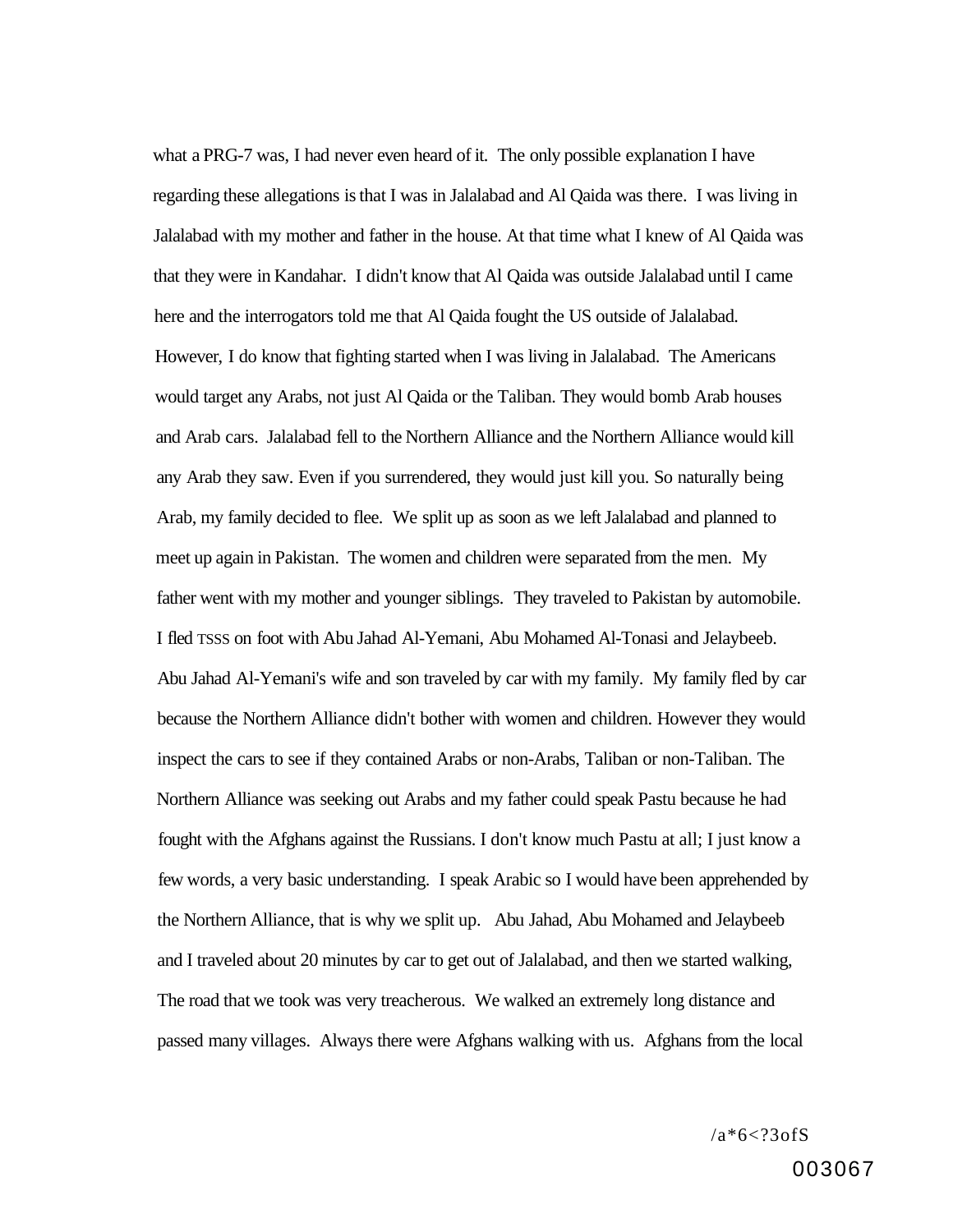areas would help us get through the villages and would escort us to the next village. We would always enter the villages vc\*y cautiously. Sometimes we would spend the night in a villager's house, we would eat and sleep and then we would start walking again in the morning. About two days before we made it to Pakistan, we arrived in an area that had high mountains, It was very icy and cold; there were no houses in this area. We climbed up the mountain and climbed down the other side. The Afghan who was our guide told us that we were in Pakistan. We continued to walk a long distance until we saw what looked like a small village. That was when we saw the Pakistan Army. When I fust saw them, they were very friendly. They welcomed us in their huts; they weren't houses but small rooms made out of wood. They gave us food, clothes and a place to sleep. I stayed there 5 days. During this time was the holiday of Eid. During Eid we stayed here and prayed with the Pakistanis and celebrated the Eid holiday. We stayed in a hut with a Pakistani who stayed there with us and we didn't venture out much unless it was to go to the bathroom or to fetch water. About 2 days after the Eid holiday, very late at night, we were told that we would be taken to Beshawar. This is the city that I was supposed to meet my father. We were told that they couldn't take us together and that they would have to take us one at a time. At this time they started treating us very rough. They bound our hands, covered our eyes and searched us. We weren't allowed to talk, If we moved they would hit us. I was the second one to be taken to Beshawar. I got in the vehicle and I haven't seen my friends Abu Jahad, Abu Mohamed and Jelaybeeb since. I requested to call Abu Jahad Al-Yemani, Abu Mohamed Al-Tonasi and Jelaybeeb as witnesses to testify that what I have told you is the truth, but I was told that they could not be found and were not reasonably available. I also tried to call my father as a witness, but he could not be located either. Before I arrived in Beshawar, they put me in a

*/»&£* 4 of 5

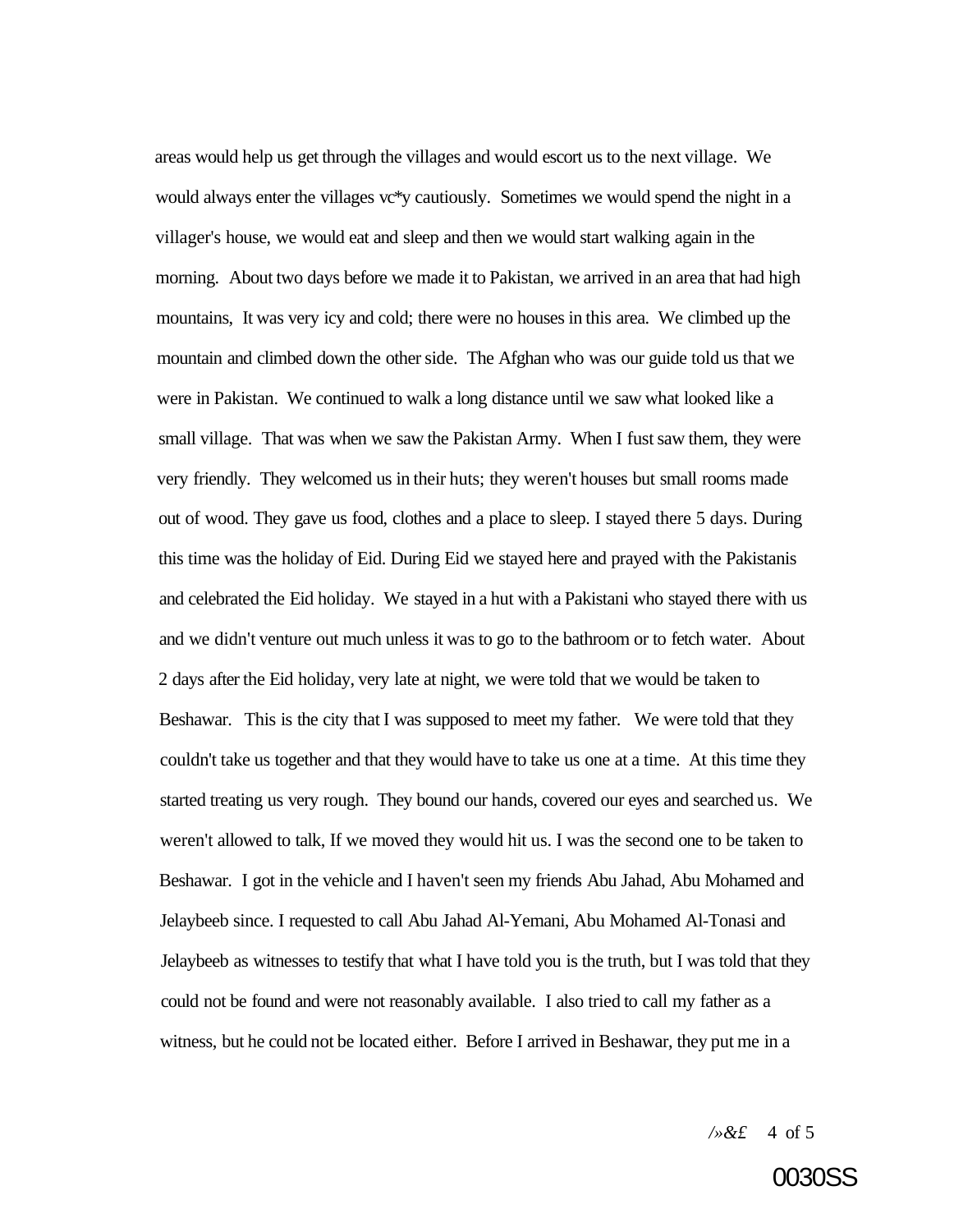jail in another city. I don't recall the name of this city, but it should be in my file. I don't know if anyone was with me because I was blindfolded and wasn't allowed to take it off. That was when they tied my feet with chains. I was in this prison a day or two, and then they put me in a large truck that took me to Beshawar. I was in the truck about a day, but most of the time it wasn't moving. When I arrived at the prison in Beshawar, they took off my handcuffs but my feet were still bound. I got mere at night and around www the next day I was put in a room with other Arabs and we were allowed to talk. I stayed there for about 10 days, and then the Americans took me from Beshawar to Kandahar. I stayed in Kandahar for about 7 months, and then I was brought here.

- 7. In response to-ai.UmjugilgP3 of the unclassified summary, this is true because I didn't have any papers. 1 was fleeing for my life and I have never had any identification paper work. I have never had a license, passport or even an Identification card. I've never had anything like that. I had money, but one of the Pakistani's who searched me took away my money. This was during the 5 days I stayed in the village after crossing the boarder into Pakistan. I spoke to the Sheik at the mosque where I prayed during the 5 days I spent in the Pakistani village and I pointed out the Pakistani who took my money. The Sheik made him give it back to me. However, when they took me to jail, they took all our belongings.
- 8. I affirm that the written testimony above is accurate.

# NAME:  $V^{\wedge} U^{\wedge} 1^{\wedge} C$  / > DA^ f..l /<]/r

*/>/%£* **5 of 5**  f 003053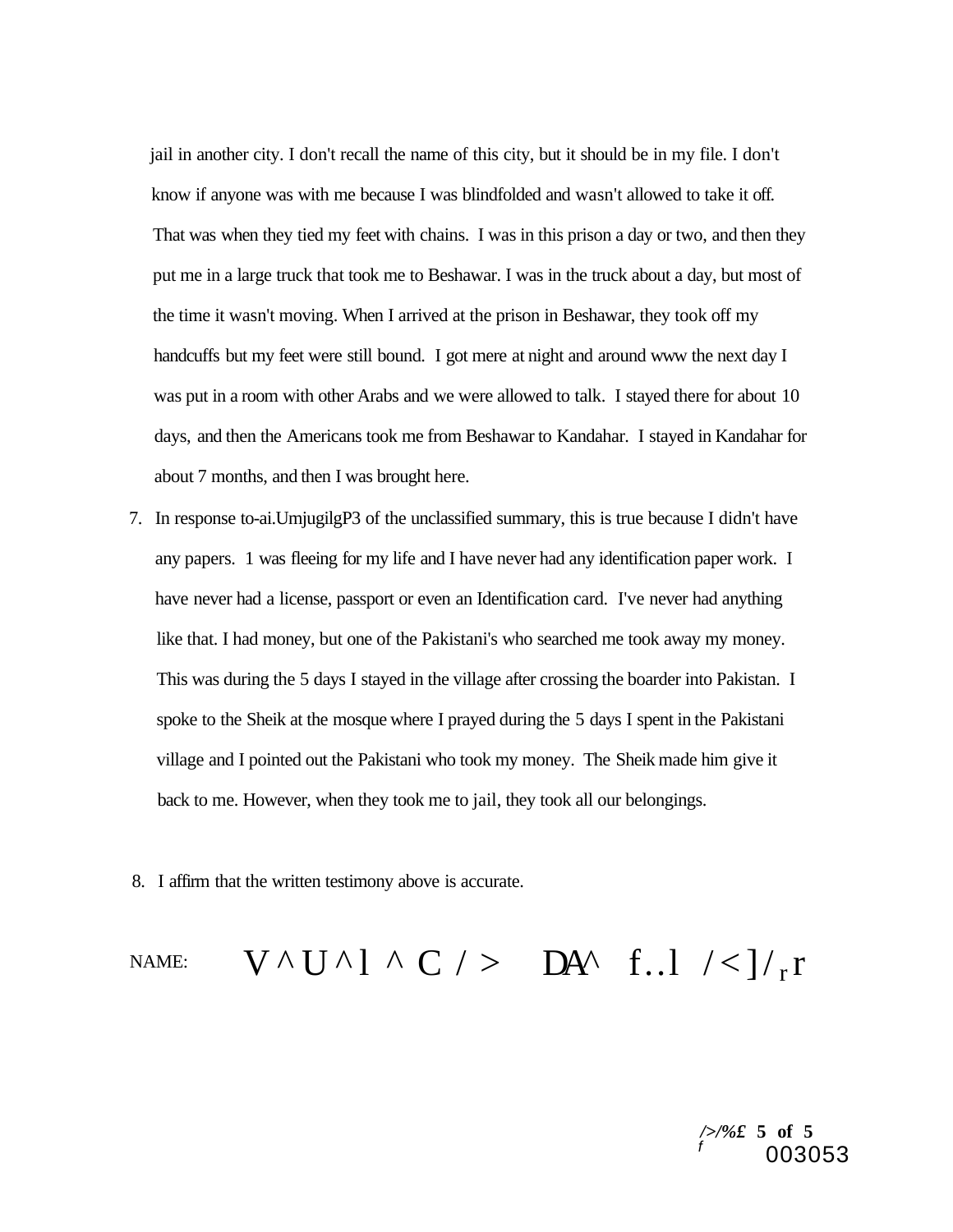### **SUMMARIZED WITNESS TESTIMONY:**

Tribunal President; Ashraf Salim, you are here by advised that the following applies during this hearing. You may be present at all open sessions of the Tribunal. However, if you become disorderly, you will be removed from the hearing and the Tribunal will con... [Detainee interrupts Tribunal President before she could complete her sentence.]

Detainee: How would I disturb order?

Tribunal President: Becoming too emotional. Not listening to the Tribunal.

Detainee: I will not do any of that.

Tribunal President: It was a warning, just in case.

Detainee: I just understood that, disturbing the order. That I am not going to be doing that.

Tribunal President: 1\*11 start that sentence over. If you become disorderly, you will be removed from the hearing and the Tribunal will continue to hear evidence in your absence. You may not be compelled to testify at this Tribunal, however you may testify if you wish to do so. Your testimony can be under oath or not under oath. You may have the assistance of a Personal Representative at the hearing. Your assigned Personal Representative is present. You may present evidence to this Tribunal, including the testimony of witnesses who are reasonably available and whose testimony is relevant to this hearing. You may examine documents or statements offered into evidence other than classified information. However, some documents may be partially masked for security reasons. Ashraf Salim, do you understand this process?

Detainee: Yes, I understand, but I think some of these procedures are reasonable and others are not reasonable.

Tribunal President: Okay, so noted. Do you have any questions concerning the Tribunal process?

Detainee: We are getting into classified and unclassified. All this is just about me proving what I did. If I did the things I did, I would admit that I did. Things I didn't do, I will say clearly I didn't do them. But if the Tribunal is saying there are classified things, classified information - they have to prove that. I am not asking to see the witnesses, if you have any. I need just their names to prove that your documents are true. I think this is not justice if you accuse someone based on the classified information. This is not justice; it is not right. It hasn't been witnessed in the whole human history. If you base your judgments or the accusations against me on classified information, then there is not need to continue. Let's just stop it right here.

> ISN#263 ENCLOSURE (3)

# UNCLASSIFIED/FOUO 003U60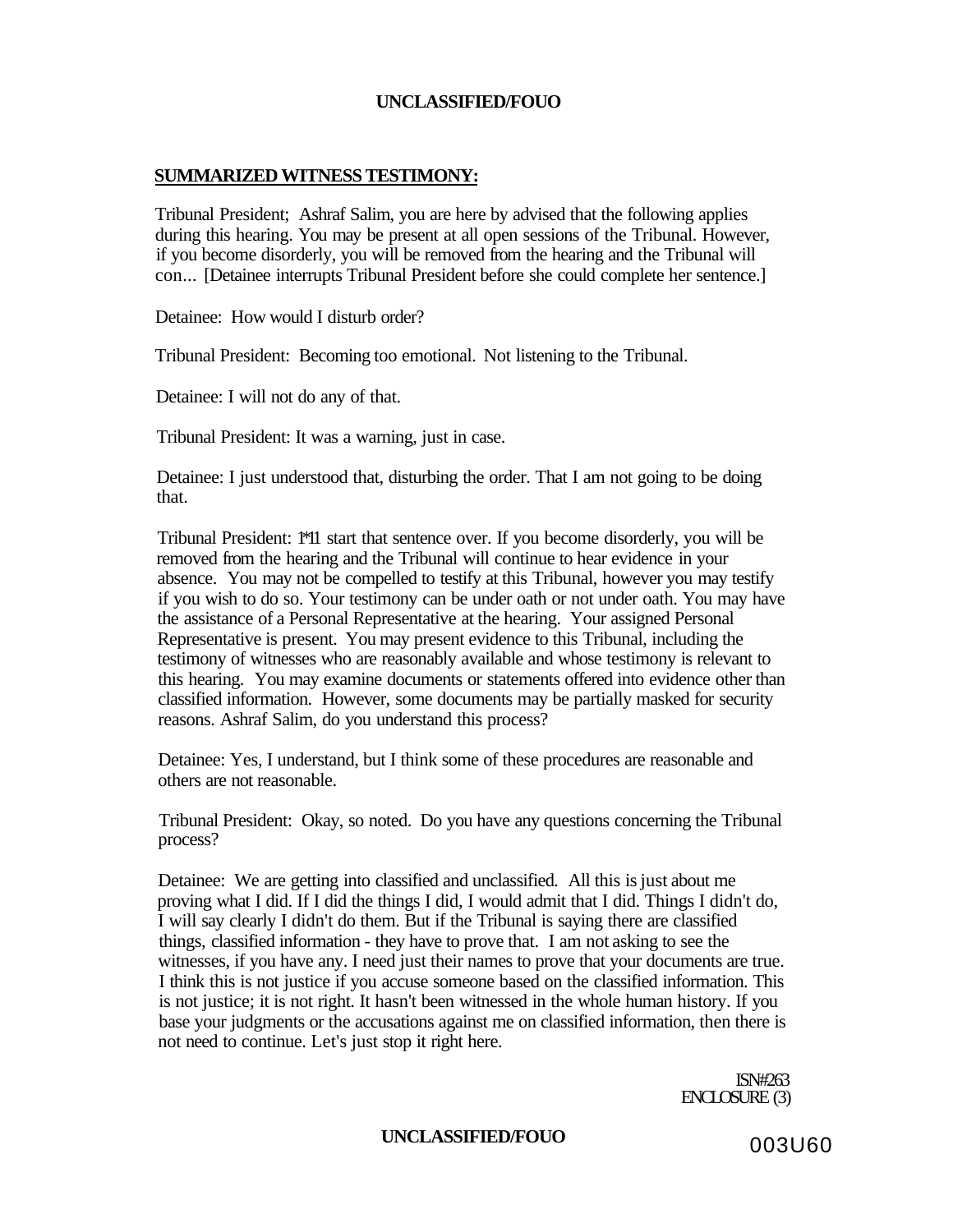Tribunal President: Ashraf Salim, I have classified information that is being presented by the Government. If we release all of that information, it could cause harm to the national security of the United States.

Detainee: What harm or danger could you expect from someone in shackles who cannot even move, like me?

Tribunal President: There is an opportunity later on in this process for you to communicate with your family or other people outside of this compound. If you have information that could harm the United States, we cannot release that information at this point.

Detainee: So if I want to help myself by bringing witnesses or documents of things that are outside this place, how can I do that?

Tribunal President: You had the opportunity to ask for witnesses. Personal Representative, did you offer the Detainee the opportunity to ask for witnesses?

Personal Representative: Yes, Ma'am.

Detainee: That is true, the Representative told me I could contact witnesses. But I had to go through the Representative. I refused that and I want to talk to my witnesses personally.

Tribunal President: The only way that you can ask for a witness is through the Personal Representative. We must involve the U.S. Government to communicate with your Government to find the witness.

Detainee: I guess they will not contact these people, but will imprison them. As far as I know, in all the history of the human race, I don't think there have been any Tribunals of this forum or this kind. You did swear to do your job rightfully and just. Unfortunately, now you are just following orders or a pre-determined way of conducting this Tribunal.

Tribunal President: Ashraf Salim, you are correct. There is a higher authority and we have to follow the rules of this Tribunal. I cannot change the rules of this Tribunal. Right now you have the option of participating in this Tribunal or not participating.

Detainee: I will participate under one condition. I want to be allowed to talk personally to the witnesses. You control the forum, but I want to talk to the witnesses personally. For me to give you the name and numbers of somebody, I know soon I will see that person here next to me.

> ISN#263 ENCLOSURE (3)

UNCLASSIFIED/FOUO *{)* 9 3 *\\* 61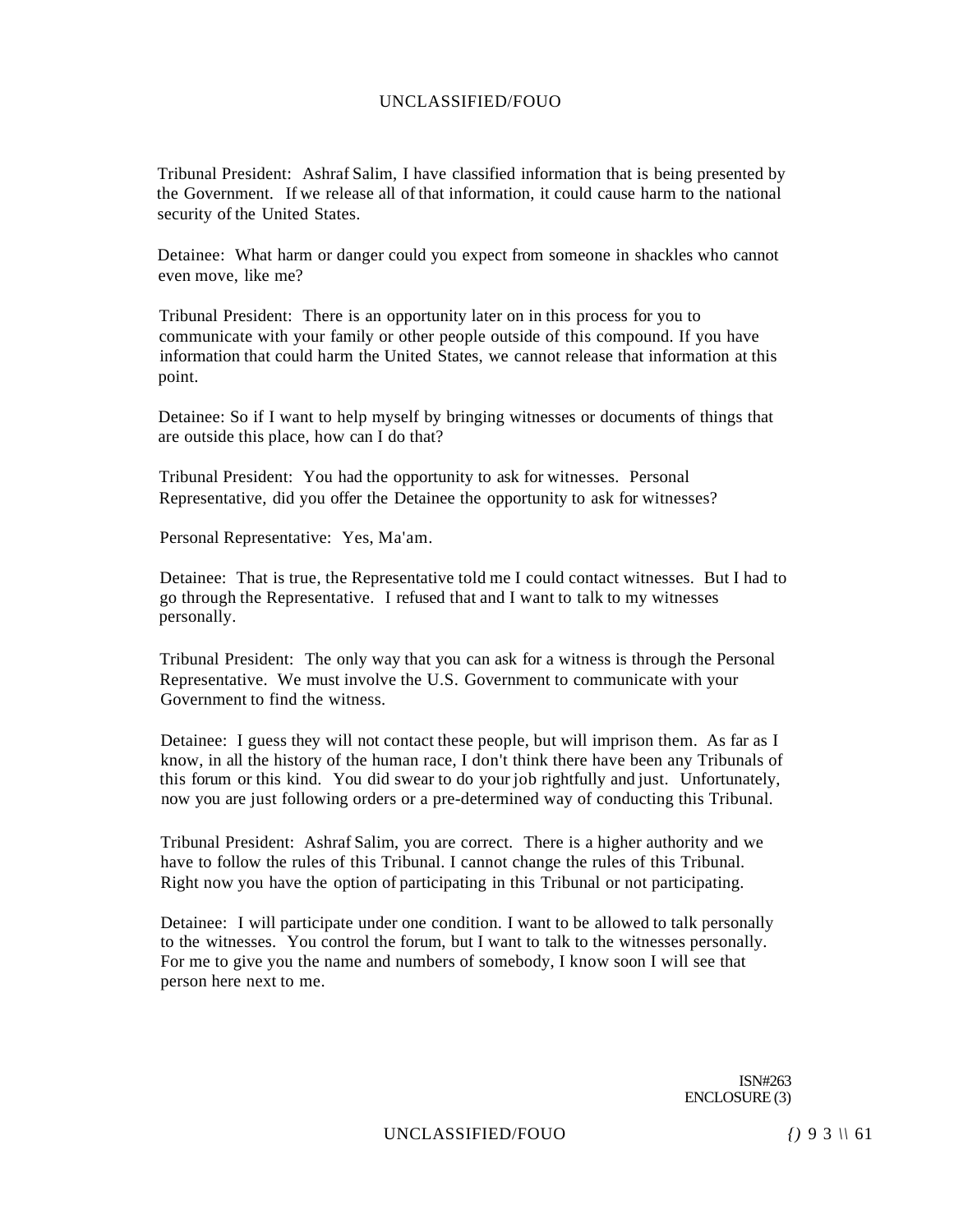Tribunal President: Ashraf Salim, you do have the option of communicating with a witness through the U.S. Government. That is the only option.

Detainee: I know my fate is already predetermined and the judgment has been pronounced already. So this Tribunal is just for show and it is not real. Everybody is reading from papers that are already printed and everything is already pre-determined. I know for sure my destiny is already determined. The judgment against me is already made up. My presence, me defending myself or not defending myself, will have no importance whatsoever.

Tribunal President: Ashraf Salim, we have not seen any classified information. We will base our decision on unclassified and classified information. If you want to have a witness here, we will allow for a witness. But we have to make a decision right now on whether you want to participate or you do not want to participate. Ashraf Salim, I will ask you one more time. Do you want to participate in this Tribunal?

Detainee: One thing, is this unclassified document [referring to the Unclassified Summary of Evidence] what the Personal Representative showed me? Or is it something else?

Tribunal President: Yes, that is the unclassified summary of evidence.

Detainee: There is no proof of all this. So give me the proof. You just swore to be fair and just. Butagain, don'tjustgoby what is given to you. You have to go by what's right and what's correct.

Tribunal President: Ashraf Salira, you have the opportunity to give us your statement. If you don't want to give us a statement right now, then we will stop this proceeding and allow you to go back to your room.

Detainee: Before I answer this question, I would like to ask you one more question. The classified information is going to stay classified until when?

Tribunal President: It will stay classified forever.

Detainee: I will not have a chance to take a look at the information?

Tribunal President: No.

Detainee: Then there is no need for us to continue talking. Thatmeans youjustmade your decision and that is it.

Tribunal President: Ashraf Salim.

ISN#263 ENCLOSURE (3)

UNCLASSIFIED/FOUO 003D62

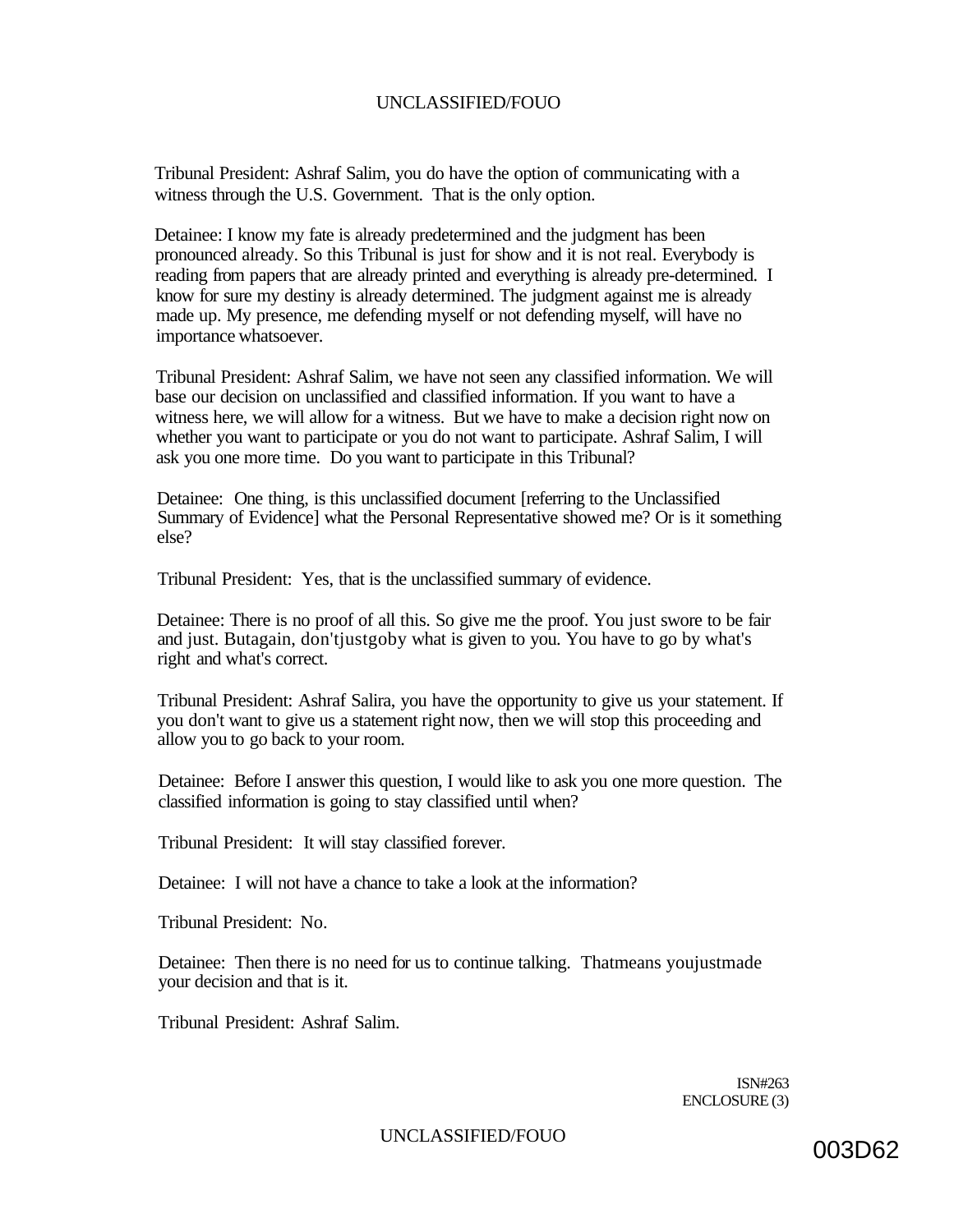Detainee: You are telling me that you have classified information or classified proof and I am not allowed to read it or see it? So where is the justice here?

Tribunal President: Ashraf Salim, do you want to participate in this Tribunal? Yes or no?

Detainee: [No.Underthisway.no.](http://No.Underthisway.no) But! want to participate in a just way. Not this way.

Tribunal President: This Tribunal is in recess until the Detainee can be removed.

Recorder: All rise.

The hearing recessed and reopened. All parties, with the exception of the Detainee were present.

Recorder: All rise.

Tribunal President: Be seated. We will continue without the Detainee being present. We will go to the in absentia script, Okay, we are going to start at the point where we decided to admit the Detainee form. But first let's confirm the Detainee received his rights and understood his rights.

The Personal Representative stated he notified the Detainee of his right to be present; his right to make a sworn or unsworn statement; his right to (he assistance of a Personal Representative; his right to present witnesses and evidence; and his right to review unclassified evidence. The Personal Representative stated the Detainee verified he understood those rights, as well as the Tribunal process.

The Personal Representative submitted Exhibit D-A as evidence to the Tribunal.

The Tribunal President was satisfied the Detainee understood his rights and ordered the proceedings to continue without the presence of the Detainee.

The Recorder submitted Exhibits R-l and R-2 as evidence to the Tribunal. The Recorder summarized the general nature of the unclassified evidence. The Recorder had no further evidence and no witnesses to present to the Tribunal and requested a closed, classified session for presentation of classified evidence.

The Personal Representative had no evidence from the Detainee to present to the Tribunal.

The Personal Representative then presented notes from the previously assigned Personal Representative (Personal Representative #31), who had to turn over the case to the current Personal Representative because the previously signed Personal Representative transferred.

> ISN#263 ENCLOSURE (3)

**UNCLASSEFIED/FOUO** 

on30?'3